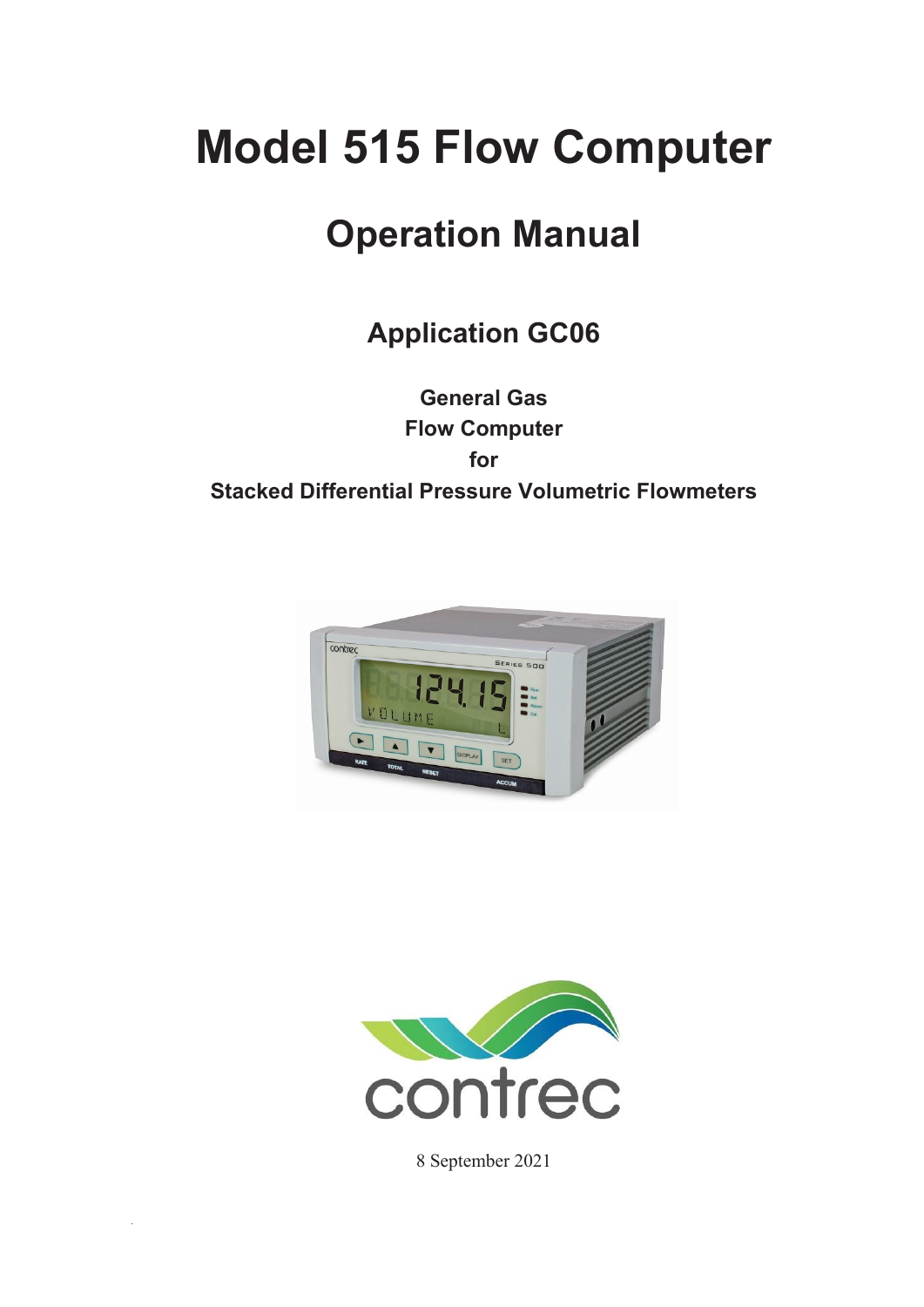### **Model 515 Flow Computer - Operation Manual**

#### © Contrec Limited 2021

The instructions given herein cover the general description, installation, operation and maintenance of the subject equipment. Contrec Limited. reserves the right, without prior notice, to make engineering refinements that may not be reflected in this manual.

Should any questions arise which cannot be answered specifically by this manual, they should be directed to Contrec Limited for further detailed information and technical assistance.

Contrec Limited will not accept any liability for either direct or consequential damages resulting from the use or misapplication of the contents of this manual.

Part of the software embedded in this product is eCos - Embedded Configurable Operating System, a trademark of Red Hat. Portions created by Red Hat are Copyright © 1998, 1999, 2000 Red Hat, Inc. (http://www.redhat.com). All rights reserved

The software in this product was in part provided by Red Hat and any express or implied warranties, including, but not limited to, the implied warranties of merchantability and fitness for a particular purpose are disclaimed. In no event shall the author be liable for any direct, indirect, incidental, special, exemplary, or consequential damages (including, but not limited to, procurement of substitute goods or services; loss of use, data, or profits; or business interruption) however caused and on any theory of liability, whether in contract, strict liability, or tort (including negligence or otherwise) arising in any way out of the use of this software, even if advised of the possibility of such damage.

#### **Contrec Limited**

Riverside, Canal Road, Sowerby Bridge, West Yorkshire HX6 2AY UNITED KINGDOM Tel: +44 1422 829944 Email: sales@contrec.co.uk

#### **Website: www.contrec.co.uk**

**Contrec Systems Pty Ltd** 5 Norfolk Avenue Ringwood, Melbourne 3134 AUSTRALIA Tel: +61 4 413 505 114 Email: info@contrec.com.au

#### **Contrec - USA, LLC**

916 Belcher Drive Pelham AL 35124 USA Tel: +1 (205) 685 3000 Fax: +1 (205) 685 3001 Email: contrec@contrec-usa.com



**Publication No: 515-GC06-OM - 8 September 2021**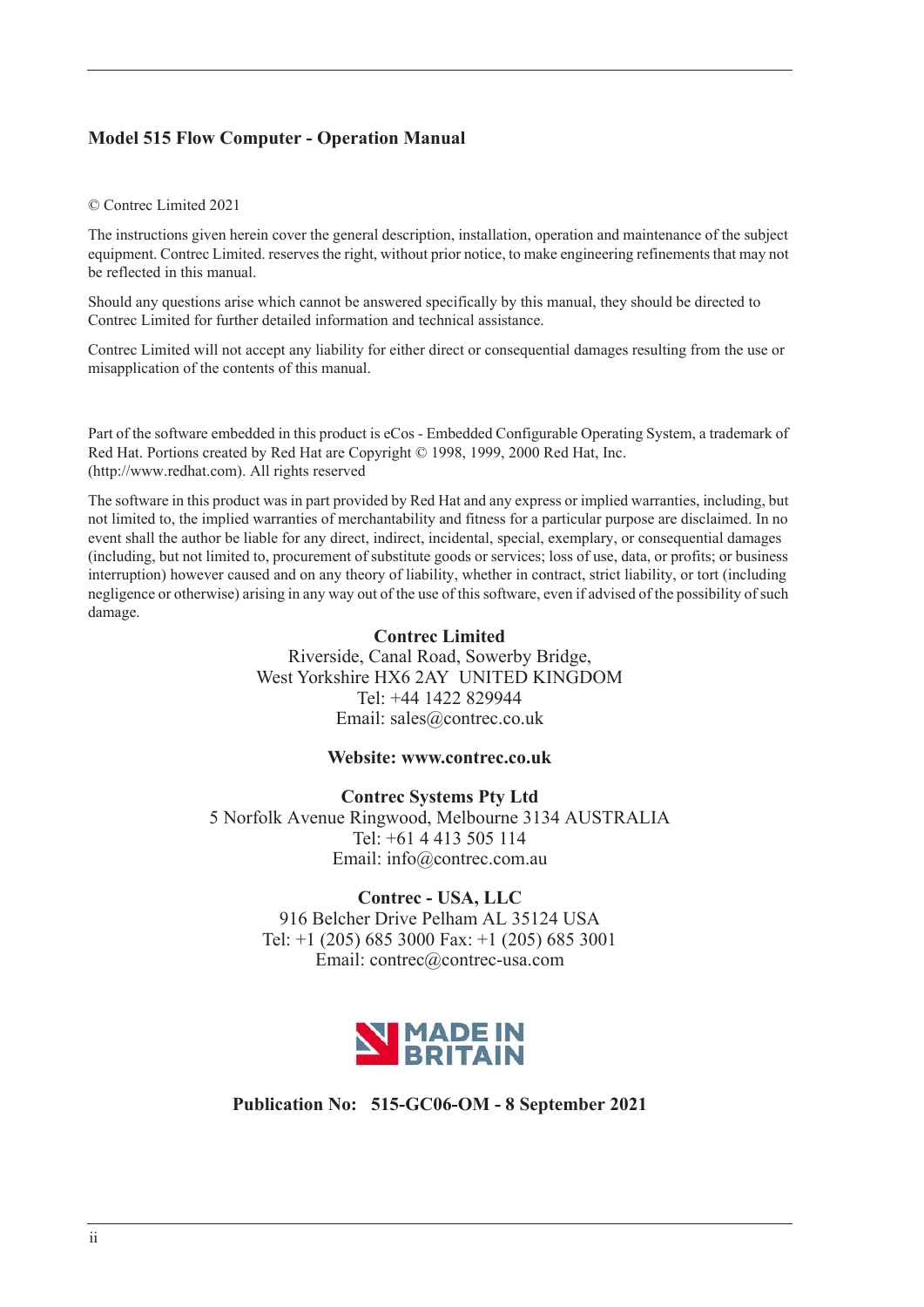

### **The information in this safety notice is for the prevention of injury to personnel and damage to the instrument.**

#### **The manufacturer assumes no liability for injury or damage caused by misuse of the instrument or for modifications made to the instrument.**

This document must be consulted in all cases where the following "Caution" safety symbol is used :  $\bigwedge$ 

### **Qualified Personnel**

The instrument must be installed, operated and serviced by persons who have been properly trained and authorised. Personnel must read and understand this manual prior to installation and operation of the instrument. Refer to section 3 for further information regarding permitted maintenance operations. The safety of any system incorporating the equipment is the responsibility of the assembler of the system.

### **Static Hazard**

The 500 series flow computer uses high speed CMOS circuitry which is sensitive to static damage. The user should observe accepted safety practices for handling electronic devices, especially during servicing. Once the unit is installed, grounded and interconnected, the chances of static damage are greatly reduced.

### **Voltage Hazard**

Before connecting power to the instrument, ensure that the supply voltage for the AC or DC input is suitable. The AC voltage rating is as stated on the instrument rating plate. Personnel should take all due care to avoid electric shock. **For safe operation it is essential to connect a mains safety earth to the A.C. power inlet.** Do not operate at altitudes above 2000m.

### **Welding Hazard**

Do not perform electric welding in close proximity to the instrument or its interconnecting cables. If welding in these areas must be performed, disconnect all cables from the instrument. Failure to do so may result in damage to the unit.

### **Moisture Hazard**

To avoid electrical faults and corrosion of the instrument, do not allow moisture to remain in contact with the instrument. Operate only in a clean, dry and pollutant-free environment.

### **Operating & Storage Temperature**

Operating: If a heater is being used, **DO NOT** isolate the instrument in temperatures below  $-20^{\circ}$ C.

Storage: **DO NOT** store the equipment below -20°C.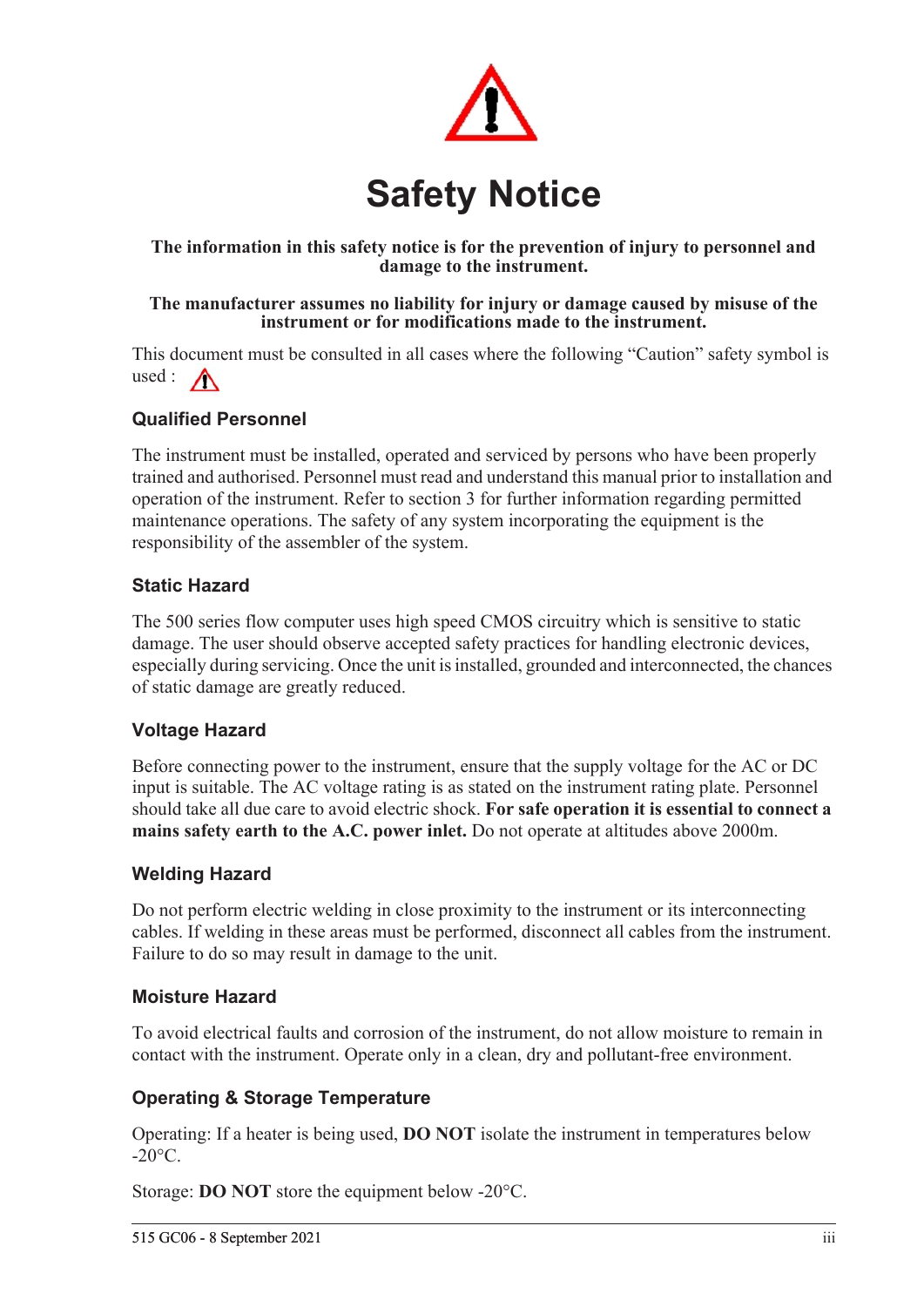### **Disconnection Device**

When powered from a mains supply this unit requires the provision of a suitable mains isolation device, capable of interrupting both poles of the supply and meeting your local wiring regulations, to be suitably located and easily accessible near to the installed instrument. It must be marked as the disconnecting device for the equipment. It must be suitably rated with respect to the cross sectional area of the supply conductors.

### **Instrument Disposal**

Contrec instrumentation should not be thrown into the general waste system.

If within EU member states, this instrument should be disposed of according to the guidelines set by the WEEE (Waste Electrical and Electronic Equipment) directive 2012/19/EU. If outside of the EU, this equipment should be responsibly disposed of according to local and national regulations for EEE (Electrical and Electronic Equipment).

By not discarding of this product along with other house hold waste you are preserving natural resources and reducing waste sent to landfill and incinerators.

Remove batteries and dispose of separately (see *Disposal of Batteries*) before disposal of Contrec instrumentation.

### **Disposal of Batteries**

Batteries have an environmental impact. Safe and responsible disposal should be undertaken.

In all EU member states, as per Directive 2006/66/EC, batteries must not be thrown away with general waste. Contact your local environmental authority for information regarding disposal or recycling of used batteries, alternatively they can be returned directly to Contrec Ltd. for disposal.

Please Contact Contrec Ltd before returning batteries for disposal.

# **Explanation of IEC Symbols Used**

You should familiarise yourself with the following symbols which are used both within this manual and on the instrument itself.



 This document must be consulted in all cases where the following "Caution" safety symbol is used.



AC Input (AC).



Protective Earth Terminal.



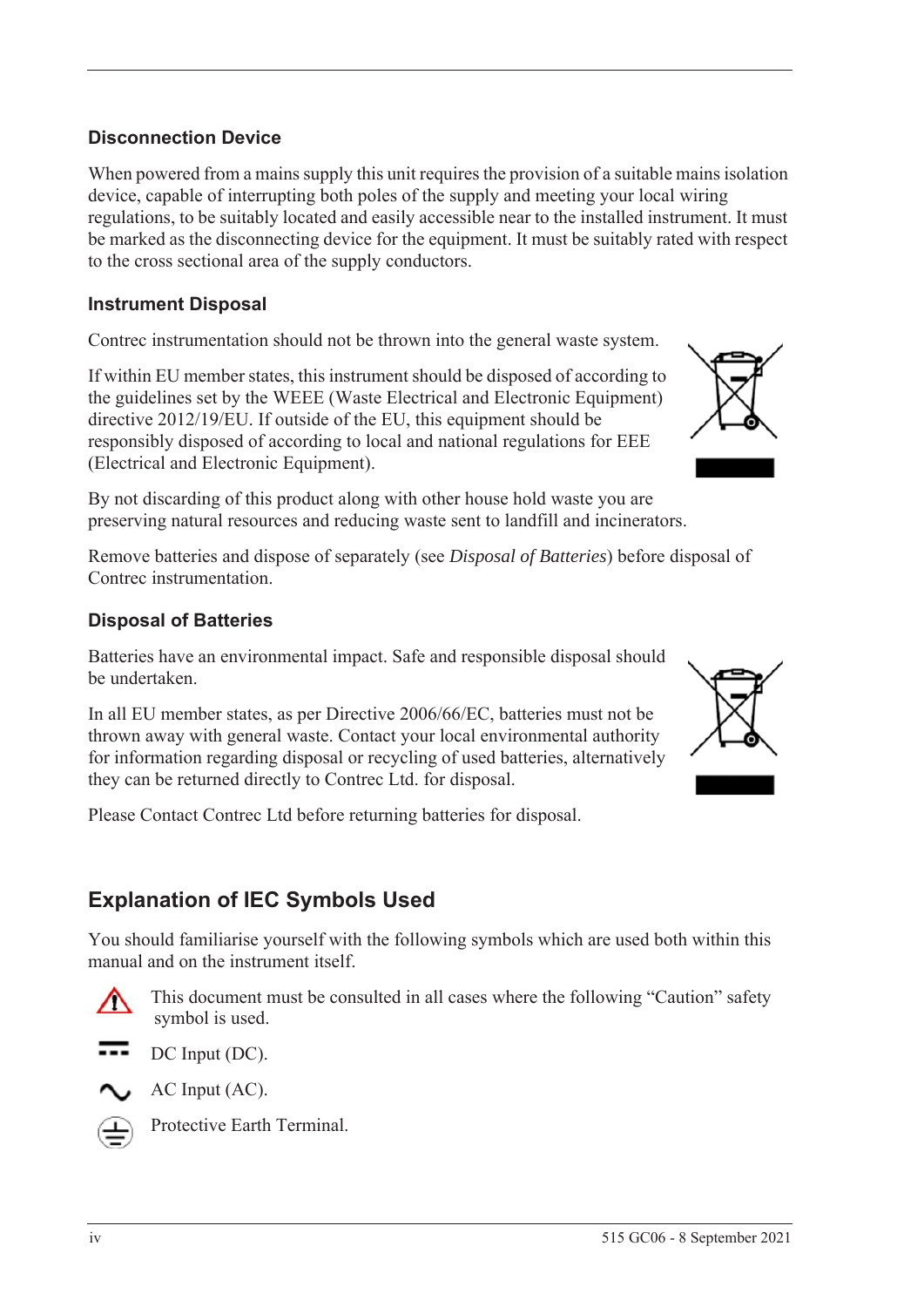|   | <b>Features</b> entering the contract of the contract of the contract of the contract of the contract of the contract of the contract of the contract of the contract of the contract of the contract of the contract of the contra |    |
|---|-------------------------------------------------------------------------------------------------------------------------------------------------------------------------------------------------------------------------------------|----|
|   |                                                                                                                                                                                                                                     |    |
|   | Calculations de la commune de la commune de la commune de la commune de la commune de 2                                                                                                                                             |    |
|   |                                                                                                                                                                                                                                     |    |
|   |                                                                                                                                                                                                                                     |    |
|   | Displayed Information and the contract of the contract of the contract of the contract of the 4                                                                                                                                     |    |
|   |                                                                                                                                                                                                                                     |    |
|   | Communications de la communication de la communication de la communication de la communication de la communication de la communication de la communication de la communication de la communication de la communication de la c      |    |
|   | Isolated Outputs and a contract the contract of the contract of the contract of the S                                                                                                                                               |    |
|   | Relay Outputs des des des deux des deux des deux des deux des deux des deux des 5                                                                                                                                                   |    |
|   |                                                                                                                                                                                                                                     |    |
|   |                                                                                                                                                                                                                                     |    |
|   | Approvals received a construction of the contract of the construction of T                                                                                                                                                          |    |
|   | 2 Specifications                                                                                                                                                                                                                    |    |
|   |                                                                                                                                                                                                                                     |    |
|   |                                                                                                                                                                                                                                     |    |
| 3 | <b>Installation &amp; Maintenance</b>                                                                                                                                                                                               |    |
|   | <b>Installation Instructions</b>                                                                                                                                                                                                    |    |
|   | Cleaning and Decontamination and a substitution of the contract of the contract of the contract of the contract of the contract of the contract of the contract of the contract of the contract of the contract of the contrac      |    |
|   | Panel Mounting research and contract the contract of the contract of the contract of 11                                                                                                                                             |    |
|   | Electrical Connection and a constant of the contract of the contract of the contract of the contract of the contract of the contract of the contract of the contract of the contract of the contract of the contract of the co      |    |
|   | Rear Panel Connections and a construction of the contract of the contract of the contract of the contract of the contract of the contract of the contract of the contract of the contract of the contract of the contract of t      | 12 |
|   | <b>Terminal Designations <i>CONDITION CONDITION CONDITION CONDITION</i> <b><i>CONDITION CONDITION CONDITION</i> <b><i>CONDITION CONDITION</i> CONDITION</b></b></b>                                                                 | 13 |
|   | Terminal Wiring Insulation and a contract of the contract of the contract of the 14                                                                                                                                                 |    |
|   |                                                                                                                                                                                                                                     |    |
|   | Mains Power Wiring Theory of the community of the community of the community of the Main Power Wiring                                                                                                                               |    |
|   | Inputs                                                                                                                                                                                                                              |    |
|   |                                                                                                                                                                                                                                     |    |
|   | Logic Input Connection and a construction of the contract of the contract of the 17                                                                                                                                                 |    |
|   |                                                                                                                                                                                                                                     |    |
|   | 4-20 mA Output Connection and a construction of the contract of the contract of the contract of the contract of                                                                                                                     | 18 |
|   | Pulse Output Connection entry the connection of the connection of the connection of the connection of the connection of the connection of the connection of the connection of the connection of the connection of the connecti      | 19 |
|   | Control Relays (Alarms) and a control of the control of the control of the control of the control of the control of the control of the control of the control of the control of the control of the control of the control of t      | 20 |
|   | RC Network for Interference Suppression and a contract to the contract of the set of the set of the set of the                                                                                                                      | 21 |
|   | Communications                                                                                                                                                                                                                      | 22 |
|   | COM-1 RS-232 Port                                                                                                                                                                                                                   | 22 |
|   | COM-2 RS-485 Port Option                                                                                                                                                                                                            | 22 |
|   | COM-2 Ethernet Port Option                                                                                                                                                                                                          | 23 |
|   | <b>Mains Connection</b><br>.<br>The second complete the second complete state of the second complete state of the second complete state of the                                                                                      | 23 |
|   | Earthing and Shielding Theorem 2010 Community of the Community Community of the Community of the Community Community Community of the Community Community Community Community Community Community Community Community Communit      | 23 |
|   | Disconnection Device<br>.<br>In the first product of the first product of the first product of the first product of the first product of th                                                                                         | 23 |
|   | Maintenance Instructions<br>a construcción de la construcción de la construcción de la construcción de la construcción de la construcción                                                                                           | 23 |
|   | Battery Replacement and a substitution of the contract of the contract of the contract of the contract of the contract of the contract of the contract of the contract of the contract of the contract of the contract of the       | 24 |
|   | <b>Battery Type</b><br>المعاونة والمتعاونة والمتعاونة والمتعاونة والمتعاونة والمتعاونة والمتعاونة والمتعاونة والمتعاونة والمتعاونة والمتعاون                                                                                        | 24 |
|   |                                                                                                                                                                                                                                     |    |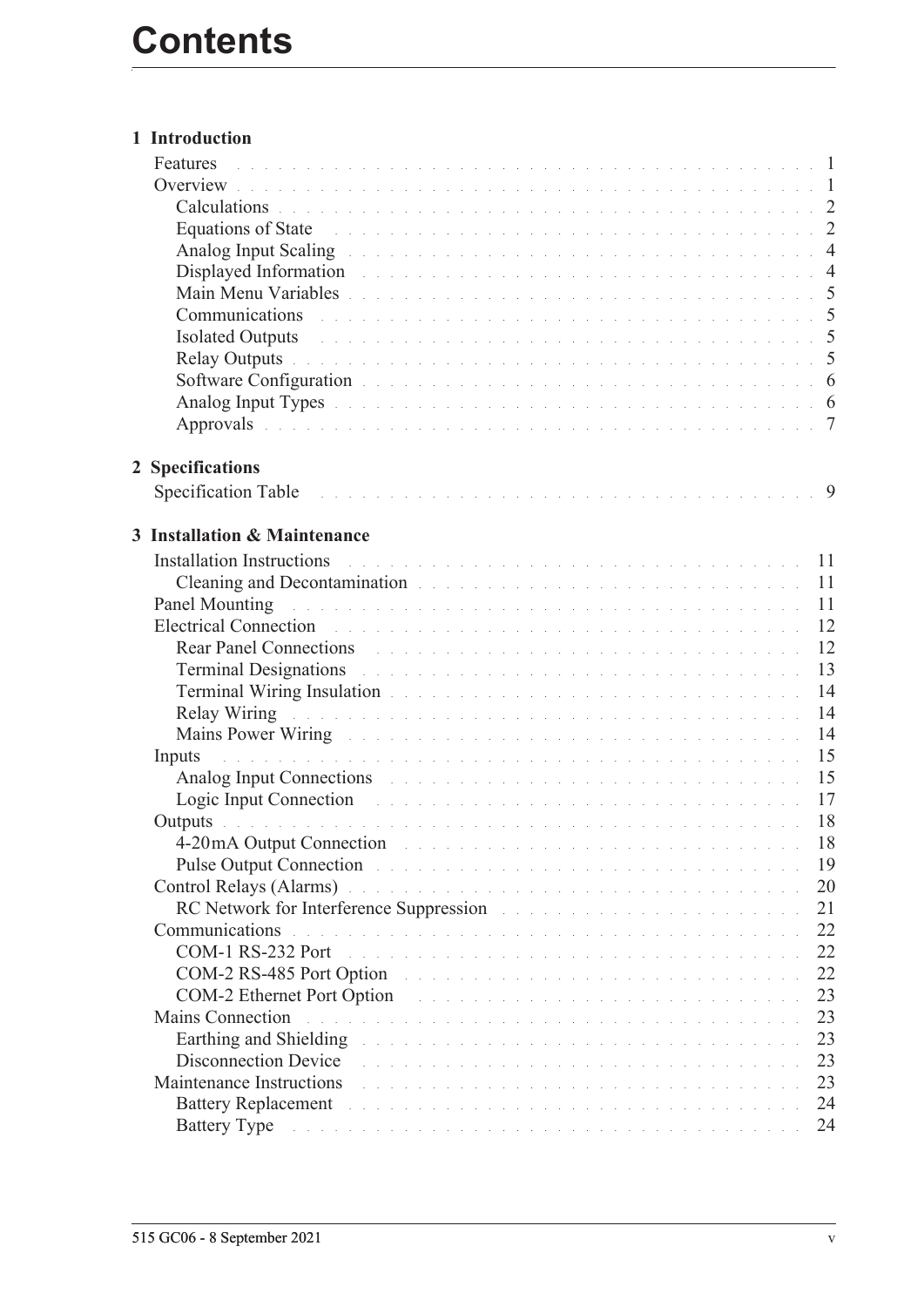# **[4 Operation](#page-34-0)**

| Normal Operation and a contract the contract of the contract of the contract of the 25                                                                                                                                         |    |
|--------------------------------------------------------------------------------------------------------------------------------------------------------------------------------------------------------------------------------|----|
| Default Total de la commune de la commune de la commune de la commune de la commune de 25                                                                                                                                      |    |
| Status LEDs <b>Election Community 25</b> Status Leader Community 25                                                                                                                                                            |    |
| Front Panel Keys and a construction of the construction of the construction of 26                                                                                                                                              |    |
|                                                                                                                                                                                                                                |    |
| Main Menu Items des anderes and des anderes and des anderes and the contract of 27                                                                                                                                             |    |
|                                                                                                                                                                                                                                |    |
|                                                                                                                                                                                                                                |    |
| Data Logs de la component de la component de la component de la component de 28                                                                                                                                                |    |
|                                                                                                                                                                                                                                |    |
|                                                                                                                                                                                                                                |    |
| <b>5 Instrument Calibration</b>                                                                                                                                                                                                |    |
| Introduction                                                                                                                                                                                                                   |    |
|                                                                                                                                                                                                                                |    |
|                                                                                                                                                                                                                                |    |
| Changing the Instrument Settings and a contract of the contract of the state of the 34                                                                                                                                         |    |
| Program Backup & Reports and a contract the contract of the contract of the state of the 35                                                                                                                                    |    |
|                                                                                                                                                                                                                                |    |
|                                                                                                                                                                                                                                |    |
| Upload and Clone of Application Software and a substitution of the Software and a substitution of Application Software                                                                                                         |    |
| Calibration Menu Tree Albert and Albert and Albert and Albert and Albert and Albert 36                                                                                                                                         |    |
|                                                                                                                                                                                                                                |    |
| 38<br>Units of Measurement                                                                                                                                                                                                     |    |
| Parameters and a construction of the construction of the construction of the 38                                                                                                                                                |    |
| 40<br>Inputs and a communication of the communication of the communication of the communication of the communication                                                                                                           |    |
| Outputs and a construction of the construction of the construction of the construction of the construction of the construction of the construction of the construction of the construction of the construction of the construc | 45 |
| 47<br>Alarms<br>de la caractería de la caractería de la caractería de la caractería de la caractería de la caractería de la ca                                                                                                 |    |
| Communications des contracts and contracts are a series and contract and the 50                                                                                                                                                |    |
| 51                                                                                                                                                                                                                             |    |
| Time Settings and Data Logging The Contract of the Contract of the Settings and Data Logging                                                                                                                                   |    |
| General Setup Parameters and a construction of the construction of the state of the 54                                                                                                                                         |    |
| Test Menu barramente de la construcción de la construcción de la construcción de la construcción de 56                                                                                                                         |    |
|                                                                                                                                                                                                                                |    |
| <b>Error Messages</b>                                                                                                                                                                                                          | 57 |
| Warning Messages entertainment and the contract of the contract of the contract of the contract of the contract of the contract of the contract of the contract of the contract of the contract of the contract of the contrac | 59 |
| <b>6 Communications</b>                                                                                                                                                                                                        |    |
| Overview<br>.<br>In the second complete state of the second complete state of the second complete state of the second complete                                                                                                 | 61 |
|                                                                                                                                                                                                                                | 61 |
| Hardware Interconnection<br>.<br>The contract of the contract of the contract of the contract of the contract of the contract of the contract o                                                                                |    |
| Protocols<br><u>. La característica de la característica de la característica de la característica de la característica de la</u>                                                                                              | 63 |
| Simple ASCII Protocol<br>.<br>In de la casa de la casa de la casa de la casa de la casa de la casa de la casa de la casa de la casa de la ca                                                                                   | 63 |
| <b>Requests Format</b>                                                                                                                                                                                                         | 63 |
| Instrument Responses and a contract the contract of the contract of the contract of the contract of the contract of the contract of the contract of the contract of the contract of the contract of the contract of the contra | 65 |
| Corrupted or Invalid Requests and a contract the contract of the contract of the contract of the contract of the contract of the contract of the contract of the contract of the contract of the contract of the contract of t | 68 |
| <b>Modbus RTU Protocol</b><br>والمتعاون والمتعاون والمتعاون والمتعاونة والمتعاونة والمتعاونة والمتعاونة والمتعاونة والمتعاونة والمتعاونة                                                                                       | 69 |
| List of Data Registers and a conservation of the conservation of the conservation of the conservation of the conservation of the conservation of the conservation of the conservation of the conservation of the conservation  | 71 |
| Printer Protocol<br><u>. In the second terms of the second terms of the second terms of the second terms of the second terms of the second</u>                                                                                 | 75 |
| Types of Printouts and a contract the contract of the contract of the contract of the contract of the contract of                                                                                                              | 76 |
| Printer Data Control                                                                                                                                                                                                           | 79 |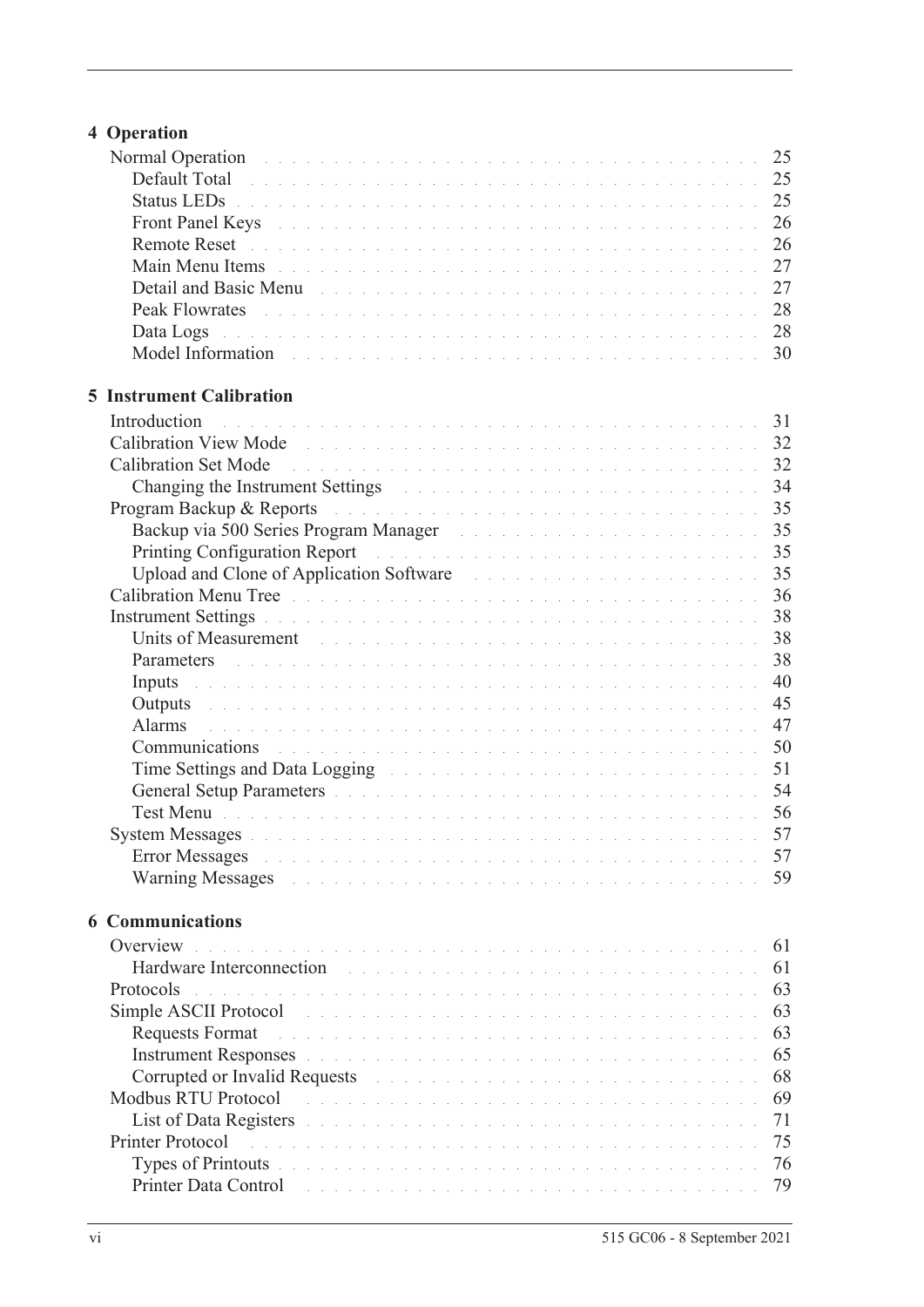| <b>Appendix A Glossary</b>                                                                                                                                                                                                       |  |
|----------------------------------------------------------------------------------------------------------------------------------------------------------------------------------------------------------------------------------|--|
| Glossary received a contract of the contract of the contract of the contract of $81$                                                                                                                                             |  |
| <b>Appendix B Model Numbers</b>                                                                                                                                                                                                  |  |
|                                                                                                                                                                                                                                  |  |
|                                                                                                                                                                                                                                  |  |
| Application Information Code enterity and the contract of the contract of the S4                                                                                                                                                 |  |
| Appendix C Ethernet Port & Setup                                                                                                                                                                                                 |  |
| Ethernet Port de la communicación de la communicación de la communicación de la communicación 86                                                                                                                                 |  |
| Connecting 515 Ethernet to Networks/Routers and the connecting 515 Ethernet to Networks/Routers                                                                                                                                  |  |
|                                                                                                                                                                                                                                  |  |
| <b>Appendix D Reference Tables</b>                                                                                                                                                                                               |  |
| <b>Properties of Selected Gases All 2008 Contract Contract Contract Contract Contract Contract Contract Contract Contract Contract Contract Contract Contract Contract Contract Contract Contract Contract Contract Contract</b> |  |
|                                                                                                                                                                                                                                  |  |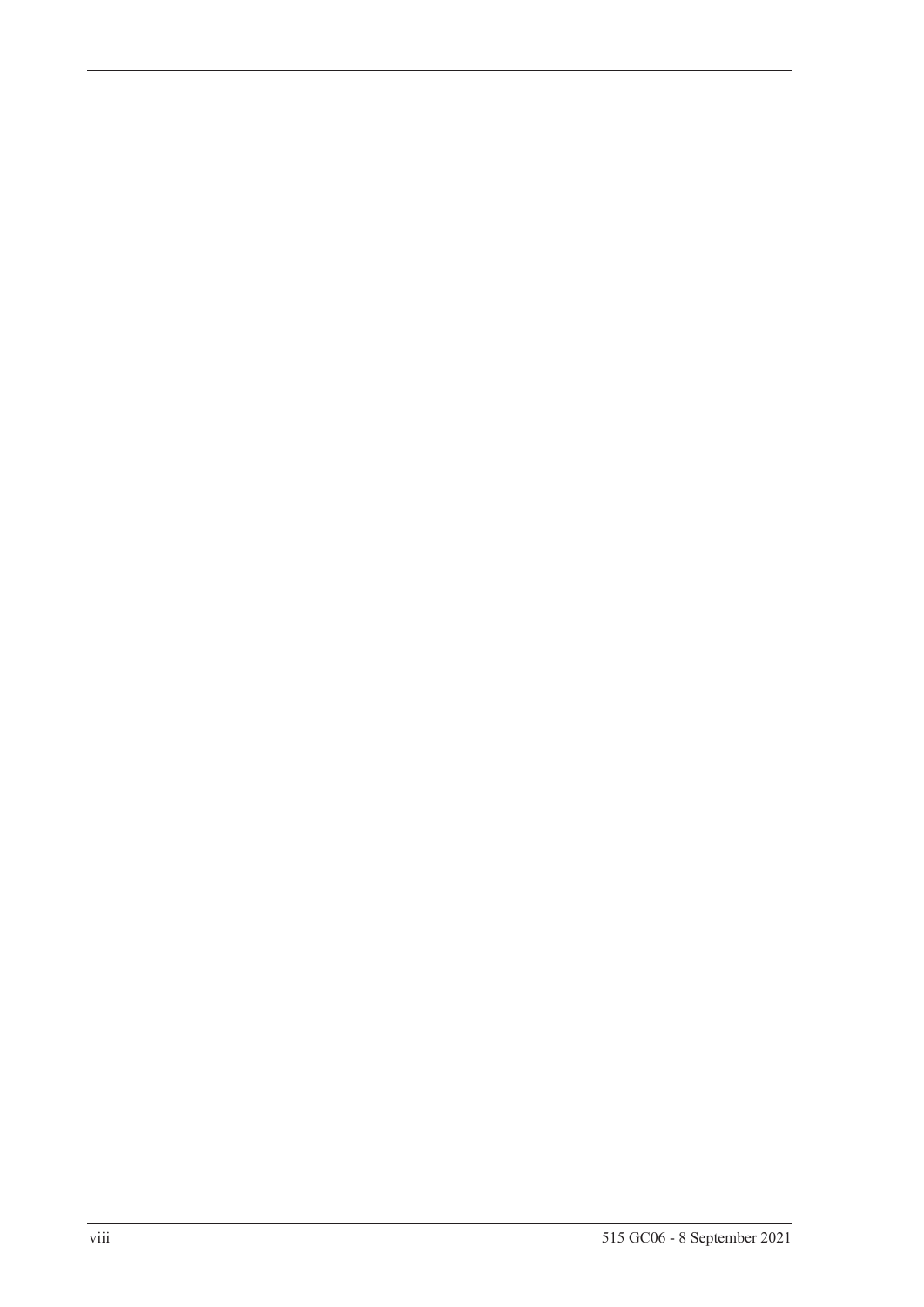# **List of Figures**

| T              | <b>Typical Application Diagram</b> and a contract the contract of the contract of the <b>6</b>                                                                                                                                 |    |
|----------------|--------------------------------------------------------------------------------------------------------------------------------------------------------------------------------------------------------------------------------|----|
| 2              | 500 Series Instrument Panel Mounting and a contract of the series of the 11                                                                                                                                                    |    |
| 3              | Rear Panel Connections - Original entrepreneur and a series of the series of the 12                                                                                                                                            |    |
| $\overline{4}$ | Rear Panel Connections - New RS485 Version                                                                                                                                                                                     | 12 |
| 5              | Rear Panel Connections - New Ethernet Version                                                                                                                                                                                  | 13 |
| 6              | Externally Powered Voltage Transmitter North State Land and Alexandre Powered Voltage Transmitter North State Land                                                                                                             | 15 |
| 7              | Internally Powered Voltage Transmitter March 2014 and State and State and State and                                                                                                                                            | 15 |
| 8              |                                                                                                                                                                                                                                | 16 |
| 9              | Internally Powered Current Loops and a substitution of the contract of the set of the set of the set of the set of the set of the set of the set of the set of the set of the set of the set of the set of the set of the set  | 16 |
| 10             |                                                                                                                                                                                                                                | 17 |
| 11             | Logic Inputs Connection Diagram and a connection of the Connection of the Connection of the Connection of the Connection of the Connection of the Connection of the Connection of the Connection of the Connection of the Conn | 18 |
| 12             |                                                                                                                                                                                                                                | 18 |
| 13             | Output Pulse Connection Diagram and a connection of the Connection of the Connection of the Connection of the Connection of the Connection of the Connection of the Connection of the Connection of the Connection of the Conn | 19 |
| 14             | Relay Connection Diagram and a connection of the connection of the Connection of the Connection of the Connection of the Connection of the Connection of the Connection of the Connection of the Connection of the Connection  | 20 |
| 15             |                                                                                                                                                                                                                                | 22 |
| 16             | Logged Data Display Methods and a contract the contract of the contract of the contract of the contract of the                                                                                                                 | 29 |
| 17             |                                                                                                                                                                                                                                | 36 |
| 18             | Calibration Menu Tree Sheet 2 and the contract of the contract of the contract of the Contract of the Contract of the Contract of the Contract of the Contract of the Contract of the Contract of the Contract of the Contract | 37 |
| 19             | RS-232 Cable Connections to a Computer and a substitution of the set of the set of the set of the set of the set of the set of the set of the set of the set of the set of the set of the set of the set of the set of the set | 61 |
| 20             |                                                                                                                                                                                                                                | 62 |
| 21             | DataMod - Modbus Connection Settings and the connection of the connection of the connection of the connection of the connection of the connection of the connection of the connection of the connection of the connection of t | 87 |
|                |                                                                                                                                                                                                                                |    |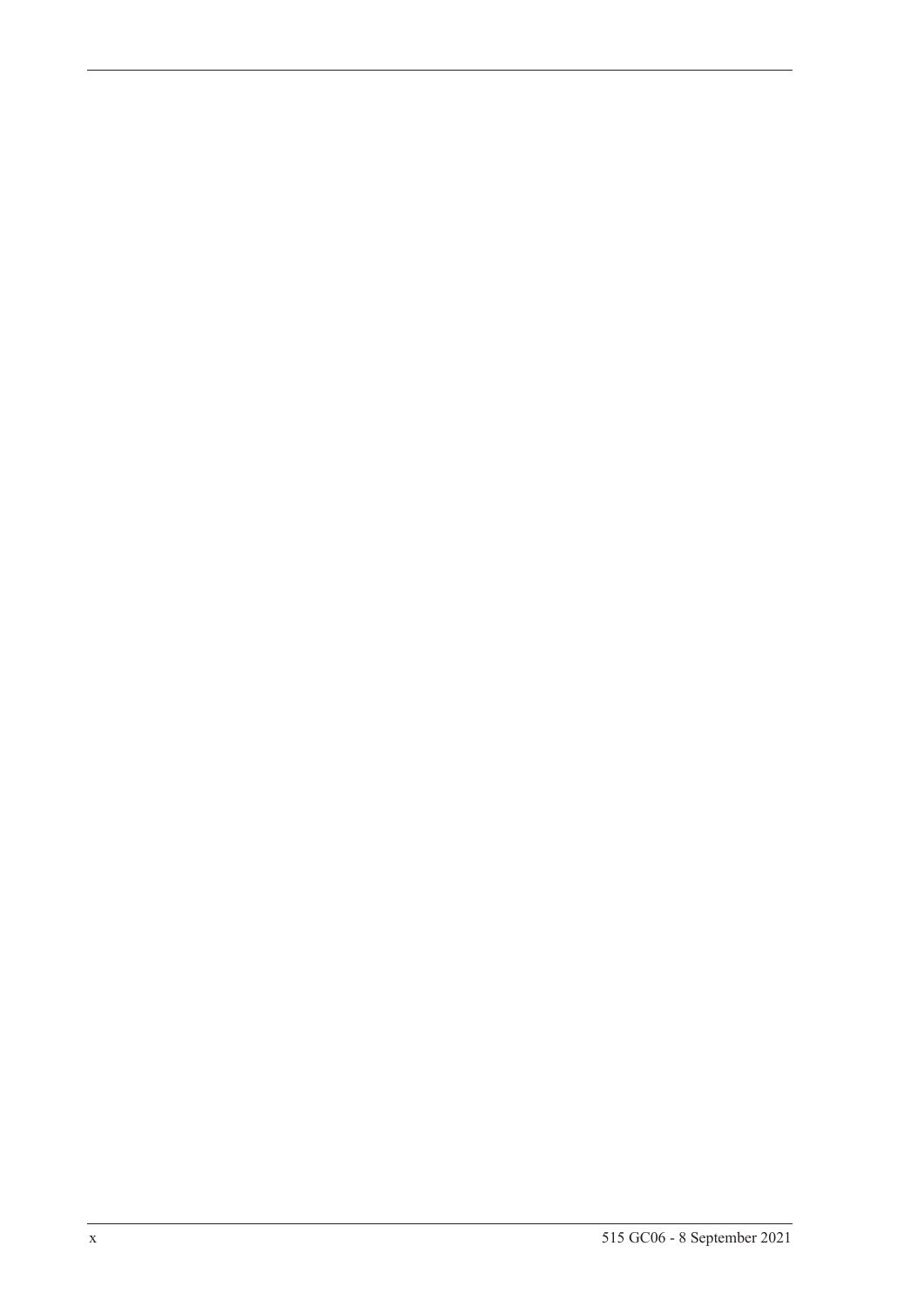# <span id="page-10-0"></span>**Chapter 1 Introduction**

# <span id="page-10-1"></span>**Features**

- **•** Tailored for differential pressure volumetric meters with single or stacked transmitters
- **•** Generic differential pressure flow calculations
- **•** Calculations based on a variety of General Gas equations
- **•** Selection of Detail or Basic main menu to suit operator and application
- **•** Selection of second language and user tags
- **•** RTC logging with over 1000 entries
- **•** Programmable pulse width and scaling of pulse output
- **•** 4-20 mA retransmission
- **•** RS232 and RS485 or Ethernet (optional) serial ports
- **•** Modbus RTU, Printer and other serial port protocols
- **•** Front panel adjustment of 8-24 V DC output voltage
- **•** Backlit display

# <span id="page-10-2"></span>**Overview**

The 515 GC06 application measures the volume, corrected volume and mass of a general gas. The instrument uses single or stacked differential pressure volumetric flow inputs and analog temperature and pressure sensor inputs.

The instrument calculates the flow according to generic differential pressure equations and incorporates the conditions at which the flowmeter was calibrated.

The properties of a gas are calculated using common industry standard equations of state. These equations use a simplified set of parameters to quickly and accurately determine the value of compressibility and actual quantity of gas.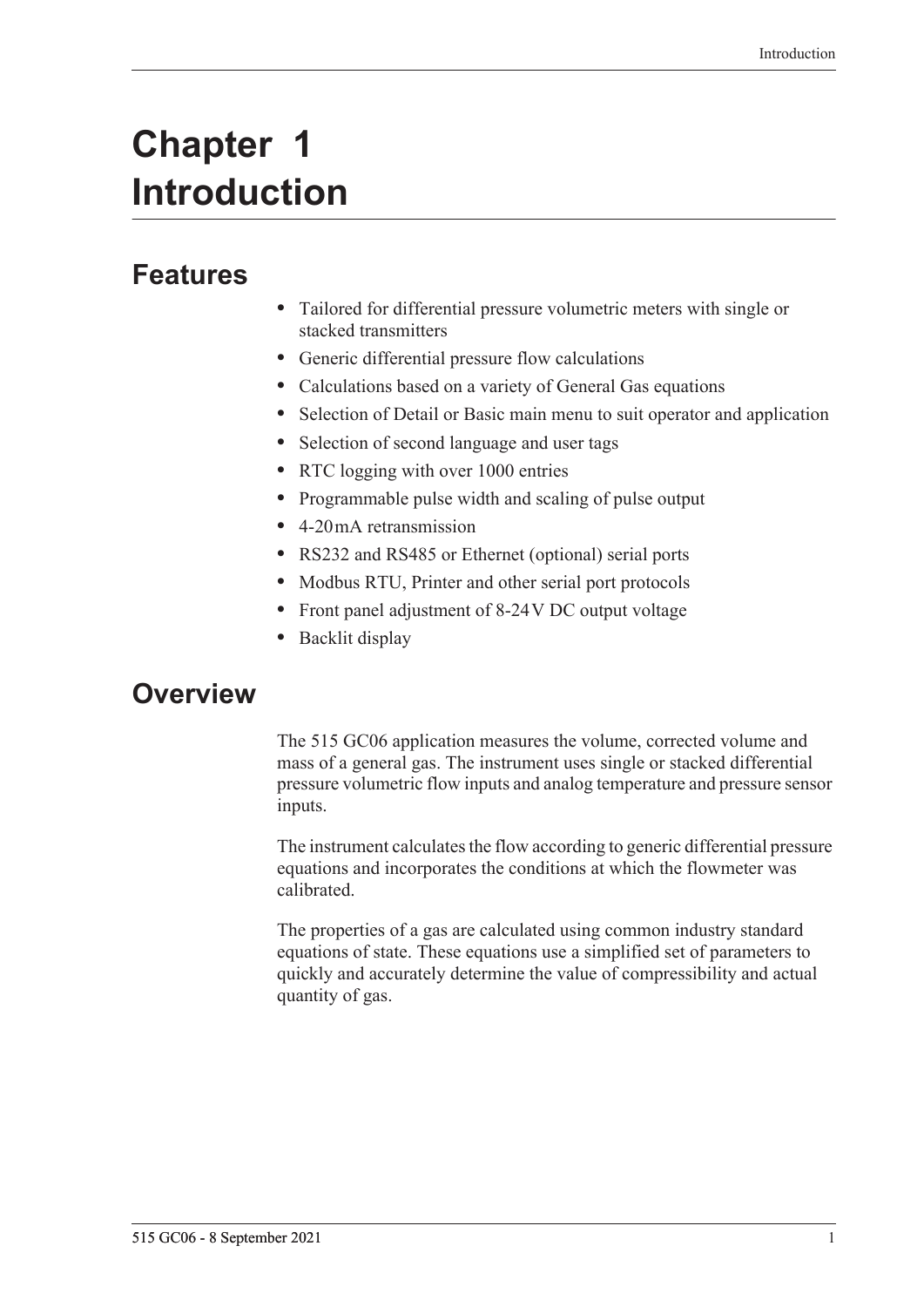# <span id="page-11-0"></span>**Calculations**

The following equations identify the derivation of some of the displayed variables. If your interest is more in the operation of the instrument, you can skip this section and allow the instrument to take care of the calculations.

A variety of calculations are available to suit the nature of the gas and the measurement conditions. The calculations are valid for the vapour phase of a gas.

Equations Of State:

- **•** Ideal Gas
- **•** Redlich-Kwong
- **•** Soave-Redlich-Kwong
- **•** Peng-Robinson

### <span id="page-11-1"></span>**Equations of State**

In this instrument the corrected volume and mass of a gas can be determined by one of the following equations of state. These equations are based around the general gas law that relates pressure (P), temperature (T), Universal Gas Constant  $(R)$  and compressibility  $(Z)$  to the volume  $(V)$ :

### **PV = ZRT**

The method by which each equation determines the compressibility factor differs, meaning it is more suited to certain gas types and conditions.

#### **Ideal Gas**

The Ideal Gas equation assumes the compressibility factor to be 1. This equation is suited to gas at low pressure and high temperatures.

#### **Redlich-Kwong (1949)**

The Redlich-Kwong equation determines the compressibility factor with a cubic equation that uses the Critical Temperature and Pressure gas properties. This equation is included in this instrument from a historical or backward compatibility point of view as some older installations still specify it as the means of gas calculation.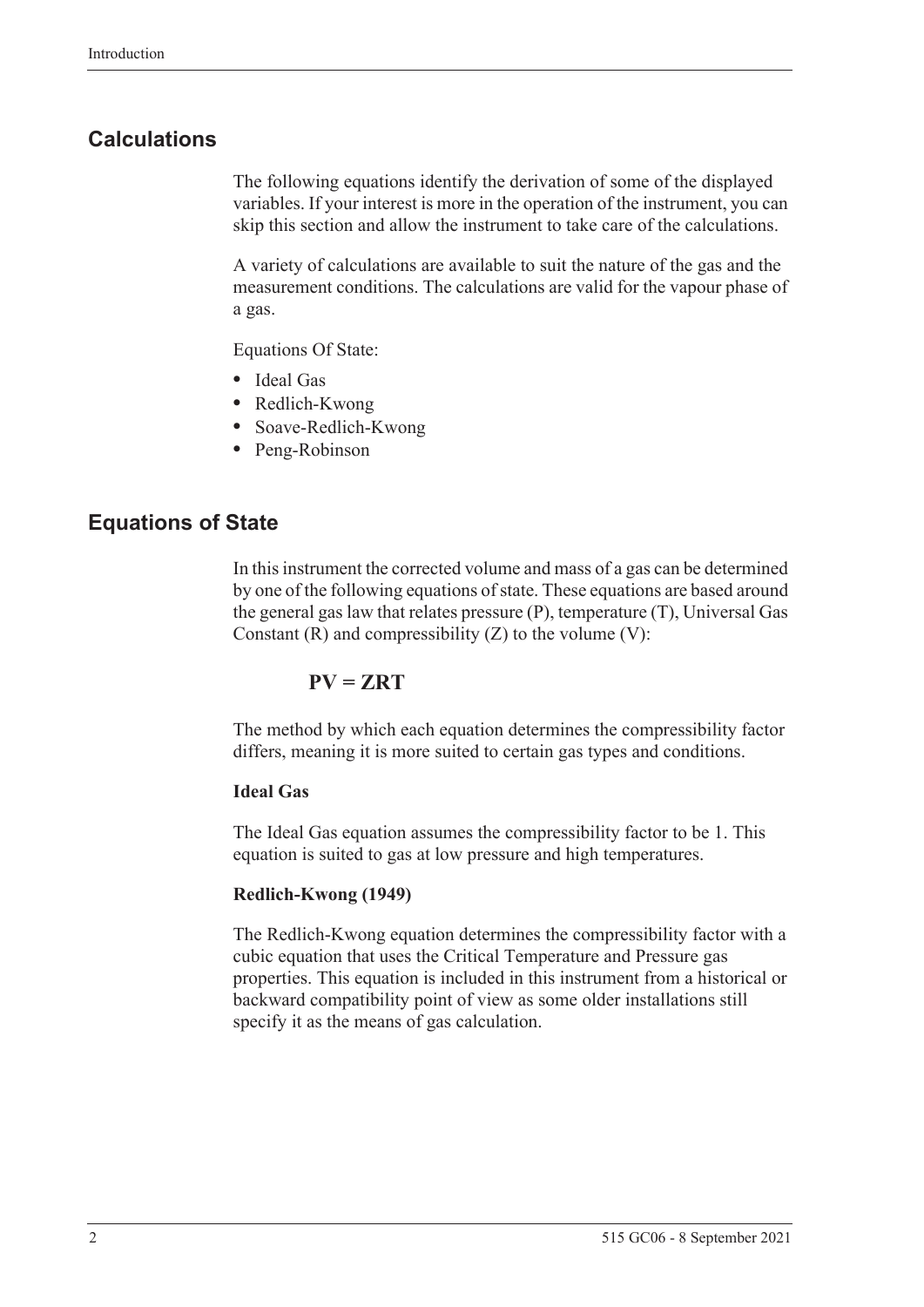#### **Soave-Redlich-Kwong (1972)**

The Soave-Redlich-Kwong equation determines the compressibility factor with a cubic equation. It uses the Acentric Factor of the gas as well as the Critical Temperature and Pressure. This equation accurately models the vapour pressure of light hydrocarbons and light gases at or above atmospheric pressures.

#### **Peng-Robinson (1976)**

The Peng-Robinson equation also determines the compressibility factor with a cubic equation. It uses the Acentric Factor of the gas as well as the Critical Temperature and Pressure. This was designed to provide better vapour pressure for hydrocarbons in the gasoline range.

### **Differential Pressure Equations**

The generic differential pressure formula for flow is as follows:

$$
q_m = \sqrt{\frac{\mathrm{v}_c}{\mathrm{v}_f}} \cdot f(A)
$$

where:

|       | $q_m$ = mass flow                              |
|-------|------------------------------------------------|
|       | $f(A)$ = the value of the scaled analog signal |
| $V_C$ | = specific volume at calibration conditions    |
| $V_f$ | = specific volume at flow conditions           |

In most DP applications there is no offset required, the  $P_{min}$  value is set to zero which reduces the formula to the more recognized form of:

$$
q_m = \sqrt{\frac{\mathrm{v}_c}{\mathrm{v}_f}} \cdot S \cdot A^*
$$

where:

 $S = P_{\text{max}}$  (the maximum flowrate (span))

*A\** = normalised signal (0 to 1) with correction applied

*(for further details on Pmin and Pmax refer to 'Analog Input Scaling')*

For further details of these equations or restrictions of use please refer to the appropriate standard or relevant documents.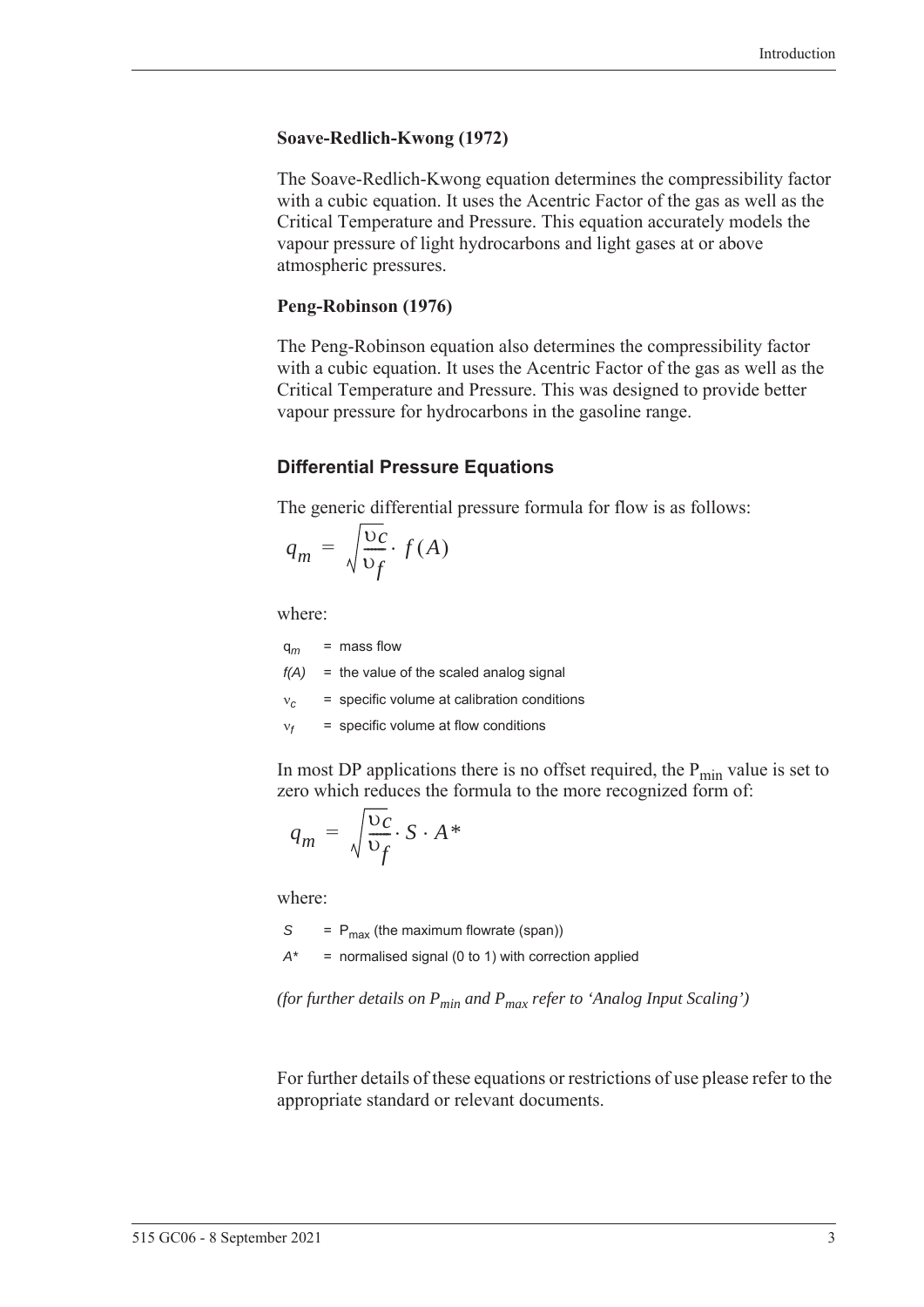# <span id="page-13-0"></span>**Analog Input Scaling**

The analog inputs in this instrument are scaled by the following general formula:

$$
f(A) = P_{min} + (P_{max} - P_{min}) \cdot A^*
$$

where:

*Pmin* = minimum point (equivalent to offset)  $P_{\text{max}}$  = maximum point ( $P_{\text{max}} - P_{\text{min}}$  is equivalent to span) *A\** = normalised signal (0 to 1) with correction applied for a flow input

### **Correction Type**

- LINEAR:  $A^* = A$  when the instrument is not required to apply correction
- NON-LINEAR:  $A^* = A_c$  when the instrument applies correction from the points in the correction table
- SQUARE:  $A^* = \sqrt{A}$  when the transmitter does not have square root extraction and it must be applied by the instrument.

### <span id="page-13-1"></span>**Displayed Information**

The front panel display shows the current values of the input variables and the results of the calculations.

The instrument can be supplied with a real-time clock for data logging of over 1000 entries of the variables as displayed on the main menu.

This application indicates the type of pressure value being displayed as either gauge or absolute by adding an 'A' or 'G' to the units of measurement.

Standard or Normal reference conditions are indicated by adding an 'S' or 'N' at the start of the Corrected Volume units or measurement.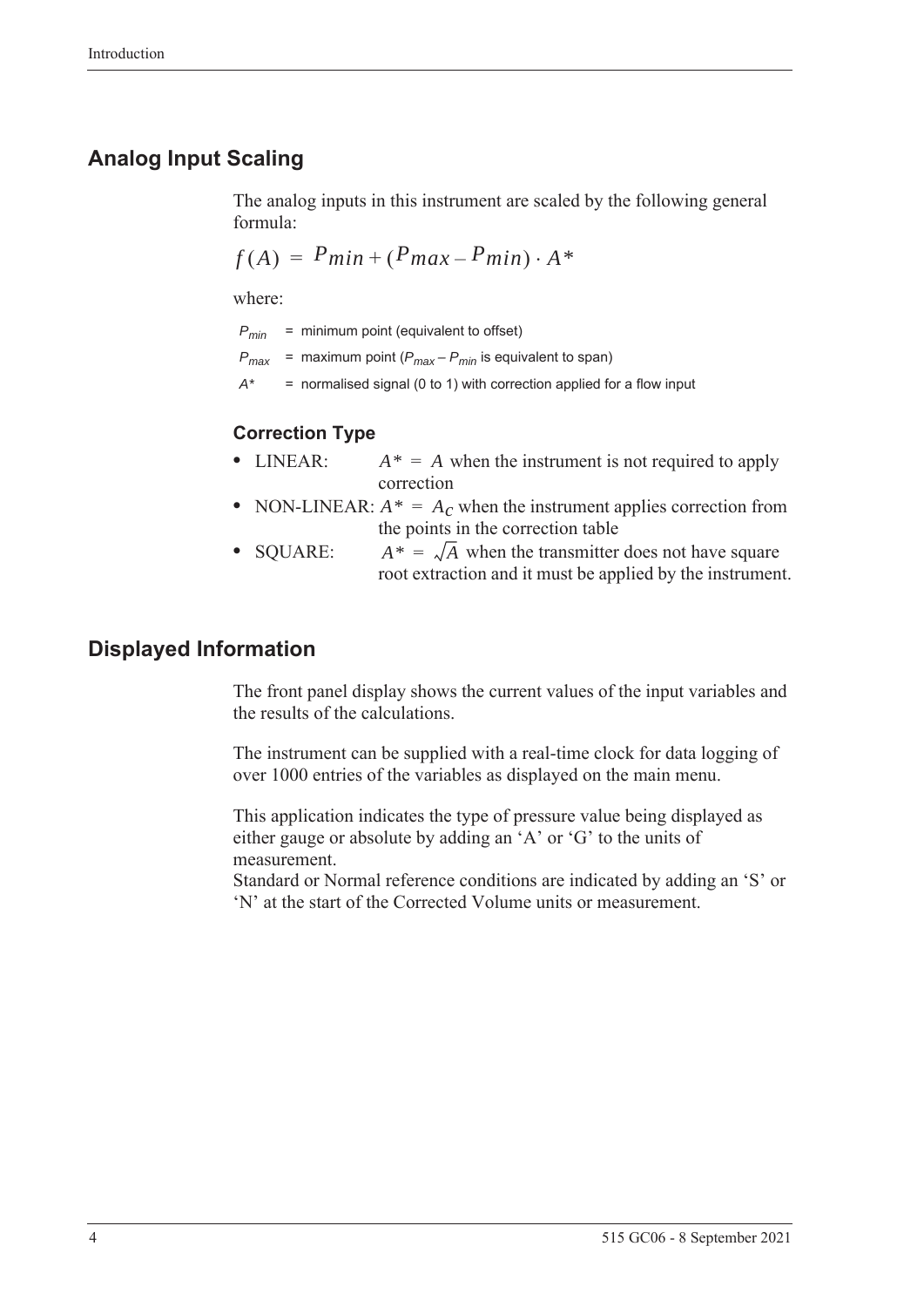## <span id="page-14-0"></span>**Main Menu Variables**

| <b>Main Menu</b><br><b>Variables</b> | <b>Default</b><br><b>Units</b> | Variable<br><b>Type</b> |
|--------------------------------------|--------------------------------|-------------------------|
| Volume                               | m <sup>3</sup>                 | Total                   |
| <b>Volume Flowrate</b>               | $m^3/m$ in                     | Rate                    |
| <b>Corrected Volume</b>              | m <sup>3</sup>                 | Total                   |
| <b>Corrected Flowrate</b>            | $m^3$ /min                     | Rate                    |
| Mass                                 | kg                             | Total                   |
| <b>Mass Flowrate</b>                 | kg/min                         | Rate                    |
| Temperature                          | Deg C                          | Rate                    |
| Pressure                             | MPa                            | Rate                    |
| <b>Compressibility Factor</b>        |                                | Rate                    |

### **Units of Measurement**

In the 500 Series instruments there is a wide range of available units of measurement to be selected from. These can be viewed and selected either during initial Software Configuration via the 500 Series Program Manager (see below) or from within the instrument's calibration settings (if access has been granted) as per **[Units of Measurement](#page-47-3)** on page 38.

### <span id="page-14-1"></span>**Communications**

There are two communication ports available as follows:

- **•** COM-1 RS-232 port
- **•** COM-2 RS-485 port (optional) or Ethernet (optional)

All types of ports can be used for remote data reading, while RS-232 and RS-485 serial ports can be used for printouts and for uploading and downloading of the application software to the instrument.

### <span id="page-14-2"></span>**Isolated Outputs**

The opto-isolated outputs can re-transmit any main menu variable. The type of output is determined by the nature of the assigned variable. Totals are output as pulses and rates are output as 4-20 mA signals. One output is standard, a second output is available as an option.

### <span id="page-14-3"></span>**Relay Outputs**

The relay alarms can be assigned to any of the main menu variables of a rate type. The alarms can be fully configured including hysteresis. Two relays are standard with two additional relays available as an option.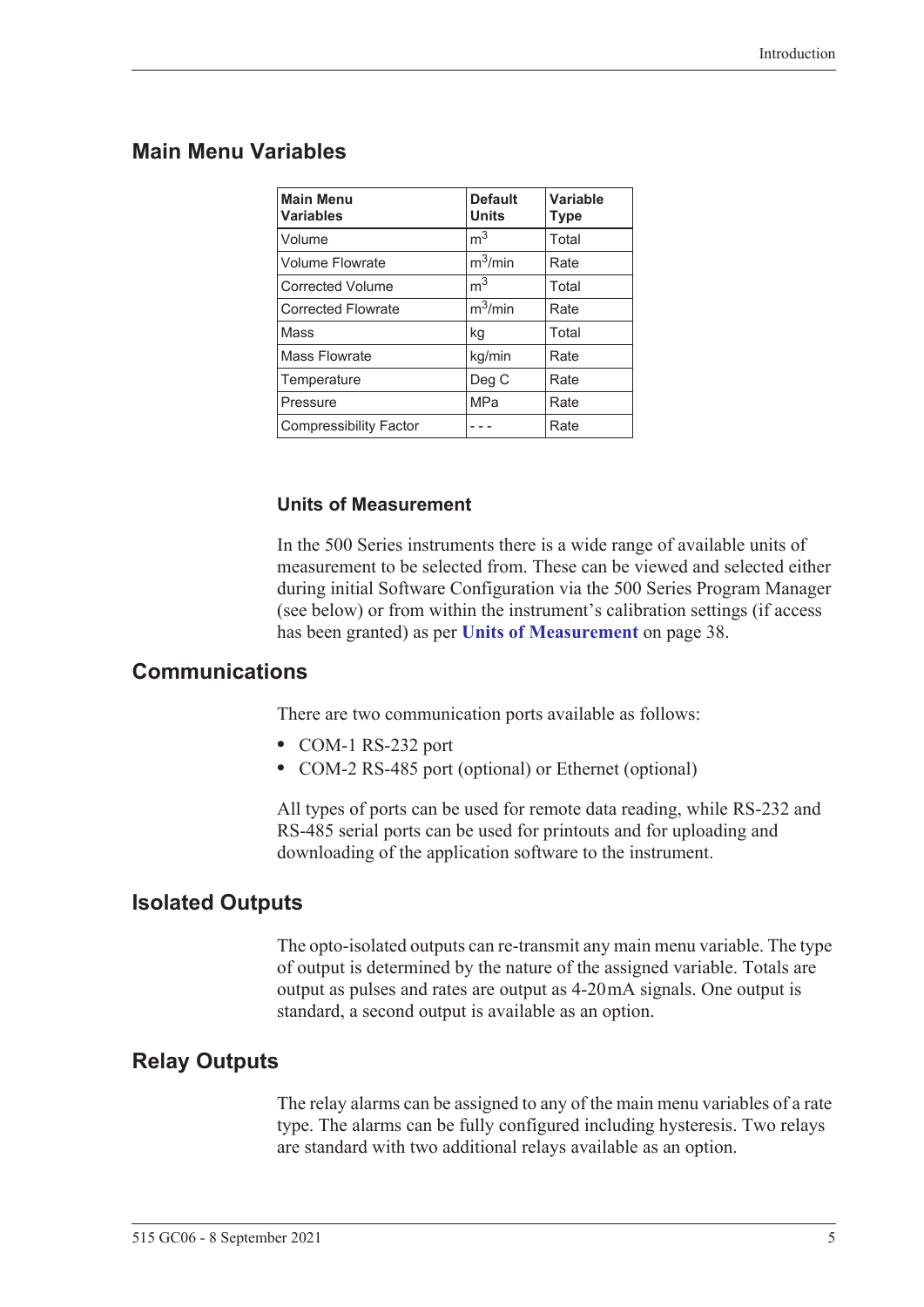# <span id="page-15-0"></span>**Software Configuration**

The instrument can be programmed to suit the particular application needs and the flexible I/O can be assigned as required. Program settings can be changed either via the front panel (depending on assigned access levels) or via the 500 Series Program Manager (500-PM software).

The 500-PM software is a free comprehensive configuration tool and resource centre that can be used to further tailor an instrument to suit specific application needs including units of measurement, custom tags and text, access levels and more.

The software is a Windows based program that is freely available from the download section of the Contrec website. The program can be used to create a custom version of an existing application to be saved for backup purposes and/or to generate a PDF of configuration report for record keeping.

The instrument stores all set-up parameters, totals and logged data in nonvolatile memory with at least 30 years retention.

# <span id="page-15-1"></span>**Analog Input Types**

Any analog input can be set to accept a 4-20 mA, 0-5 V or 1-5 V signal, while any inputs assigned to a temperature sensor can also be set to accept a PT100 or PT500 signal.



<span id="page-15-2"></span>*Figure 1 Typical Application Diagram*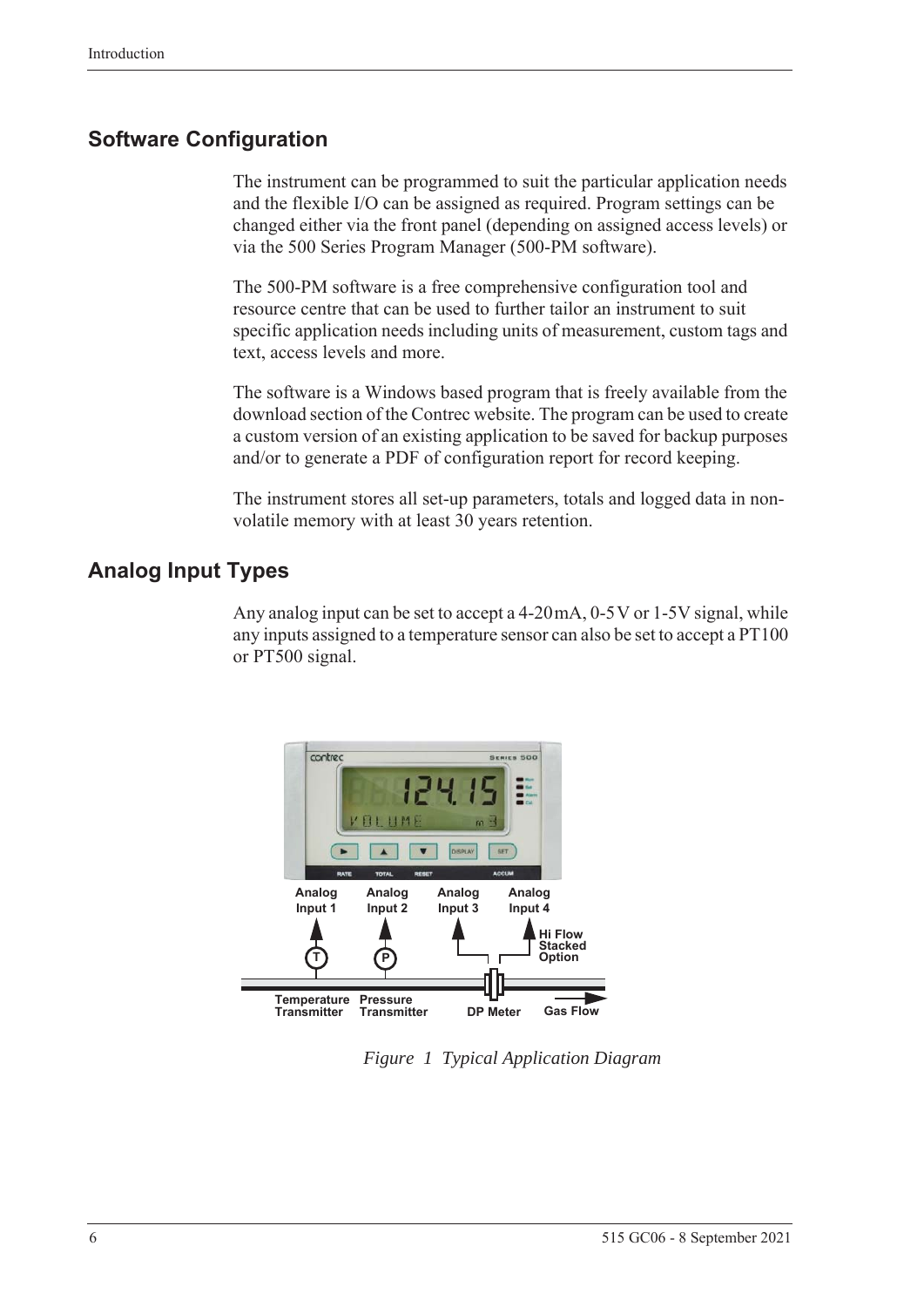# <span id="page-16-0"></span>**Approvals**

This instrument conforms to the EMC-Directive of the Council of European Communities 2014/30/EU, the LVD safety directive 2014/35/EU and the following standards:

- **•** *EN61326:2013* Electrical equipment for measurement, control and laboratory use – EMC requirements: Industrial Environment.
- **•** *EN61010:2010* Safety requirements for electrical equipment for measurement, control, and laboratory use.

In order to comply with these standards, the wiring instructions in **[Chapter](#page-20-5)  [3 - Installation & Maintenance](#page-20-5)** must be followed.

### **FCC Declaration**

This equipment has been tested and found to comply with the limits for a Class A digital device, pursuant to Part 15 of the FCC Rules. These limits are designed to provide reasonable protection against harmful interference when the equipment is operated in a commercial environment. This equipment generates, uses, and can radiate radio frequency energy and, if not installed and used in accordance with the instruction manual, might cause harmful interference to radio communications. Operation of this equipment in a residential area is likely to cause harmful interference, in which case the user will be required to correct the interference at his own expense.

Properly shielded and grounded cables and connectors must be used in order to meet FCC emission limits. Contrec Ltd is not responsible for any radio or television interference caused by using other than recommended cables and connectors or by unauthorized changes or modifications to this equipment. Unauthorized changes or modifications could void the user's authority to operate the equipment.

This device complies with Part 15 of the FCC Rules. Operation is subject to the following two conditions: (1) this device might not cause harmful interference, and (2) this device must accept any interference received, including interference that might cause undesired operation.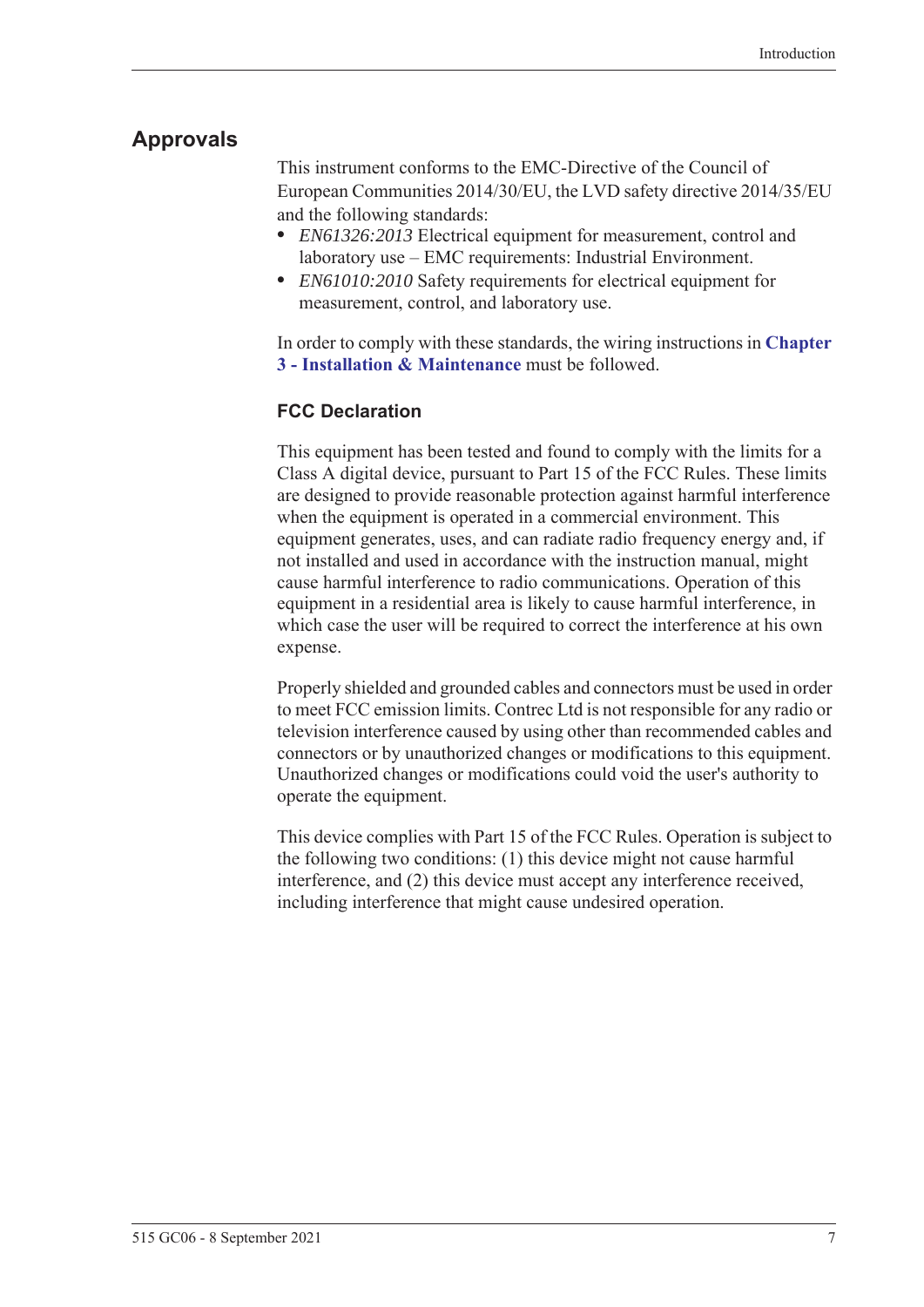Introduction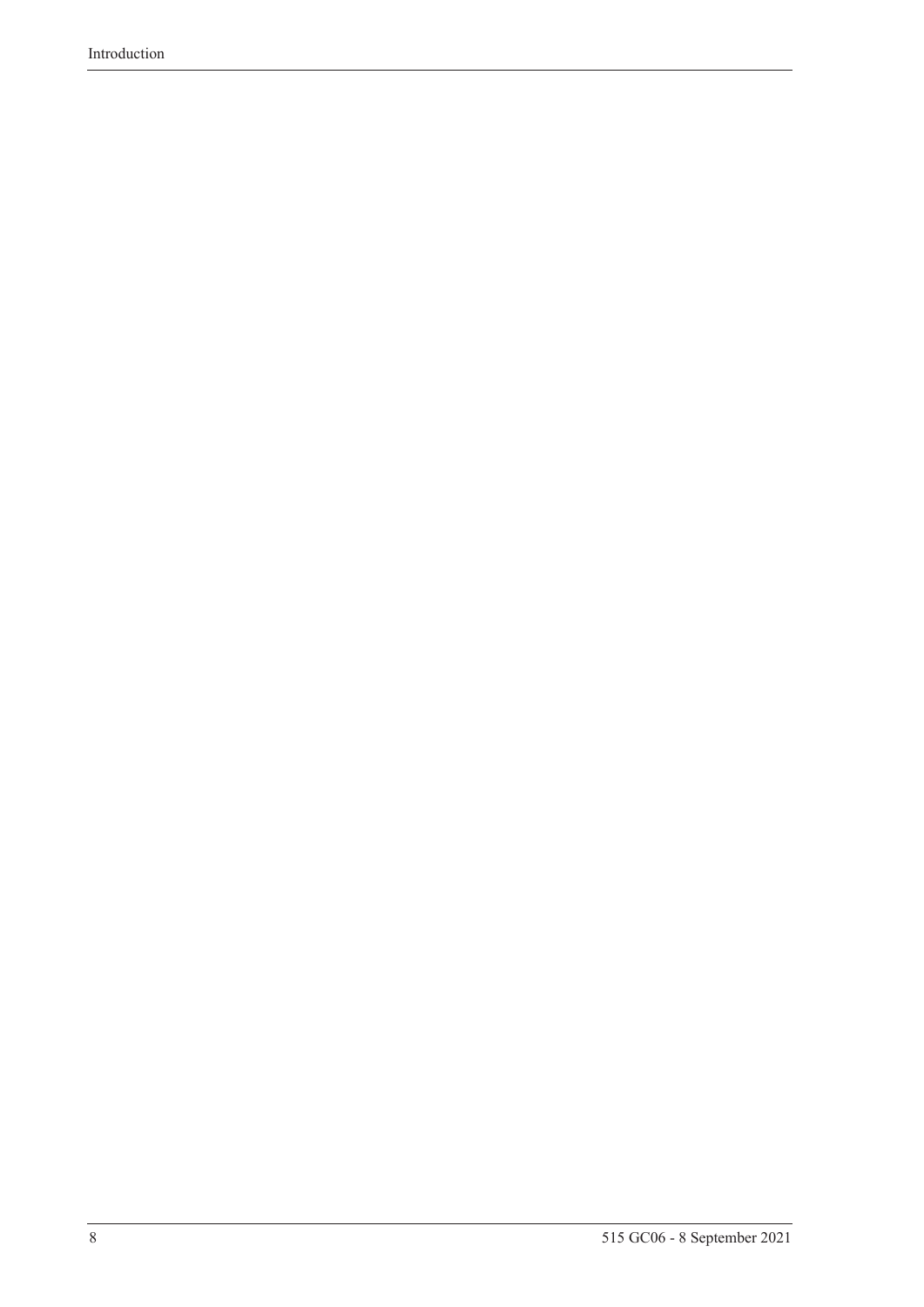# <span id="page-18-0"></span>**Chapter 2 Specifications**

# <span id="page-18-1"></span>**Specification Table**

| <b>Operating Environment</b>            |                                                                                                                                | <b>Real Time Clock (Optional)</b> |                                                                                                                                                                     |  |  |
|-----------------------------------------|--------------------------------------------------------------------------------------------------------------------------------|-----------------------------------|---------------------------------------------------------------------------------------------------------------------------------------------------------------------|--|--|
| Temperature                             | +5°C to +40°C (standard - no coating)<br>-20°C to +60°C (with conformal coating)<br>-30°C to +60°C (ExD housing with heater)   | <b>Battery Type</b>               | 3 volts Lithium button cell<br>- For Issue 7 option card, type CR2450N<br>manufactured by Renata only                                                               |  |  |
| <b>Humidity</b><br><b>Power Supply</b>  | 0 to 95% non condensing (conformal<br>coating)<br>5% to 85% non condensing (no coating)<br>100-240 V AC (+/-10%) 50-60 Hz (+/- |                                   | - For conformal coated 'C' version, type<br>BR2032 manufactured by Panasonic only<br>- For non-conformal coated versions, type<br>BR2032 and CR2032 manufactured by |  |  |
|                                         | 10%) or 12-28 V DC                                                                                                             | <b>Battery Life</b>               | Panasonic or Sony<br>5 years (typical)                                                                                                                              |  |  |
| <b>Consumption</b>                      | 10W (max) Overvoltage category II                                                                                              |                                   |                                                                                                                                                                     |  |  |
| <b>Protection</b>                       | Sealed to IP65 (Nema 4X) when panel<br>mounted                                                                                 | <b>Analog Input (General)</b>     |                                                                                                                                                                     |  |  |
| <b>Dimensions</b><br>(panel option)     | 147mm (5.8") width<br>74mm (2.9") height                                                                                       | Overcurrent                       | 100mA absolute maximum rating<br>(30mA for 4-20mA inputs)                                                                                                           |  |  |
|                                         | 170mm (6.6") depth (behind the panel)                                                                                          | <b>Update Time</b>                | $< 1.0$ sec                                                                                                                                                         |  |  |
|                                         |                                                                                                                                | Configuration                     | $4-20mA$                                                                                                                                                            |  |  |
| <b>Display</b>                          |                                                                                                                                |                                   |                                                                                                                                                                     |  |  |
| <b>Type</b>                             | Backlit LCD with 7-digit numeric display                                                                                       | 4-20mA Input                      |                                                                                                                                                                     |  |  |
|                                         | and 11-character alphanumeric display                                                                                          | Impedance                         | 100 Ohms (to common signal ground)                                                                                                                                  |  |  |
| <b>Digits</b>                           | 15.5mm (0.6") high                                                                                                             | <b>Accuracy</b>                   | 0.05% full scale $(20^{\circ}C)$                                                                                                                                    |  |  |
| <b>Characters</b>                       | 6mm (0.24") high                                                                                                               |                                   | 0.1% (full temperature range, typical)                                                                                                                              |  |  |
| <b>LCD Backup</b>                       | Last data visible for 15min after power<br>down                                                                                | <b>Logic Inputs</b>               |                                                                                                                                                                     |  |  |
| <b>Update Rate</b>                      | 0.3 second                                                                                                                     | <b>Signal Type</b>                | CMOS, TTL, open collector, reed switch                                                                                                                              |  |  |
|                                         |                                                                                                                                | Overvoltage                       | 30V maximum                                                                                                                                                         |  |  |
| <b>Non-volatile Memory</b>              |                                                                                                                                |                                   |                                                                                                                                                                     |  |  |
| <b>Retention</b>                        | > 30 years                                                                                                                     | <b>Relay Output</b>               |                                                                                                                                                                     |  |  |
| <b>Data Stored</b>                      | Setup and Logs                                                                                                                 | <b>No. of Outputs</b>             | 2 relays plus 2 optional relays                                                                                                                                     |  |  |
| <b>Approvals</b>                        | $\mathsf{CE} \times \mathbb{C}$ $\mathbb{C}$                                                                                   | Voltage                           | 250 volts AC, 30 volts DC maximum<br>(solid state relays use AC only)                                                                                               |  |  |
| <b>Electrical &amp;</b><br>Interference | UKCA, CE, CSA compliance                                                                                                       | <b>Current</b>                    | 3A maximum - mechanical relays<br>1.5A maximum - solid state relays                                                                                                 |  |  |
| <b>Enclosure</b>                        | Ex d Enclosure - ATEX & IECEx available                                                                                        |                                   |                                                                                                                                                                     |  |  |
|                                         | for hazardous area (CSA Pending).                                                                                              | <b>Communication Ports</b>        |                                                                                                                                                                     |  |  |
|                                         | Field Mount Enclosure - UKCA, CE, CSA<br>safe area weather proof enclosure.<br>Other - RoHS compliant                          | Ports                             | COM-1 RS-232 port<br>COM-2 RS-485 or Ethernet port (optional)                                                                                                       |  |  |
|                                         |                                                                                                                                | <b>Baud Rate</b>                  | 2400 to 19200 baud                                                                                                                                                  |  |  |
|                                         |                                                                                                                                | <b>Parity</b>                     | Odd, even or none                                                                                                                                                   |  |  |
|                                         |                                                                                                                                | <b>Stop Bits</b>                  | 1 or 2                                                                                                                                                              |  |  |
|                                         |                                                                                                                                | <b>Data Bits</b>                  | 8                                                                                                                                                                   |  |  |
|                                         |                                                                                                                                | <b>Protocols</b>                  | Modbus RTU, Modbus TCP/IP (Ethernet<br>Port), Printer                                                                                                               |  |  |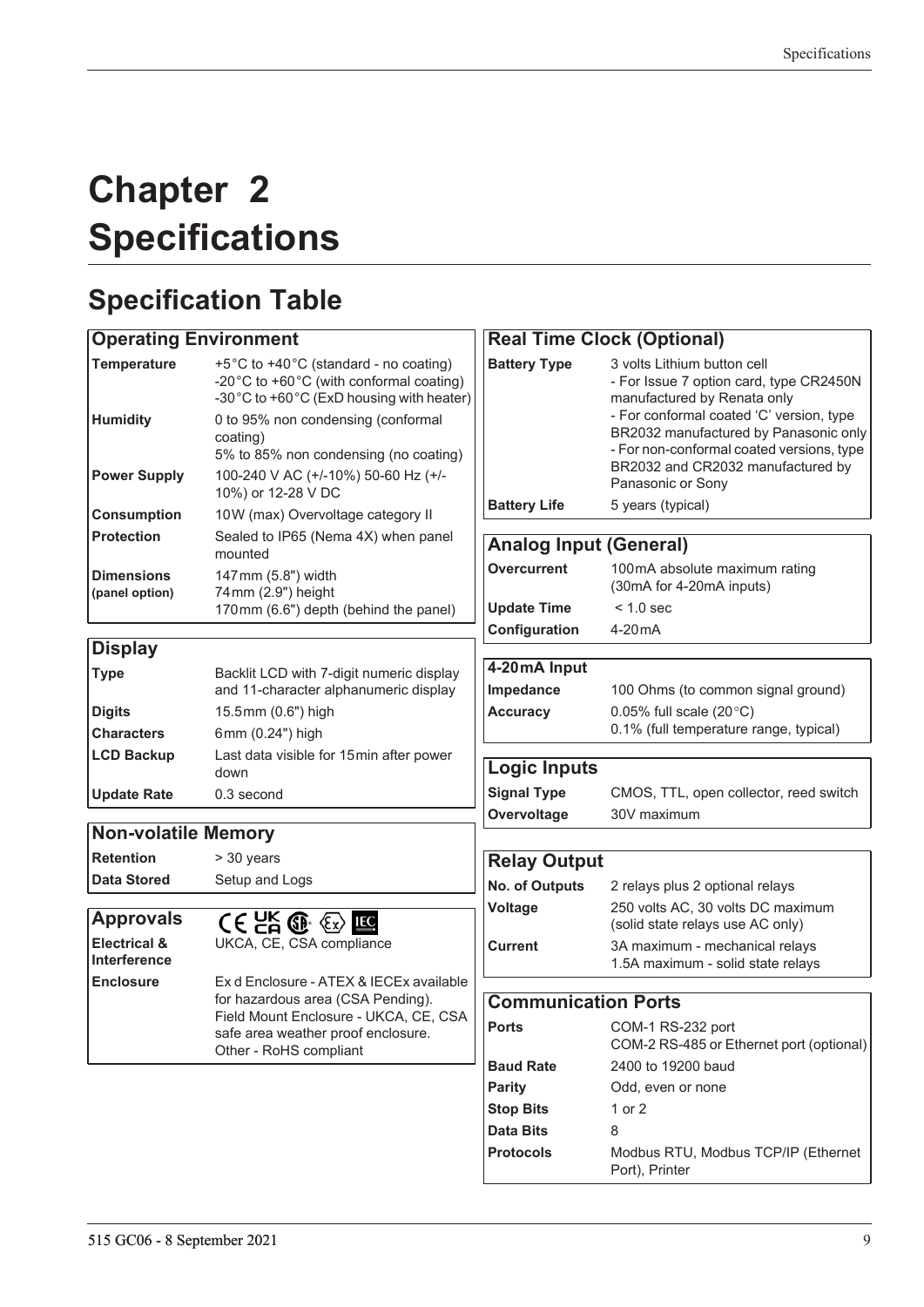| <b>Transducer Supply</b>                          |                      |  |  |  |  |
|---------------------------------------------------|----------------------|--|--|--|--|
| 8 to 24 volts DC, programmable<br>Voltage         |                      |  |  |  |  |
| 70mA @ 24V, 120mA @ 12V maximum<br><b>Current</b> |                      |  |  |  |  |
| <b>Protection</b>                                 | Power limited output |  |  |  |  |
|                                                   |                      |  |  |  |  |
| <b>Isolated Output</b>                            |                      |  |  |  |  |
| <b>No. of Outputs</b>                             | 2 outputs            |  |  |  |  |
| Configuration                                     |                      |  |  |  |  |
|                                                   |                      |  |  |  |  |
| 4-20mA Output                                     |                      |  |  |  |  |
|                                                   |                      |  |  |  |  |

| <b>Supply</b>     | 9 to 30 volts DC external                                                  |  |  |  |  |
|-------------------|----------------------------------------------------------------------------|--|--|--|--|
| <b>Resolution</b> | $0.05\%$ full scale                                                        |  |  |  |  |
| <b>Accuracy</b>   | 0.05% full scale $(20^{\circ}C)$<br>0.1% (full temperature range, typical) |  |  |  |  |

*Important: Specifications are subject to change without notice.*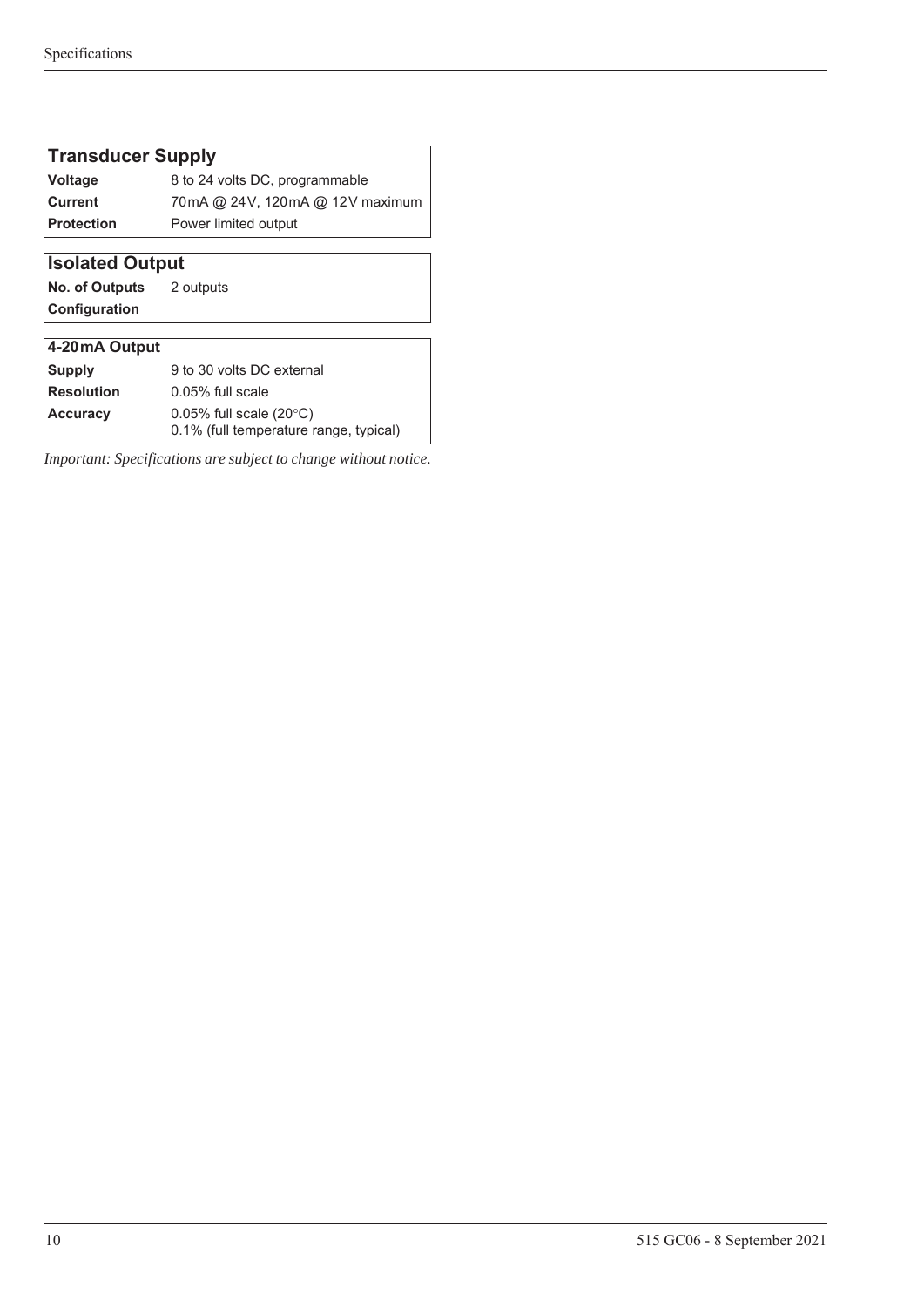# <span id="page-20-5"></span><span id="page-20-0"></span>**Chapter 3 Installation & Maintenance**

# <span id="page-20-1"></span>**Installation Instructions**



The safety of any system incorporating the equipment is the responsibility of the assembler of the system and should be installed such that there is no risk of impact damage.

This instrument is intended for fixed installation only, e.g. within a panel or cabinet, and is not intended for desktop use. It is not suitable for outdoor use unless fitted into an appropriate outdoor enclosure with a minimum type 3, IP54, rating. The instrument has a 'Pollution degree II' rating.

# <span id="page-20-2"></span>**Cleaning and Decontamination**

For general maintenance or to clean an instrument suitable for return to a service centre for repair or inspection, use only a damp cloth and mild detergent. Do not use abrasive cleaners or high pressure water jets. An instrument must be decontaminated before returning.

# <span id="page-20-3"></span>**Panel Mounting**

The instrument should be located in an area with a clean, dry atmosphere that is also relatively free of shock and vibration.

The standard mounting procedure is panel mounting in a cutout that is 139 mm wide by 67 mm high. Two side clips secure the unit into the panel.

[Figure 2](#page-20-4) shows the panel mounting requirements for the 500 Series Instrument.



<span id="page-20-4"></span>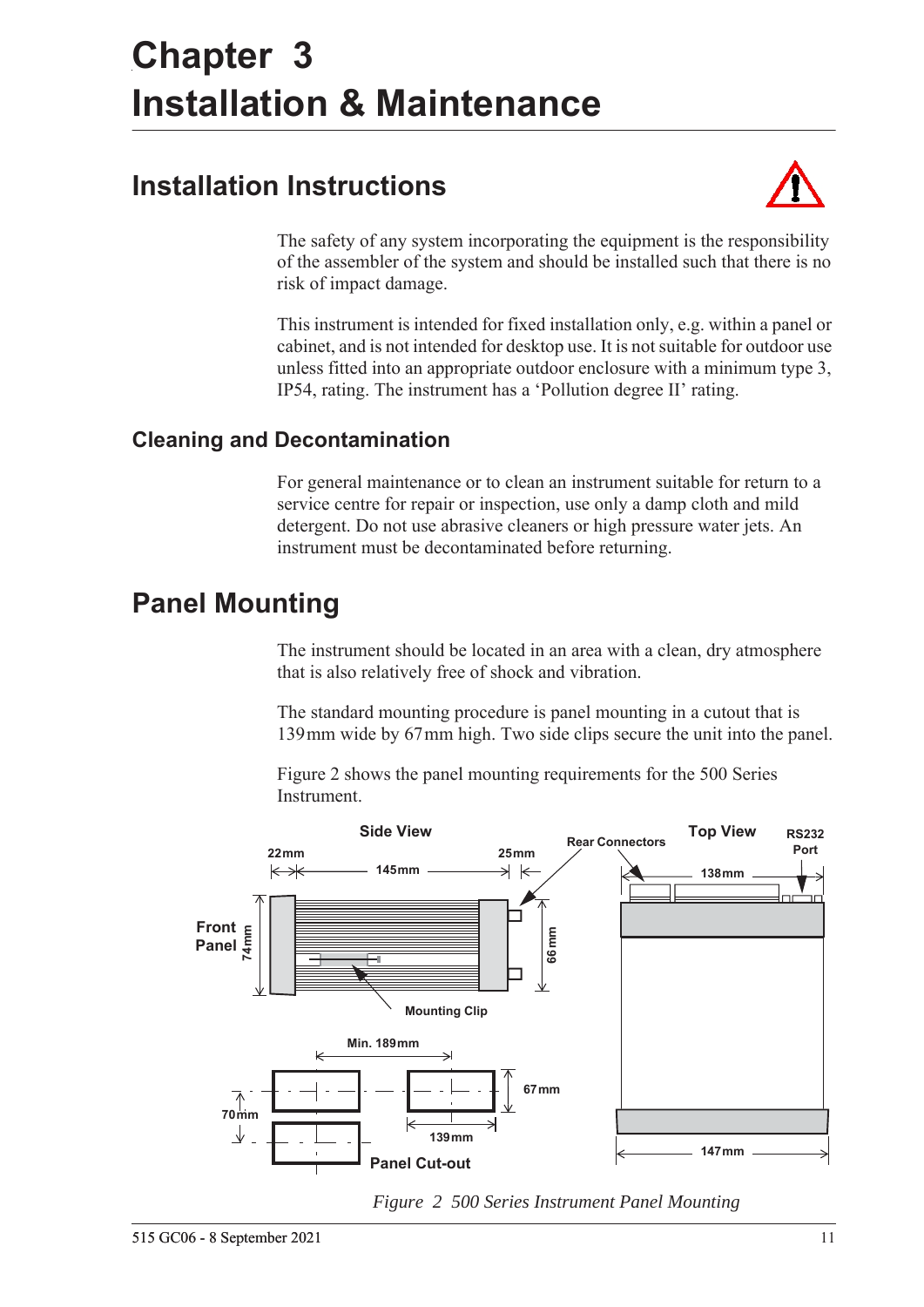# <span id="page-21-0"></span>**Electrical Connection**

# <span id="page-21-1"></span>**Rear Panel Connections**

N.B. Depending on the specification and age of the instrument, there are different versions of the upper output card. Ensure the instrument is wired as per the correct terminal designation printed on the rear of the instrument bezel and below.

[Figure 3](#page-21-2) shows the connections on the rear panel of the instrument where relays 1 to 4 (terminals 32-35) share a single Relay Common (terminal 31).



N.B. The 5 way relay terminal block is GREEN.

*Figure 3 Rear Panel Connections - Original*

<span id="page-21-2"></span>[Figure 4](#page-21-3) shows the connections on the rear panel of the instrument where relays 1 and 2 (terminals 32-33) share Relay Common 1-2 (terminal 31) and relays 3 and 4 (terminals 34-35) share Relay Common 3-4 (terminal 36.

N.B. The 6 way relay terminal block is ORANGE.



<span id="page-21-3"></span>*Figure 4 Rear Panel Connections - New RS485 Version*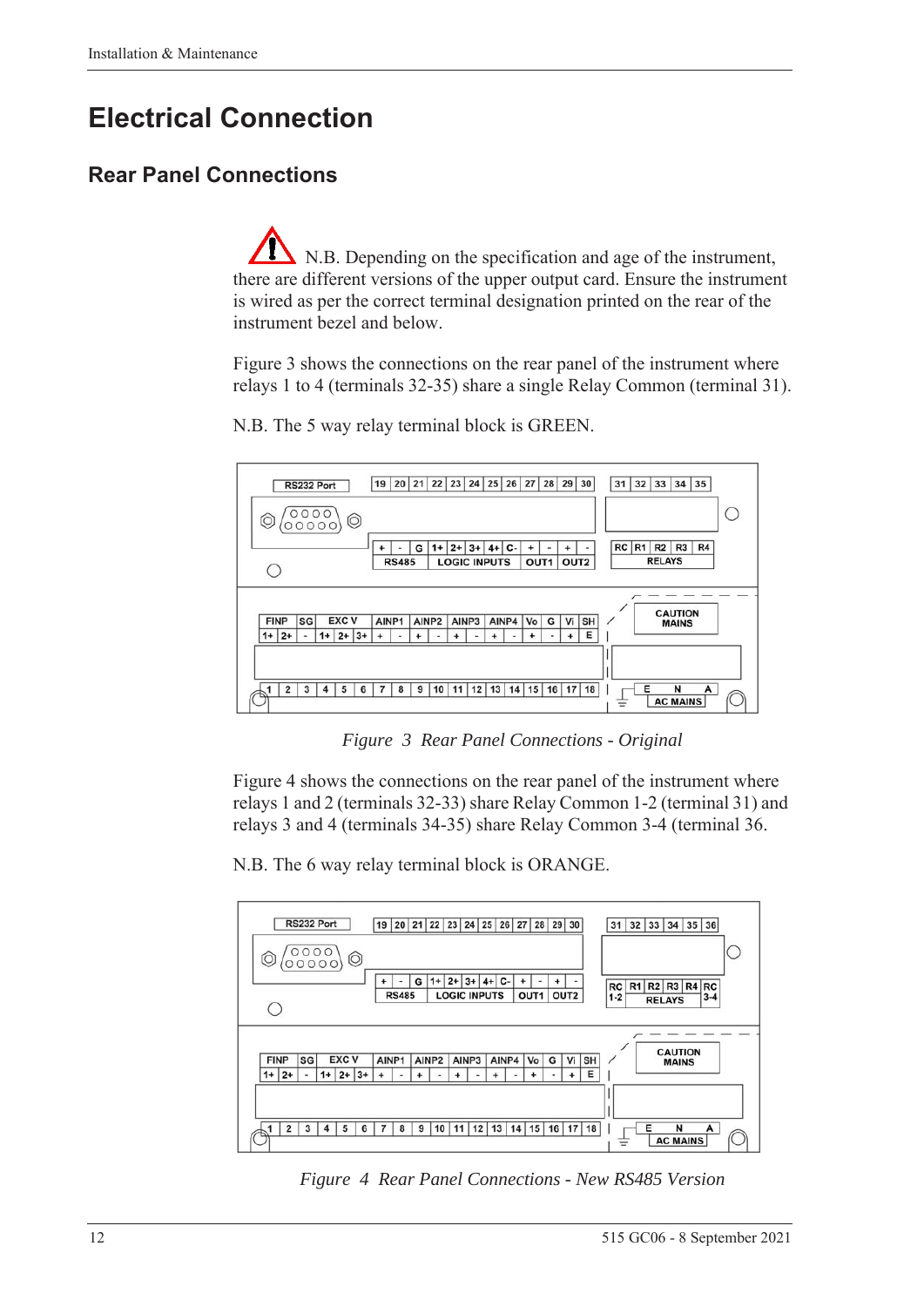[Figure 5](#page-22-1) shows the new option card with the optional Ethernet port in place of RS-485 port (terminals 19-21).



<span id="page-22-1"></span>*Figure 5 Rear Panel Connections - New Ethernet Version*

# <span id="page-22-0"></span>**Terminal Designations**

| <b>Terminal Label</b> |                    |                                                              | <b>Designation</b>        | <b>Comment</b>             | <b>Terminal Label</b> |                                    |                   | <b>Designation</b>     | <b>Comment</b>                                |
|-----------------------|--------------------|--------------------------------------------------------------|---------------------------|----------------------------|-----------------------|------------------------------------|-------------------|------------------------|-----------------------------------------------|
| $\mathbf{1}$          | <b>FINP</b>        | $1+$                                                         | Frequency Input 1+        | Not used                   | 19                    | <b>RS485</b>                       | $+$               | RS485 (+)              | Optional RS485 port may                       |
| 2                     | <b>FINP</b>        | $2+$                                                         | Frequency Input 2+        | Not used                   | 20 <sub>1</sub>       | COM-2                              |                   | RS485 (-)              | be replaced by Ethernet                       |
| 3                     | SG                 | $\overline{\phantom{a}}$                                     | Signal ground             |                            | 21                    | port                               | G                 | RS485 ground           | port.                                         |
| 4                     | <b>EXC V</b>       | $1+$                                                         | <b>Excitation Term 1+</b> | Not used                   | 22                    |                                    | $1+$              | Switch 1               |                                               |
| 5                     | <b>EXC V</b>       | $2+$                                                         | <b>Excitation Term 2+</b> | For AINP1 RTD Input        | 23                    |                                    | $2+$              | Switch 2               |                                               |
| 6                     | <b>EXC V</b>       | $3+$                                                         | <b>Excitation Term 3+</b> | Not used                   | 24 <sub>1</sub>       | <b>LOGIC</b>                       | $3+$              | Switch 3               | <b>Remote Reset</b>                           |
| $\overline{7}$        | AINP1              | $\ddot{}$                                                    | Analog Input ch $1 (+)$   |                            | 25                    | <b>INPUTS</b>                      | $4+$              | Switch 4               | CAL Switch - In field                         |
| 8                     |                    | $\overline{\phantom{a}}$                                     | Analog Input ch 1 (-)     | Temperature Input          |                       |                                    |                   |                        | access protection                             |
| 9                     |                    | $\ddot{}$                                                    | Analog Input ch $2 (+)$   |                            | 26                    |                                    | $C-$              | Signal ground          |                                               |
| 10                    |                    | AINP <sub>2</sub><br>Pressure Input<br>Analog Input ch 2 (-) |                           | $\overline{27}$            | OUT <sub>1</sub>      | $\ddot{}$                          | Output ch $1 (+)$ |                        |                                               |
| 11                    |                    | $\ddot{}$                                                    | Analog Input ch $3 (+)$   |                            | 28                    |                                    |                   | Output ch 1 (-)        |                                               |
| 12                    | AINP3              | $\overline{\phantom{a}}$                                     | Analog Input ch 3 (-)     | Main or Low Flow Input     |                       | 29<br>OUT <sub>2</sub>             | $+$               | Output ch $2 (+)$      |                                               |
| 13                    |                    | $\ddot{}$                                                    | Analog Input ch $4 (+)$   |                            | 30                    |                                    |                   | Output ch 2 (-)        |                                               |
| 14                    | AINP4              | $\overline{\phantom{a}}$                                     | Analog Input ch 4 (-)     | High Flow Stacked Input    | 31                    |                                    | RC                | Relay Common 1-2       | Term 31 - Common 1-4<br>on legacy option card |
| 15                    | Vo                 | $\ddot{}$                                                    | 8-24 volts DC output      | Overload protected         | 32                    |                                    |                   | R <sub>1</sub> Relay 1 |                                               |
| 16                    | G                  | $\blacksquare$                                               | DC Ground                 |                            | 33                    |                                    |                   | $R2$ Relay 2           |                                               |
|                       | $17$ Vi            | $\ddot{}$                                                    | DC power input            | DC power in 12-28V         | $\overline{34}$       | <b>RELAYS</b>                      |                   | $R3$ Relay 3           |                                               |
| 18                    | <b>SH</b>          | E                                                            | Shield terminal           |                            |                       |                                    |                   | R4   Relay 4           |                                               |
| E                     |                    | E                                                            | Mains ground              |                            | 35                    |                                    |                   |                        | Term 36 only available on                     |
| N                     | AC<br><b>MAINS</b> | N                                                            | Mains neutral             | AC power in 100-<br>240VAC | 36                    |                                    |                   | RC Relay common 3-4    | new style option card                         |
| A                     | Mains active<br>A  |                                                              |                           |                            |                       | RS232 COM-1 port 9-pin serial port |                   |                        |                                               |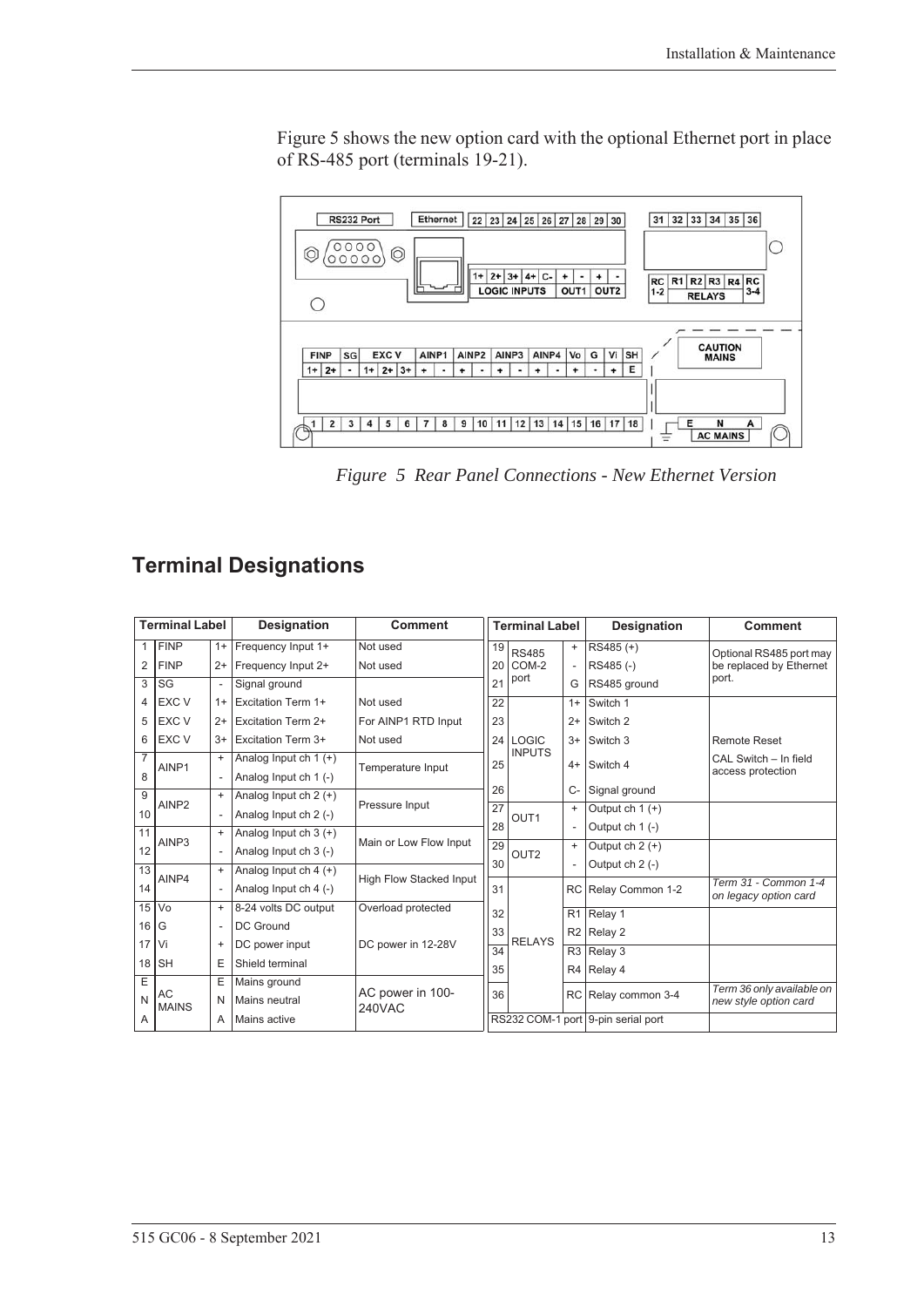# <span id="page-23-0"></span>**Terminal Wiring Insulation**

Terminals 1-30 are all rated at <35Vdc and wiring with basic insulation is adequate.

Use copper conductors only.

stated in sec 2.

# <span id="page-23-1"></span>**Relay Wiring**

Relay terminals are 31-35 or 31-36 depending on the version of option card fitted. When controlling circuits operate at mains voltages, or voltages >35Vdc, it is necessary to use UL/CSA approved cabling with supplementary insulation and a current capacity suitable for the connected circuit. Use copper conductors only. The maximum current must be <5A as

Where circuits >35Vdc are connected UL/CSA approved cabling with supplementary insulation. 0.75mm<sup>2</sup>, 6A current capacity is sufficient.

## <span id="page-23-2"></span>**Mains Power Wiring**

Only use UL/CSA approved cabling with supplementary insulation and copper conductors. A minimum cable cross section area of 0.75mm² (18 AWG) is required. However, this must be selected with respect to the installed over-current protection device and in accordance with the local relevant Electrical Code of Practice as dictated by the Authority Having Jurisdiction (AHJ).

The terminal designations (L/N/E) are clearly indicated just above the mains input connector on the rear panel of the instrument.







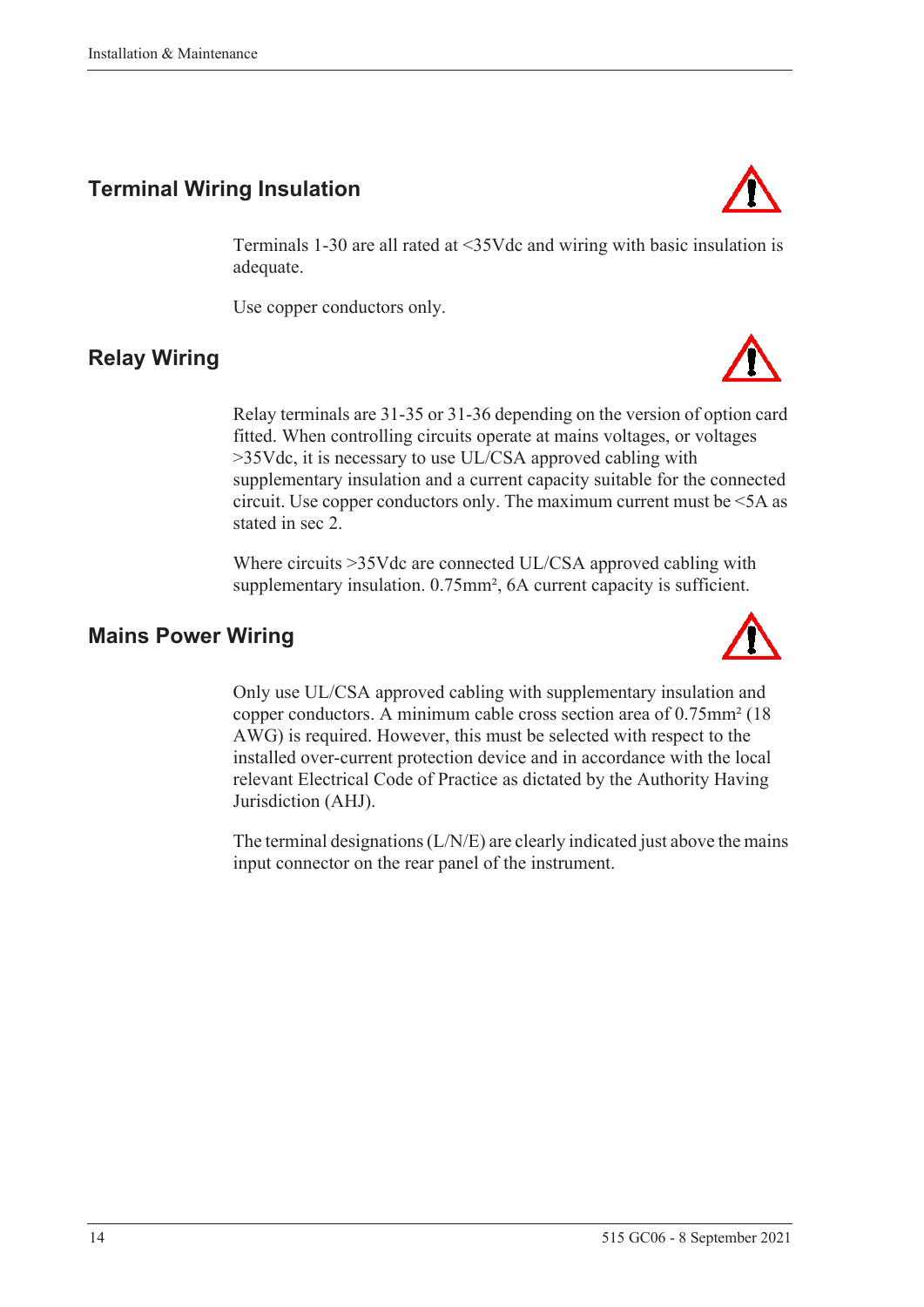# <span id="page-24-0"></span>**Inputs**

# <span id="page-24-1"></span>**Analog Input Connections**

All analog inputs can accept DC signals ranging from 0-5V, 1-5V and current signals from 4 to 20 mA.

Analog Input 1 (AINP1) can also accept an RTD input (PT100 or PT500) as well as the standard  $0-5V$ ,  $1-5V$  and  $4$  to  $20mA$  input.

#### **CAUTION**

Applying levels of input current above the absolute maximum rating (100mA or 30mA for 4-20mA inputs) may cause permanent damage to the input circuitry.

#### **0-5 and 1-5 Volt Inputs**

For externally powered voltage transmitters, connect each transmitter to a pair of input terminals as shown in [Figure 6.](#page-24-2) Refer to **[Terminal](#page-22-0)  [Designations](#page-22-0)** on page 13 for specific terminal numbers for this application.



*Figure 6 Externally Powered Voltage Transmitter*

<span id="page-24-2"></span>Connect internally powered voltage transmitters as shown in [Figure 7.](#page-24-3)



<span id="page-24-3"></span>*Figure 7 Internally Powered Voltage Transmitter*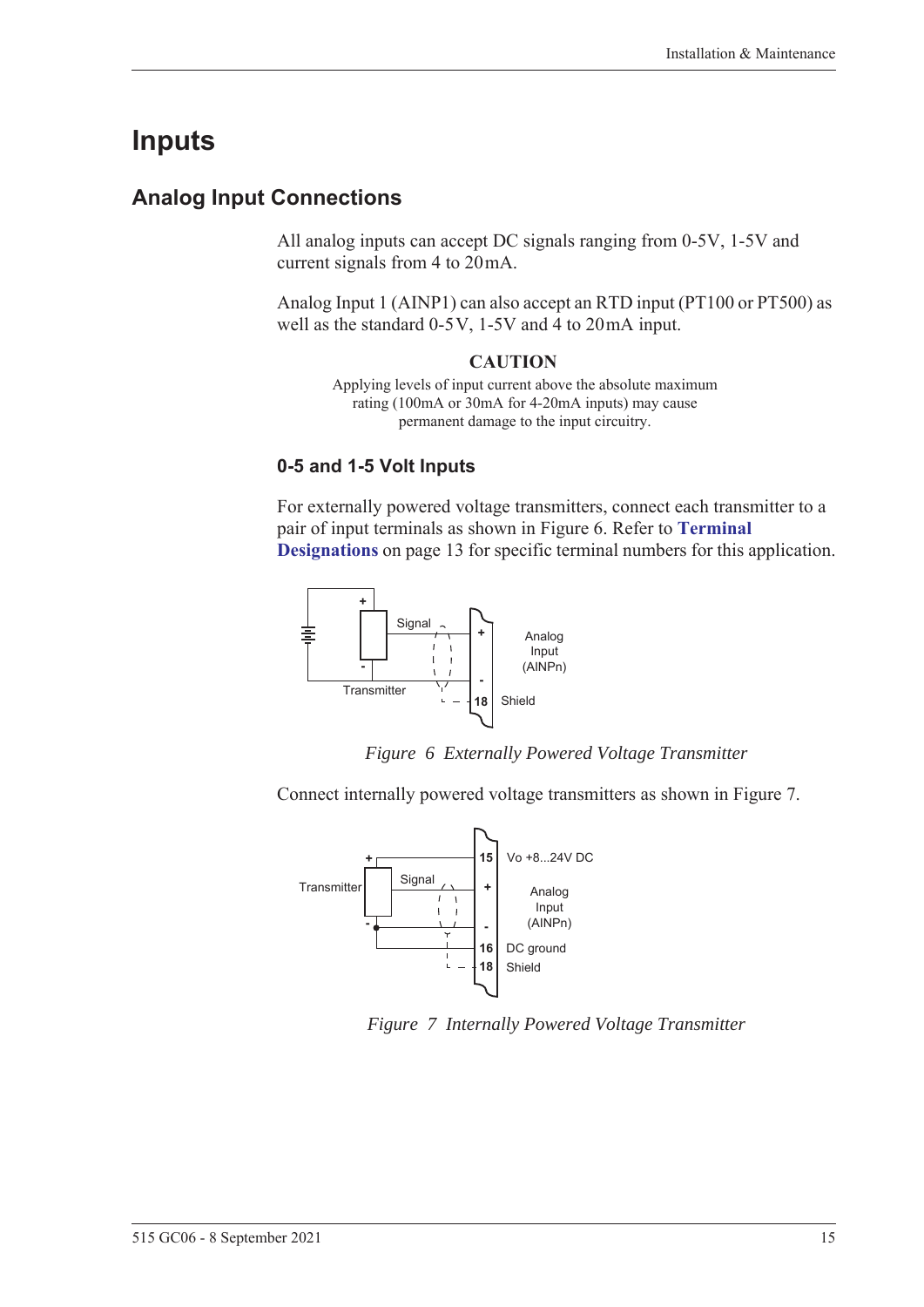### **4-20 mA Inputs**

For an externally powered current loop, connect the transmitter to the input terminals as shown in [Figure 8](#page-25-0). Refer to **[Terminal Designations](#page-22-0)** on page 13 for specific terminal numbers for this application.



*Figure 8 Externally Powered Current Loop*

<span id="page-25-0"></span>The internal overload-protected power supply has sufficient power for three current loops at 24 V DC (more current loops can be supplied by using a reduced voltage setting). Connect internally powered current loops as shown in [Figure 9](#page-25-1).



*Figure 9 Internally Powered Current Loops*

### <span id="page-25-1"></span>**RTD Input**

The instrument uses 4-wire RTDs to provide optimum accuracy and stability. It is not necessary to have equal cable lengths for the 4-wire RTDs, but they should be no longer than 50 metres. It is also recommended to use shielded twisted pairs.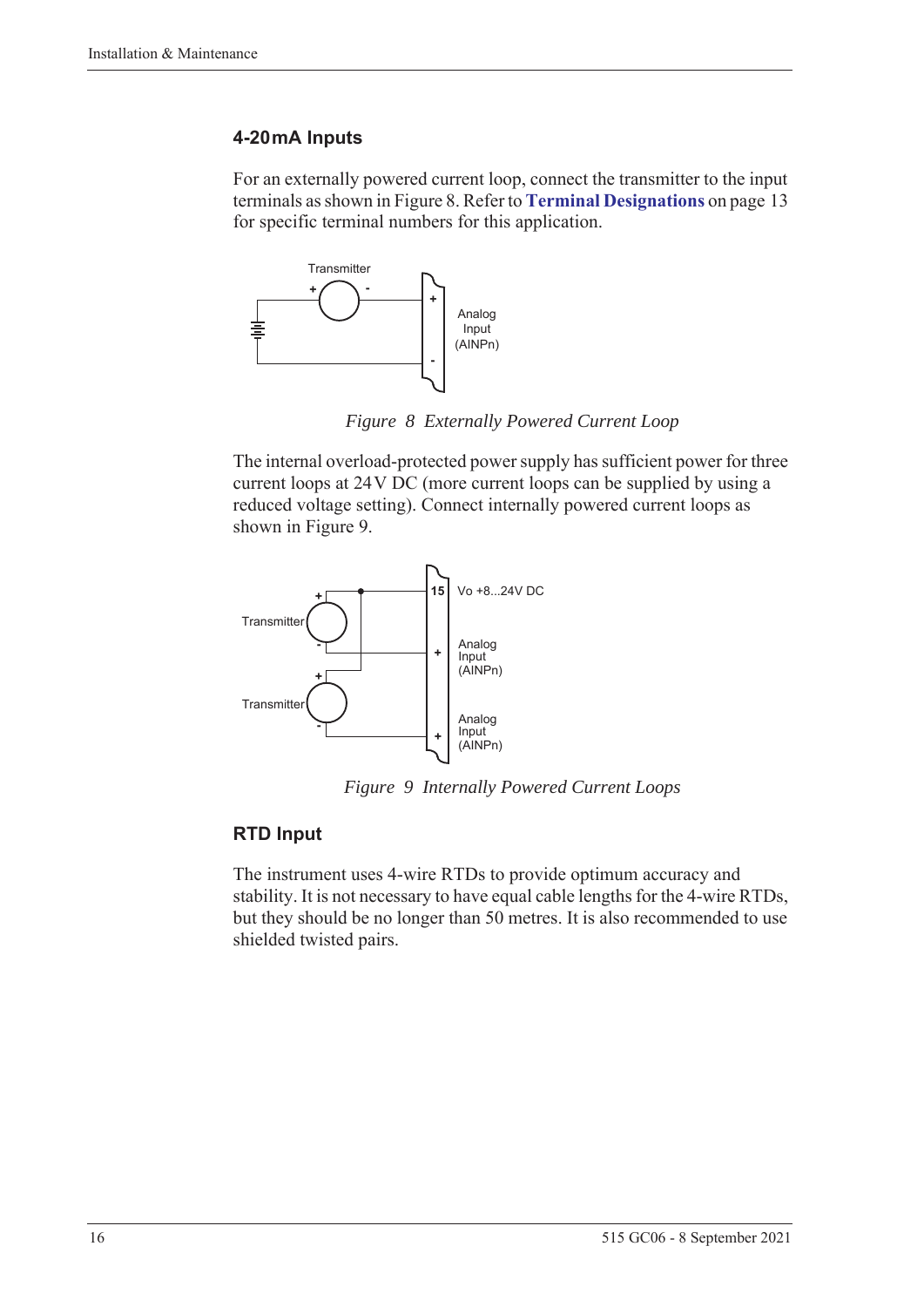

Connect RTD inputs as shown in [Figure 10.](#page-26-1)

*Figure 10 RTD Connection*

<span id="page-26-1"></span>Only Analog Input 1 (AINP1) is available for RTD connection.

Excitation terminal 2 (pin 5) must be used in conjunction with AINP1.

It is possible to use two-wire or three-wire RTDs. However, four wires must be taken to the RTD, with the signal and current wires joined as close to the RTD as possible.

**Note:** The RTD has no polarity and can be connected in either direction. However, the excitation and the positive analog input must be connected to one side of the RTD. Similarly, the Signal Ground and the negative analog input must be connected to the other side of the RTD.

### <span id="page-26-0"></span>**Logic Input Connection**

These input(s) are designed to be connected to CMOS, TTL, open collector signals or a voltage free contact switch. A minimum activation time of 300ms is required to guarantee reading of an input.

It is possible to read the status of all the logic inputs via a Modbus register even if they are not used for a control purpose in the application.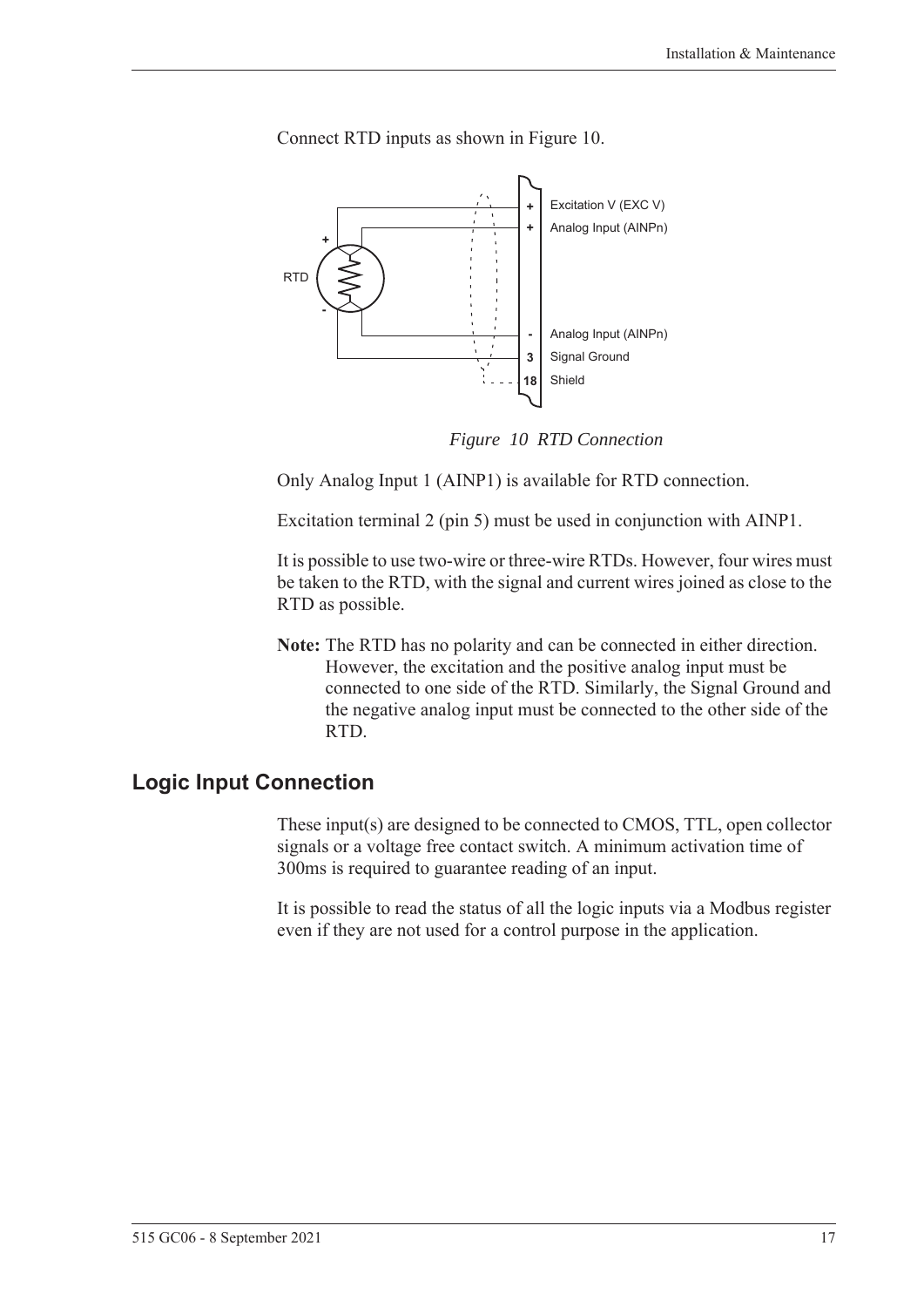A remote push-button key can be connected to the Logic Inputs as shown below in [Figure 11](#page-27-2).



<span id="page-27-2"></span>*Figure 11 Logic Inputs Connection Diagram*

# <span id="page-27-0"></span>**Outputs**

The advanced option for the instrument provides two opto-isolated output ports. Either or both can be used for 4-20 mA or pulse outputs.

#### **CAUTION**

Due to the dual-purpose nature of the outputs, take care not to set the output as an open collector pulse type signal when connected to a 4-20 mA loop circuit.

### <span id="page-27-1"></span>**4-20 mA Output Connection**

[Figure 12](#page-27-3) shows the connections for a 4-20 mA output. Output channel 1 uses terminals 27 (+) and 28 (-), output channel 2 uses terminals 29 (+) and 30 (-).

Maximum Load Resistance =  $(Supply-9) / 0.02$  ohms



<span id="page-27-3"></span>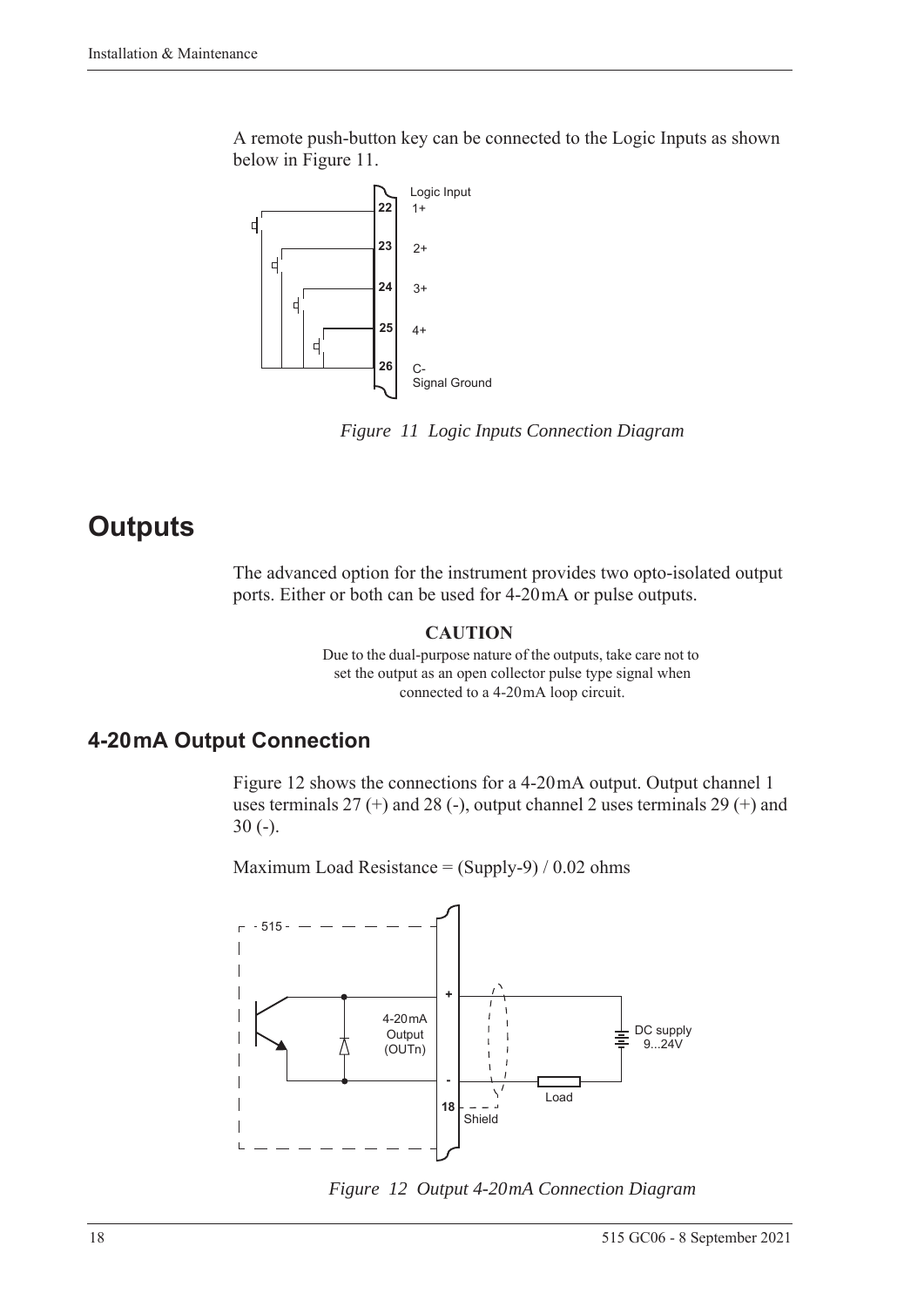# <span id="page-28-0"></span>**Pulse Output Connection**

[Figure 13](#page-28-1) shows a connection example for a pulse output. Output channel 1 uses terminals 27 (+) and 28 (-). Output channel 2 uses terminals 29 (+) and 30 (-).



<span id="page-28-1"></span>*Figure 13 Output Pulse Connection Diagram*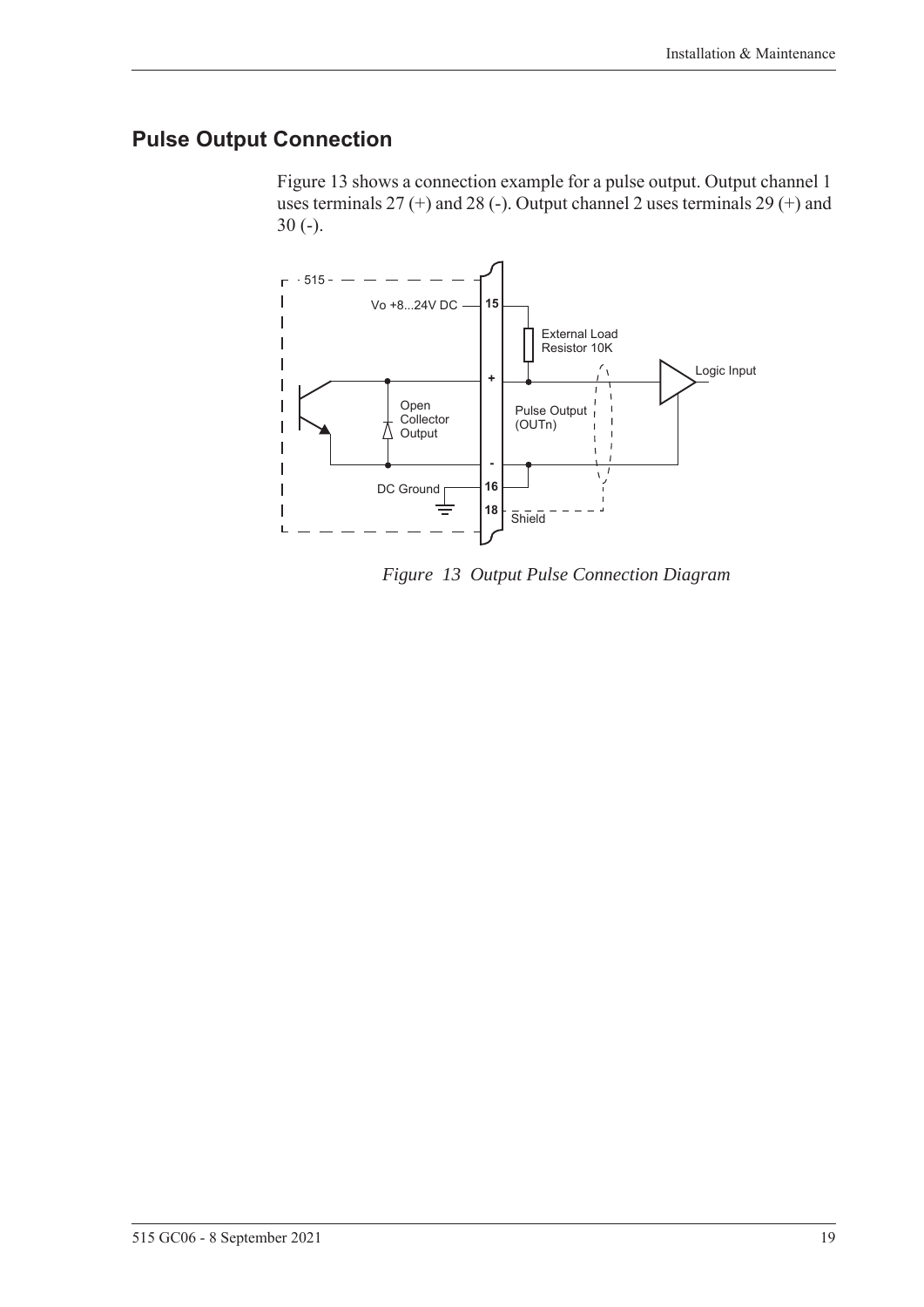# <span id="page-29-0"></span>**Control Relays (Alarms)**

The standard instrument has two alarm relays, which can be used to drive external devices such as external relays, LEDs, and audible alarms. The advanced option has four alarm relays.

The operation of each alarm relay can be set to various modes as described in **Alarms** [on page 47](#page-56-1). On the newer option card the separate common terminal for relays 1 and 2 and another common terminal for relays 3 and 4 allow for different signal or supply types to be connected to the control or alarm devices, as shown in [Figure 14.](#page-29-1)

There is also an equipment failure alarm option. This alarm can have normally closed (open) contacts which open (close) when the instrument displays any error message as listed in **[Error Messages](#page-66-2)** on page 57, or if there is a loss of power to the instrument.

The output characteristics of the relays are:

| Maximum Voltage | 30 volts DC or 250 volts AC |
|-----------------|-----------------------------|
| Maximum Current | 3A for EMR, 1.5A for SSR    |

**Note:** Solid state relays (SSR) use AC voltage only.



<span id="page-29-1"></span>*Figure 14 Relay Connection Diagram*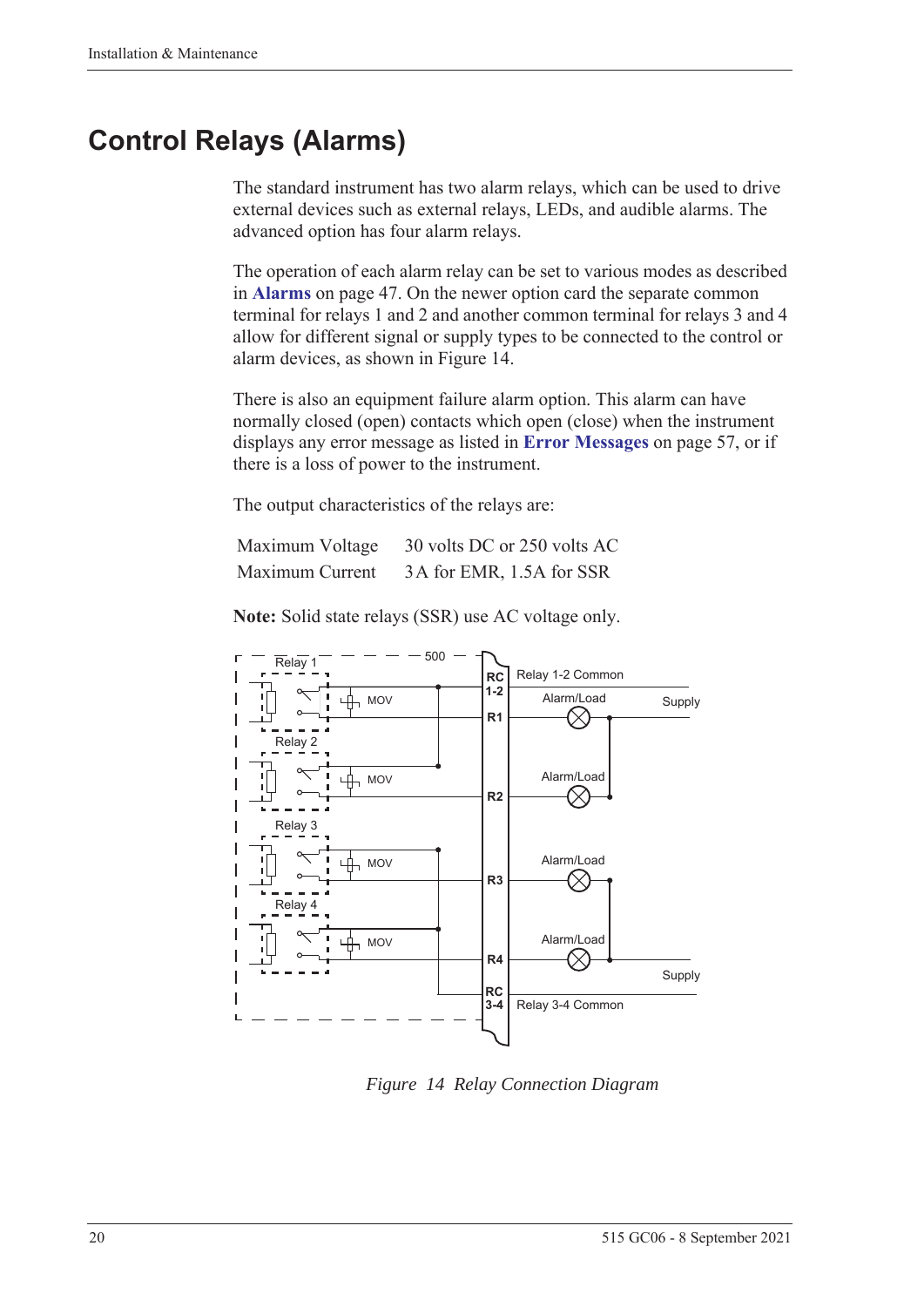### <span id="page-30-0"></span>**RC Network for Interference Suppression**

When driving inductive loads with the relay outputs, it is recommended to use RC suppression networks (often called "Snubbers"), fitted at the load end, for the following reasons:

- **•** To limit the amount of electrical noise caused by arcing across the contacts, which may, in extreme cases, cause the microprocessor to act erratically or cause other unwanted interference with connected signals.
- **•** To protect the relay contacts against premature wear through pitting or SSR (where specified) against premature failure.

RC suppression networks consist of a capacitor and series resistor and are commonly available in the electrical industry. The values of R and C are dependent entirely on the load. However, if the user is unsure of the type of snubber to use, values of  $0.25 \mu$ F and  $100 \Omega$  will usually suffice. Note that only UL and mains approved RC suppression networks should be used.

The basic principle of the operation is that the capacitor prevents a series of sparks arcing across the contact as the contact breaks. The series resistor limits the current through the contact when the contact first makes.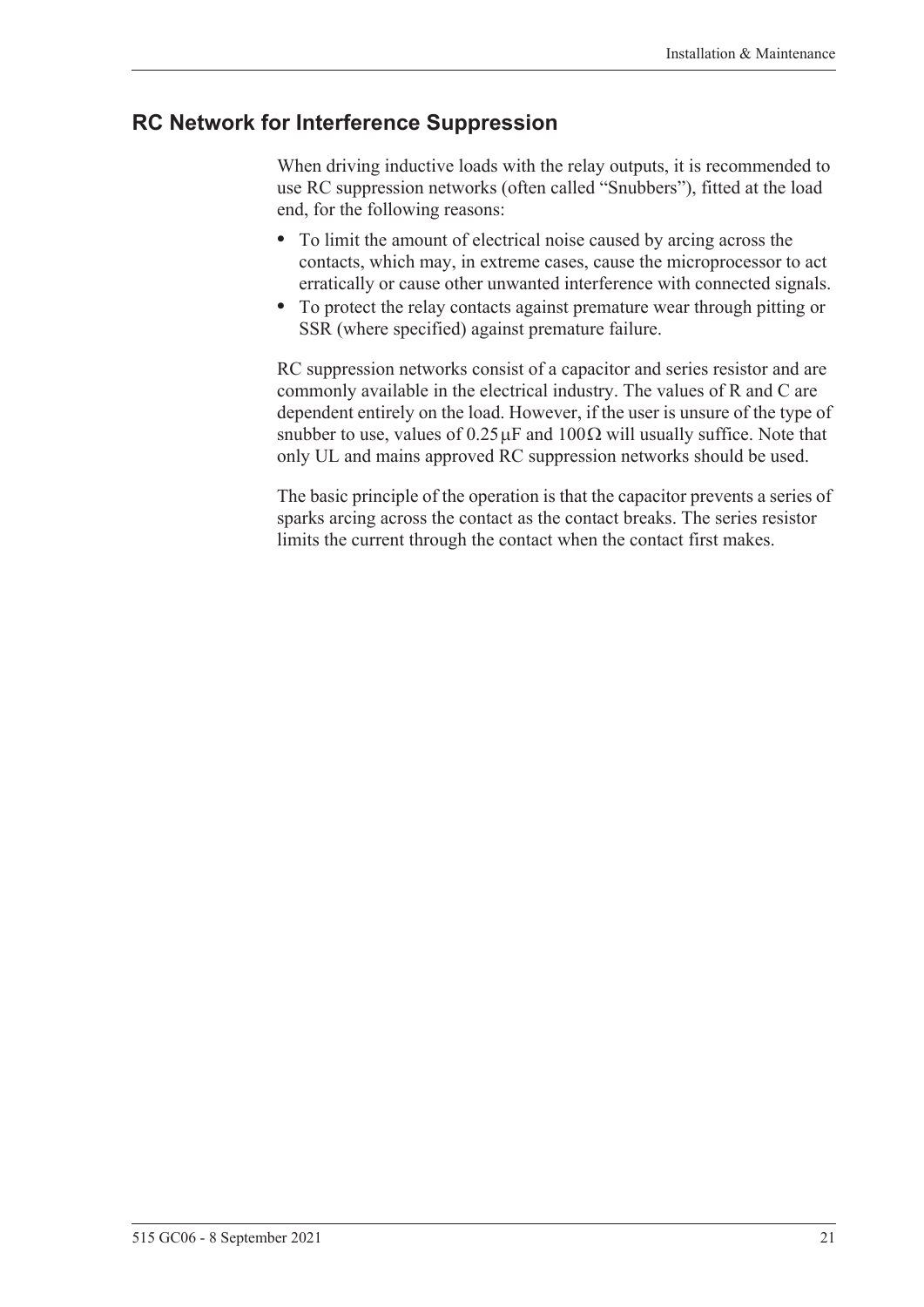# <span id="page-31-0"></span>**Communications**

The communication protocols are described in **Protocols** [on page 63.](#page-72-3)

### <span id="page-31-1"></span>**COM-1 RS-232 Port**

The COM-1 RS-232 port has a 9-pin DB female connector and has the following pinout:



**Note:** The instrument does not require a null-modem cable for connection to a personal computer. Refer to **[Hardware Interconnection](#page-70-4)** on [page 61](#page-70-4) for cable termination requirements.

# <span id="page-31-2"></span>**COM-2 RS-485 Port Option**

Up to 32 units can be connected to a common RS-485 bus. Each unit has a unique address that the host computer uses to identify each instrument. [Figure 15](#page-31-3) shows the connection of several instruments to a computer using the RS-485 port.



<span id="page-31-3"></span>*Figure 15 RS-485 Interface Connections*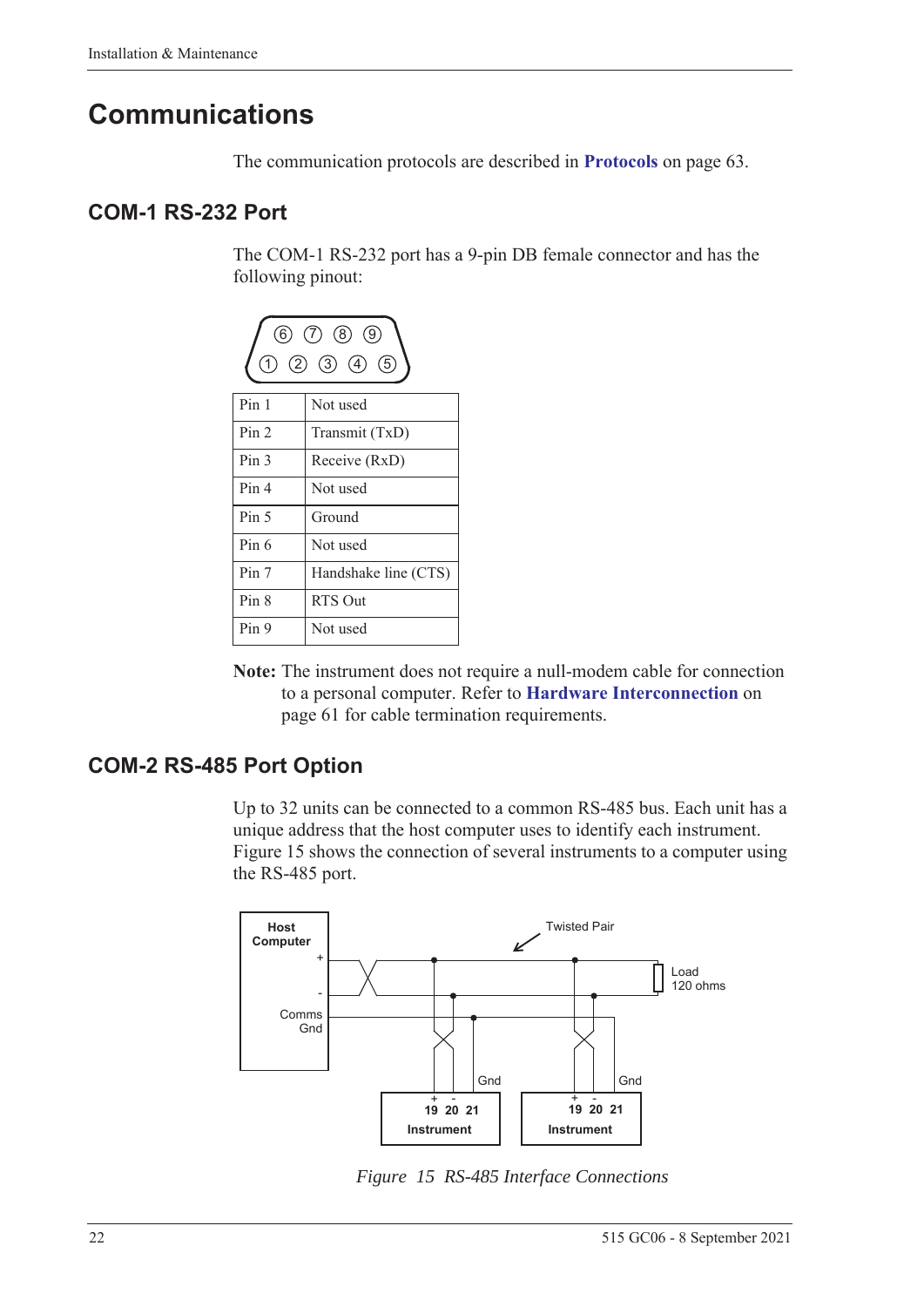### <span id="page-32-0"></span>**COM-2 Ethernet Port Option**

An Ethernet module is an available option, in place of the RS-485 port, if Modbus TCP/IP connection is required. In the programming communication settings, COM-2 should be set to RTU (Modbus), 19200 Baud rate, even parity and 1 stop bit.

# <span id="page-32-1"></span>**Mains Connection**

## <span id="page-32-2"></span>**Earthing and Shielding**

A case earthing point is provided via the mains inlet. Note that this earthing point is for the case only and there is electrical isolation between this point and all electronic circuits. For EMC purposes, or when the instrument is connected to mains, this point must be connected to a good earth.

It is a good practice to use shielded cable for all signal connections to the instrument. Care must be taken to separate signal cables from power cables to minimize interference.

Overall earth should be connected at the instrument end only. This connection should be as short as possible and connected to the earthing point on the rear terminal at pin 18.

### <span id="page-32-3"></span>**Disconnection Device**

When powered from a mains supply this unit requires the provision of a suitable mains isolation device, capable of interrupting both poles of the supply and meeting your local wiring regulations, to be suitably located and easily accessible near to the installed instrument. It must be marked as the disconnecting device for the equipment. It must be suitably rated with respect to the cross sectional area of the supply conductors.

# <span id="page-32-4"></span>**Maintenance Instructions**

Occasionally it may be necessary to open the unit in order to change the Real Time Clock battery. No other service operations are permitted. In order to perform these operations and maintain safety it is essential to follow the instructions below. If mounted in an ExD enclosure, before proceeding, refer to the ExD manual for further information. This work may need to be scheduled and carried out in accordance with the local electrical Code of Practice.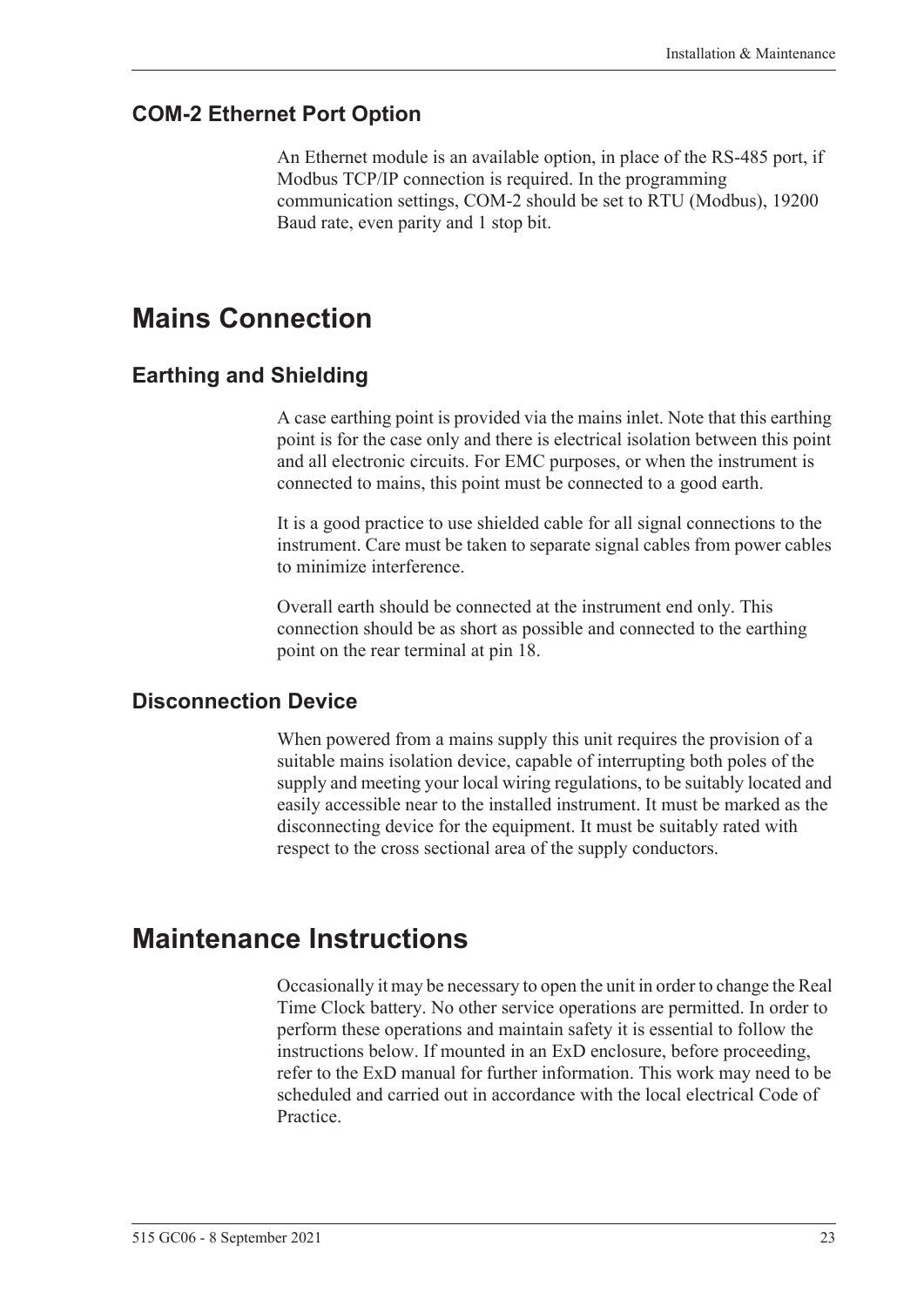# <span id="page-33-0"></span>**Battery Replacement**

### **INSTRUMENT MUST BE POWERED DOWN**



1. Remove the top row of terminal blocks (19-36) Ethernet and RS232 cables if applicable.

2. Remove the two pan head machine screws on each side of the rear panel.

3. Withdraw the option card from the instrument.

4. Firmly press the battery holder tab to release the coin cell battery.

5. Identify the part number of the coin cell which is clearly marked on one side of the cell.

6. Firmly press the replacement coin cell into the holder

7. Reverse steps 1-3 for re assembly.

# <span id="page-33-1"></span>**Battery Type**

### **Only the battery type and manufacturer stated below should be used.**



1. Instruments manufactured with issue 7 option card – CR2450N, Manufacturer RENATA ONLY\*

2. Conformal coated "C" version - Type BR2032, manufacturer Panasonic ONLY.

3. Non Conformally coated versions :- BR2032, CR2032, Sony or Panasonic ONLY.

\*Issue 7 option card can be identified with 6 way (31-36) ORANGE relay connector.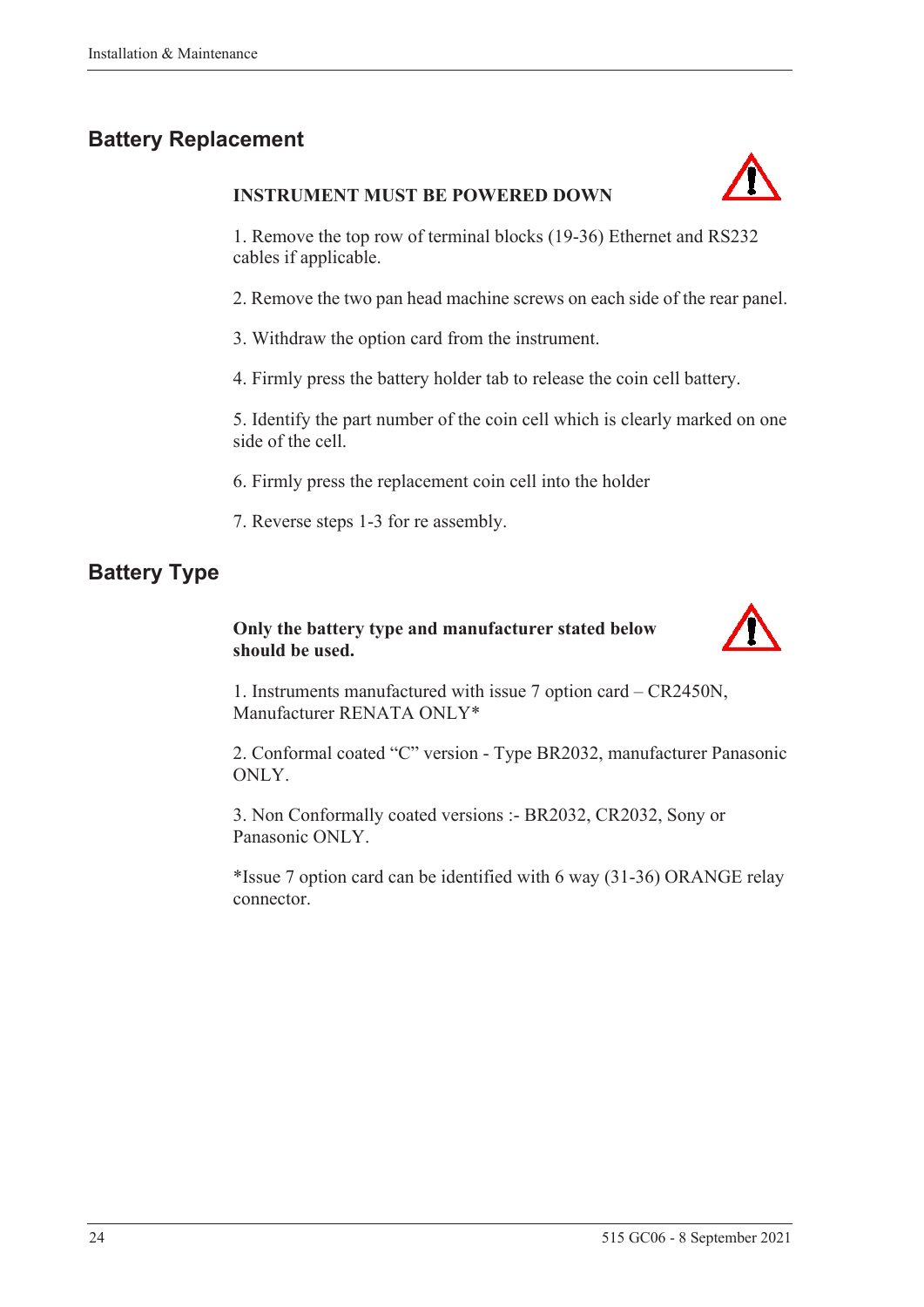# <span id="page-34-0"></span>**Chapter 4 Operation**

# <span id="page-34-1"></span>**Normal Operation**

In normal operation mode, you press the buttons on the front panel to display the values recorded and calculated by the instrument. There are four categories of information that the instrument can display:

- **•** Totals
- **•** Rates
- **•** Process variables
- **•** Instrument settings

For each total, there is an associated rate as follows:

| Total                       | Rate                                |
|-----------------------------|-------------------------------------|
| <i><u><b>Nolume</b></u></i> | Volume Flowrate                     |
|                             | Corrected Volume Corrected Flowrate |
| <i>Nass</i>                 | Mass Flowrate                       |

# <span id="page-34-2"></span>**Default Total**

In some applications, one set of variables is of more interest than others, and for this reason a default total and its associated rate can be assigned during instrument calibration. This default total can be used in two ways:

- **•** The default variables come first in the sequence of totals and rates that are displayed with the front panel keys.
- **•** If the display timeout option is enabled and no buttons are pressed for the selected period (usually 30 seconds) the display returns to the default total.

### <span id="page-34-3"></span>**Status LEDs**

The status LEDs illuminate to show the following conditions:

| Run   |
|-------|
| Set   |
| Alarm |
| :al   |

- **Run** The host computer is downloading the application software.
- **Set** The instrument is in Calibrate Set mode.
- **Alarm** The instrument has an error, as indicated on the display panel.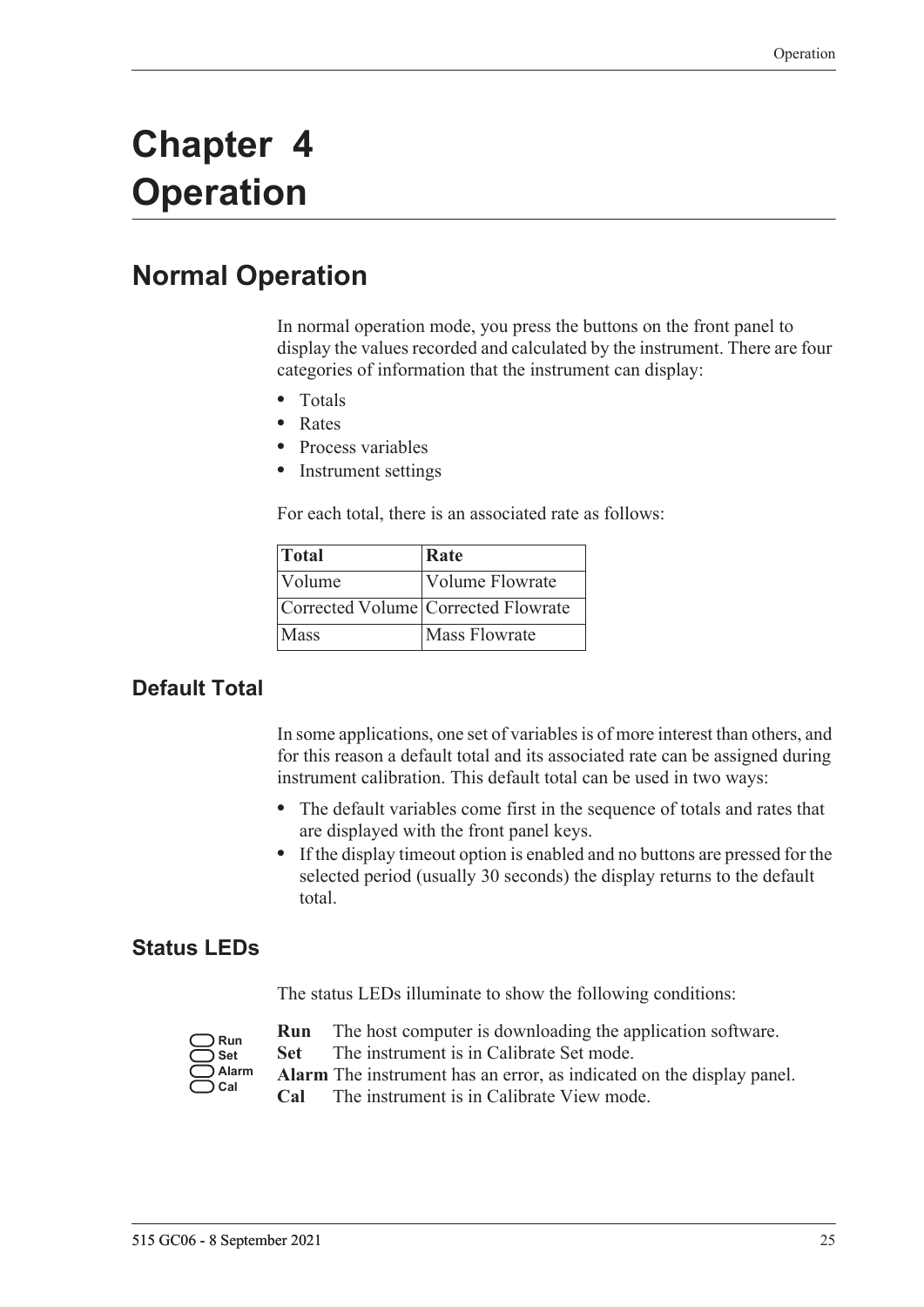# <span id="page-35-0"></span>**Front Panel Keys**

For most actions with the front panel keys, you can hold a key to scroll through the values or options, instead of repeatedly pressing the key.

**RATE** Press the **RATE** key to display the rate that is associated with the currently displayed total. If an item other than a rate or total is displayed, press the RATE key to display the "default rate". When a rate is displayed, press or hold the **RATE** key to display the other rate variables in turn.

**TOTAL** Press the TOTAL key to display the total that is associated with the currently displayed rate. If an item other than a rate or total is displayed, press the **TOTAL** key to display the "default total". When a total is displayed, press or hold the **TOTAL** key to display the other total variables in turn.

**RESET** Use the **RESET** key to clear all resettable totals or to initiate a printout if the printer option has been selected. The printout is activated with a single press while the Total Reset function has different operation modes that are selectable during instrument calibration as follows:

- NONE The user cannot reset the non-accumulated totals.
- INSTANT When the user presses the **RESET** key, the instrument resets all non-accumulated totals.
- DELAYED When the user holds the **RESET** key for two seconds, the instrument resets all non-accumulated totals.

The instrument makes three beeps when it resets the totals and two beeps when a printout is started.

**DISPLAY** Press the **DISPLAY** key to step or scroll through the main menu items.

**ACCUM** Hold the **ACCUM** key to display the accumulated value for the currently displayed total or to display the peak value for the currently displayed flowrate. See below for further details of peak flowrates.

### <span id="page-35-1"></span>**Remote Reset**

The Remote Reset on logic input 3 (LINP3) has the same function as the front **RESET** key, as described above.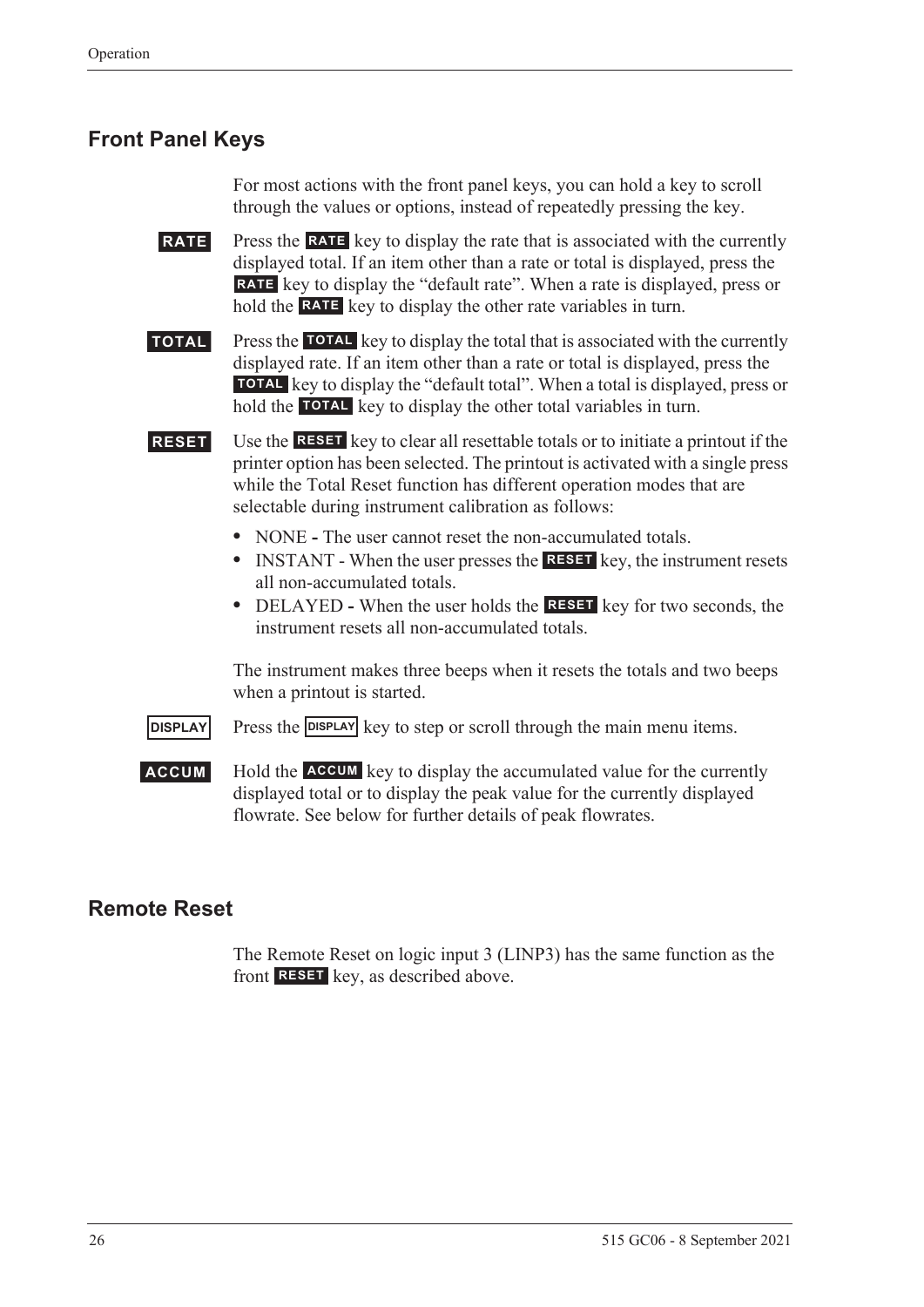### **Main Menu Items**

| <b>DISPLAY</b>  | <b>Description</b>                                                     | <b>Options</b>                                                                                                   |
|-----------------|------------------------------------------------------------------------|------------------------------------------------------------------------------------------------------------------|
| VOLUME          | Volume                                                                 | Hold the ACCUM key to display accumulated total                                                                  |
| $V$ -FLOW       | Volume flowrate                                                        | Hold the <b>ACCUM</b> key to display peak value                                                                  |
| $L - VDL$       | Gas corrected volume                                                   | Hold the ACCUM key to display accumulated total                                                                  |
| $L-FLDW$        | Gas corrected flowrate                                                 | Hold the <b>ACCUM</b> key to display peak value                                                                  |
| <b>MR55</b>     | <b>Mass</b>                                                            | Hold the ACCUM key to display accumulated total                                                                  |
| $M-FLDW$        | Mass flowrate                                                          | Hold the <b>ACCUM</b> key to display peak value                                                                  |
| TEMP            | Temperature                                                            |                                                                                                                  |
| PRESS           | Pressure                                                               | Hold the SET key to view the absolute value if<br>the type of pressure sensor is set to GAUGE.                   |
| $Z-FRET$        | <b>Compressibility Factor</b>                                          |                                                                                                                  |
| REPORT PRINT    | Only shown in Detail<br>Menu if a printer<br>protocol is used          | Hold the $\overline{\text{set}}$ key to print log report as defined in<br>the TM/LOG section of calibration.     |
| LOGGED DATA     | Only shown in Detail<br>Menu if real-time clock<br>option is installed | Hold the <b>SET</b> ) key to display data logs as<br>described in Data Logs on page 28.                          |
| MODEL INFO      | Only shown in Detail<br>Menu                                           | Hold the <b>SET</b> key to display the Model<br>information as described in Model Information<br>on page 30.     |
| <b>CAL MENU</b> | Only shown in Detail<br>Menu                                           | Hold the <b>SET</b> ) key to enter Calibration View<br>mode as described in Calibration View Mode on<br>page 32. |

The main menu in this instrument consists of the following items. The **DISPLAY** key is used to step or scroll through the list.

### **Detail and Basic Menu**

The 515 instrument has the option to switch the main menu from the full Detail menu to a Basic menu. The Detail menu includes all of the main menu variables and the HOLD SET sub menu items as listed above. In the Basic menu only the application or operator essential main menu variables are shown. The main menu variables to be shown in the basic menu need to be selected in the 500 Series Program Manager (500-PM Software) prior to the application software being downloaded to the instrument. The 500-PM Software is Windows based configuration and resource tool for the 500 Series and is freely available from the www.contrec.co.uk website.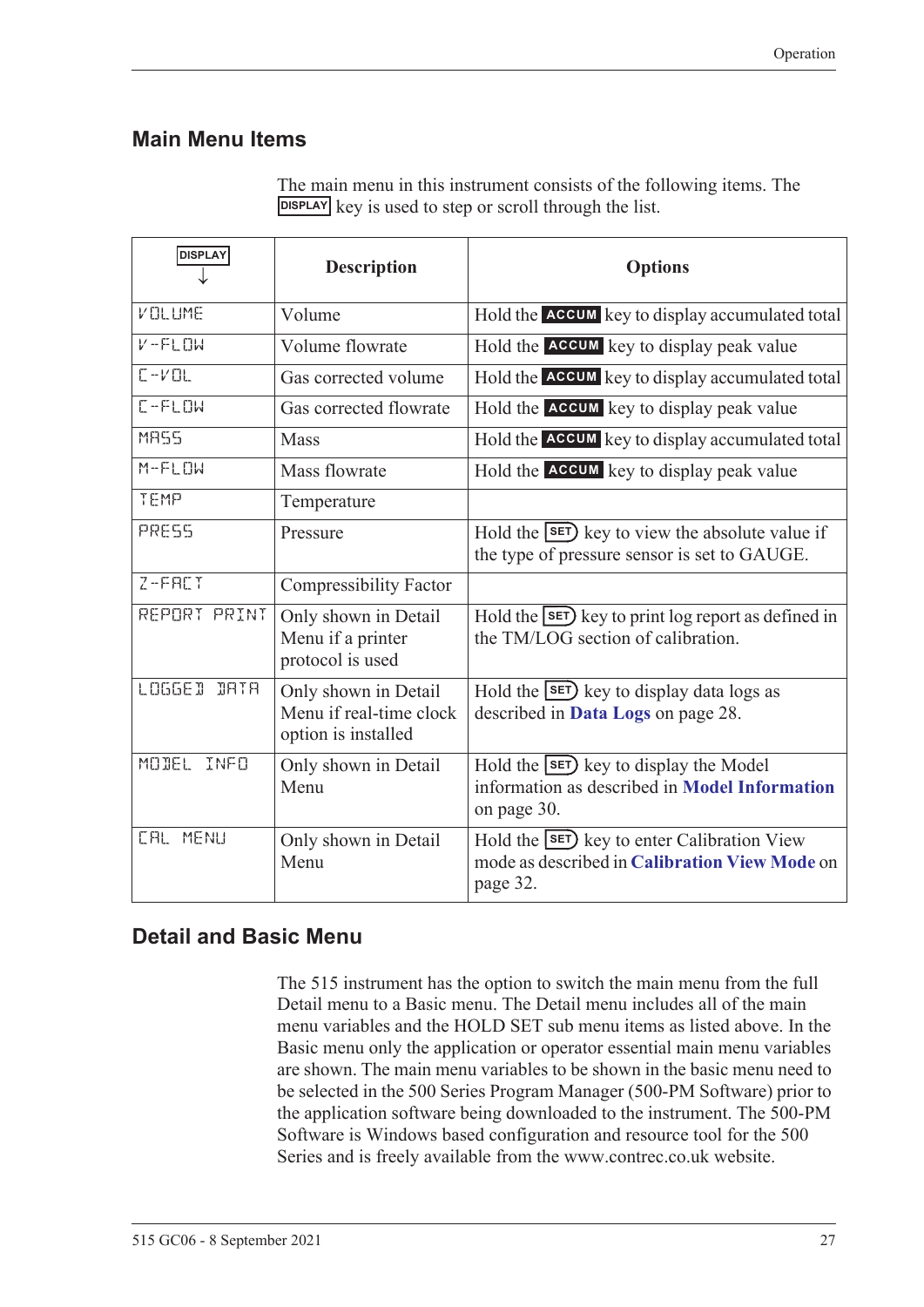To switch between the Detail and Basic menu, while in the main menu, press and hold the **DISPLAY** and **SET**) keys together for 5 seconds. When switching to the Detail menu the display will briefly show: d 15 PL A Y DETAIL MENU. When switching to the Basic menu the display will briefly show: d 15PLAY BASIC MENU.

When the application software is first installed, the default is the Detail menu. From that point, the menu type is saved and restored on power cycle. The menu type will need to be Detail to access the CAL MENU

#### **Peak Flowrates**

The peak value for the currently displayed flowrate can be viewed by holding the **ACCUM** key. The peak value is the average over a 15 minute period since the last reset of totals or powering on of the instrument. Dashes are shown for this value after a reset or power on until the first averaging period has passed.

#### <span id="page-37-0"></span>**Data Logs**

The instrument will log the main-menu variables if real-time clock option is installed. The logs are at fixed intervals of hours, days, weeks, months and years. The instrument can store a total of more than 1000 log entries.

If the number of log entries exceeds the programmed number for a particular time interval, the oldest log entry is overwritten by the newest one for that time interval.

Also note that the totals are saved as accumulated totals.

The log entries are recorded at the following times:

| HOUR | 00 minutes each hour                                        |
|------|-------------------------------------------------------------|
| DAY  | 00 hours and 00 minutes each day                            |
| WEEK | 00 hours and 00 minutes each Monday                         |
|      | MONTH 00 hours and 00 minutes on the first day of the month |
| YEAR | 00 hours and 00 minutes on the first day of the year.       |

#### **View Data Logs**

Use the following procedure to view the data that has been logged by the instrument:

**1.** Press the **DISPLAY** key to scroll through the menu to the LOGGE D DATA prompt.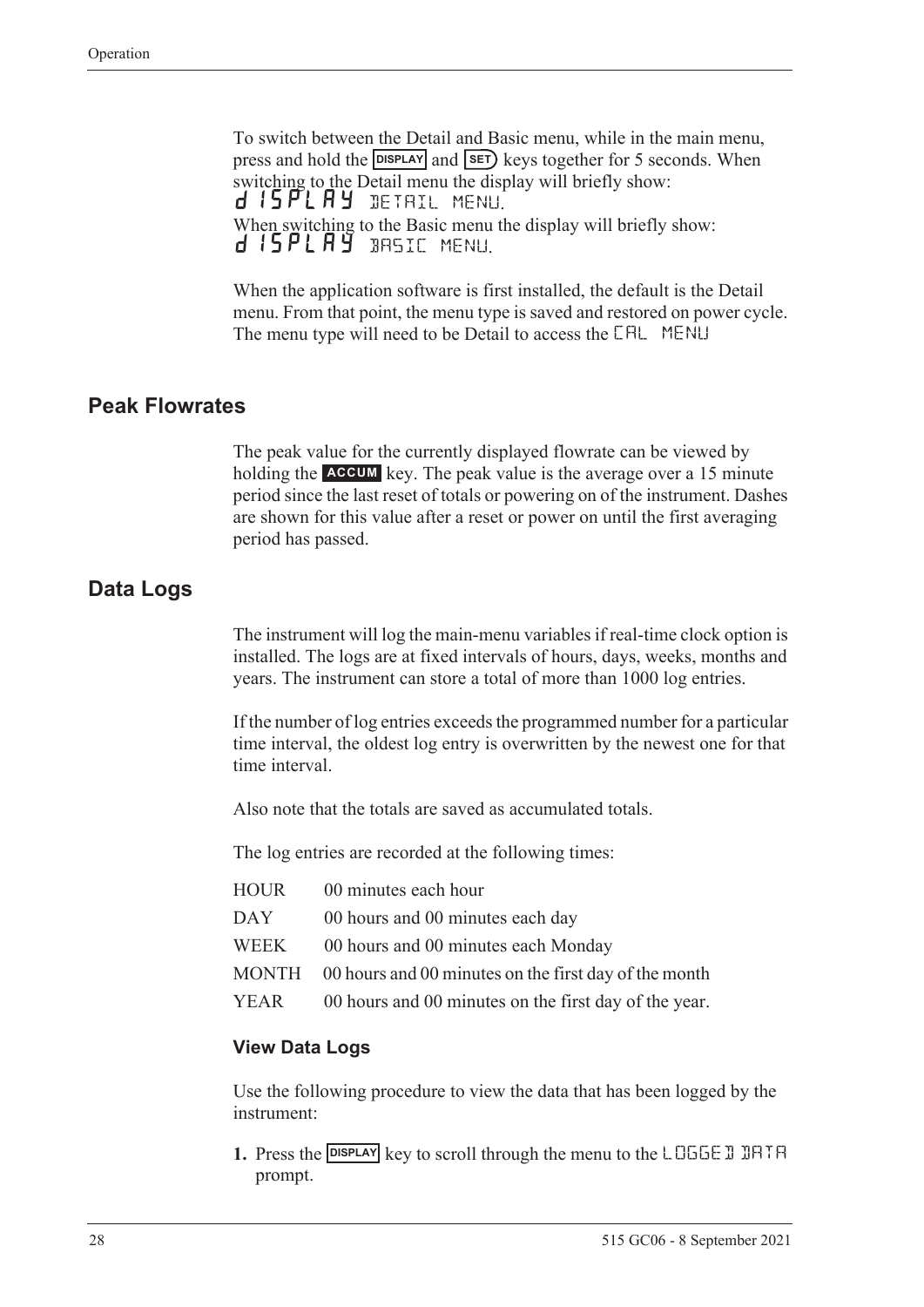**2.** Hold the  $\overline{\text{SET}}$  key.

The system displays the hourly log. The timebase and number of the log are shown, for example LH-001.

**3.** While holding the **DISPLAY** key use the **RESET** key to print the data for the displayed log if the printer option has been selected.

The following example shows the hourly log number 006 at 15:00 (3:00 pm) on 16 January 2019. The day and month alternate with the year in the bottom right hand corner.



[Figure 16](#page-38-0) shows how to display the logged data.



<span id="page-38-0"></span>*Figure 16 Logged Data Display Methods*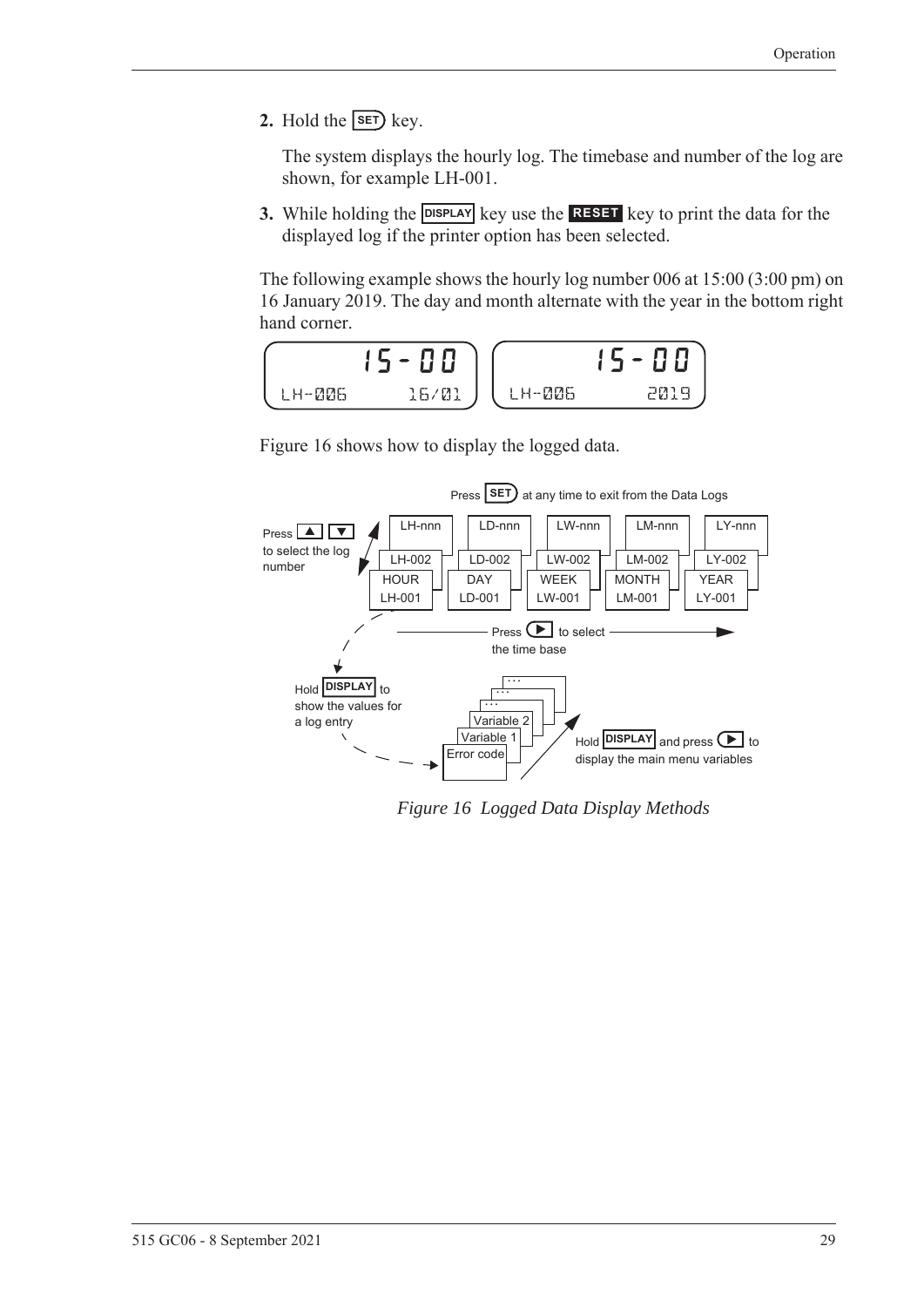## <span id="page-39-1"></span><span id="page-39-0"></span>**Model Information**

The model information items display the hardware, software and application versions of the instrument. This information is mainly for service personnel.

| <b>DISPLAY</b>                     | <b>Description</b>                                                                                                                                                                                                                                                                                                      |
|------------------------------------|-------------------------------------------------------------------------------------------------------------------------------------------------------------------------------------------------------------------------------------------------------------------------------------------------------------------------|
| $2 - 1 - 5 -$<br>515 MODEL         | The hardware model code. Refer to Product Codes on<br>page 83 for more information.                                                                                                                                                                                                                                     |
| $ EPLH$<br>GE06 INPUT              | The Application number and the assignment of the inputs.<br>Refer to Application Information Code on page 84 for<br>more information.                                                                                                                                                                                   |
| 3.0.000<br>SØØ-PM VERS             | The version of 500-Series Program Manager from which<br>the application software was compiled.                                                                                                                                                                                                                          |
| 026357<br>CUSTOM VERS              | The Customer version code for this installation. Refer to<br><b>Custom Version Codes on page 84 for more information.</b>                                                                                                                                                                                               |
| 123456<br>RBE123 5/N               | The instrument serial number and unit tag. The serial<br>number is on the top line and unit tag is on the bottom left.<br>Both items are entered when the instrument application<br>software is initially loaded. If the unit tag is not used the<br>default tag, UNIT, will be used.                                   |
| $15 - 15$<br>EDITED 27/08<br>2019  | The time and date when the calibration of the instrument<br>was last edited. The format of the time and date is the same<br>as for the data logs. This example shows $16:15$ (4:15pm)<br>on the 27th August 2019. This function is available only if<br>the instrument has the real time clock option.                  |
| [LA55-3<br>FLASH<br>$V - Q19$      | The instrument Class and Flash (bootloader) version.                                                                                                                                                                                                                                                                    |
| 5<br><b>CYCLE</b><br>POWER         | The number of power cycles that have occurred since the<br>application software was installed.                                                                                                                                                                                                                          |
| WIT<br>RESET                       | The number of 'watchdog timer' (WDT) resets that have<br>occurred since the application software was installed. The<br>WDT Reset count is only shown if a WDT Reset has<br>occurred.                                                                                                                                    |
| HOLd.PSE<br><b>CONFIG</b><br>PRINT | If the printer protocol is assigned to one of the<br>communication ports, the prompt to print the full program<br>configuration report will be shown. Hold Reset to start the<br>printing of the configuration report. The report will be in<br>a similar format to the report generated by the 500<br>Program Manager. |

Press **SET**) at any time to exit from the Model information.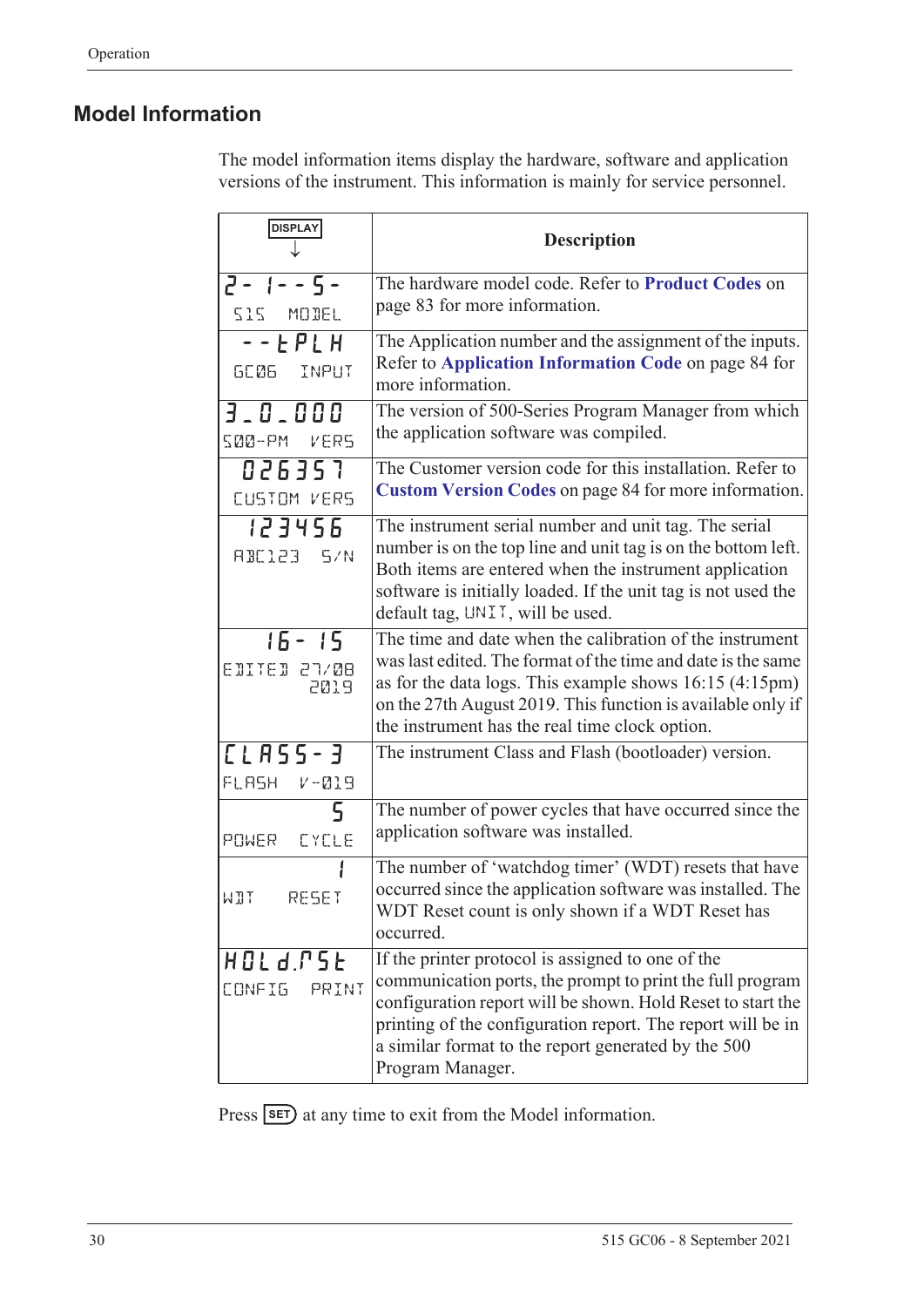# **Chapter 5 Instrument Calibration**

## **Introduction**

The 500 Series instrument calibration settings can be programmed via the front panel, according to program access levels explained below, or via the 500 Series Program Manager - a freely available Windows based configuration and resource tool.

After an instrument has been configured by either means to suit the application requirements, the settings can be recorded or application software backups or instrument clones created as explained further in **[Program Backup & Reports](#page-44-0)** on page 35.

You can view or change the settings of the instrument according to the access level for each parameter, as set by the 500 Series Program Manager. There are five levels of access to the parameters as follows:

- **• Not visible** you cannot display or edit the parameter.
- **• Display only** you can display the parameter, but you cannot change the setting.
- **• Programmable** you can change the setting of the parameter in Calibration Set mode.
- **• Password protected** you can change the setting of the parameter in Calibration Set mode only if you enter the correct password.
- **• CAL switch protected**  you can change the setting of the parameter in Calibration Set mode only if you enter by using the CAL switch on Logic Input 4 to accept the password.
- **Note:** When you enter Calibration Set mode, the instrument prompts to enter a password. Any value will allow to change the settings of the "programmable" parameters, but the correct password must be entered to change the password-protected parameters. Likewise, the CAL switch (Logic Input 4) must be used to accept the password to change the CAL switch protected parameters.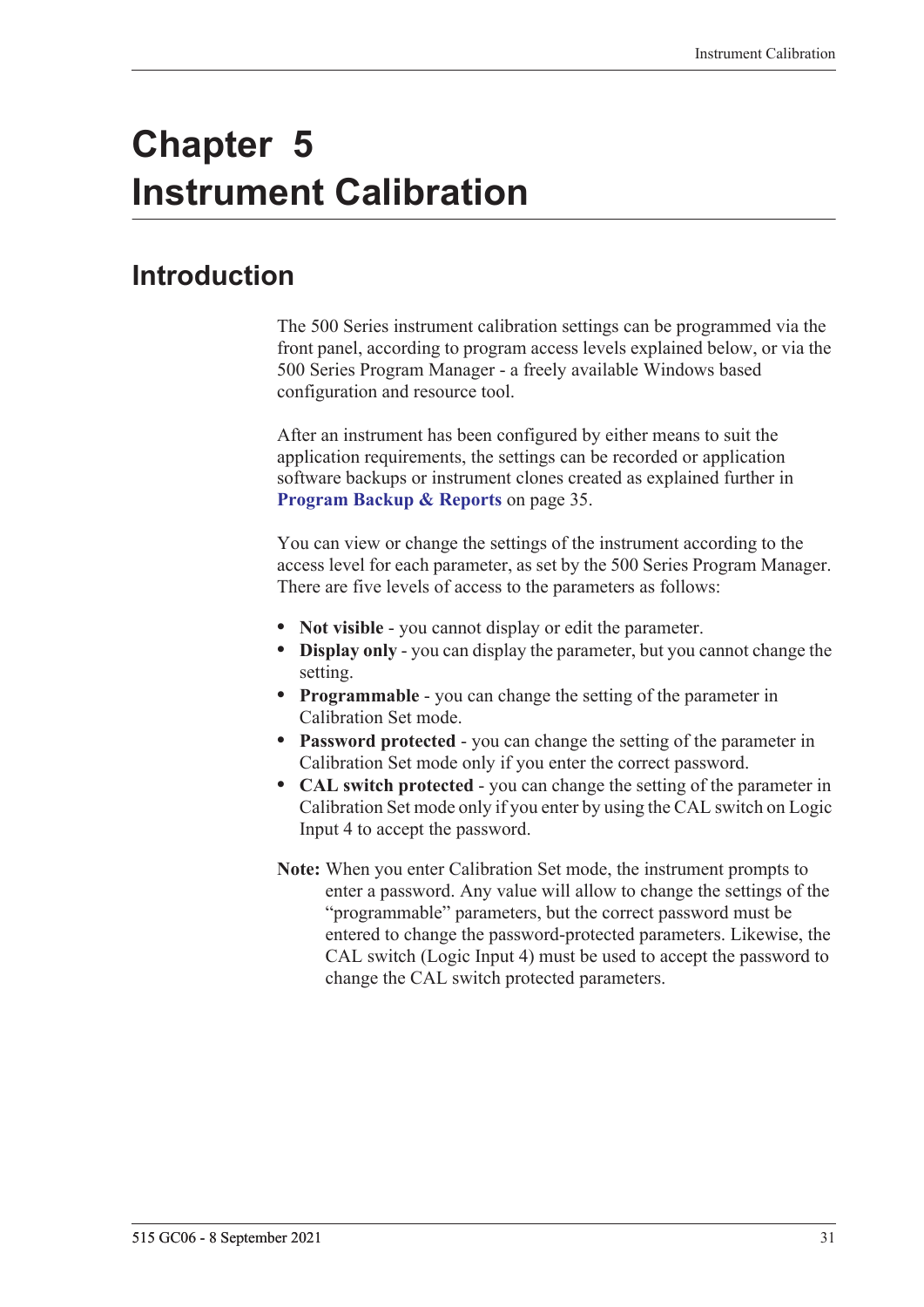## <span id="page-41-0"></span>**Calibration View Mode**

Use the following procedure to view the calibration settings of the instrument:

- 1. Press **DISPLAY** to scroll to the **CAL** MENLI prompt.
- **2.** Hold the  $\overline{\text{SET}}$  key.

| Run   |
|-------|
| Set   |
| Alarm |
| Cal   |

The instrument beeps once, illuminates the **Cal** indicator and shows CAL on the display panel.

- Press  $\left( \blacktriangleright \right)$  to scroll through the flashing menu headings.
- Press **SET**) to scroll through submenu items.
- Hold **DISPLAY** to return to the main calibration menu.
- **3.** To exit from the Calibration View mode, press  $\Box$  to scroll to the END option and press **SET**).

The instrument returns to Normal Operation mode.

## **Calibration Set Mode**

In Calibration Set mode, you can change the settings of the "programmable" parameters. You must enter the system password to change the setting of the "password-protected" parameters and you must use the CAL switch on Logic Input 4 to access the "Cal switch protected" parameters.

Use the following procedure to enter Calibration Set mode:

- **1.** Press **DISPLAY** to scroll to the **CAL** MENLI prompt.
- **2.** Hold the  $\overline{\text{SET}}$  key.



The instrument beeps once, illuminates the **Cal** indicator and shows CAL on the display panel.

- **3.** Press  $\left( \blacktriangleright \right)$  to select any flashing menu heading except END.
- **4.** Hold the **SET** key for two seconds, or if "Cal switch protected" items exist the CAL switch can be closed for two seconds.

The instrument prompts for a password to be entered if the password is non-zero, otherwise the password prompt is skipped.

- **5.** If the password prompt is shown, press  $\boxed{\blacktriangle}$  or  $\boxed{\blacktriangledown}$  to change the value of the current digit. To select the next digit, press  $\left( \blacktriangleright \right)$ .
- **6.** Press **SET** or use the CAL switch on Logic Input 4 (if "Cal switch protected" items exist) to accept the password and proceed.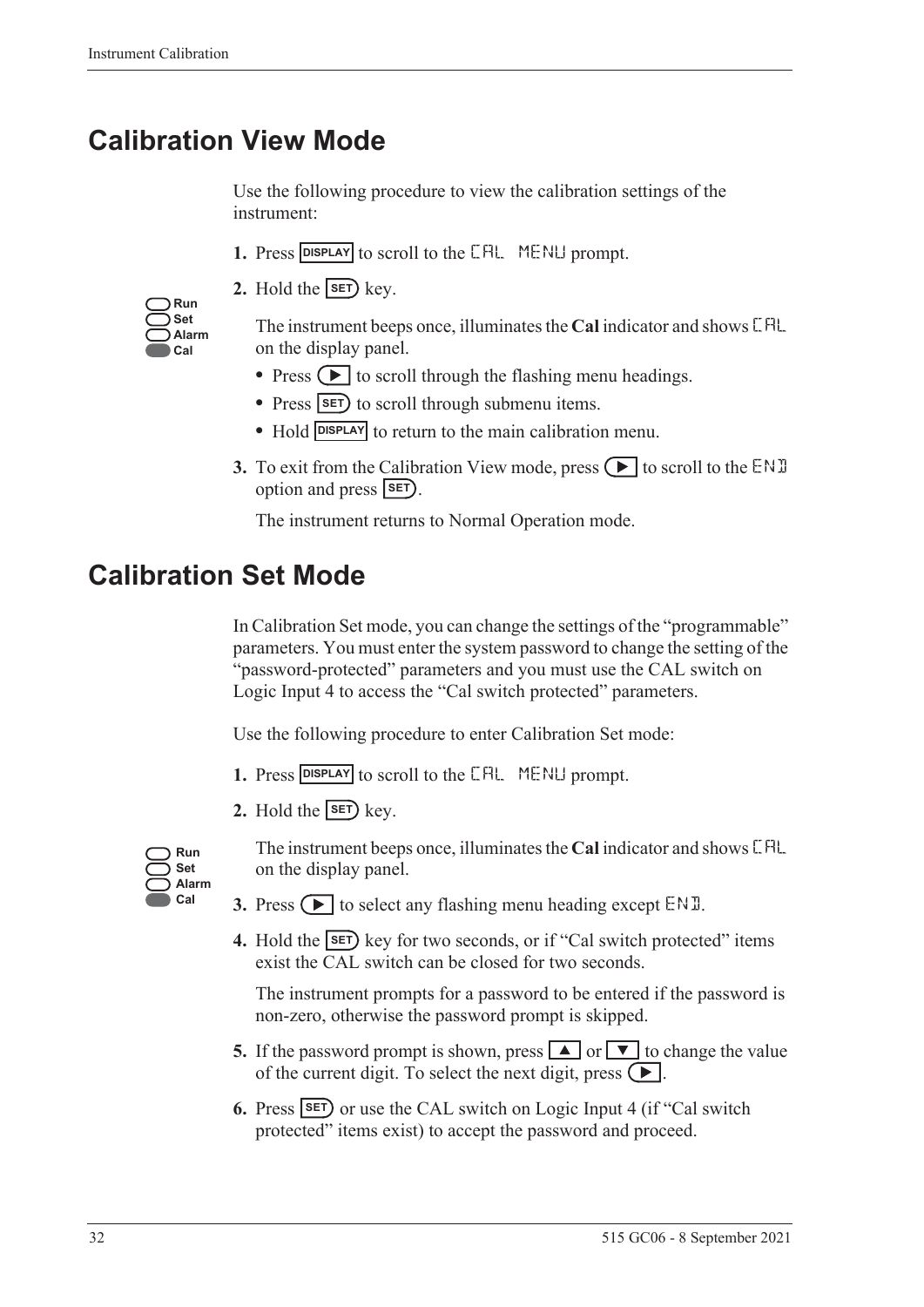- **7.** Proceed and observe the access confirmations.
	- **•** If the CAL switch is used and the password is correct, the instrument makes two beeps and displays message: - Ed IL - CS\_PW MODE

and enables you to change "programmable", "password protected" and "CAL switch protected" parameters.

**•** If the CAL switch is used but the password has been skipped or is incorrect, the instrument makes one beep and displays message: -EDIT- CAL\_SW MODE

and enables you to change "programmable" and "CAL switch protected" parameters.

• If the **SET**) key is pressed and the password is correct the instrument makes two beeps and displays the message:

 $-Ed$  it - PASSW MODE

and enables you to change the "programmable" and "passwordprotected" parameters.

• If the **SET**) key is pressed but the password has been skipped or is incorrect, the instrument makes one beep and displays the message: -EDIT- PROG MODE

and enables you to change only the "programmable" parameters.



The instrument illuminates both the **Cal** and **Set** indicators.

- **8.** Edit the instrument parameters as required. The programmable values are indicated by the flashing display.
	- To change a numerical value, press **A** to increase a value, or press  $\blacktriangledown$  to decrease a value. Press a key momentarily to change the value one number at a time. Hold a key to scroll through the numbers. To proceed to next digit, press  $( \blacktriangleright ).$
	- To change an option setting, press **A** or **V** to scroll through the options.
- **9.** Press **SET** to accept the currently displayed value and proceed to the next parameter. You can press **DISPLAY** to briefly view the current edit mode:  $\div$  E d I E – XXXXXX MODE, as described in step 6 above. Continue to hold the **DISPLAY** key to return to the main calibration menu.
- **10.**To exit from Calibrate Set mode, press  $\left( \blacktriangleright \right)$  to scroll through the main calibration menu to  $ENI$ , then press  $SET$ . Otherwise, to quick exit from any menu, you can press and hold **SET** for two seconds or, if "Cal switch protected" items exist, the CAL switch can be closed for two seconds.

**Run Set Alarm Cal**

The instrument makes two beeps and cancels the **Cal** and **Set** indicators.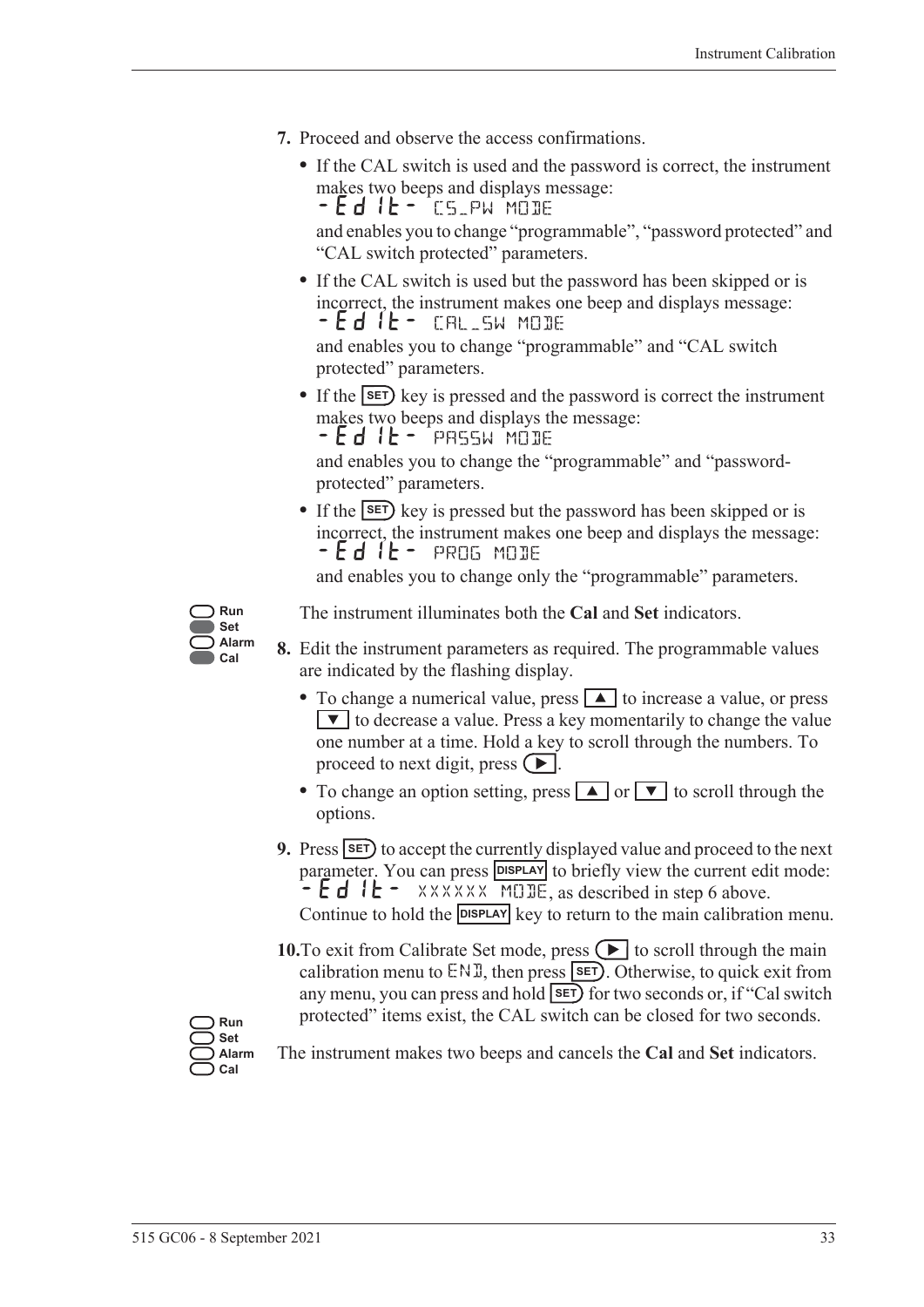### **Changing the Instrument Settings**

In Calibration Set mode, the display flashes the item that can be changed. For option settings, the display flashes the complete option. For a numeric parameter, the display flashes one digit at a time, you can change the value of the flashing digit as required, then move the flashing cursor to change another digit.

**Note:** When you change the setting of a parameter, the instrument records the result as soon as you move to another parameter, or exit from the Calibration Set mode.

#### **Changing Option Settings**

When you display an option that can be changed, the entire option flashes on the display, such as the choices of ODD, EVEN or NONE for the communications parity bit checking. Press  $\boxed{\blacktriangle}$  or  $\boxed{\blacktriangledown}$  to change the option. You can "scroll" through the options in either direction to make a selection as shown below.



#### **Changing Numeric Settings**

The display flashes the digit that can be changed.

第第89.123

Press  $\left( \blacktriangleright \right)$  to select the digit that you wish to change.

Press  $\boxed{\blacktriangle}$  or  $\boxed{\blacktriangledown}$  to increase or decrease the value of the selected digit.

#### **Changing the Decimal Point**

To change the position of the decimal point, press  $\Box$  to move the flashing selection until the decimal point flashes. Press  $\boxed{\blacktriangle}$  or  $\boxed{\blacktriangledown}$  to move the decimal point to the right or left as required.

#### **Units of Measurement**

The calibration of some parameters is based on the units that are defined for the relevant variables. These units of measurement can been viewed in the UNITS menu in the Instrument Settings section below.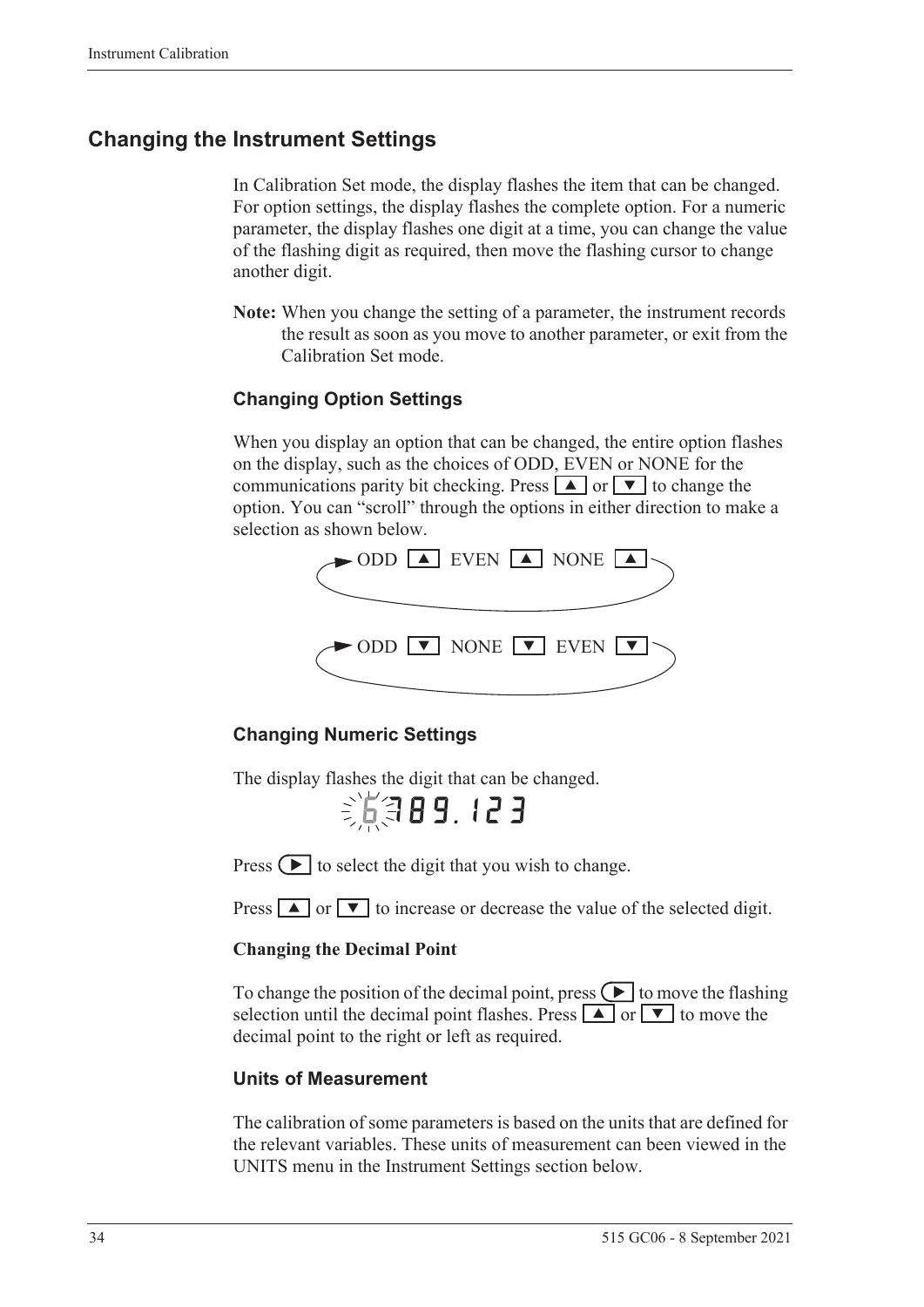## <span id="page-44-0"></span>**Program Backup & Reports**

### **Backup via 500 Series Program Manager**

As well as programming the 500 Series instruments via the front panel (according to program access levels), the 500 Series Program Manager (500- PM) can be used to create a custom version of the application software and program parameters preset prior to downloading the application software. Backups of customised applications can be saved as download-able APX or APL files and the full configuration reports printed or saved as PDF. The 500- PM is a Windows based programming tool and resource centre and is freely available from the Contrec www.contrec.co.uk website.

Instruments are often supplied from the factory with the default application software, but it is by using 500-PM software that program access levels are set, USER text and messages customised and print headers and footers entered.

### **Printing Configuration Report**

To assist in keeping an audit trail of the program settings and changes made via the front panel, the 515 instrument provides the ability to print the configuration to a local printer if one has been connected and assigned to one of the 515 communication ports.

The prompt to hold the Reset key to print the configuration report HOLd:P5E config print is found at the end of the Model Info menu, described in **[Model Information](#page-39-1)** [on page 30](#page-39-1). The report can be lengthy and adequate printer paper must be available (Note: This feature is available starting from version 3.0.377).

### **Upload and Clone of Application Software**

To assist in maintaining a backup for important applications and installations, the 500-Series Program Utility software (500-LT, version 3.0.377 or higher) can be used to upload the instruments application software with all of the current program settings.

The 500-LT (PM Lite) program is a Windows based computer program which can be downloaded for free from the Contrec www.contrec.co.uk website and is part of the package when the Contrec 500 Series Program Manager is installed. The 500-LT provides the option to 'Upload Application' or 'Upload Report Only'. To use either upload functionality, the 515 port being used must have printer (PRN) protocol assigned to it.

Once uploaded to the 500-LT, the report can be viewed or printed. The Upload Application is automatically saved as an APL file. The file can be used then or reopened later to download to another 515 instrument (of the same or higher class) to create a clone of the original instrument.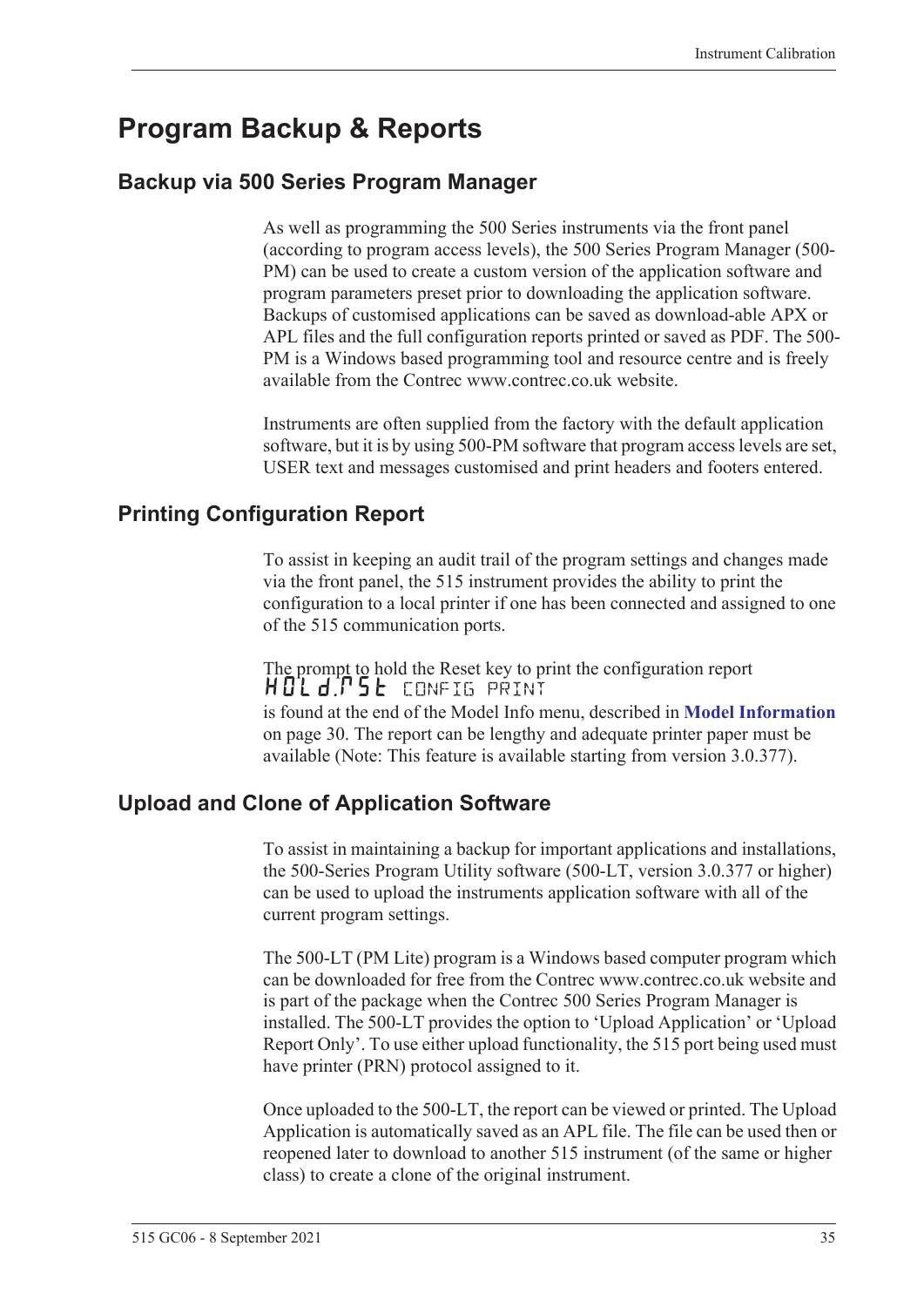## **Calibration Menu Tree**

[Figure 17](#page-45-0) and [Figure 18](#page-46-0) show the keys for moving around the calibration menu tree in Calibration View or Set mode.



<span id="page-45-0"></span>*Figure 17 Calibration Menu Tree Sheet 1*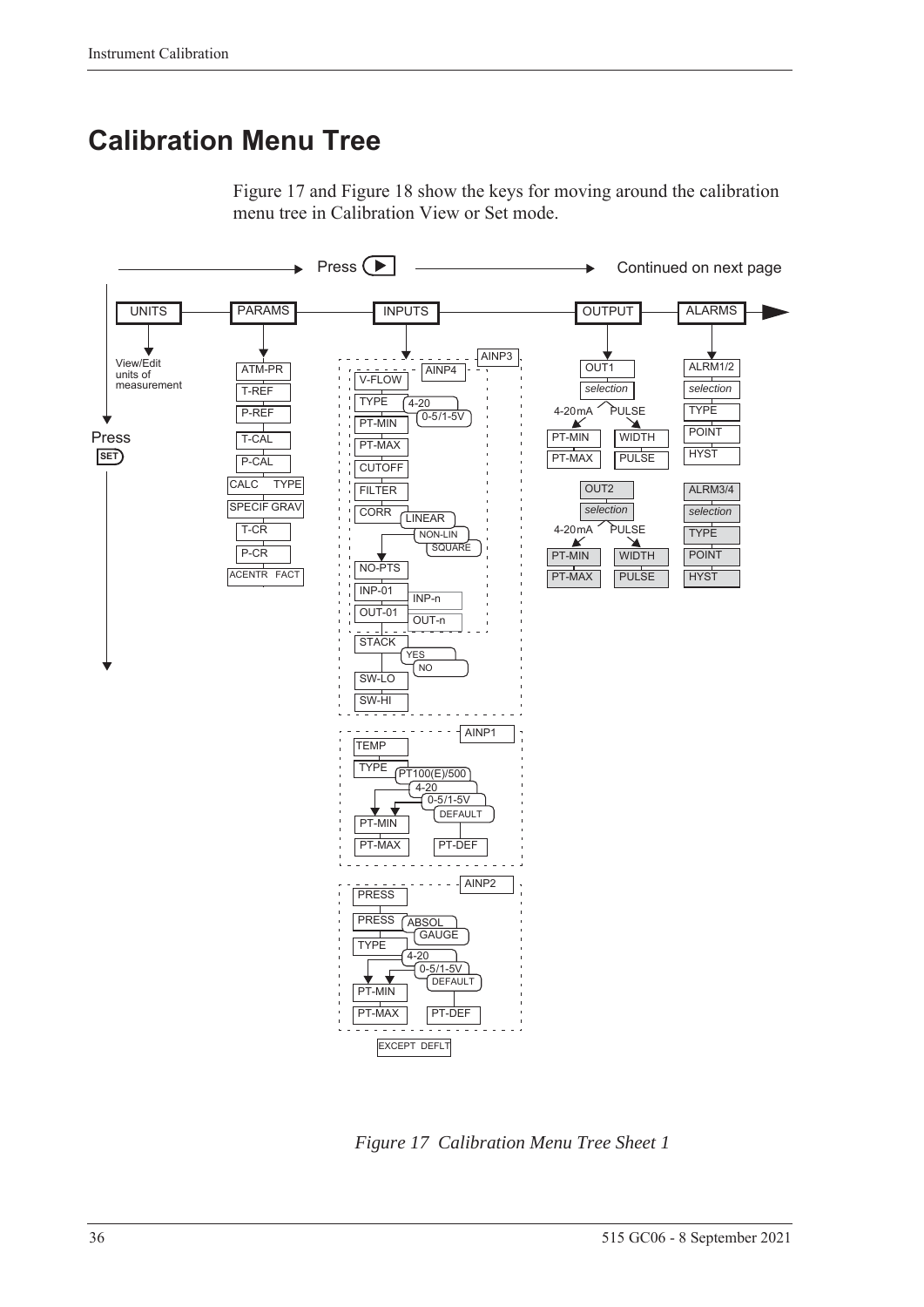

The shaded boxes indicate hardware options

Hold **DISPLAY** at any point to return to the main calibration menu.

Press  $\Box$  at any I/O assignment position to move to the next I/O assignment in the submenu (eg pressing  $\left( \blacktriangleright \right)$  on ALRM1 will move you to ALRM2 if it exists)

<span id="page-46-0"></span>*Figure 18 Calibration Menu Tree Sheet 2*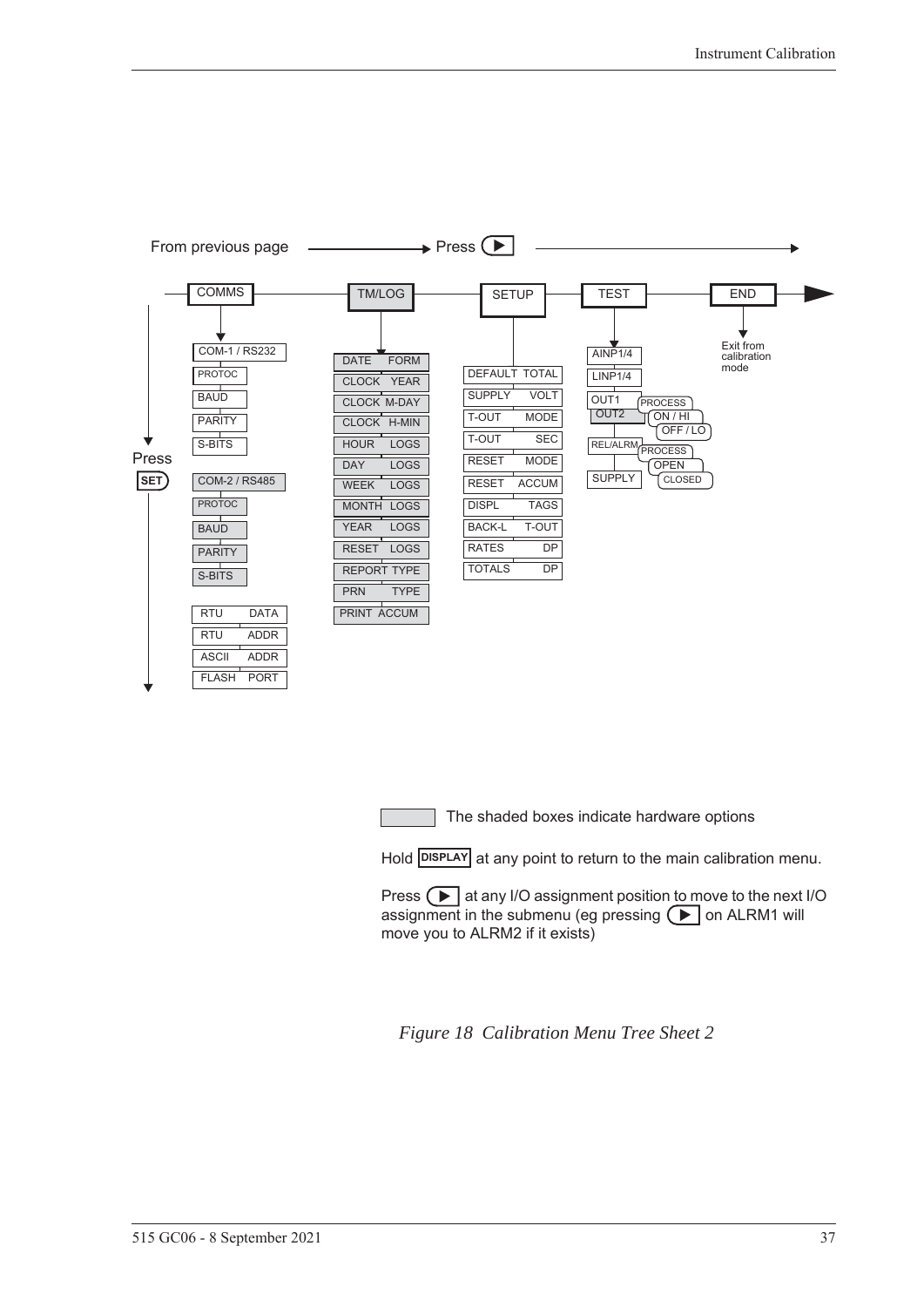## **Instrument Settings**

### **Units of Measurement**

The Units menu allows the units to be viewed and edited, if accessibility has previously been selected/enabled, without the reloading of new application software. Any change in units will result in a full reset to initially downloaded settings. Therefore, any required changes to units of measurement should be made before changing any other settings.

| <b>SET</b>                | $\blacktriangleright$ $\rightarrow$ UNITS params inputs outputs alarms comms tm/log setup test end                                                                                                                                                                              |  |
|---------------------------|---------------------------------------------------------------------------------------------------------------------------------------------------------------------------------------------------------------------------------------------------------------------------------|--|
| ITER <sub>n</sub><br>unit | The units for main menu or calibration items can be viewed by pressing<br>the $\left  \text{set} \right $ key.                                                                                                                                                                  |  |
|                           | The units of measurement are password protected or will be protected by<br>the CAL switch if any instrument setting has an access level of 'CAL<br>Switch Protected'. To edit the units the correct password must be entered<br>or CAL switch used on entry to EDIT mode.       |  |
|                           | Press $\boxed{\blacktriangle}$ or $\boxed{\blacktriangledown}$ to select the required units.                                                                                                                                                                                    |  |
| <b>ACCEPT</b><br>LINIT5   | The Accept Units prompt will only appear if one or more of the units<br>have been changed.                                                                                                                                                                                      |  |
|                           | <b>IMPORTANT:</b> Accepting the change of units will initiate a master<br>reset. All calibration parameters will revert to their default value (i.e.<br>those values included in the downloaded instrument software). All totals<br>and any logged information will be cleared. |  |
|                           | Press $\Box$ or $\nabla$ to select YES, then press the <b>SET</b> ) key. The instrument<br>makes three beeps to confirm the reset command.                                                                                                                                      |  |
|                           | The message -RESET- PLEASE WAIT will be displayed as the<br>instrument exits calibration mode and completes a full re-boot sequence.                                                                                                                                            |  |

### **Parameters**

| <b>SET</b> |      | $\left(\blacktriangleright\right)\rightarrow$ units PARAMS inputs outputs alarms comms tm/log setup test end                                                                                                                                                            |
|------------|------|-------------------------------------------------------------------------------------------------------------------------------------------------------------------------------------------------------------------------------------------------------------------------|
| IATM-PR    |      | $unit$ If the pressure sensor is configured as a Gauge type sensor, the instrument<br>adds the atmospheric pressure to the measured pressure to determine the<br>absolute pressure. Set the atmospheric pressure (absolute) according to<br>the height above sea level. |
| $T-RFF$    | unit | Enter the reference temperature for the calculation of corrected gas<br>volume flow.                                                                                                                                                                                    |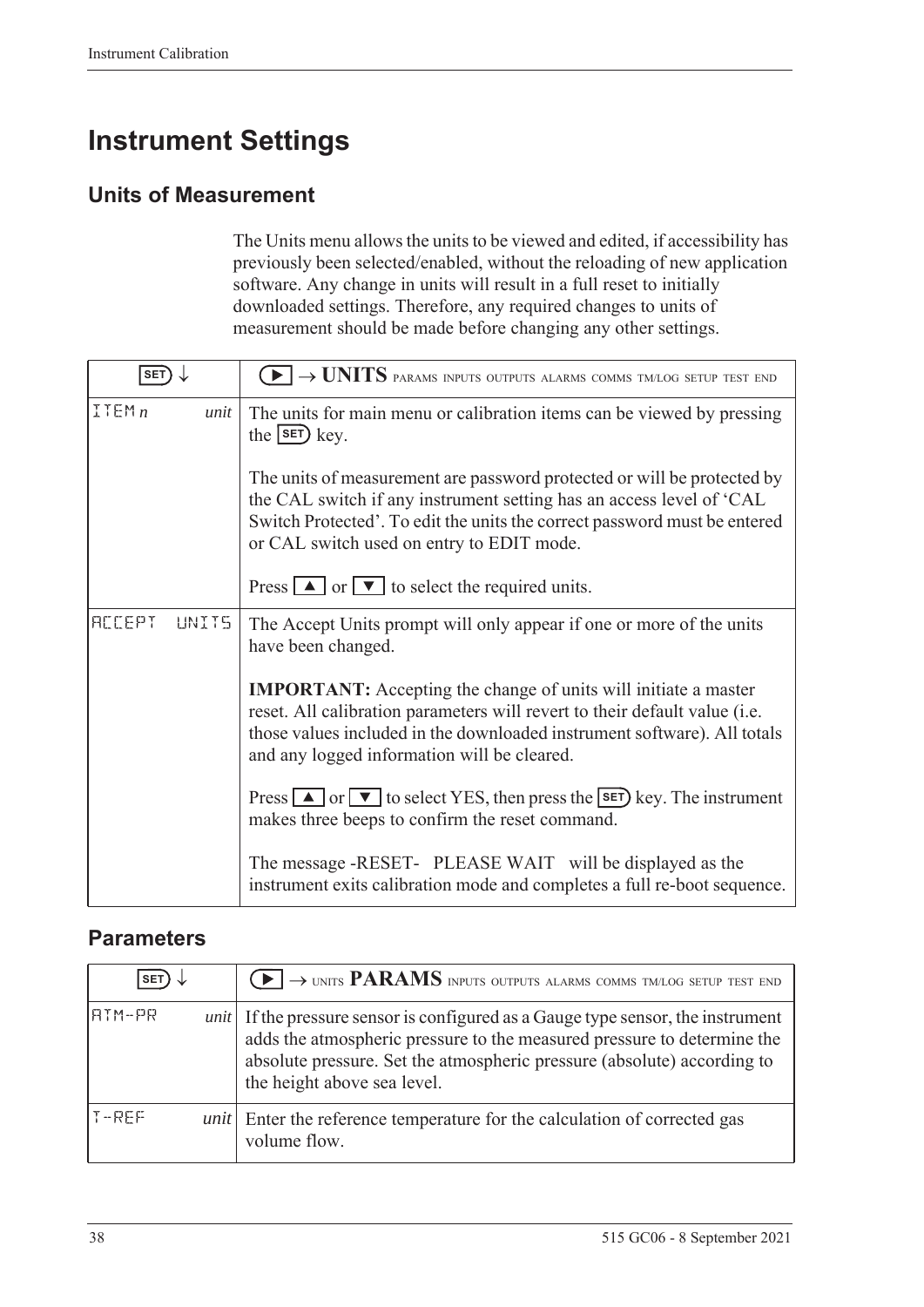| SET)                                | $\blacktriangleright$ $\rightarrow$ units PARAMS inputs outputs alarms comms tm/log setup test end                                                                                                   |  |
|-------------------------------------|------------------------------------------------------------------------------------------------------------------------------------------------------------------------------------------------------|--|
| P-REF<br>unit                       | Enter the reference pressure (absolute) for the calculation of the corrected<br>gas volume flow.                                                                                                     |  |
| $T - L H$<br>unit                   | Enter the temperature at which the flowmeter has been calibrated.                                                                                                                                    |  |
| $P-CHL$<br>unit                     | Enter the absolute pressure at which the flowmeter has been calibrated.                                                                                                                              |  |
| <b>CALC</b><br><b>TYPE</b>          | The instrument can be configured a range of calculation types or<br>Equations of State to suit the conditions and nature of the gas.                                                                 |  |
|                                     | <b>IDEAL</b><br>- Ideal Gas                                                                                                                                                                          |  |
|                                     | <b>REDLICH</b> - Redlich-Kwong (1949)                                                                                                                                                                |  |
|                                     | <b>SOAVE</b><br>- Soave-Redlich-Kwong (1972)                                                                                                                                                         |  |
|                                     | <b>PENG</b><br>- Peng-Robinson (1976)                                                                                                                                                                |  |
|                                     | For more details on each calculation type refer to <b>Calculations</b> on page 2                                                                                                                     |  |
|                                     | Select the calculation type as required.                                                                                                                                                             |  |
|                                     | Press $\boxed{\blacktriangle}$ or $\boxed{\blacktriangledown}$ to select one of the options.                                                                                                         |  |
| <b>Modbus Accessible Parameters</b> |                                                                                                                                                                                                      |  |
|                                     | The following PARAMS menu items are also accessible via Modbus communications. For<br>Modbus register listing, refer to Instrument Configuration Parameters on page 74.                              |  |
| SPECIF<br><b>GRAV</b>               | Enter the specific gravity of the gas, which is the ratio of the molecular<br>weight of the gas compared to air. Some sample values are shown in<br>Properties of Selected Gases on page 88.         |  |
| $T - \square R$<br>unit             | Enter the critical temperature of the gas. Some sample values are shown<br>in Properties of Selected Gases on page 88. This parameter is not<br>applicable if the Calculation Type is Ideal Gas.     |  |
| $P-LR$<br>unit                      | Enter the critical pressure of the gas. Some sample values are shown in<br><b>Properties of Selected Gases on page 88. This parameter is not</b><br>applicable if the Calculation Type is Ideal Gas. |  |
| <b>REENTR</b><br>FACT               | Enter the acentric factor of the gas. This parameter is only applicable if<br>the Calculation Type is Soave-Redlich-Kwong or Peng-Robinson.                                                          |  |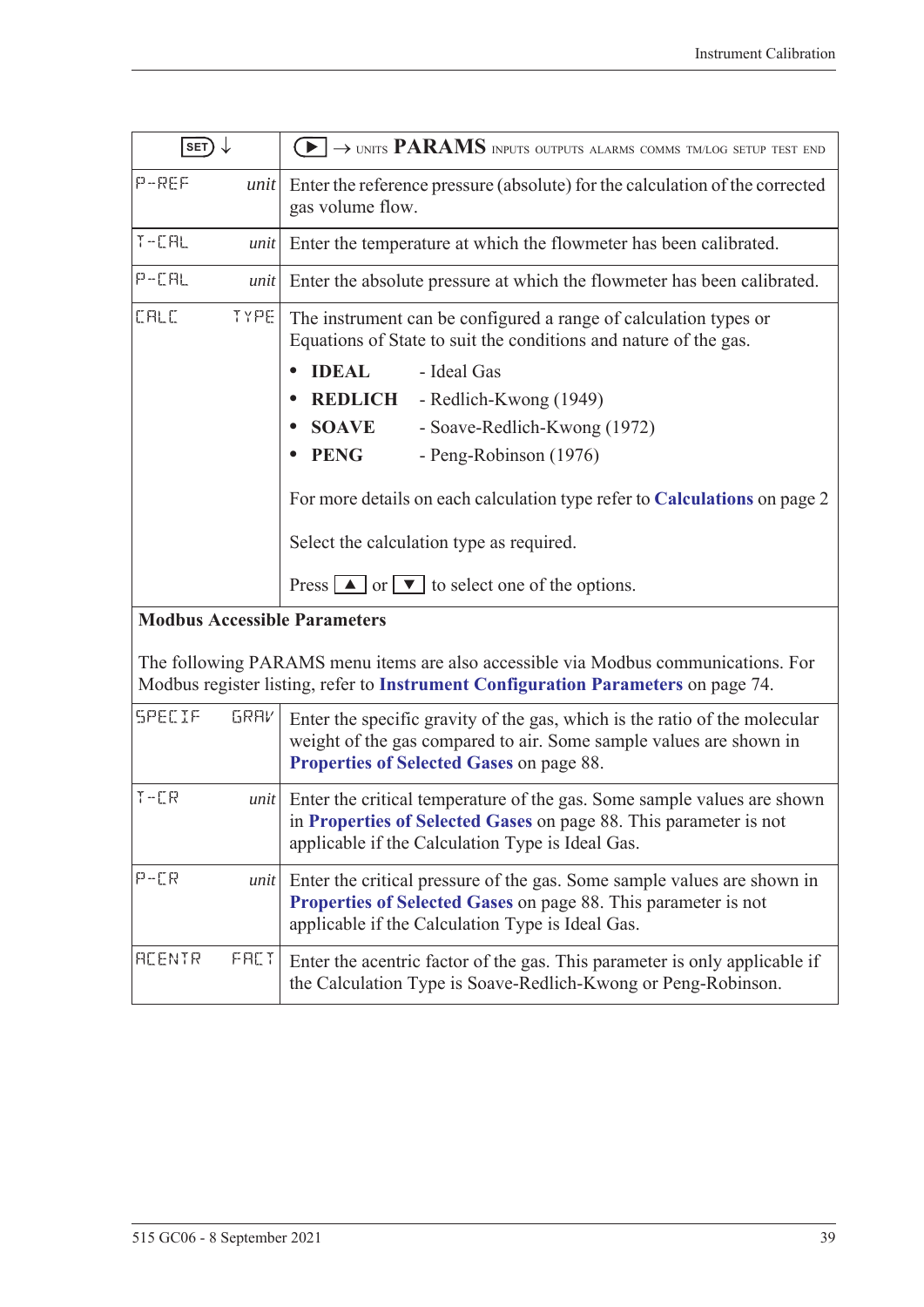## **Inputs**

| SET)               |                              | $\rightarrow$ UNITS PARAMS INPUTS OUTPUTS ALARMS COMMS TM/LOG SETUP TEST END                                                                                                                                                                                 |
|--------------------|------------------------------|--------------------------------------------------------------------------------------------------------------------------------------------------------------------------------------------------------------------------------------------------------------|
|                    |                              | Analog Input 3 and optional Analog Input 4 for stacked differential pressure meters                                                                                                                                                                          |
| INPUE<br>$V$ -FLOW | <b>AINP3</b><br><b>AINP4</b> | For this application, Analog Input 3 is assigned to differential pressure<br>volumetric flowrate main input (if not stacked) or low range input if<br>stacked with Analog Input 4.                                                                           |
| TYPE               | <b>AINP3</b><br><b>AINP4</b> | Select the type of analog input source.                                                                                                                                                                                                                      |
|                    |                              | Press $\boxed{\blacktriangle}$ or $\boxed{\blacktriangledown}$ to select 0-5V, 1-5V or 4-20mA.                                                                                                                                                               |
| PT-MIN<br>PT-MAX   | <b>AINP3</b><br><b>AINP4</b> | Enter the value of the measured parameter (in the assigned engineering<br>units) that corresponds to the minimum input signal level. The minimum<br>point is commonly set at a base flowrate of 0.0.                                                         |
|                    |                              | Enter the value of the measured parameter (in the assigned engineering<br>units) that corresponds to the maximum input signal level. The maximum<br>point is the same as the base value (set at the minimum point) plus the<br>span value.                   |
|                    |                              | For example, if the source signal is 4mA at a minimum volumetric<br>flowrate of $2m3/M$ , enter 2 as the minimum point. If the source signal is<br>20 mA at a maximum volumetric flowrate of $250 \text{ m}^3/\text{M}$ , enter 250 as the<br>maximum point. |
| CUTOFF             | <b>AINP3</b><br><b>AINP4</b> | The Cut-off is the lowest value that the instrument reads from the input<br>sensor. The cut-off setting is the percentage of the span of the input<br>values.                                                                                                |
|                    |                              | All inputs at or below the cut-off value are considered negligible to the<br>instrument and are ignored. In this case, the instrument uses the minimum<br>value (set at PT-MIN).                                                                             |
| FILTER             | <b>AINP3</b><br><b>AINP4</b> | Input fluctuations caused by pulsating flow tend to create distortion in the<br>input readings of the rate. The instrument has a digital filter that averages<br>out these fluctuations.                                                                     |
|                    |                              | As a guide to the degree of filtering to use, the following table shows the<br>response time (in seconds) to reach 90% and 99% of a step change in<br>input.                                                                                                 |
|                    |                              | The value A is the filter constant that the user can set.                                                                                                                                                                                                    |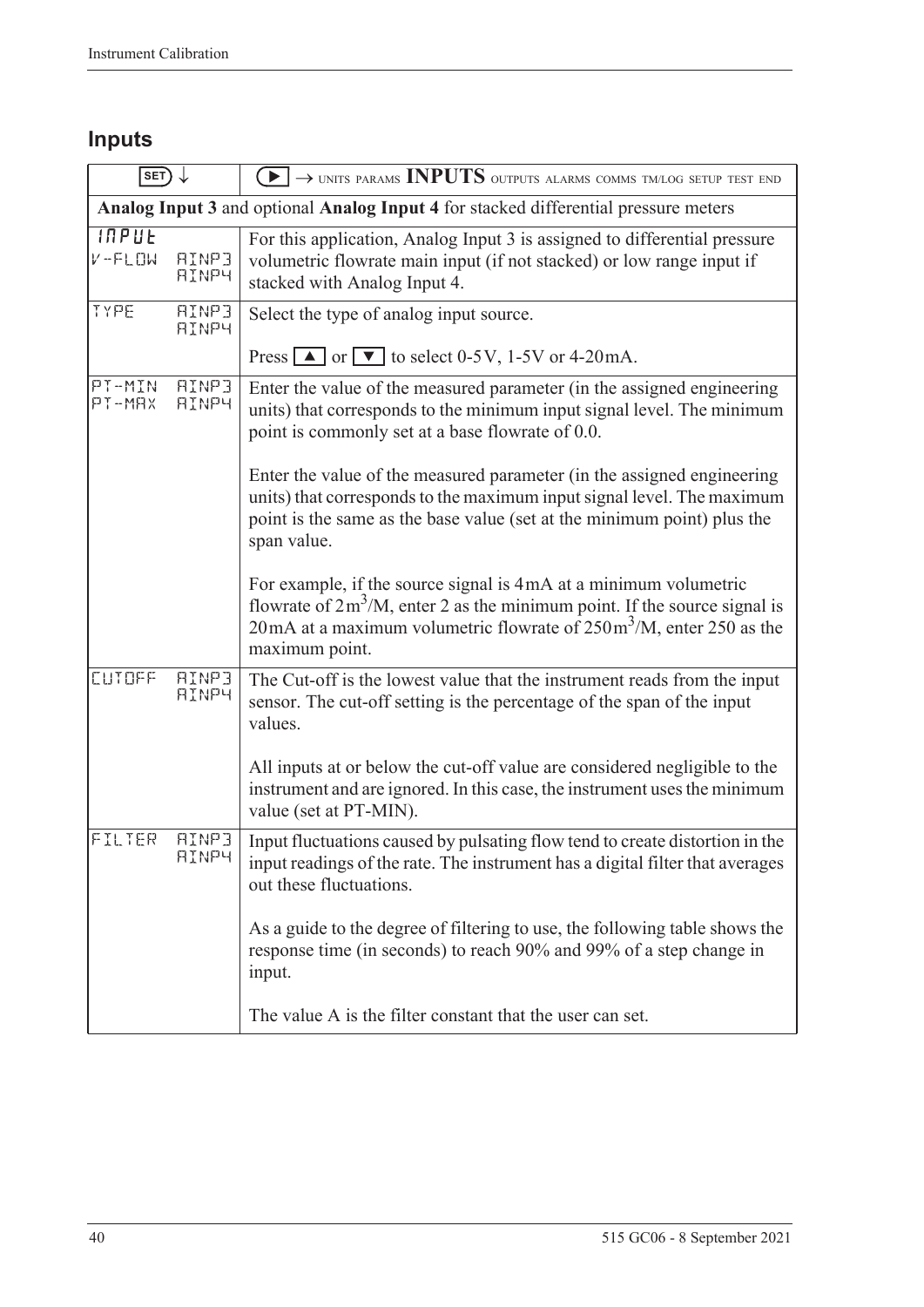| SET)                                        |                                       | $\blacktriangleright$ $\rightarrow$ units params INPUTS outputs alarms comms tm/log setup test end                                                                                                                                                                            |                                       |
|---------------------------------------------|---------------------------------------|-------------------------------------------------------------------------------------------------------------------------------------------------------------------------------------------------------------------------------------------------------------------------------|---------------------------------------|
|                                             | <b>Filter setting A</b>               | Seconds to reach 90%<br>of full swing                                                                                                                                                                                                                                         | Seconds to reach 99%<br>of full swing |
|                                             | $\overline{0}$                        | $\overline{0}$                                                                                                                                                                                                                                                                | $\overline{0}$                        |
|                                             | $\overline{2}$                        | $\overline{2}$                                                                                                                                                                                                                                                                | $\overline{4}$                        |
|                                             | $\overline{4}$                        | $\overline{4}$                                                                                                                                                                                                                                                                | 8                                     |
|                                             | 6                                     | 5                                                                                                                                                                                                                                                                             | 10                                    |
|                                             | 10                                    | 8                                                                                                                                                                                                                                                                             | 15                                    |
|                                             | 15                                    | 12                                                                                                                                                                                                                                                                            | 23                                    |
|                                             | 20                                    | 14                                                                                                                                                                                                                                                                            | 27                                    |
|                                             | 25                                    | 18                                                                                                                                                                                                                                                                            | 34                                    |
|                                             | 35                                    | 25                                                                                                                                                                                                                                                                            | 48                                    |
|                                             | 45                                    | 32                                                                                                                                                                                                                                                                            | 62                                    |
|                                             | 60                                    | 42                                                                                                                                                                                                                                                                            | 82                                    |
|                                             | 75                                    | 52                                                                                                                                                                                                                                                                            | 102                                   |
|                                             | 90                                    | 62                                                                                                                                                                                                                                                                            | 122                                   |
|                                             | 99                                    | 68                                                                                                                                                                                                                                                                            | 134                                   |
|                                             | there is no filtering.                | The input filter range is from 0 to 99. A setting of $0$ (zero) means that                                                                                                                                                                                                    |                                       |
| <b>AINP3</b><br><b>CORR</b><br><b>AINP4</b> |                                       | Analog input non-linearity can be corrected as follows:                                                                                                                                                                                                                       |                                       |
|                                             |                                       | LINEAR if the flowmeter already has square root extraction<br>NON-LINEAR to use the following linearity correction parameters<br>SQUARE if the flowmeter does not have square root extraction<br>Use $\blacksquare$ or $\blacksquare$ to select LINEAR, NON-LINEAR or SQUARE. |                                       |
| NO-PT5<br>RINP3<br><b>AINP4</b>             | correction type is set to Non-linear. | This parameter is available for viewing and editing only when the                                                                                                                                                                                                             |                                       |
|                                             |                                       | Enter the number of non-linearity correction points.                                                                                                                                                                                                                          |                                       |
|                                             | of correction points.                 | Press $\boxed{\blacktriangle}$ or $\boxed{\blacktriangledown}$ to select a number between 1 and 20 for the number                                                                                                                                                             |                                       |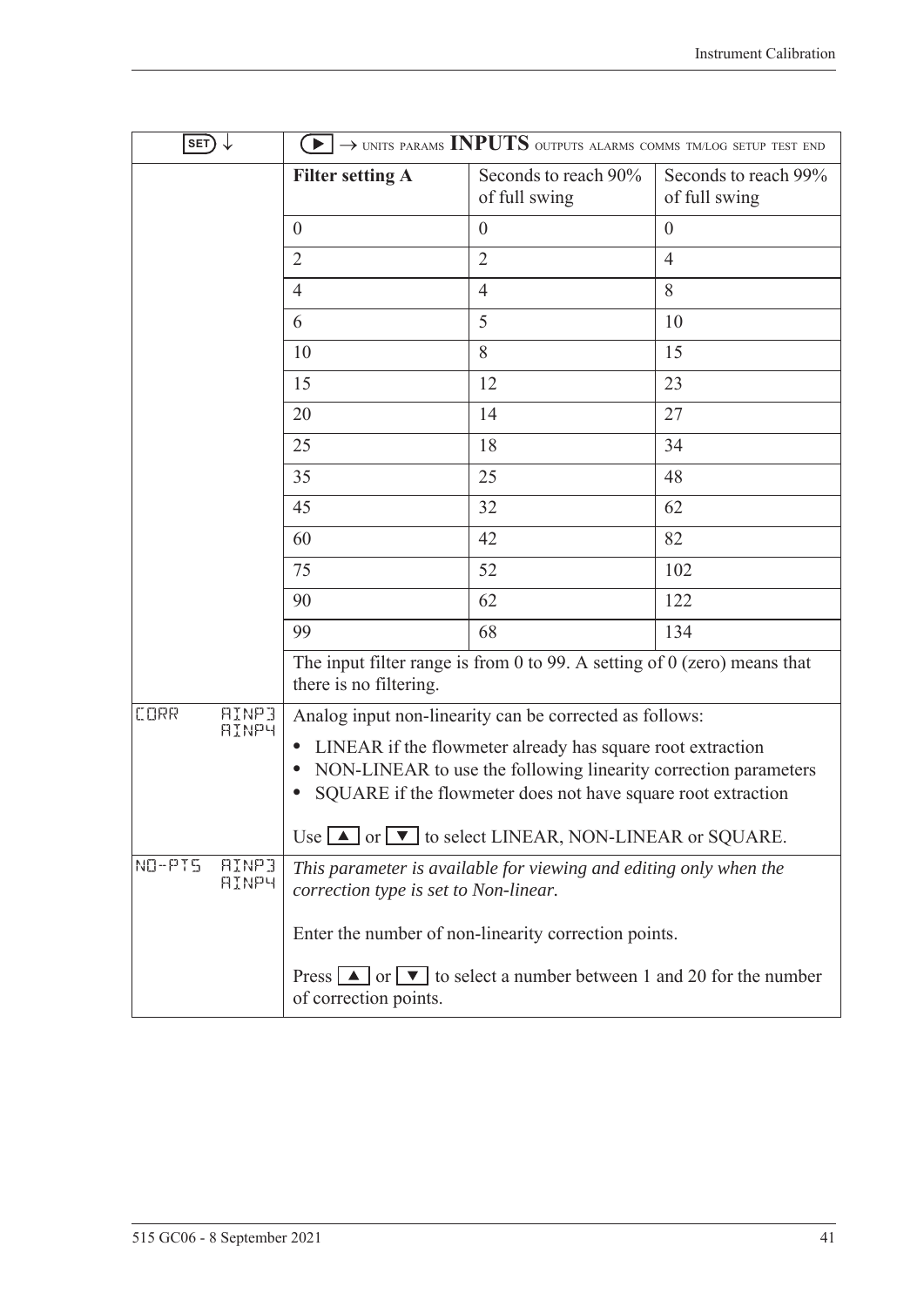| <b>SET</b>                                                          | $\rightarrow$ units params INPUTS outputs alarms comms tm/log setup test end                                                                                                                                                                                                                                                                             |  |  |
|---------------------------------------------------------------------|----------------------------------------------------------------------------------------------------------------------------------------------------------------------------------------------------------------------------------------------------------------------------------------------------------------------------------------------------------|--|--|
| INP-01<br>RINP3<br><b>AINP4</b><br>to<br>$INP - n$                  | This parameter is available for viewing and editing only when the<br>correction type is set to Non-linear.                                                                                                                                                                                                                                               |  |  |
|                                                                     | Enter the normalised input value for the correction point.                                                                                                                                                                                                                                                                                               |  |  |
|                                                                     | The instrument uses linear interpolation between the correction points.<br>An input and an output value are entered for each correction point. The<br>values are normalised between the minimum point $(0.0)$ and the<br>maximum point $(1.0)$ . Only the points between 0 and 1 are required to be<br>entered and should be entered in ascending order. |  |  |
|                                                                     | The following diagram shows a 5 point linearised representation of the<br>input for a hypothetical flowmeter. The heavy black line represents the<br>actual input from the flowmeter. The light black line is the approximation<br>that the instrument uses.                                                                                             |  |  |
|                                                                     | Normalised<br>Output<br>1.0<br>Value                                                                                                                                                                                                                                                                                                                     |  |  |
|                                                                     | <b>OUT-05</b><br>OUT-04                                                                                                                                                                                                                                                                                                                                  |  |  |
|                                                                     | <b>OUT-03</b><br><b>OUT-02</b>                                                                                                                                                                                                                                                                                                                           |  |  |
|                                                                     | <b>OUT-01</b>                                                                                                                                                                                                                                                                                                                                            |  |  |
|                                                                     | <b>Normalised</b><br>Input<br><b>INP-02 INP-03</b><br>$INP-04$<br><b>INP-05</b><br><b>INP-01</b><br>1.0<br>0.0                                                                                                                                                                                                                                           |  |  |
|                                                                     | You can hold the <b>DISPLAY</b> key to skip the non-linear points and go to the<br>next item.                                                                                                                                                                                                                                                            |  |  |
| $OUT-21$<br><b>AINP3</b><br><b>AINP4</b><br>to<br>$[[] \cup T - n]$ | This parameter is available for viewing and editing only when the<br>correction type is set to Non-linear.                                                                                                                                                                                                                                               |  |  |
|                                                                     | Enter the normalised output value for the correction point.                                                                                                                                                                                                                                                                                              |  |  |
| <b>AINP3</b><br><b>STACK</b>                                        | Select YES to stack AINP3 as the low range input with AINP4 as the high<br>range input.                                                                                                                                                                                                                                                                  |  |  |
|                                                                     | Select NO to use AINP3 as the only flow input.                                                                                                                                                                                                                                                                                                           |  |  |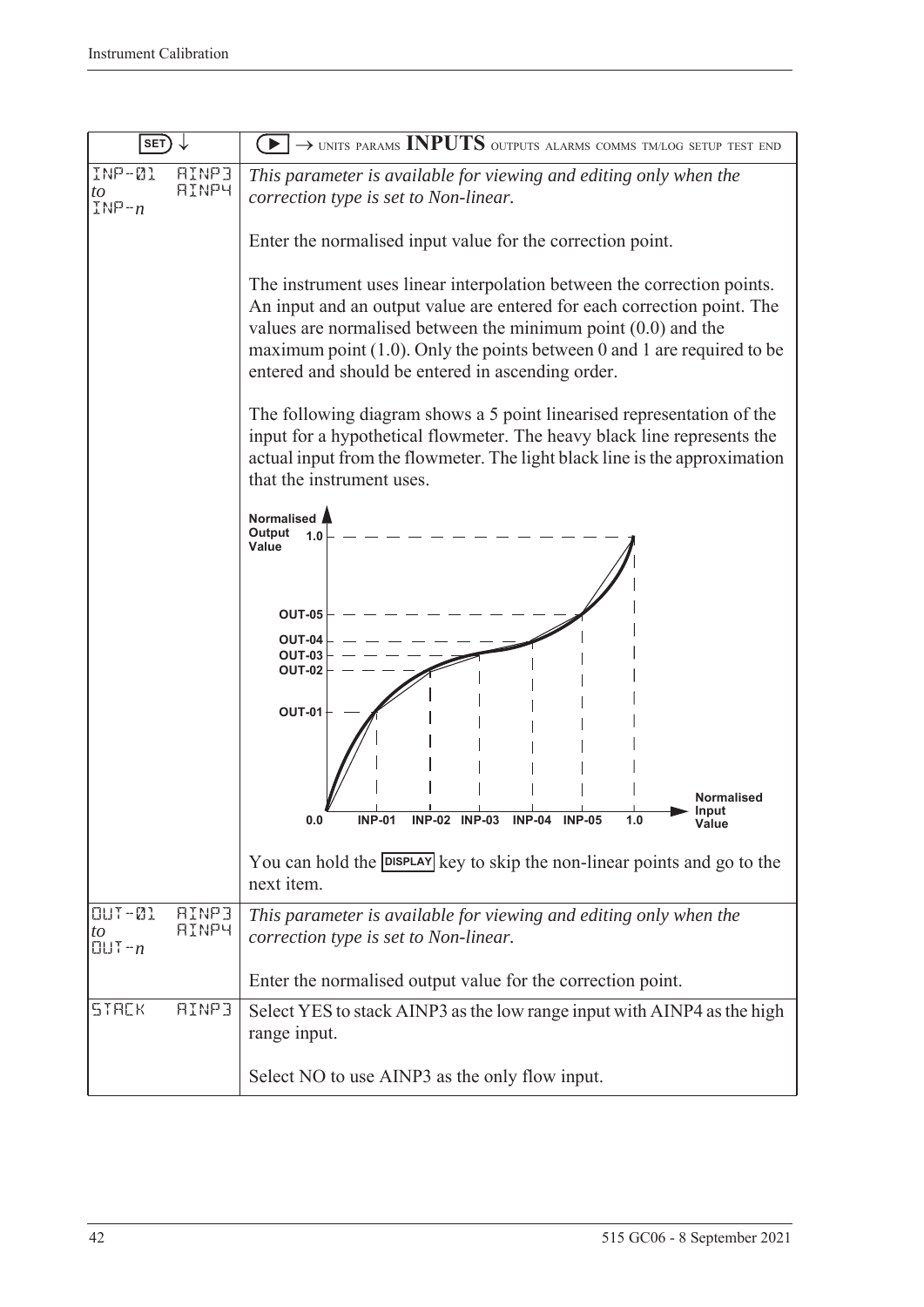| $ $ SET $)$                                                 | $\blacktriangleright$ $\rightarrow$ units params INPUTS outputs alarms comms tm/log setup test end                                                                                                                                                                                   |
|-------------------------------------------------------------|--------------------------------------------------------------------------------------------------------------------------------------------------------------------------------------------------------------------------------------------------------------------------------------|
| <b>AINP3</b><br>$5W - L$ <sup><math>0</math></sup><br>SW-HI | These parameters are available for viewing and editing only when the<br>Stack option is set to Yes.                                                                                                                                                                                  |
|                                                             | Stacked DP switching is based on the low-range input (AINP3). When<br>the input is less than the SW-LO value, the instrument switches to the<br>low-range input (AINP3). When the input is greater than the SW-HI<br>value, the instrument switches to the high-range input (AINP4). |
|                                                             | The switch settings are percentages of the span of the unadjusted input to<br>AINP3. For example, with a 4-20mA input, a setting of 90% is 18.4mA<br>and 95% is 19.2 mA.                                                                                                             |
|                                                             | $\frac{(20-4)\times 90}{100} + 4 = 18.4$ $\frac{(20-4)\times 95}{100} + 4 = 19.2$                                                                                                                                                                                                    |
|                                                             | Enter SW-LO and SW-HI values as 0 to 99%. SW-HI should be set<br>sufficiently higher than SW-LO to avoid rapid toggling between the two<br>inputs.                                                                                                                                   |
| <b>Analog Input 1</b>                                       |                                                                                                                                                                                                                                                                                      |
| INPUE<br>TEMP<br><b>AINP1</b>                               | For this application, Analog Input Channel 1 is assigned to Temperature.                                                                                                                                                                                                             |
| TYPE<br><b>AINP1</b>                                        | Select the type of analog input source.                                                                                                                                                                                                                                              |
|                                                             | Press $\blacksquare$ or $\blacksquare$ to select 0-5V, 1-5V, 4-20mA, PT100, PT100-E,<br>PT500 or DEFAULT.                                                                                                                                                                            |
|                                                             | Note: PT100-E allows for extended temperature range (-200 to 800°C).                                                                                                                                                                                                                 |
| PT-DEF<br><b>AINP1</b>                                      | The Default Point is a fixed value that the instrument uses when the Input<br>Type is set to DEFAULT or Default Value On Exception has been<br>chosen. You can use the Default value instead of a sensor signal for<br>testing purposes, or if the sensor is faulty.                 |
|                                                             | You can set the Default value during instrument commissioning so that it<br>is available immediately if you select the Default input type at a later<br>date.                                                                                                                        |
|                                                             | Enter the value in the engineering units of assigned variable.                                                                                                                                                                                                                       |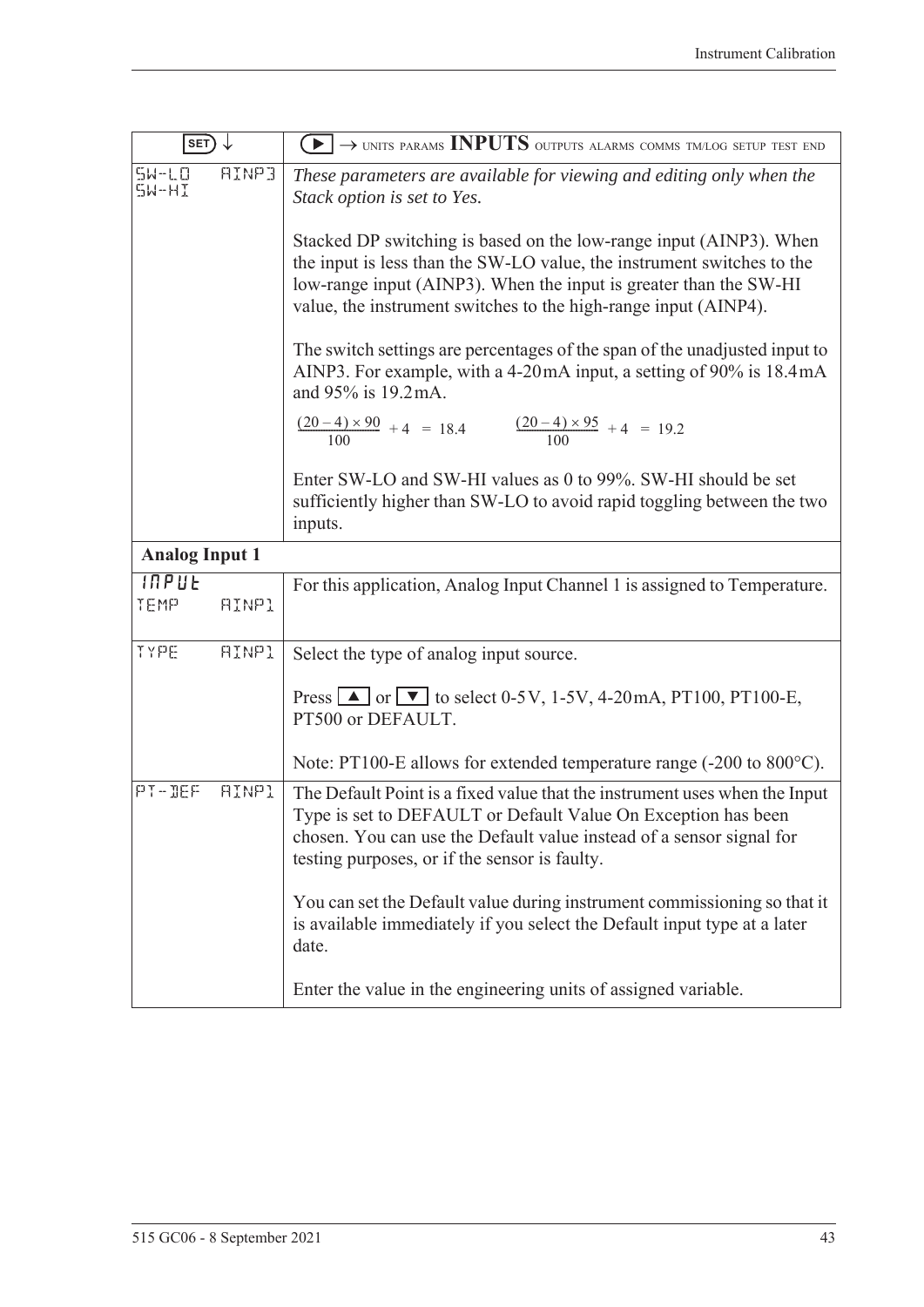| SET                   |              | $\blacktriangleright$ $\rightarrow$ units params INPUTS outputs alarms comms tmlog setup test end                                                                                                                                                                    |
|-----------------------|--------------|----------------------------------------------------------------------------------------------------------------------------------------------------------------------------------------------------------------------------------------------------------------------|
| PT-MIN<br>PT-MRX      | AINP1        | The Minimum Point and Maximum Point parameters are only for 0-5V,<br>$1-5V$ and 4-20mA inputs.                                                                                                                                                                       |
|                       |              | Enter the value of the measured parameter that corresponds to the<br>minimum input signal level. The minimum point is commonly referred to<br>as the base value.                                                                                                     |
|                       |              | Enter the value of the measured parameter that corresponds to the<br>maximum input signal level. The maximum point is the same as the base<br>value (set at the minimum point) plus the span value.                                                                  |
|                       |              | For example, if the source signal is $4mA$ for a temperature of $10^{\circ}$ C, enter<br>10 for the minimum point. If the source signal is 20 mA for a temperature<br>of 2000°C, enter 2000 as the maximum point.                                                    |
| <b>Analog Input 2</b> |              |                                                                                                                                                                                                                                                                      |
| <b>INPUE</b><br>PRESS | <b>AINP2</b> | For this application, Analog Input Channel 2 is assigned to Pressure.                                                                                                                                                                                                |
| PRESS                 | <b>AINP2</b> | Select the type of analog pressure sensor. For a gauge type sensor, the<br>instrument adds the atmospheric pressure as defined in the Parameters<br>menu.                                                                                                            |
|                       |              | The pressure will be displayed as absolute or gauge, whichever is<br>selected and indicated with an 'A' or 'G' at the end of the pressure units.<br>However the pressure value when logged or read via serial<br>communications will always be absolute.             |
|                       |              | Press $\boxed{\blacktriangle}$ or $\boxed{\blacktriangledown}$ to select ABSOL or GAUGE.                                                                                                                                                                             |
| TYPE                  | SANTR        | Select the type of analog input source.                                                                                                                                                                                                                              |
|                       |              | Press $\Box$ or $\nabla$ to select 0-5V, 1-5V, 4-20mA or DEFAULT.                                                                                                                                                                                                    |
| PT-DEF                | <b>AINP2</b> | The Default Point is a fixed value that the instrument uses when the Input<br>Type is set to DEFAULT or Default Value On Exception has been<br>chosen. You can use the Default value instead of a sensor signal for<br>testing purposes, or if the sensor is faulty. |
|                       |              | You can set the Default value during instrument commissioning so that it<br>is available immediately if you select the Default input type at a later<br>date.                                                                                                        |
|                       |              | Enter the value in the engineering units of assigned variable.                                                                                                                                                                                                       |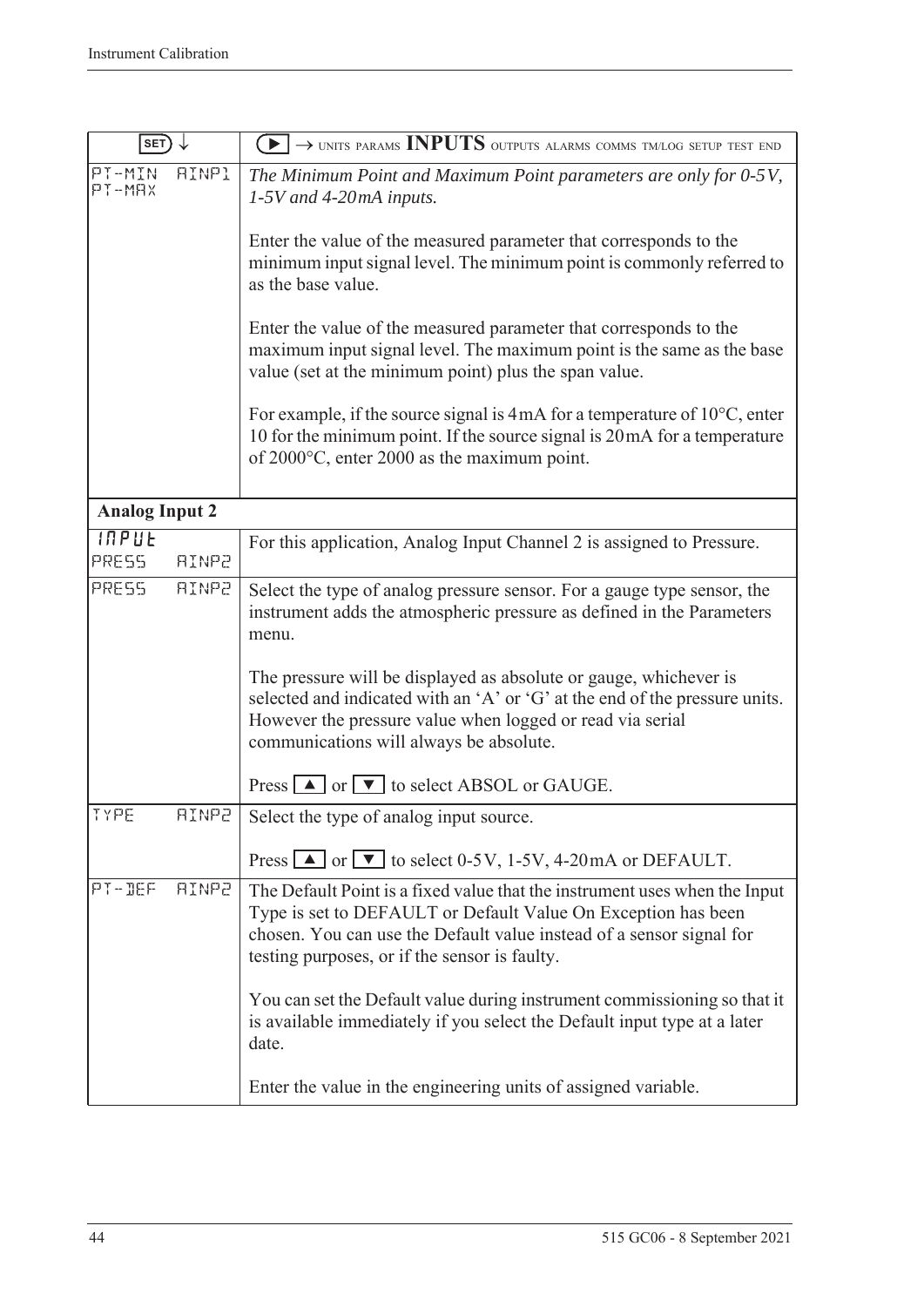| <b>SET</b>                       | $\rightarrow$ UNITS PARAMS INPUTS OUTPUTS ALARMS COMMS TM/LOG SETUP TEST END                                                                                                                                                                                                                                                                    |
|----------------------------------|-------------------------------------------------------------------------------------------------------------------------------------------------------------------------------------------------------------------------------------------------------------------------------------------------------------------------------------------------|
| PT-MIN<br><b>AINP2</b><br>PT-MAX | The Minimum Point and Maximum Point parameters are only for 0-5V,<br>$1-5V$ and 4-20mA inputs.                                                                                                                                                                                                                                                  |
|                                  | Enter the value of the measured parameter that corresponds to the<br>minimum input signal level. The minimum point is commonly referred to<br>as the base value.                                                                                                                                                                                |
|                                  | Enter the value of the measured parameter that corresponds to the<br>maximum input signal level. The maximum point is the same as the base<br>value (set at the minimum point) plus the span value.                                                                                                                                             |
|                                  | For example, if the source signal is 4mA for a pressure of 1.00<br>megaPascals, enter 1.00 as the minimum point. If the source signal is<br>20 mA for a pressure of 5.00 megaPascals, enter 5.00 as the maximum<br>point.                                                                                                                       |
| EXCEPT<br><b>DEFLT</b>           | If Default Value On Exception is enabled, the instrument will use the<br>default value for the analog input that raised the exception. This will<br>allow calculations to continue, however the exception message will<br>continue to be displayed until the error is rectified or the input type is set<br>to DEFAULT in calibration set mode. |
|                                  | Press $\Box$ or $\nabla$ to select ENABLE or DISABLE.                                                                                                                                                                                                                                                                                           |

## **Outputs**

| <b>SET</b>            |      | $\rightarrow$ UNITS PARAMS INPUTS OUTPUTS ALARMS COMMS TM/LOG SETUP TEST END                                                                                                                               |
|-----------------------|------|------------------------------------------------------------------------------------------------------------------------------------------------------------------------------------------------------------|
| PULSE<br> or<br> 닉-근Q | [[]] | You can assign any of the "main menu" variables to an output. The nature<br>of the output depends on the assigned variable. Totals are output as pulses<br>and rates are output as 4-20mA passive signals. |
|                       |      | Press $\Box$ or $\nabla$ to select the variable that is required as an output. The<br>top of the display shows the type of output signal that is assigned to the<br>variable.                              |
|                       |      | <b>CAUTION</b><br>Due to the dual-purpose nature of the outputs, take care not to<br>set the output as an open collector pulse type signal when<br>connected to a 4-20mA loop circuit.                     |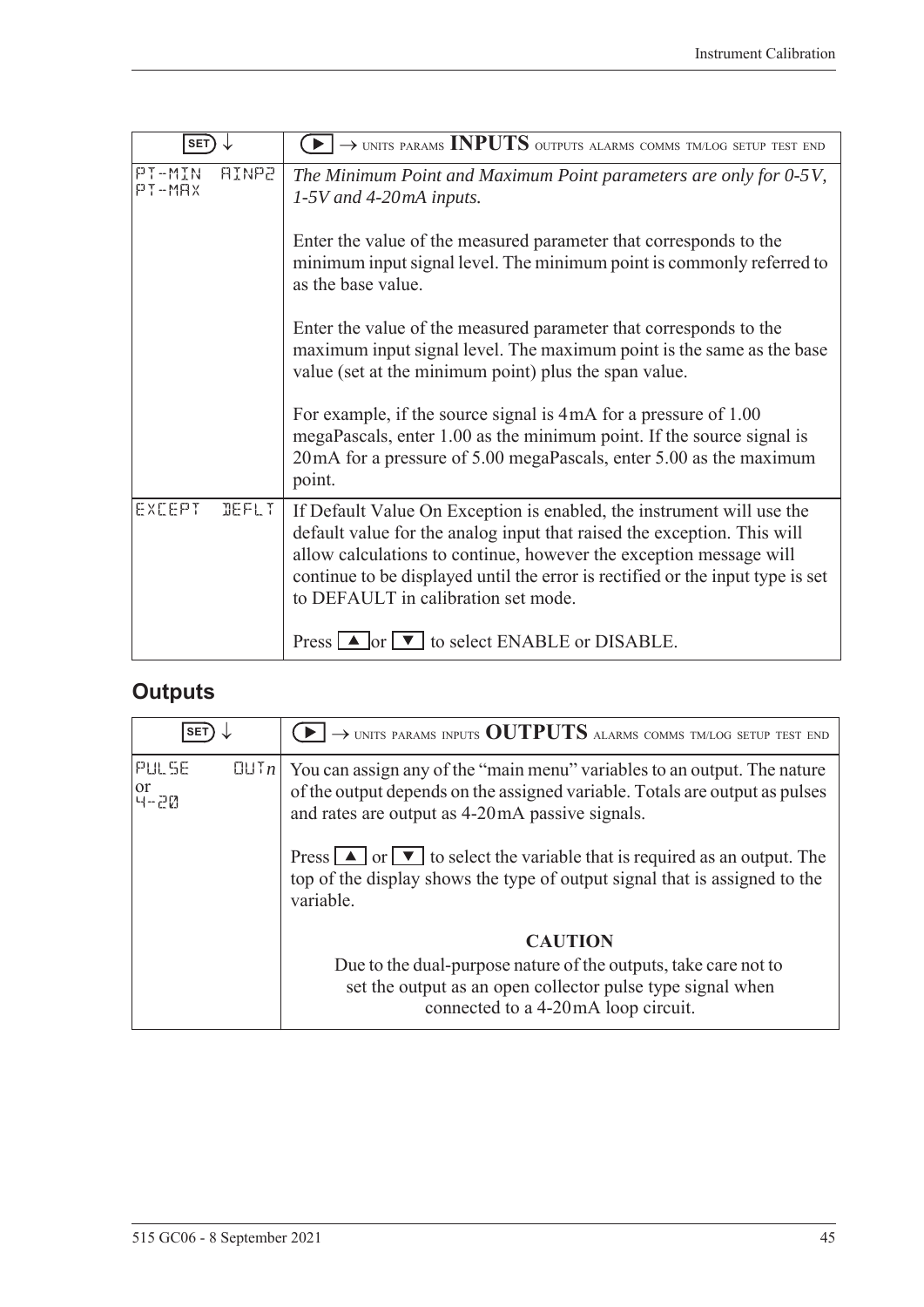| SET)             |                                           | $\rightarrow$ units params inputs OUTPUTS alarms comms tm/log setup test end<br>$\blacktriangleright$ 1                                                                                                                                                                                                                                                                                         |
|------------------|-------------------------------------------|-------------------------------------------------------------------------------------------------------------------------------------------------------------------------------------------------------------------------------------------------------------------------------------------------------------------------------------------------------------------------------------------------|
| WIJTH            | QUTn                                      | The Output Pulse Width is available for viewing and editing only when<br>the assigned variable is a total (pulse output) type.                                                                                                                                                                                                                                                                  |
|                  |                                           | Pulse output is usually used to drive remote counters. Set the pulse width<br>(in milliseconds) as required by the remote counter.                                                                                                                                                                                                                                                              |
|                  |                                           | Press $\triangle$ or $\triangledown$ to set to: 10, 20, 50, 100, 200 or 500 ms.                                                                                                                                                                                                                                                                                                                 |
| PULSE            | QUTn                                      | The Output Pulse Factor is available for viewing and editing only when<br>the assigned variable is a total (pulse output) type.                                                                                                                                                                                                                                                                 |
|                  |                                           | The Output Pulse Factor is the scaling factor for the retransmission of the<br>measured total quantity.                                                                                                                                                                                                                                                                                         |
|                  |                                           | For example, if "volume" is chosen as an output variable and engineering<br>unit is cubic metres, then a pulse factor of 1.000 generates one pulse for<br>$1 \text{ m}^3$ . Similarly, a pulse factor of 3.000 generates one pulse for $3 \text{ m}^3$ .                                                                                                                                        |
|                  |                                           | For more information, see Output Pulse Factor on page 47.                                                                                                                                                                                                                                                                                                                                       |
|                  |                                           | The output pulse factor cannot be $0$ (zero).                                                                                                                                                                                                                                                                                                                                                   |
| PT-MIN<br>PT-MRX | $\Box$ l $Tn$<br>$\Box$ $\Box$ $\Box$ $n$ | The Output Minimum Point and Maximum Point are available for<br>viewing and editing only when the assigned variable is a rate (4-20mA<br>output) type.                                                                                                                                                                                                                                          |
|                  |                                           | The output minimum value corresponds to the 4mA point and the output<br>maximum value corresponds to the 20mA point.                                                                                                                                                                                                                                                                            |
|                  |                                           | Setting the output range differently from the input range enables the<br>instrument to amplify the input signal. You can drive a chart recorder that<br>"zooms in" on a specified range of values instead of displaying the full<br>operating range of the transducer.                                                                                                                          |
|                  |                                           | For example, if "volume flow" is chosen as an output variable and<br>engineering unit is cubic metres per minute, then setting the minimum<br>point to 30 and the maximum point to 100 would reflect the volumetric<br>flow rate range of 30 to $100 \text{m}^3/\text{min}$ . At rates above the maximum and<br>below the minimum points, the output remains at 20 mA and 4 mA<br>respectively. |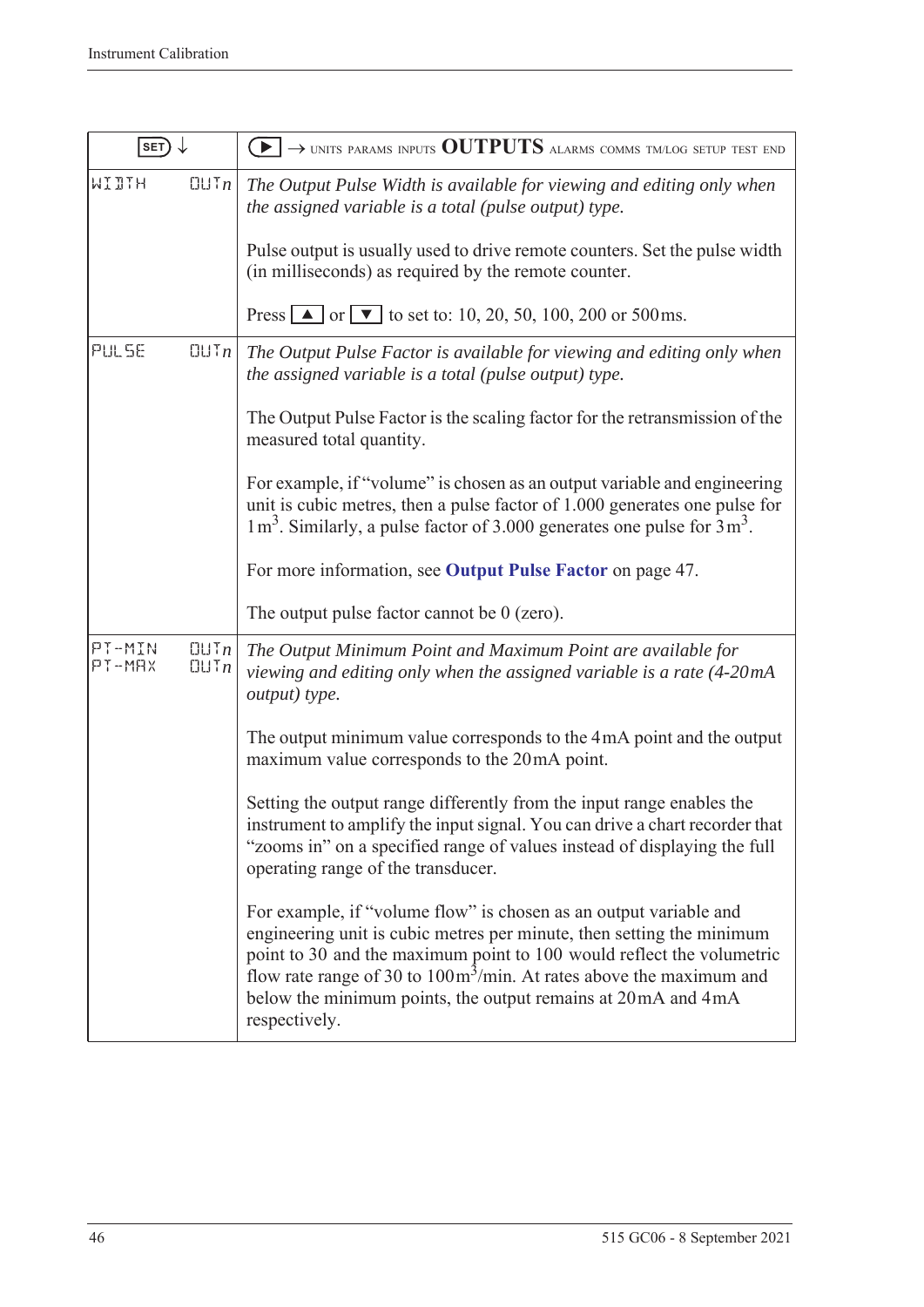#### <span id="page-56-0"></span>**Output Pulse Factor**

Increasing the output pulse width reduces the maximum frequency at which a total variable can be retransmitted. Pulses will be missed if the output cannot "keep up" with the rate of total counts. You can use the output pulse factor to ensure that this maximum is not reached.

The maximum pulse output frequency is determined by:

 $\frac{1000}{(2 \times \text{pulse width in ms)}}$ Hz

The minimum pulse factor required is determined by:

max rate of total max pulse output frequency ------------------------------------------------------------------

For example: To calculate the required pulse factor to avoid losing counts in retransmission if a total counts at a maximum rate of 75 units/sec (Hz) and the required pulse width of a remote counter is at least 50 ms:

The maximum pulse output frequency is:  $\frac{1000}{2 \times 50}$  = 10Hz The minimum pulse factor for that frequency is:  $\frac{75}{10}$  $\frac{73}{10}$  = 7.5

#### **Alarms**

The alarm relay(s) can be assigned to rate variables such as flowrate, or set as an equipment failure alarm.

The alarm switches "on" whenever an alarm condition exists. The alarm switches "off" when the alarm condition no longer exists. However, you may need to configure external alarm devices that require acknowledgement for cancelling an alarm.

#### **Equipment Failure Alarm**

Any alarm relay can be assigned as an equipment failure alarm. This alarm setting can have normally closed (open) contacts that open (close) when the instrument displays any error message as listed in **[Error Messages](#page-66-0)** on page [57.](#page-66-0)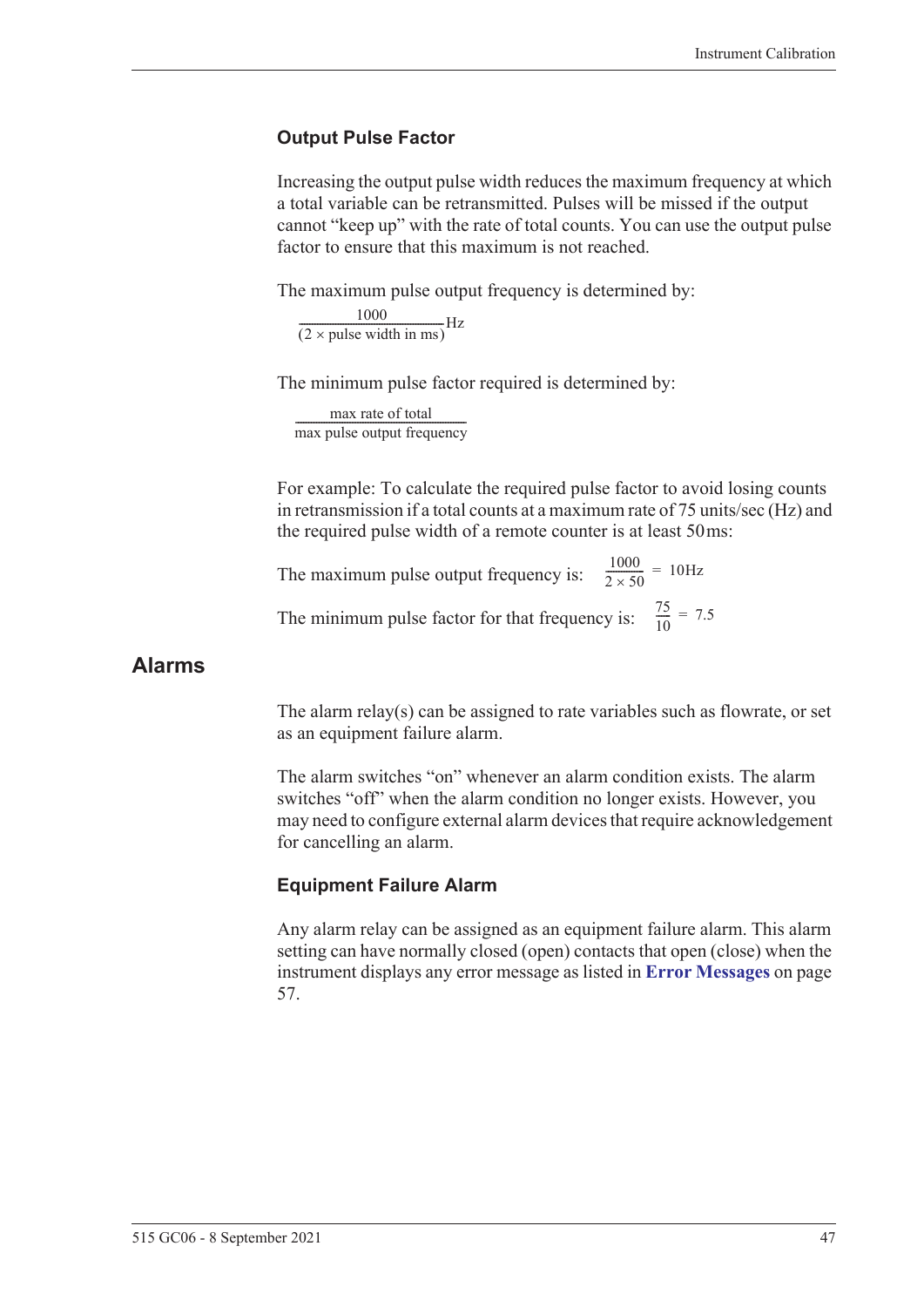| SET)  |       | $\rightarrow$ units params inputs outputs $\rm ALARMS$ comms tm/log setup test end                                                                                                                                                                                                                                                                                                                                                                                                                                                                                                                  |
|-------|-------|-----------------------------------------------------------------------------------------------------------------------------------------------------------------------------------------------------------------------------------------------------------------------------------------------------------------------------------------------------------------------------------------------------------------------------------------------------------------------------------------------------------------------------------------------------------------------------------------------------|
| RELAY | HLRMn | Select a rate variable to assign to the alarm relay.<br><b>Note:</b> If the alarm type is set to "equipment alarm", this relay assignment<br>setting is ignored.<br>Press $\boxed{\blacktriangle}$ or $\boxed{\blacktriangledown}$ to select the variable that is required as an alarm.                                                                                                                                                                                                                                                                                                             |
| TYPE  | HLRMn | The options available for alarm types are as follows:<br>HI-NO — High Alarm, Normally Open contacts<br>HI-NC — High Alarm, Normally Closed contacts<br>$\bullet$<br>LO-NO — Low Alarm, Normally Open contacts<br>$\bullet$<br>LO-NC — Low Alarm, Normally Closed contacts<br>BD-NO — Band Alarm, Normally Open contacts<br>$\bullet$<br>BD-NC — Band Alarm, Normally Closed contacts<br>$\bullet$<br>AL-NO — Equipment Alarm, Normally Open contacts<br>$\bullet$<br>AL-NC — Equipment Alarm, Normally Closed contacts<br>$\bullet$<br>Press $\Box$ or $\Box$ to select the type of alarm required. |
| POINT | HLRMn | The Alarm Setpoint is available for viewing and editing for any alarm<br>type except 'equipment alarms'.<br>The Alarm Setpoint is the value (in engineering units of assigned<br>variable) at which the alarm condition occurs and therefore the alarm is<br>on.<br>Each alarm is completely independent, e.g. a High alarm does NOT need<br>to have a higher setpoint than the a Low alarm.                                                                                                                                                                                                        |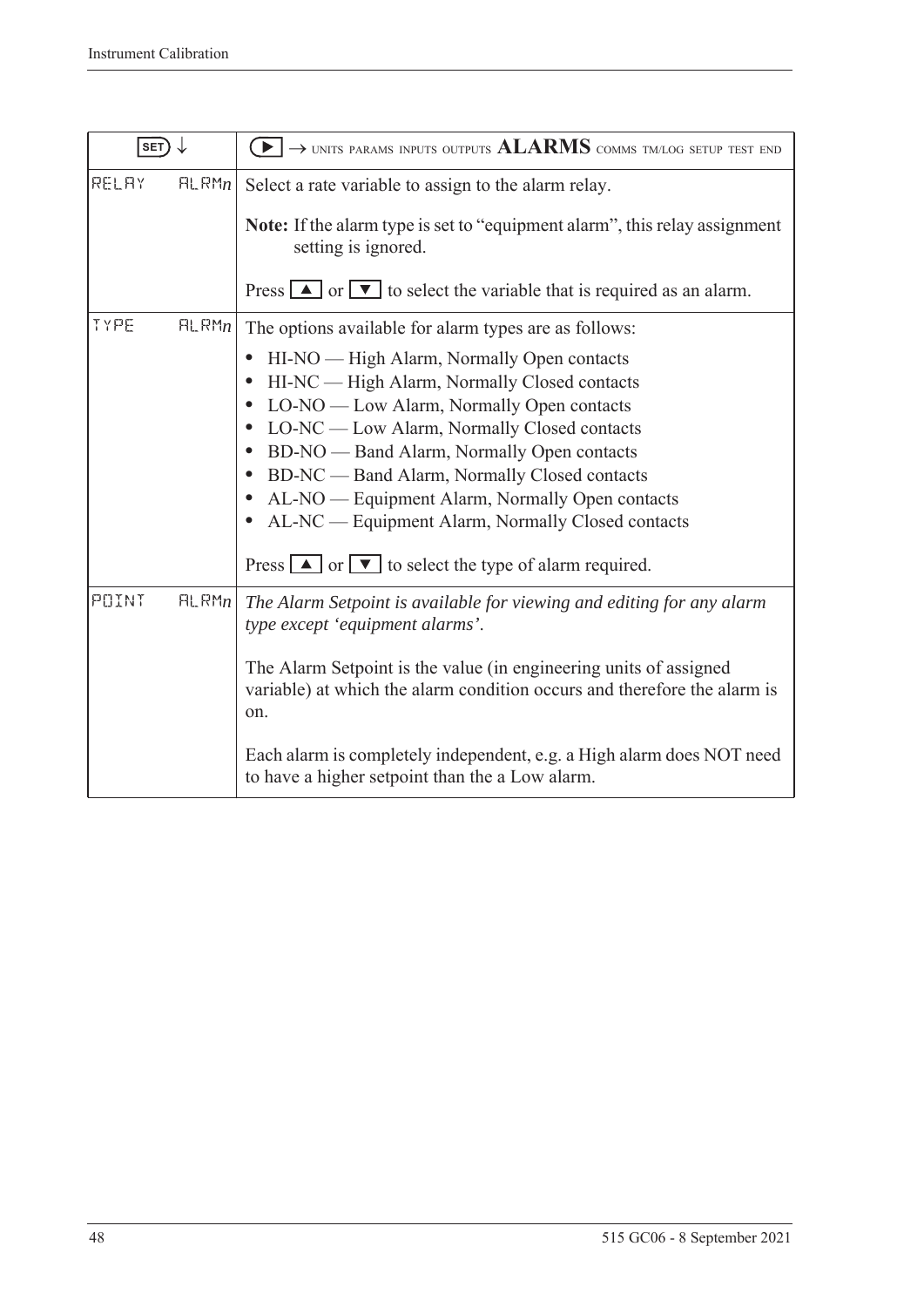| <b>SET</b>           | $\blacktriangleright$ $\rightarrow$ units params inputs outputs $ALARMS$ comms tm/log setup test end                                                                                                                                                                                                                                                                                     |
|----------------------|------------------------------------------------------------------------------------------------------------------------------------------------------------------------------------------------------------------------------------------------------------------------------------------------------------------------------------------------------------------------------------------|
| <b>HY5T</b><br>FLRMn | The Alarm Hysteresis is available for viewing and editing for any alarm<br>type except 'equipment alarms'.                                                                                                                                                                                                                                                                               |
|                      | Alarm hysteresis loops occur when the alarm toggles continuously on and<br>off when the process variable is close to the setpoint.                                                                                                                                                                                                                                                       |
|                      | For a high alarm, the alarm activates when the value of the variable rises<br>above the alarm setpoint and deactivates when the value falls below the<br>alarm setpoint minus the amount of the hysteresis setting (if any).                                                                                                                                                             |
|                      | For a low alarm, the alarm activates when the value of the variable falls<br>below the alarm setpoint and deactivates when the value rises above the<br>alarm setpoint plus the amount of the hysteresis setting (if any).                                                                                                                                                               |
|                      | For a band alarm, the alarm activates whenever the value of the variable<br>is outside the setpoint plus or minus the amount of the hysteresis.                                                                                                                                                                                                                                          |
|                      | For example, with a high alarm setpoint of 200, and a hysteresis setting<br>of zero, a value oscillating between 197 and 202 will cause the alarm to<br>toggle on at 200 and toggle off below 200. However, if the hysteresis is<br>set to 5, the value of the variable must fall below 195 to cancel the alarm.<br>The alarm will reactivate only when the value again rises above 200. |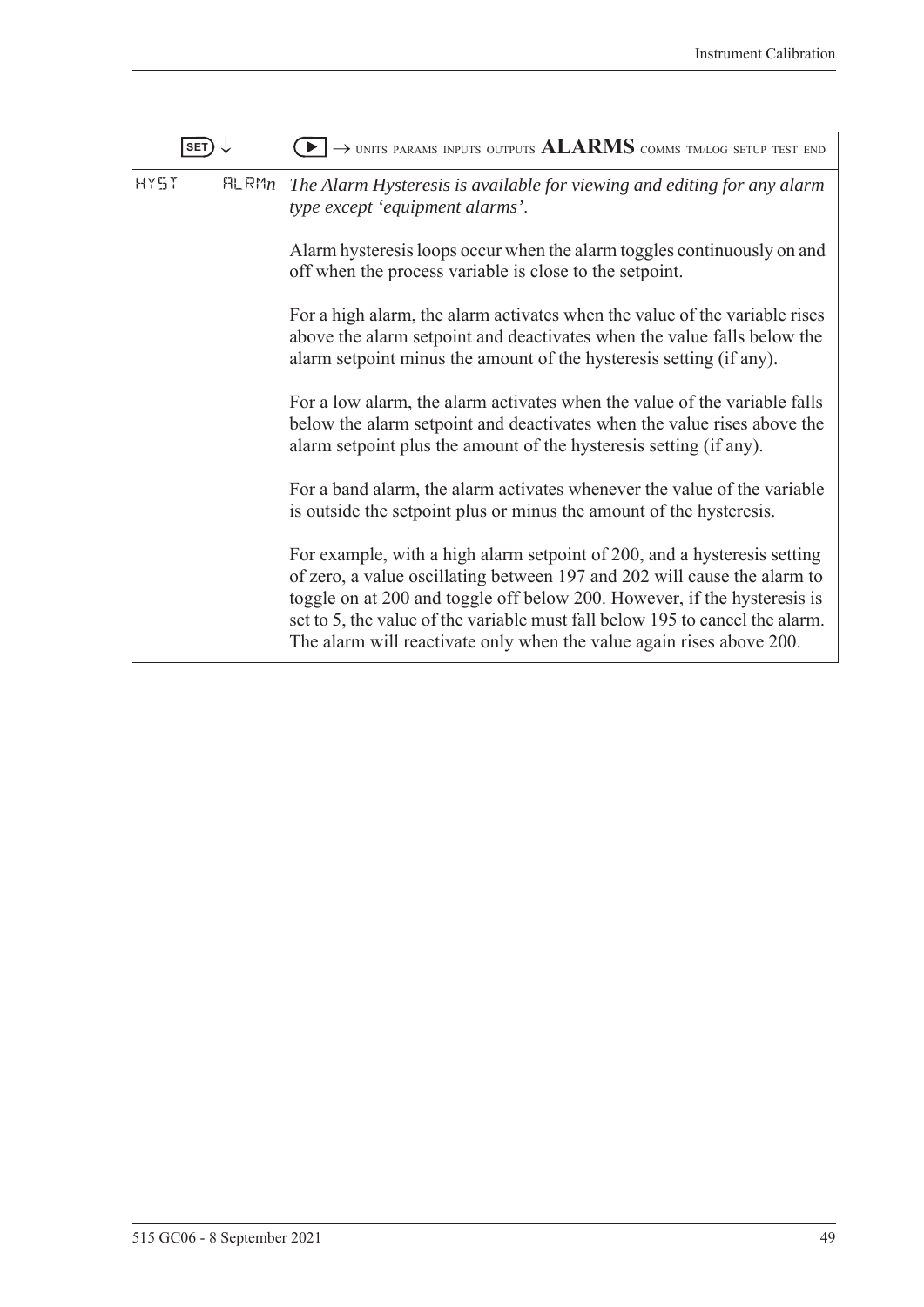### **Communications**

The instrument has the following communication ports:

- **• COM-1 RS-232 Port** A 9-pin female connector on the rear panel of the instrument.
- **• COM-2 RS-485 or Ethernet Port** (optional) Terminals or socket on the rear panel. Ethernet connection requires COM-2 setting to be: RTU (Modbus), 19200 Baud rate, even parity and 1 stop bit.
- **• COM-3 Port** A special communications port that is only applicable to some applications.

| SET) $\downarrow$ |           | $\blacktriangleright$ $\rightarrow$ units params inputs outputs alarms $\text{COMMS}$ tm/log setup test end                                                                                                                                       |
|-------------------|-----------|---------------------------------------------------------------------------------------------------------------------------------------------------------------------------------------------------------------------------------------------------|
| PROTOC            | $CDM - n$ | The Communications Protocols can be assigned to the communication<br>ports as follows (a protocol cannot be assigned to more than one port at<br>a time):                                                                                         |
|                   |           | <b>ASCII</b><br>- Simple ASCII<br>- Modbus RTU<br><b>RTU</b><br>- Printer Protocol<br><b>PRN</b>                                                                                                                                                  |
|                   |           | <b>NONE</b><br>- If a port is not being used, set the protocol to NONE.                                                                                                                                                                           |
|                   |           | Printer Protocol (PRN) is only available if the option with Real Time<br>Clock is installed.                                                                                                                                                      |
|                   |           | For the selected port, press $\Box$ or $\Box$ to select the desired protocol.                                                                                                                                                                     |
| <b>BAUD</b>       | $CDM - n$ | The Baud setting is the speed of the communication port in data bits per<br>second.                                                                                                                                                               |
|                   |           | The baud rate of the instrument must match the baud rate of the<br>communication device that the instrument is connected to.                                                                                                                      |
|                   |           | Use 1 or $\bullet$ or $\bullet$ to select 2400, 4800, 9600 or 19200 baud.                                                                                                                                                                         |
| PARITY            | $CDM - n$ | The Parity bit helps to detect data corruption that might occur during<br>transmission.                                                                                                                                                           |
|                   |           | The parity bit setting of the instrument must match the parity bit setting<br>of the communication device that the instrument is connected to.                                                                                                    |
|                   |           | Press $\Box$ or $\nabla$ to select EVEN, ODD, or NONE.                                                                                                                                                                                            |
| $5 - 3115$        | $CDM - n$ | The Stop bit indicates the end of a transmission. Stop bits can be 1 or 2<br>bit periods in length. The stop bit setting of the instrument must match<br>the stop bit setting of the communication device that the instrument is<br>connected to. |
|                   |           | Press $\boxed{\blacktriangle}$ or $\boxed{\blacktriangledown}$ to select 1 or 2 stop bits.                                                                                                                                                        |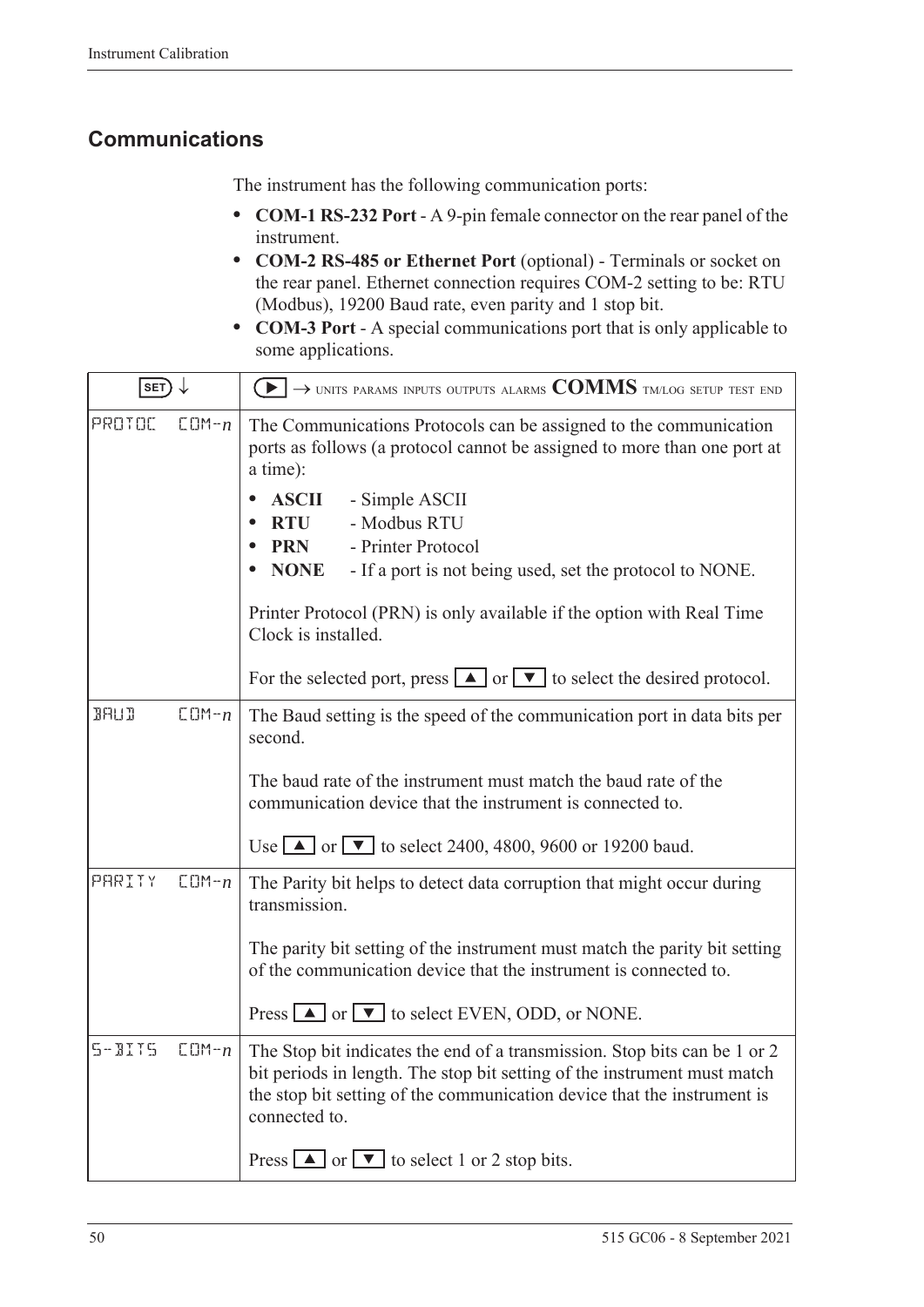| <b>SET</b>   |             | $\rightarrow$ units params inputs outputs alarms $\text{COMMS}$ tm/log setup test end                                                                                                                |
|--------------|-------------|------------------------------------------------------------------------------------------------------------------------------------------------------------------------------------------------------|
| RTU          | <b>JATA</b> | The Modbus RTU data format for the 2-register (4-byte) values can be<br>set as either floating point or long integer values.                                                                         |
|              |             | Use $\Box$ or $\nabla$ to select FLOAT or INTEGER.                                                                                                                                                   |
| RTU          | <b>ALLR</b> | The Modbus RTU protocol address must be in the range of 1 to 247.<br>When multiple instruments (slaves) are connected to one communication<br>device (master), each assigned address must be unique. |
|              |             | <b>Note:</b> The master device uses the RTU address 0 (zero) for broadcasting<br>to all connected slave units.                                                                                       |
| <b>ASCII</b> | AIIR        | The ASCII protocol address identifies each communicating device.                                                                                                                                     |
|              |             | The address must be in the range of 1 to 255. When multiple instruments<br>(slaves) are connected to one computer (master), each assigned address<br>must be unique.                                 |
| FLASH        | PORT        | The Flash Driver Port assignment defines the communication port for<br>downloading software into the instrument.                                                                                     |
|              |             | The default setting of this assignment is the RS-232 port. The Ethernet<br>port, if fitted, can not be used as the Flash port.                                                                       |
|              |             | Press $\Box$ or $\nabla$ to select RS-232 (COM-1), RS-485 (COM-2) or<br>NONE.                                                                                                                        |

### **Time Settings and Data Logging**

#### **Instrument Clock**

**Note:** The real-time clock is part of the advanced option package.

The instrument has a real-time clock for recording logged events. The clock displays the time and the date. The date format can be set to European format (day/month/year) or American format (month/day/year). The time clock uses the 24-hour format.

The clock will continue to operate for up to 5 years (typically) on the internal battery if there is no power connected to the instrument. Therefore, after an interruption to the power supply, the instrument recommences normal operation although there will be no data recorded during the period without a power supply.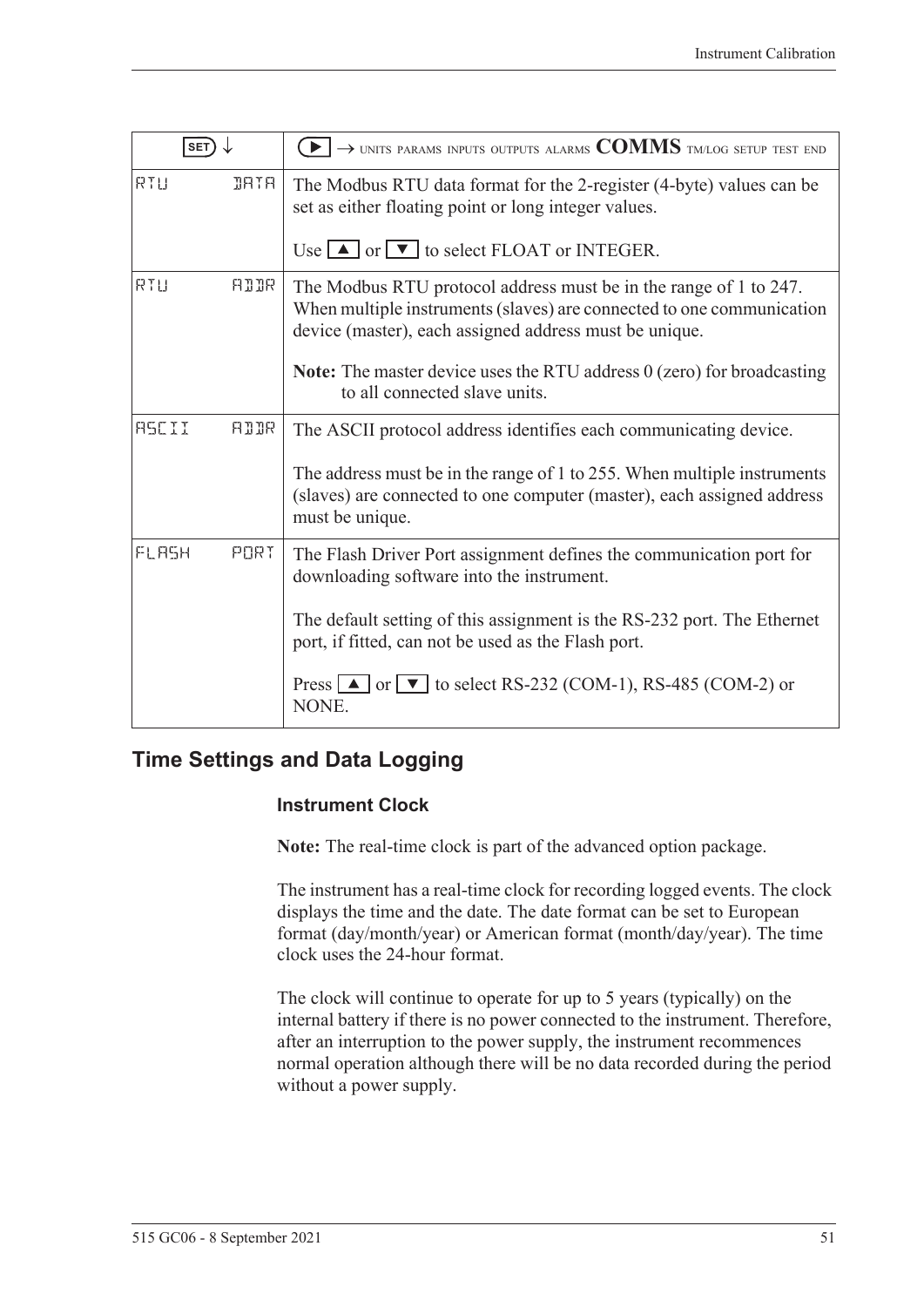**Note:** If there is an interruption to the power supply and the battery has failed, the instrument displays an error message when the power supply is restored. In this case, you should set the current time and date so that the instrument continues to log data at the correct times.

#### **Data Logging**

The instrument will log the main-menu variables if real-time clock option is installed. The logs are at fixed intervals of hours, days, weeks, months and years. The instrument can store a total of 1530 log entries which are distributed over the log intervals as follows:

- 800 hourly logs
- 400 daily logs
- 200 weekly logs
- 100 monthly logs
- 30 yearly logs

If the number of log entries exceeds the programmed number for a particular time interval, the oldest log entry is overwritten by the newest one for that time interval.

Also note that the totals are saved as accumulated totals.

The log parameters (below) also determine the number of records to be included in a report printout if the printing option is used.

| <b>SET</b>   |           | $\rightarrow$ units params inputs outputs alarms comms $TM/LOG$ setup test end                                                                                                          |
|--------------|-----------|-----------------------------------------------------------------------------------------------------------------------------------------------------------------------------------------|
| <b>JATE</b>  | FORM      | <b>Clock Date Format</b>                                                                                                                                                                |
|              |           | The European date format is: dd/mm/yyyy or (Day-Month).                                                                                                                                 |
|              |           | The American date format is: mm/dd/yyyy or (Month-Day).                                                                                                                                 |
|              |           | Press $\Delta$ or $\nabla$ to select DAY-M or M-DAY                                                                                                                                     |
| <b>ELDEK</b> | YEAR      | The Clock Year defines the current year for the real-time clock.                                                                                                                        |
| <b>CLOCK</b> | $M - JHY$ | The Clock M-DAY setting defines the current month and date for the<br>real-time clock. This parameter is programmed in Month-Day format for<br>both European and American date formats. |
| <b>ELDEK</b> | H-MIN     | The Clock H-MIN setting is the current time in hours and minutes for the<br>real-time clock.                                                                                            |
| HOUR         | LOG5      | Set the number of Hourly Logs to appear on the printed log report.                                                                                                                      |
|              |           | The hourly log entry occurs at 00 minutes each hour.                                                                                                                                    |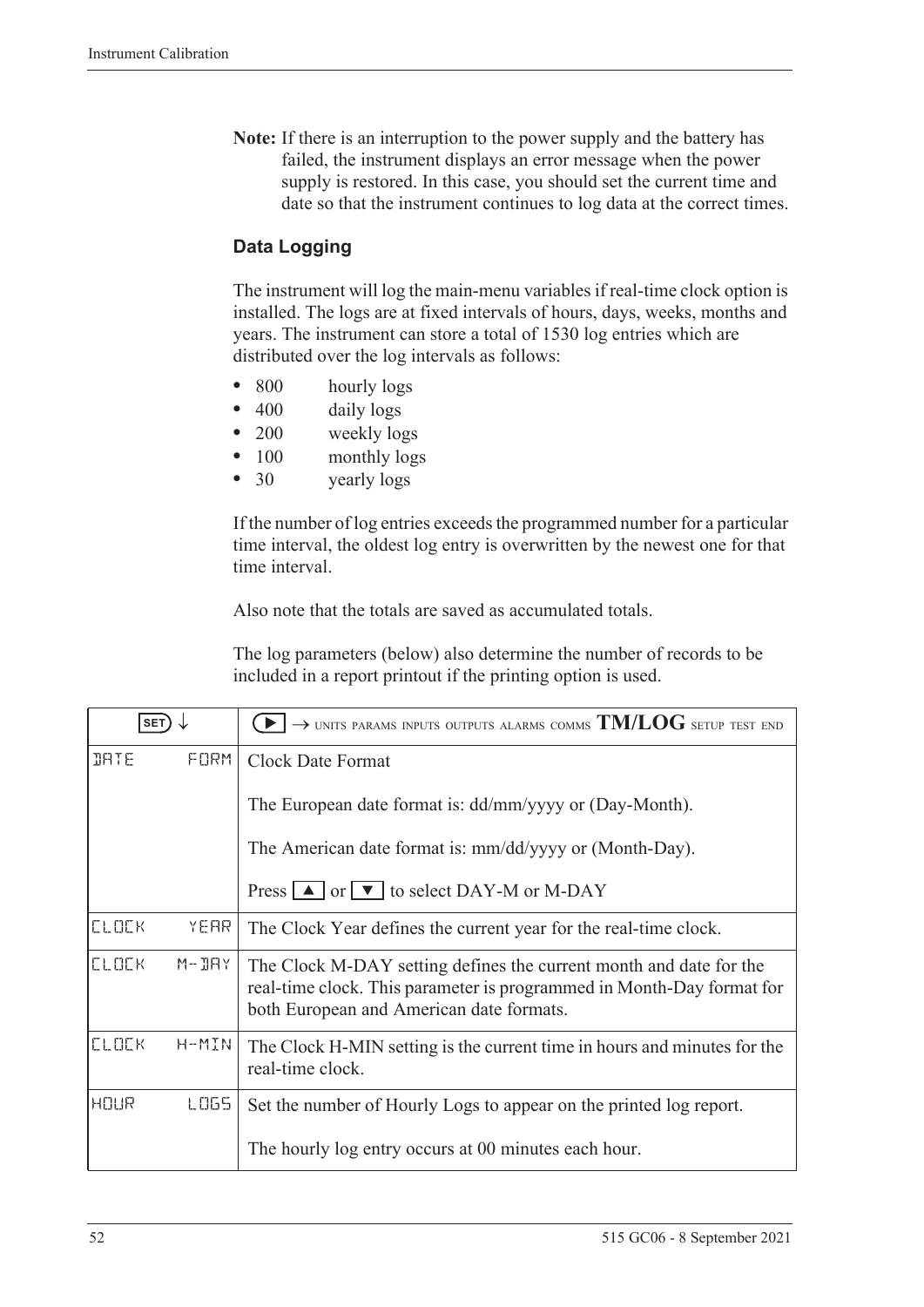| SET)         |             | $\blacktriangleright$ $\rightarrow$ units params inputs outputs alarms comms TM/LOG setup test end                                                                                                                                                                                                                         |
|--------------|-------------|----------------------------------------------------------------------------------------------------------------------------------------------------------------------------------------------------------------------------------------------------------------------------------------------------------------------------|
| <b>IRY</b>   | <b>LOGS</b> | Set the number of Daily Logs to appear on the printed log report.                                                                                                                                                                                                                                                          |
|              |             | The daily log entry occurs at 00 hours and 00 minutes each day.                                                                                                                                                                                                                                                            |
| <b>WEEK</b>  | <b>LOGS</b> | Set the number of Weekly Logs to appear on the printed log report.                                                                                                                                                                                                                                                         |
|              |             | The weekly log entry occurs at 00 hours and 00 minutes each Monday.                                                                                                                                                                                                                                                        |
| <b>MONTH</b> | LO65        | Set the number of Monthly Logs to appear on the printed log report.                                                                                                                                                                                                                                                        |
|              |             | The monthly log entry occurs at 00 hours and 00 minutes on the first day<br>of the month.                                                                                                                                                                                                                                  |
| YEAR         | LO65        | Set the number of Yearly Logs to appear on the printed log report.                                                                                                                                                                                                                                                         |
|              |             | The yearly log entry occurs at 00 hours and 00 minutes on the first day of<br>the year.                                                                                                                                                                                                                                    |
| RESET        | LOG5        | Reset the logged data. You may need to reset (clear) the logged data if<br>you change the time/log settings.                                                                                                                                                                                                               |
|              |             | Press $\Box$ or $\nabla$ to select YES, then press the <b>SET</b> ) key. The instrument<br>makes three beeps to confirm the reset command.                                                                                                                                                                                 |
| REPORT       | TYPE        | The Printer Protocol Report Type determines the nature of the printout<br>from the REPORT PRINT - HOLD.SET prompt in the main menu. The<br>following report types available in this instrument are:                                                                                                                        |
|              |             | <b>REP-01</b><br><b>Hourly Logs Report</b><br>$\bullet$<br>Daily Logs Report<br><b>REP-02</b><br><b>Weekly Logs Report</b><br>$REP-03$<br>Monthly Logs Report<br>$REP-04$<br><b>REP-05</b><br><b>Yearly Logs Report</b><br><b>REP-06</b><br>Previous Day's 24 Hour Report (0Hr - 23Hr, minimum<br>48 hourly logs required) |
|              |             | Press $\boxed{\blacktriangle}$ or $\boxed{\blacktriangledown}$ to select Report Type.                                                                                                                                                                                                                                      |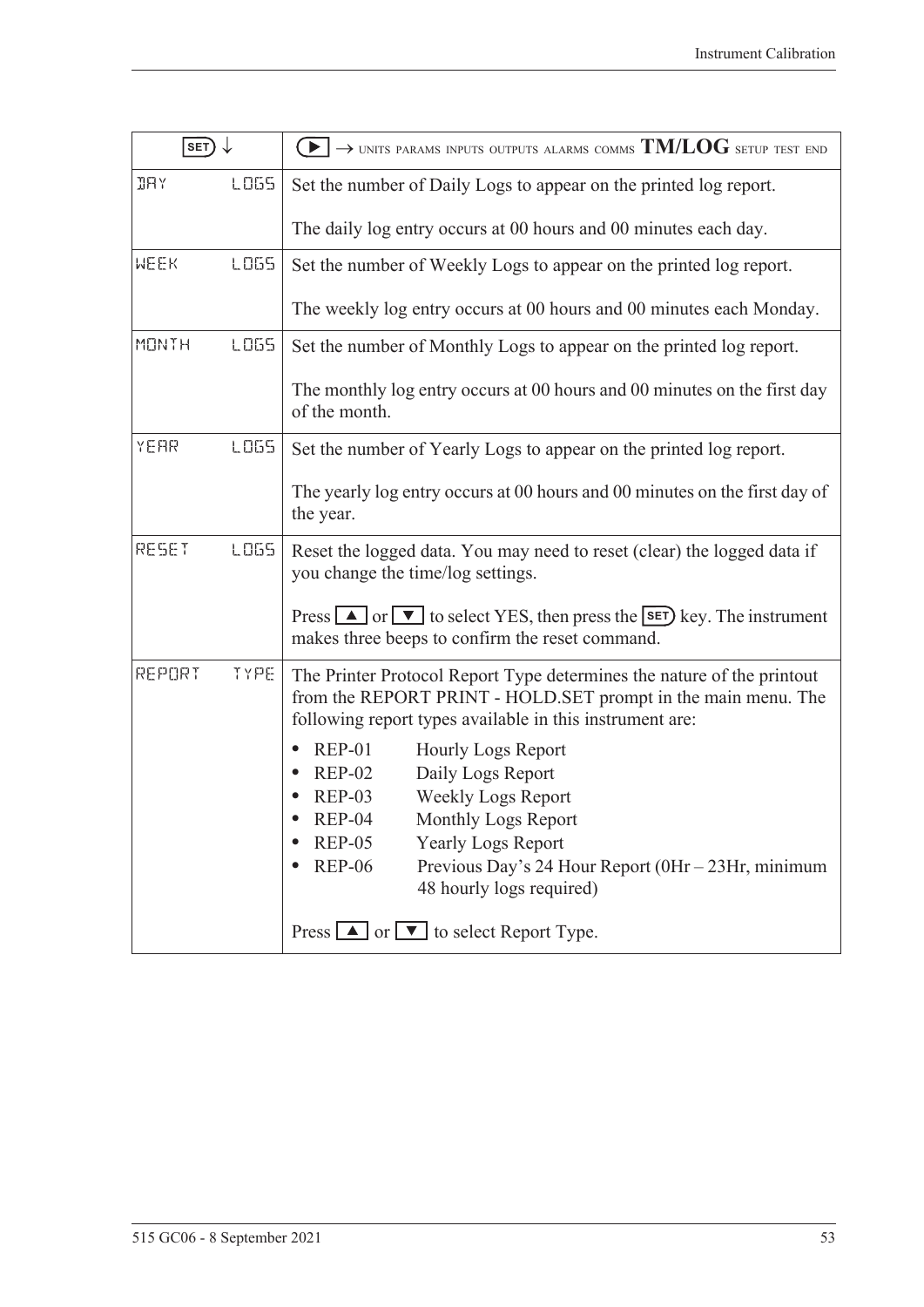| <b>SET</b> |              | $\rightarrow$ units params inputs outputs alarms comms $\mathrm{TM}/\mathrm{LOG}$ setup test end                                                                   |
|------------|--------------|--------------------------------------------------------------------------------------------------------------------------------------------------------------------|
| PRN        | <b>TYPE</b>  | The Printer Protocol Printer Type allows the nature of the printer being<br>used to be specified. The following printer types available in this<br>instrument are: |
|            |              | PRN-01<br>Generic computer printer                                                                                                                                 |
|            |              | <b>PRN-02</b><br>Generic roll printer (prints first line first)<br>$\bullet$                                                                                       |
|            |              | Slip printer TM295<br><b>PRN-03</b><br>٠                                                                                                                           |
|            |              | <b>PRN-04</b><br>Label (roll) printer - Citizen CMP30L<br>$\bullet$                                                                                                |
|            |              | Press $\boxed{\blacktriangle}$ or $\boxed{\blacktriangledown}$ to select Printer Type.                                                                             |
| PRINT      | <b>ACCUM</b> | Select whether the accumulated totals are printed in addition to the non-<br>accumulated totals for printer protocol.                                              |

## <span id="page-63-0"></span>**General Setup Parameters**

| SET) $\downarrow$                | $\rightarrow$ units params inputs outputs alarms comms tm/log SETUP test end                                                                                       |
|----------------------------------|--------------------------------------------------------------------------------------------------------------------------------------------------------------------|
| DEFAULT TOTAL                    | The instrument displays the default Total when the user presses the<br>TOTAL key.                                                                                  |
|                                  | If the display timeout is enabled, the instrument displays the default Total<br>when there is no user action for the period of the display timeout period.         |
|                                  | Press $\boxed{\blacktriangle}$ or $\boxed{\blacktriangledown}$ to select the default total display.                                                                |
| <b>SUPPLY</b><br>$V \square L$ T | The instrument provides a power-limited supply for external transducers.                                                                                           |
|                                  | Press $\Box$ or $\Box$ to set the transducer supply voltage between 8 and 24<br>volts DC as required.                                                              |
| $T - 11T$<br>MODE                | If the Display Timeout mode is enabled, and there is no user activity for<br>the defined timeout period, the display panel returns to the default<br>display.      |
|                                  | This function is useful for the following reasons:                                                                                                                 |
|                                  | to return the display to a preferred variable after the user has finished<br>$\bullet$<br>reading other information,                                               |
|                                  | to cancel the calibration mode and return to the default display if the<br>user does not exit from the calibration mode for any reason.                            |
|                                  | Press $\boxed{\blacktriangle}$ or $\boxed{\blacktriangledown}$ to select the display timeout function as follows:                                                  |
|                                  | <b>DISABLE</b> - Timeout is completely disabled.<br>$\bullet$<br><b>EN DISP</b> - Timeout is enabled during Normal mode and Calibration<br>$\bullet$<br>View mode. |
|                                  | <b>EN EDIT</b> - Timeout is enabled during Calibration Set mode.<br><b>EN ALL</b> - Timeout is enabled for all modes.                                              |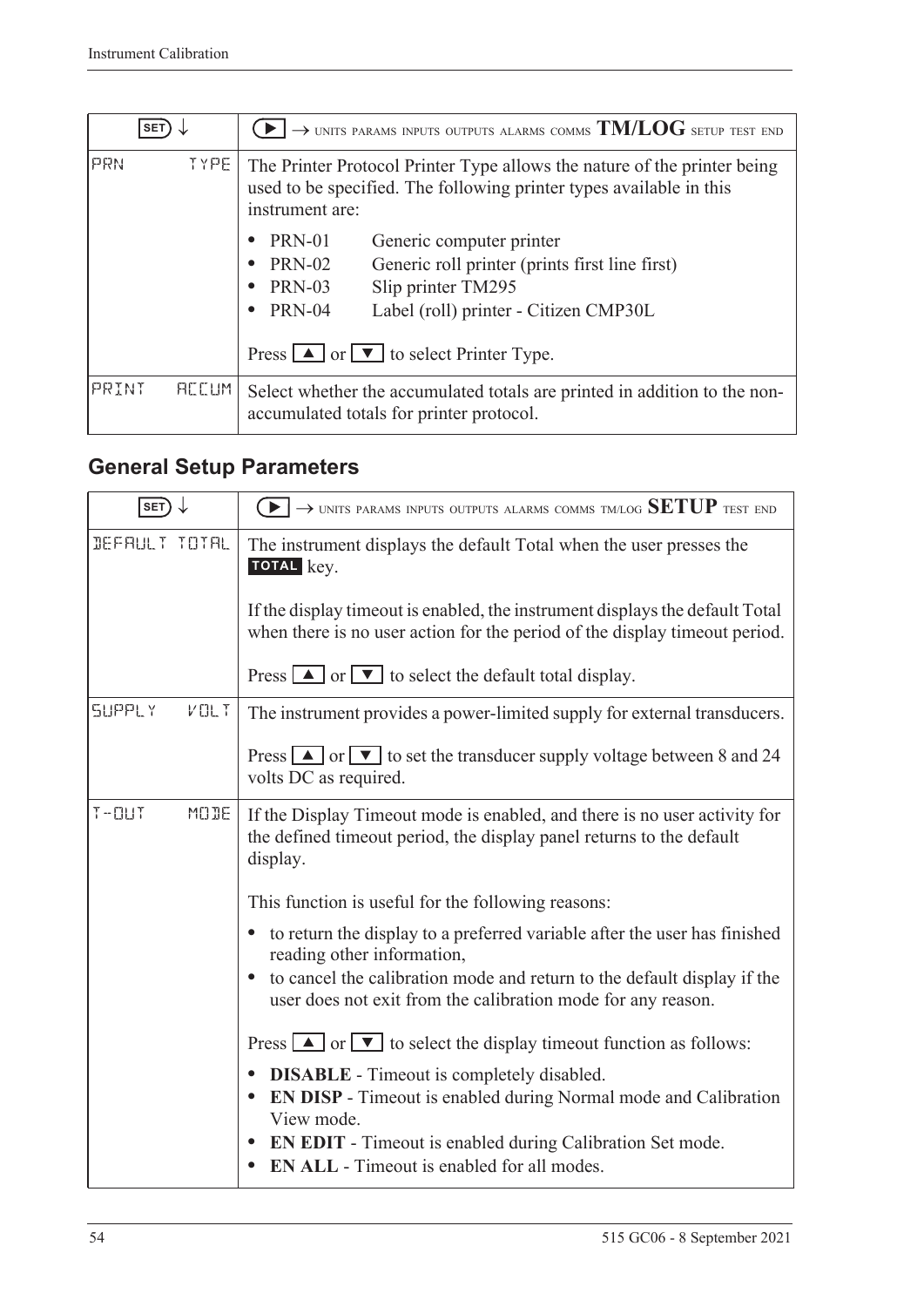| SET)          |              |                                                                                                                                                                                                                                                                                                                                                     |
|---------------|--------------|-----------------------------------------------------------------------------------------------------------------------------------------------------------------------------------------------------------------------------------------------------------------------------------------------------------------------------------------------------|
| $T - 111T$    | <b>SEC</b>   | The Display Timeout period defines the delay for the Display Timeout<br>mode if it is enabled.                                                                                                                                                                                                                                                      |
|               |              | The display timeout period can be from 5 to 99 seconds.                                                                                                                                                                                                                                                                                             |
| RESET         | MODE         | The Totals Reset mode can be configured to reset the non-accumulated<br>totals to zero.                                                                                                                                                                                                                                                             |
|               |              | Press $\boxed{\blacktriangle}$ or $\boxed{\blacktriangledown}$ to select the reset mode as follows:                                                                                                                                                                                                                                                 |
|               |              | <b>NONE</b> - The user cannot reset the non-accumulated totals.<br><b>INSTANT</b> - When the user presses the <b>RESET</b> key, the instrument<br>resets all non-accumulated totals.<br><b>DELAYED</b> - When the user presses the <b>RESET</b> key and holds it for<br>$\bullet$<br>two seconds, the instrument resets all non-accumulated totals. |
| RESET         | <b>REEUM</b> | The Reset Accumulated Totals function clears all of the accumulated<br>totals and the non-accumulated totals.                                                                                                                                                                                                                                       |
|               |              | Press $\Box$ or $\nabla$ to select YES, then press the <b>SET</b> ) key. The instrument<br>makes three beeps to confirm the reset command.                                                                                                                                                                                                          |
| <b>IISPL</b>  | <b>TRGS</b>  | The Display Tags option determines whether the instrument displays the<br>default display tags or the user-defined tags. The display tag setting also<br>defines whether the instrument displays the default error and warning<br>messages, or the user-defined messages.                                                                           |
|               |              | Note: The user-defined tags can be entered into the instrument only by<br>the manufacturer or the distributor.                                                                                                                                                                                                                                      |
|               |              | Press $\Box$ or $\Box$ to select the Display Tags option as follows:                                                                                                                                                                                                                                                                                |
|               |              | <b>DEFAULT</b> - the instrument displays the default (English) tags<br><b>USER</b> - the instrument displays the user-defined tags.                                                                                                                                                                                                                 |
| $B H L K - L$ | $T - 11T$    | If the backlight timeout is enabled, and there is no user activity (any keys<br>pressed) for a period of 10 seconds, the display backlight switches off to<br>save power. The backlight switches on when a key is pressed. Select the<br>backlight timeout mode as required.                                                                        |
|               |              | Press $\Box$ or $\Box$ to select ENABLE or DISABLE.                                                                                                                                                                                                                                                                                                 |
| RATES         | IJΡ          | This parameter sets the maximum number of decimal places for<br>displaying or printing main menu rates.                                                                                                                                                                                                                                             |
| TOTALS        | IJΡ          | This parameter sets the maximum number of decimal places for<br>displaying or printing main menu totals.                                                                                                                                                                                                                                            |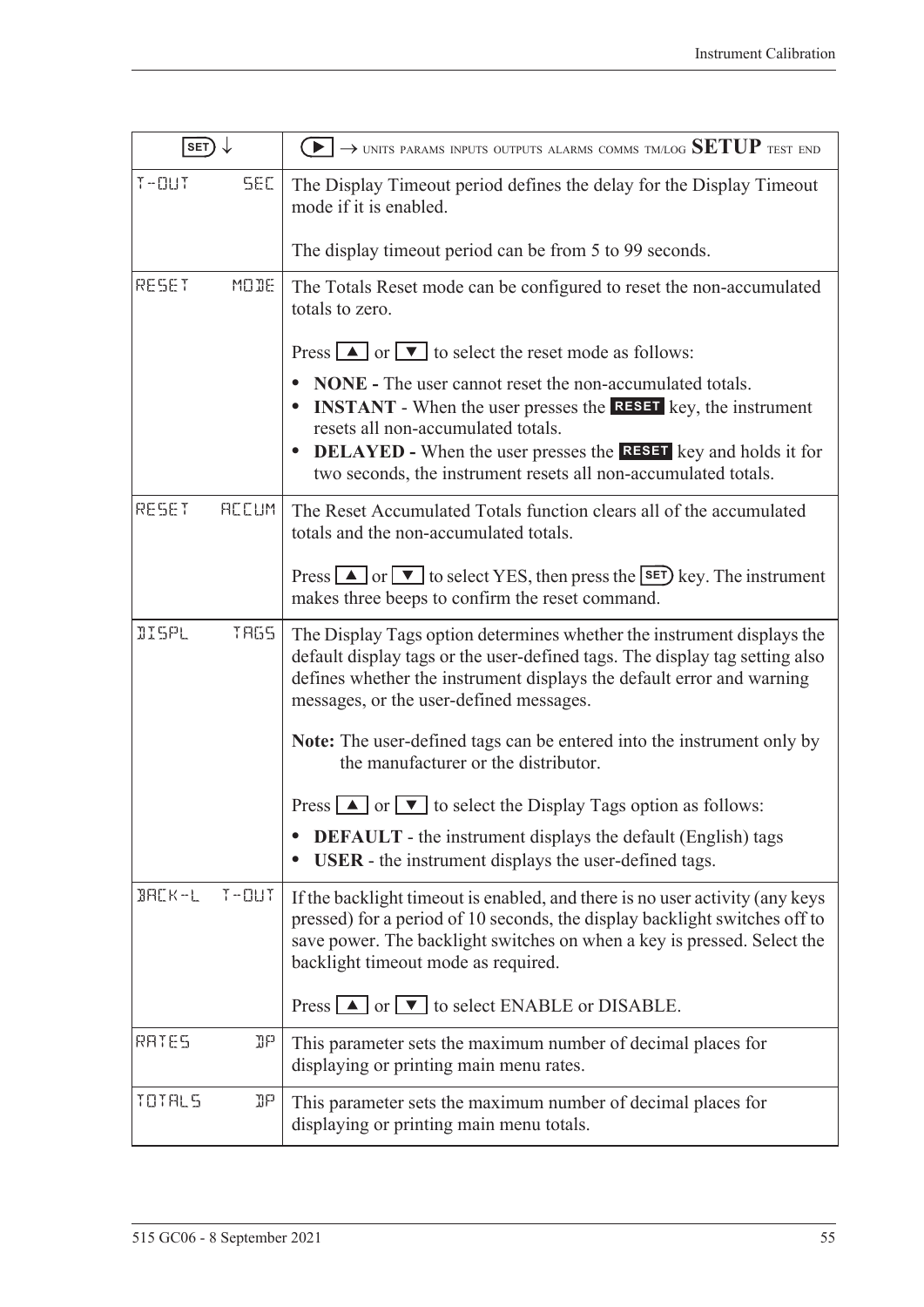### **Test Menu**

The Test menu enables you to view the inputs and outputs to and from the instrument.

In Calibration Set mode you can control the outputs and the alarms as described in the table below.

| $SET) \downarrow$        |              | $\blacktriangleright$ $\rightarrow$ units params inputs outputs alarms comms tm/log setup TEST end                                                                                                                                                               |
|--------------------------|--------------|------------------------------------------------------------------------------------------------------------------------------------------------------------------------------------------------------------------------------------------------------------------|
| $\text{HIMP}_n$          | units        | The units are displayed according to the calibration setup for the analog<br>input. If unused or set to Default the input is 4-20mA and displayed in<br>mA.                                                                                                      |
| $L$ INP $n$              | <b>STRTE</b> | You can view the state of the logic inputs. If the input is an open contact<br>or inactive it will display HI. If the input is a closed contact or active it<br>will display LO.                                                                                 |
| UITn                     | STRTE        | You can control the state of the outputs. Press the $\Box$ or $\nabla$ keys to set<br>the output state as follows:                                                                                                                                               |
|                          |              | <b>PROCESS</b> - the output depends on the current values of the inputs<br>and the calculations that the instrument performs.                                                                                                                                    |
|                          |              | For a pulse output, such as a total, the output produces a pulse train as<br>follows:                                                                                                                                                                            |
|                          |              | ON - a pulse train with a pulse width as set in the Outputs menu.<br><b>OFF</b> - no output.                                                                                                                                                                     |
|                          |              | For a 4-20 mA output, such as a rate, the output is as follows:                                                                                                                                                                                                  |
|                          |              | $HI$ - the output is set to $20mA$ .                                                                                                                                                                                                                             |
|                          |              | $LO$ - the output is set to 4mA.                                                                                                                                                                                                                                 |
| HLRMn<br>or<br>$REL - n$ | STRTE        | You can control the state of the relays (alarms). Press the $\Box$ or $\nabla$<br>keys to set the selected relay as follows:                                                                                                                                     |
|                          |              | <b>PROCESS</b> - the relay operates according to the current values of the<br>inputs and the relay settings as programmed.<br><b>OPEN</b> - the relay output contacts are set to "open".<br>$\bullet$<br>CLOSED - the relay output contacts are set to "closed". |
| <b>SUPPLY</b>            | V            | You can display the actual DC output supply voltage, which may help<br>with troubleshooting.                                                                                                                                                                     |
|                          |              | If the actual supply voltage is lower than the preset value (refer to<br>General Setup Parameters on page 54) it may indicate that the output is<br>overloaded.                                                                                                  |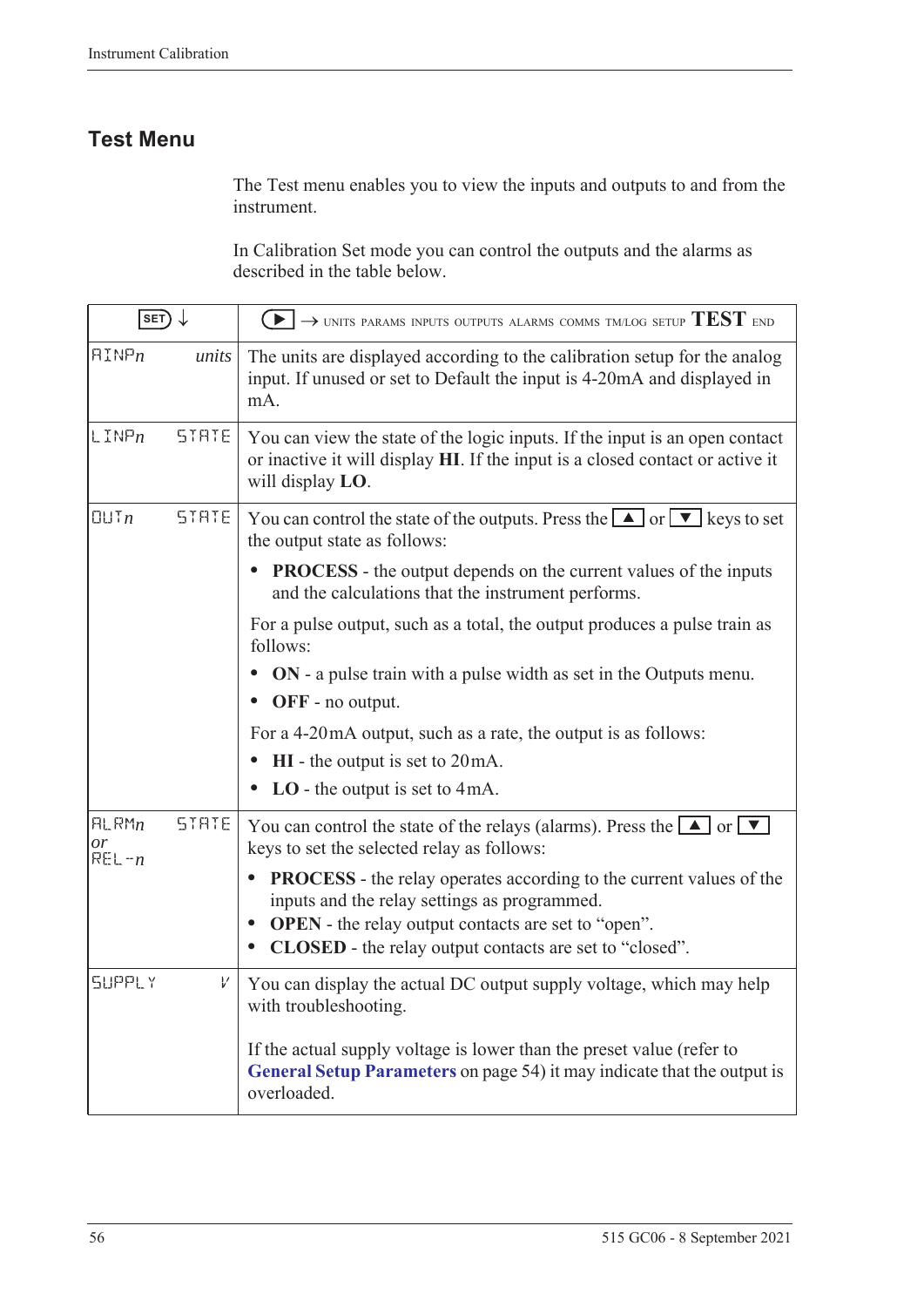## **System Messages**

The instrument displays messages for defined events and fault conditions.

The manufacturer or distributor can enter user-defined text for the messages. This user-defined text is displayed, instead of the default (English) messages, when the Display Tags option in the Setup menu is set to USER.

### <span id="page-66-0"></span>**Error Messages**

#### **Failure of Analog Input Sensor**

If there is a failure of an analog input sensor for a process parameter such as temperature or pressure etc, the instrument sets the value of that parameter to 0 and displays the relevant error message. The input sensor and connections need to be inspected and may require replacement.

The instrument also sets the results of calculations that depend on the failed input(s) to 0. For example, if the temperature sensor fails, the instrument displays a temperature reading of 0 and the calculated energy flow as 0.

#### **Default Value on Exception**

If Default Value On Exception has been enabled in the INPUTS section of calibration, the default value will automatically be used so that all calculations can continue. The error message will still continue to scroll across the display until the fault is corrected at which point the calculations will revert to using the live input.

#### **Override Error Condition**

While a fault is being rectified on an analog input for a process parameter, an operator with calibration access can set the Analog Input Signal Type to DEFAULT and the Analog Input Default Point to a typical process value. If there are no other faults, the instrument continues to operate by using the default value.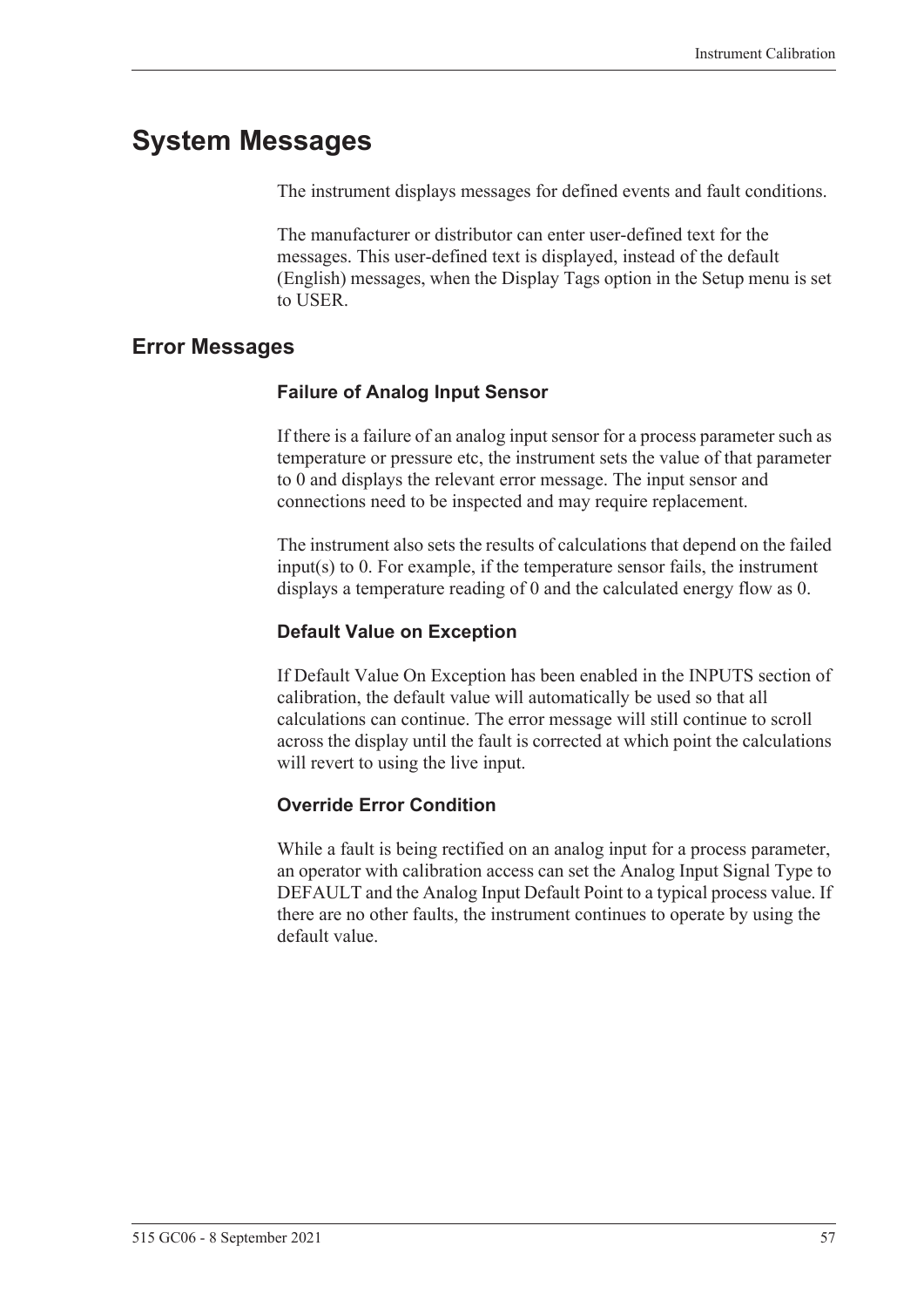| <b>Error</b><br><b>Messages</b>       | <b>Status</b><br>Code | <b>Description</b>                                                                                                                                                                                                                                 |
|---------------------------------------|-----------------------|----------------------------------------------------------------------------------------------------------------------------------------------------------------------------------------------------------------------------------------------------|
| CPU Card<br>Failure                   | 20                    | There are failed components on the CPU card and technical support<br>is required.                                                                                                                                                                  |
| Power Supply<br>is Low                | 21                    | The input and/or output power supply voltage is too low, ensure<br>that:<br>(a) input power supply voltage is within the specified range<br>(b) output power supply is not overloaded.                                                             |
| New/Failed<br>Battery - Set<br>Time   | 22                    | The real-time clock has lost the correct time because the battery has<br>failed, or there is a new battery. Set the current time and date (in the<br>TM/LOG menu) to clear the error message and to continue data<br>logging at the correct times. |
|                                       |                       | Note: The instrument can continue operating with a failed battery,<br>but the correct time will be lost if there are interruptions to<br>the power supply.                                                                                         |
| Temperature<br><b>Sensor Failure</b>  | 01                    | The temperature sensor (analog input 1) has failed. To deactivate<br>the error, the Analog Input Signal Type can be set to DEFAULT to<br>use a programmed default value instead of the sensor signal.                                              |
| Pressure<br><b>Sensor Failure</b>     | 02                    | The pressure sensor (analog input 2) has failed. To deactivate the<br>error, the Analog Input Signal Type can be set to DEFAULT to use<br>a programmed default value instead of the sensor signal.                                                 |
| Lo Range<br>Flow Input<br>Failure     | 03                    | The low range flow transmitter (analog input 3) has failed.                                                                                                                                                                                        |
| Hi Range Flow<br><b>Input Failure</b> | 04                    | The high range flow transmitter (analog input 4) has failed.                                                                                                                                                                                       |
| <b>Invalid Gas</b><br>Property        | 07                    | The gas property is outside of the allowed range.                                                                                                                                                                                                  |
| Invalid<br>Reference<br>Parameter     | 06                    | The reference parameter is outside of the allowed range. Reference<br>temperature and pressure (specified in the Parameters menu) should<br>be within the limits.                                                                                  |
| Invalid<br>Calibration<br>Parameter   | 05                    | The calibration parameter is outside the allowed range.<br>Temperature and pressure (specified in the Parameters menu)<br>should be programmed within limits.                                                                                      |
| Temp/Pressure<br>is Out of<br>Range   | 10                    | The temperature and/or pressure inputs are outside of the allowed<br>calculation range.                                                                                                                                                            |

The system displays error messages as described in the following table: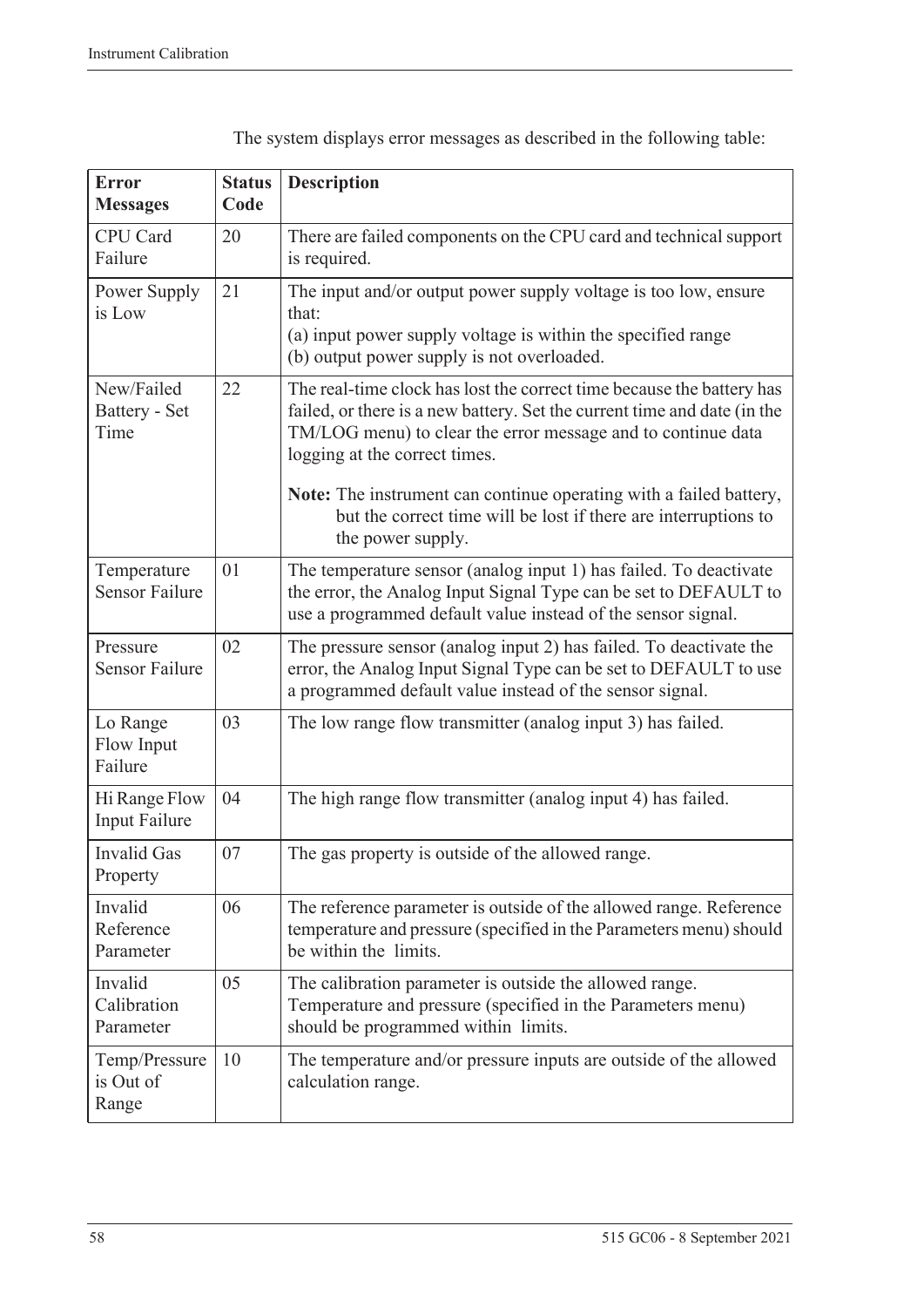## **Warning Messages**

| <b>Warning Messages</b>           | <b>Description</b>                                                                                                                                                         |
|-----------------------------------|----------------------------------------------------------------------------------------------------------------------------------------------------------------------------|
| Value Has Been Set to<br>Default  | You have entered an invalid value for a parameter. Therefore, the<br>instrument has set the default value.                                                                 |
| Over Total Limit -<br>Maximum Set | You have exceeded the maximum number of logging entries for the<br>combined time bases. The instrument has set the current log setting to<br>the remaining maximum number. |
| Already Assigned to<br>Other Port | You have tried to assign a particular protocol type to more than one<br>serial communication port. The instrument has set the protocol to<br>NONE.                         |

The system displays warning messages as described in the following table: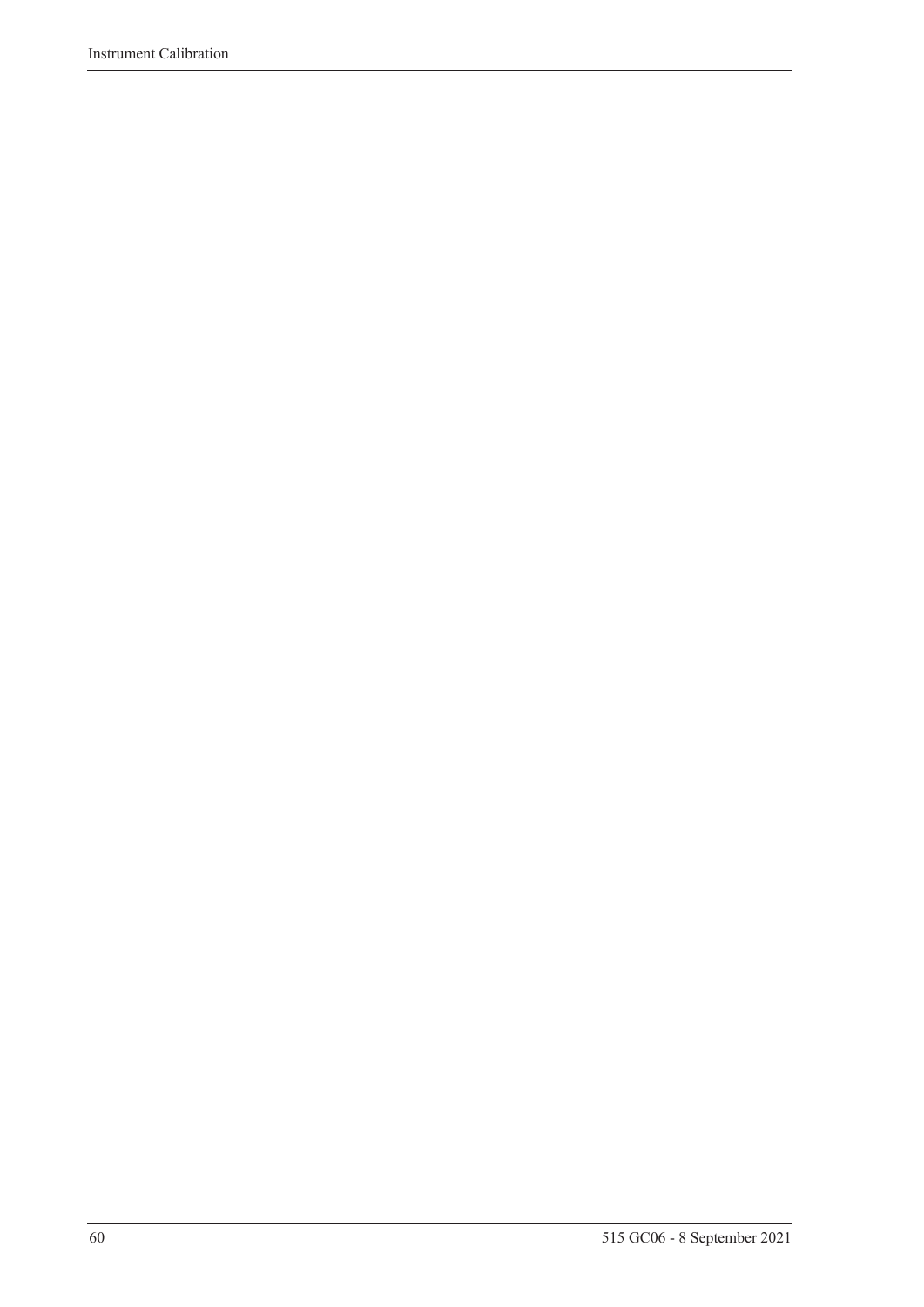# **Chapter 6 Communications**

## **Overview**

This chapter describes the communications between the instrument and another communicating device such as a computer or a printer. You should have relevant information about the devices to which the instrument will be connected. Some connection examples are included in this manual, however, the operation and connection of other devices is outside the scope of this manual.

#### **Hardware Interconnection**

The instrument has two communication ports:

- **•** COM-1 RS-232 port on the rear panel (DB9 female connector)
- **•** COM-2 RS-485 port on the rear panel (optional) or Ethernet (optional)

The appropriate interface and protocols are selected during calibration.

#### **COM-1 RS-232 Port**

The COM-1 RS-232 port provides communication between the instrument and one other device such as a host computer or a printer.

**Note:** A printer must have a serial port to be able to be directly connected to the flow computer. It is not possible to communicate directly with a printer via a parallel port.

Computers use either a DB9 or a DB25 connector, and the connections to each type are shown in [Figure 19.](#page-70-0)



<span id="page-70-0"></span>*Figure 19 RS-232 Cable Connections to a Computer*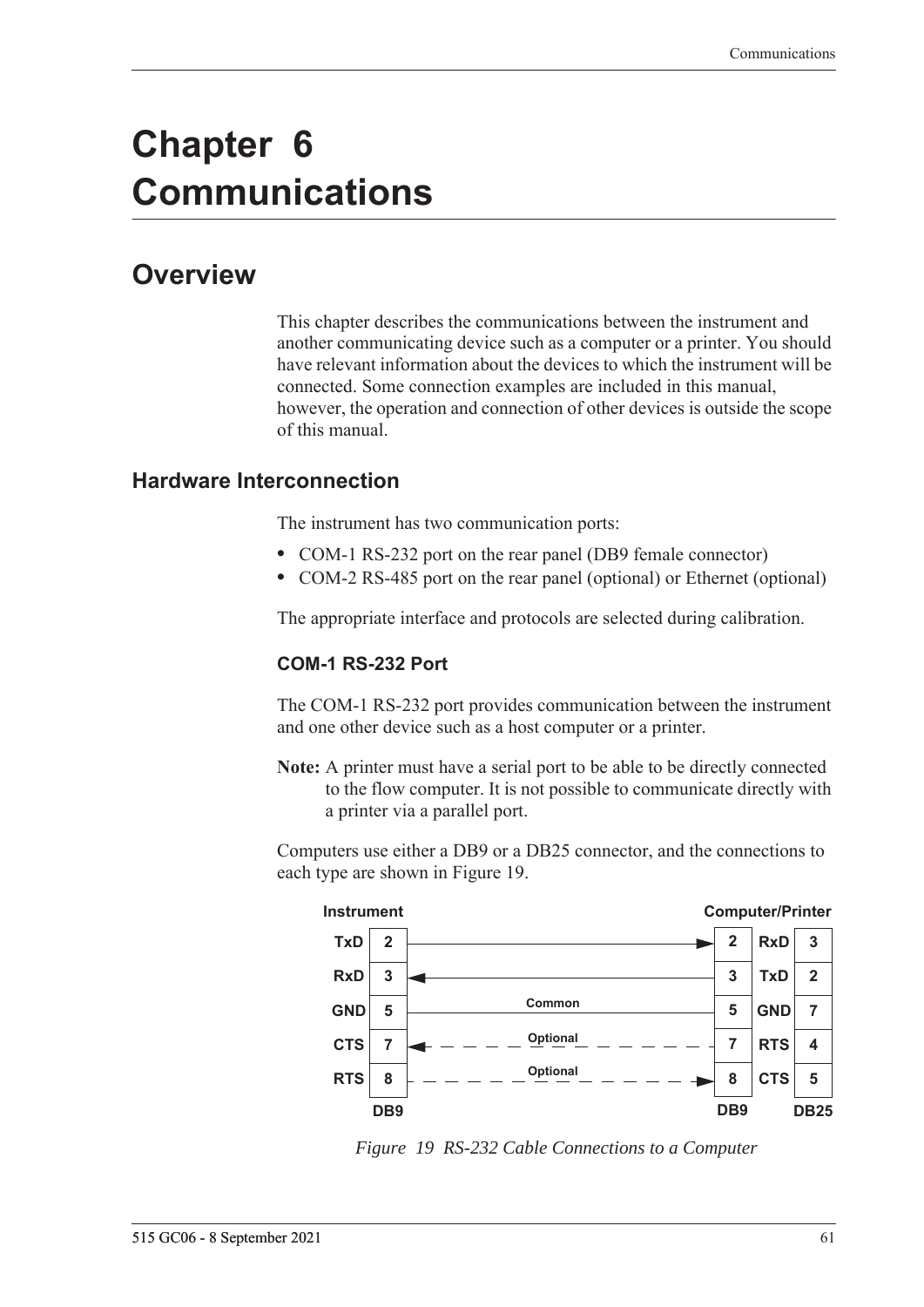**Note:** The instrument requires a cable with straight-through connections. Do not use a null modem cable for RS-232 connection to a computer.

#### **COM-2 RS-485 Port Option**

The COM-2 RS-485 port enables communication with multiple devices. Each device has a unique address so that the "master" device can communicate with specific "slave" devices.

On RS-485 links, an external terminating resistor must be connected at the furthest end of the cable. When multiple instruments are connected, they should be "daisy chained" in a multidrop configuration as shown in Figure [20](#page-71-0). Up to 32 units can be connected to the interface at a maximum distance of 1200 metres.



*Figure 20 RS-485 Connections*

#### <span id="page-71-0"></span>**COM-2 Ethernet Port Option**

An Ethernet module is an available option, in place of the RS-485 port, if Modbus TCP/IP connection is required. In the programming communication settings, COM-2 should be set to RTU (Modbus), 19200 Baud rate, even parity and 1 stop bit.

For further advice and example of Ethernet port usage and setup, refer to **[Ethernet Port & Setup](#page-95-0)** on page 86 in the Appendix.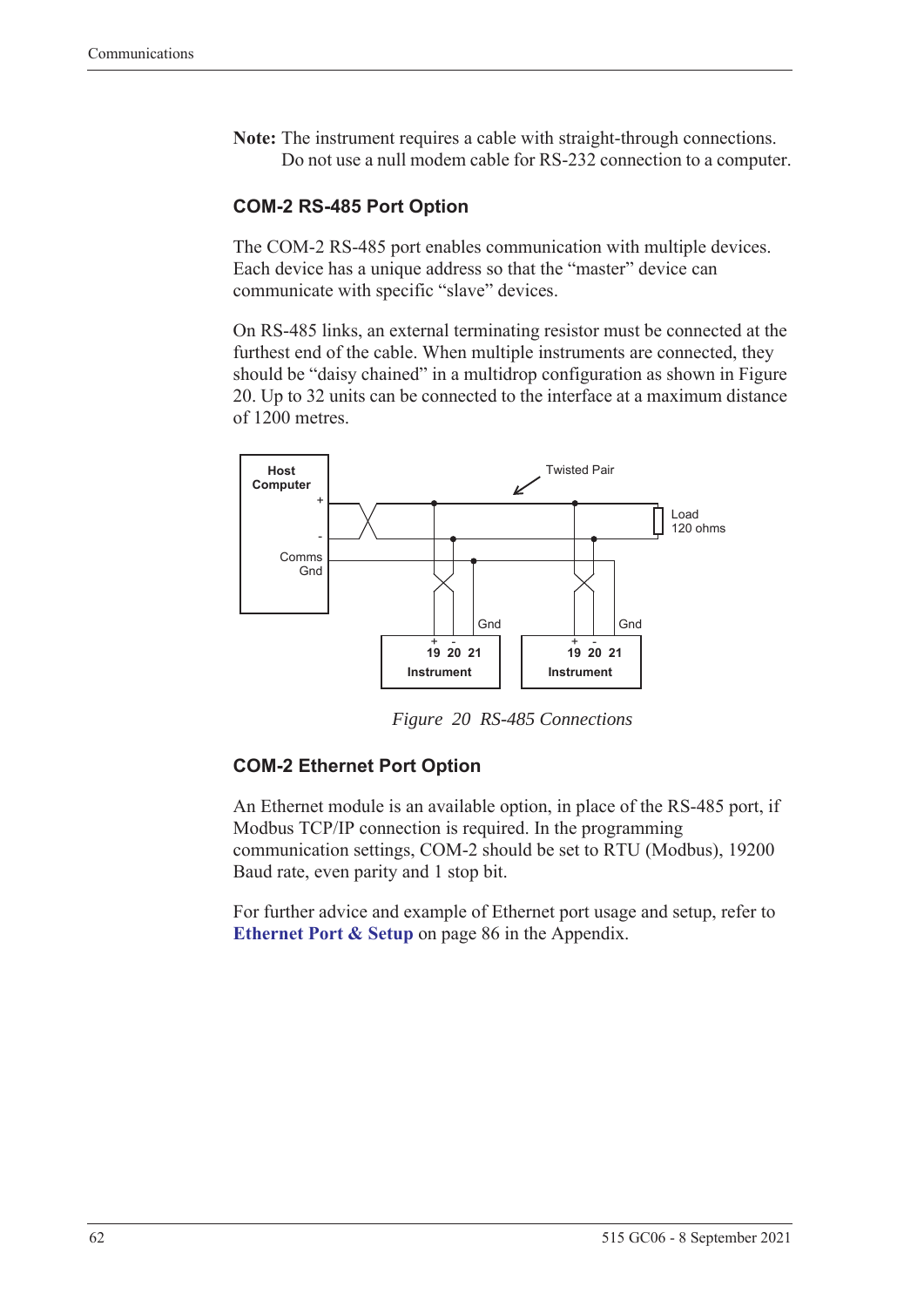### **Protocols**

<span id="page-72-1"></span>The communications protocols can be assigned to the communication ports on the instrument as follows:

- **• ASCII** Simple ASCII
- **• RTU** Modbus RTU
- **• PRN** Printer Protocol
- **• NONE** If a port is not being used, set the protocol to NONE.
- **Note:** The Printer Protocol is only available if the option with Real Time Clock is installed. Also a protocol cannot be assigned to more than one port at a time as described in **[Communications](#page-59-0)** on page 50.
- **• ASCII** In this ASCII protocol each command and response is a string of ASCII characters. This proprietary protocol is developed by Contrec to allow for simple information interchange. The main advantages of this mode are that it allows extended time intervals to occur between characters without causing a timeout error and that messages can be sent and monitored easily with a simple ASCII terminal.
- **• Modbus RTU** Modbus RTU is an industry-standard protocol which allows the instrument to be easily connected to computers running supervisory software systems. The main advantage of this mode is that its greater character density allows better data throughput than ASCII mode, however each message must be transmitted in a continuous stream.
- <span id="page-72-0"></span>**• Printer** - In the Printer protocol there is a selection of printer types. Please refer to the **[Printer Protocol](#page-84-0)** on page 75 for full details.

### **Simple ASCII Protocol**

This simple ASCII protocol requires that all requests are initiated with a colon (:) and terminated with a carriage return  $\binom{C_R}{R}$ . The message termination can include a linefeed before the carriage-return  $(\mathsf{L}_\mathsf{F}^\mathsf{C}_{\mathsf{R}})$ , but it is the carriage-return that acts as the message termination.

<span id="page-72-2"></span>All responses by the instrument are terminated with a linefeed and a carriage-return  $(L_F^C_R)$ .

### **Requests Format**

The format of a request to the instrument is as follows:

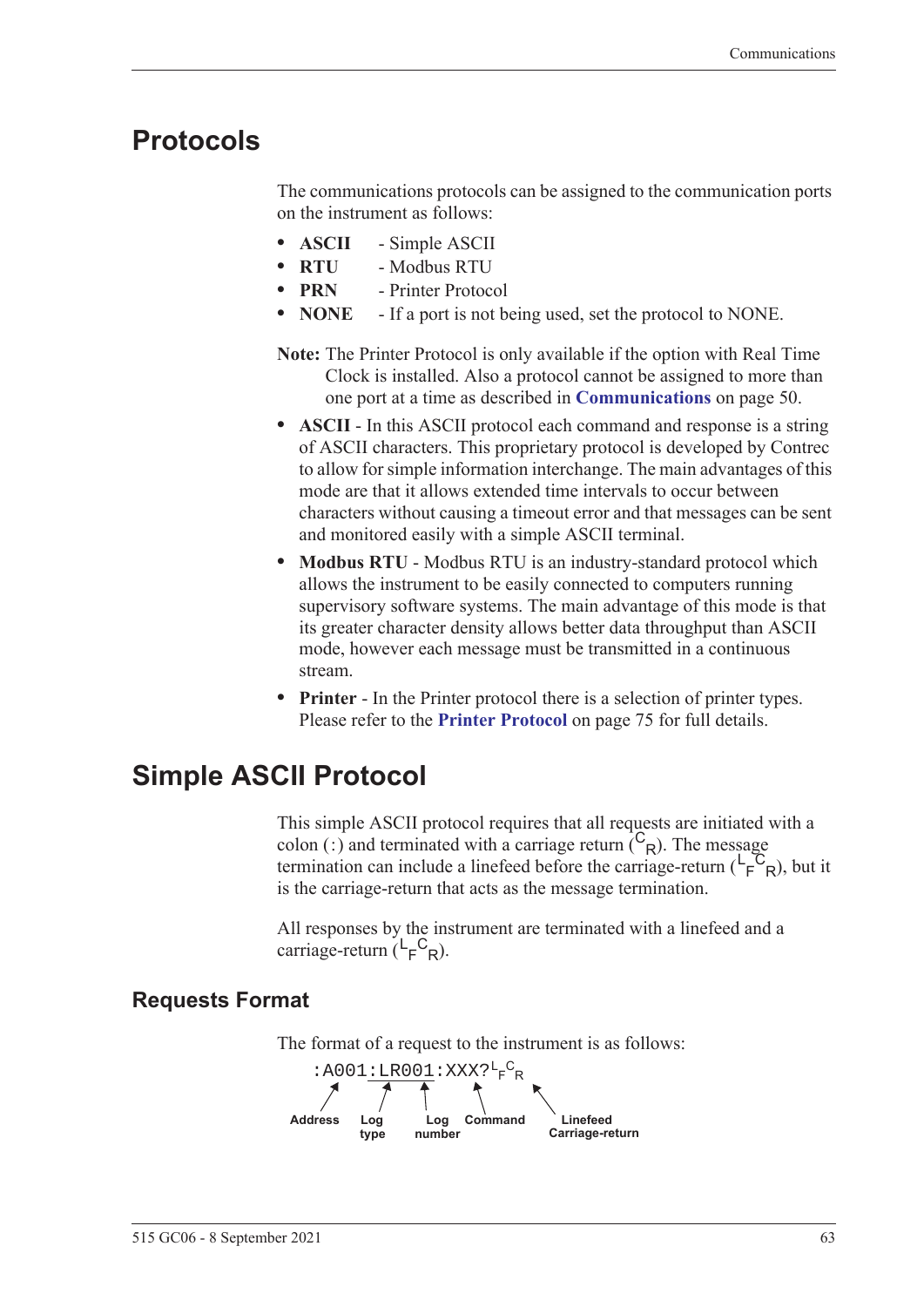Each request must include the address and command portions. The underlined section is an optional part of the request string.

### <span id="page-73-0"></span>**Address**

In multipoint communications, each instrument must have a unique address and it is essential in the request for identifying a particular instrument. However, it may be set to 000, for special broadcast commands.

For single-instrument communications, the address can also be set to 000 in the request.

Refer to **[Communications](#page-59-0)** on page 50 for setting the instrument address.

**Note:** The instrument always responds with its address in the header regardless of the type of request.

### **Log Type and Number**

The log type and number enables a communicating device to retrieve data from the instrument. The data can be from timebased and/or event-based logs. Data can also be from the current process variables with the either accumulated or non-accumulated (resettable) totals.

All logged records of the process variables contain the accumulated totals.

The log request is optional. If the log request is not included, or the log number is set to 000, the instrument returns the current process variables. If the log request is included, the log number defines the specific log entry by counting backwards. The most recent log entry for a timebase is 001.

The "last edit" log records the process variables at the time of the last exit from the calibration edit mode. There is only one "last edit" log, therefore, if a number is included in the request, the instrument ignores the number and returns the data at the time of the last edit. Likewise, there is only one set of current process variables with "non-accumulated totals", therefore it also ignores any log number included in the request.

The types of logs applicable to this instrument are as follows:

| Log Type                                         |
|--------------------------------------------------|
| LH - hourly log                                  |
| LD - daily log                                   |
| LW - weekly log                                  |
| LM - monthly log                                 |
| $LY$ - yearly log                                |
| LE - last edit log                               |
| LN - current totals displayed as Non-accumulated |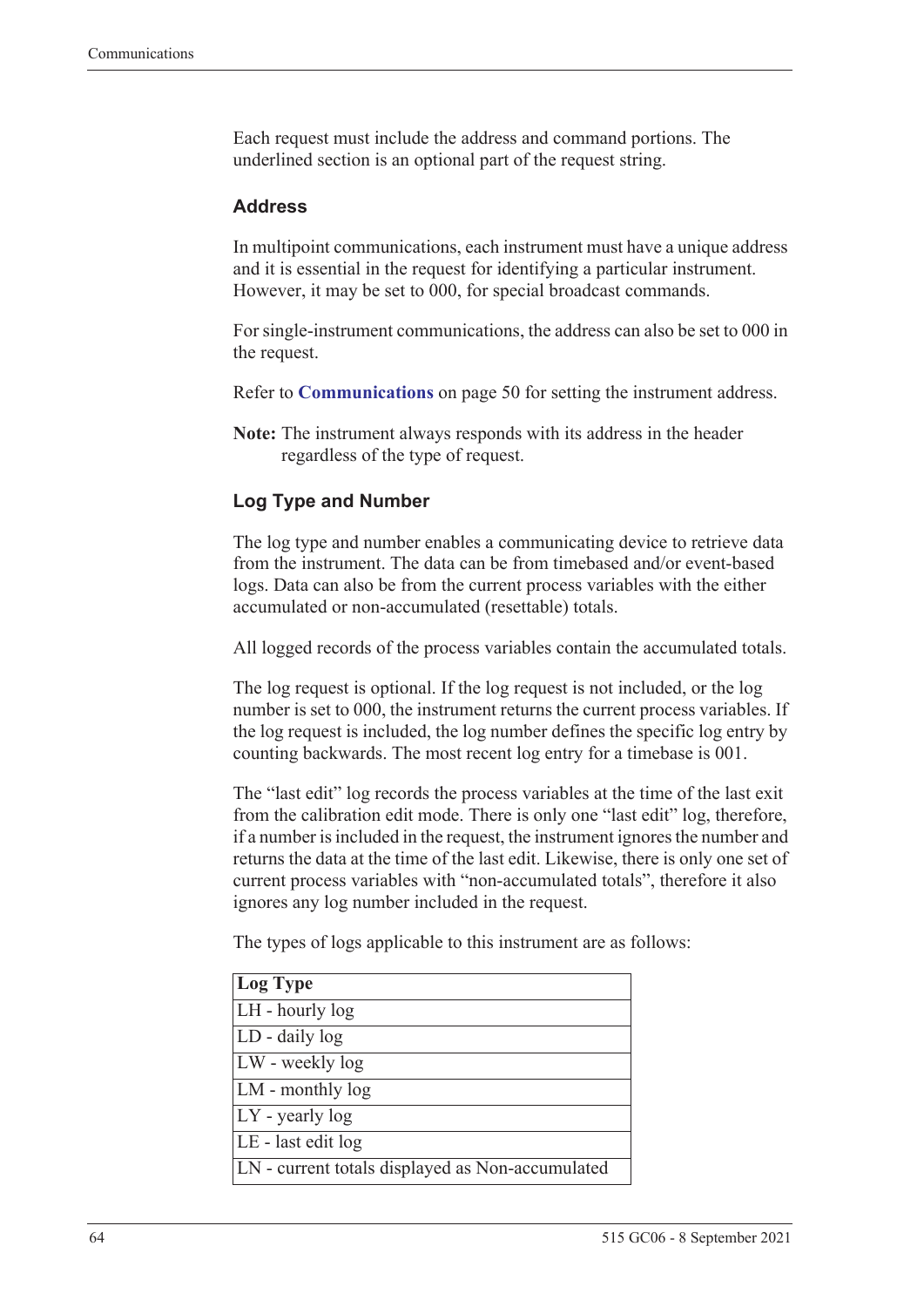The number of the log entry is the same as shown on the front panel of the instrument. For example, a request for LH003 would return the data for the log entry two hours prior to the most recent hourly log entry. If the current time is between 9:00 am and 10:00 am, the most recent hourly log LH001 was recorded at 9:00. Therefore, LH002 is for 8:00 and LH003 is for 7:00. After 10:00 am in this example, LH003 becomes the 8:00 log.

### **Instrument Responses**

<span id="page-74-1"></span>The instrument response time to any enquiry is not more than 300 ms. The responses from the instrument are in the following format:

```
HEADER<sup>L</sup>F<sup>C</sup>R
DATA<sup>L</sup>F<sup>C</sup>R
DATA<sup>L</sup>F<sup>C</sup>R
.
.
.
DATA<sup>L</sup>F<sup>C</sup>R
L_F^C<sub>R</sub>
```
The components of the response message are as follows:

### **Header**

The format of the response header from the instrument is as follows:



<span id="page-74-0"></span>The instrument **Exception Status** codes that the instrument returns for the ASCII protocol are the same as those described for the Modbus RTU protocol in **[Instrument Exception Status](#page-82-0)** on page 73.

#### **Data**

The format of the data variables from the instrument is as follows:

|                       |  |  |  |  | 89123.456 |  |  |                                                                                                                                                               |  | M W h |  |  |  |  | E N E R G Y |  |  |
|-----------------------|--|--|--|--|-----------|--|--|---------------------------------------------------------------------------------------------------------------------------------------------------------------|--|-------|--|--|--|--|-------------|--|--|
|                       |  |  |  |  |           |  |  |                                                                                                                                                               |  |       |  |  |  |  |             |  |  |
| Value (aligned right) |  |  |  |  |           |  |  | $\begin{bmatrix} \frac{8}{9} \\ \frac{8}{9} \end{bmatrix}$ Unit (aligned left) $\begin{bmatrix} \frac{8}{9} \\ \frac{8}{9} \end{bmatrix}$ Item (aligned left) |  |       |  |  |  |  |             |  |  |

**Note:** The decimal point in the Value is always at character position 8. Therefore whole numbers are aligned right at the decimal point, with trailing zeroes.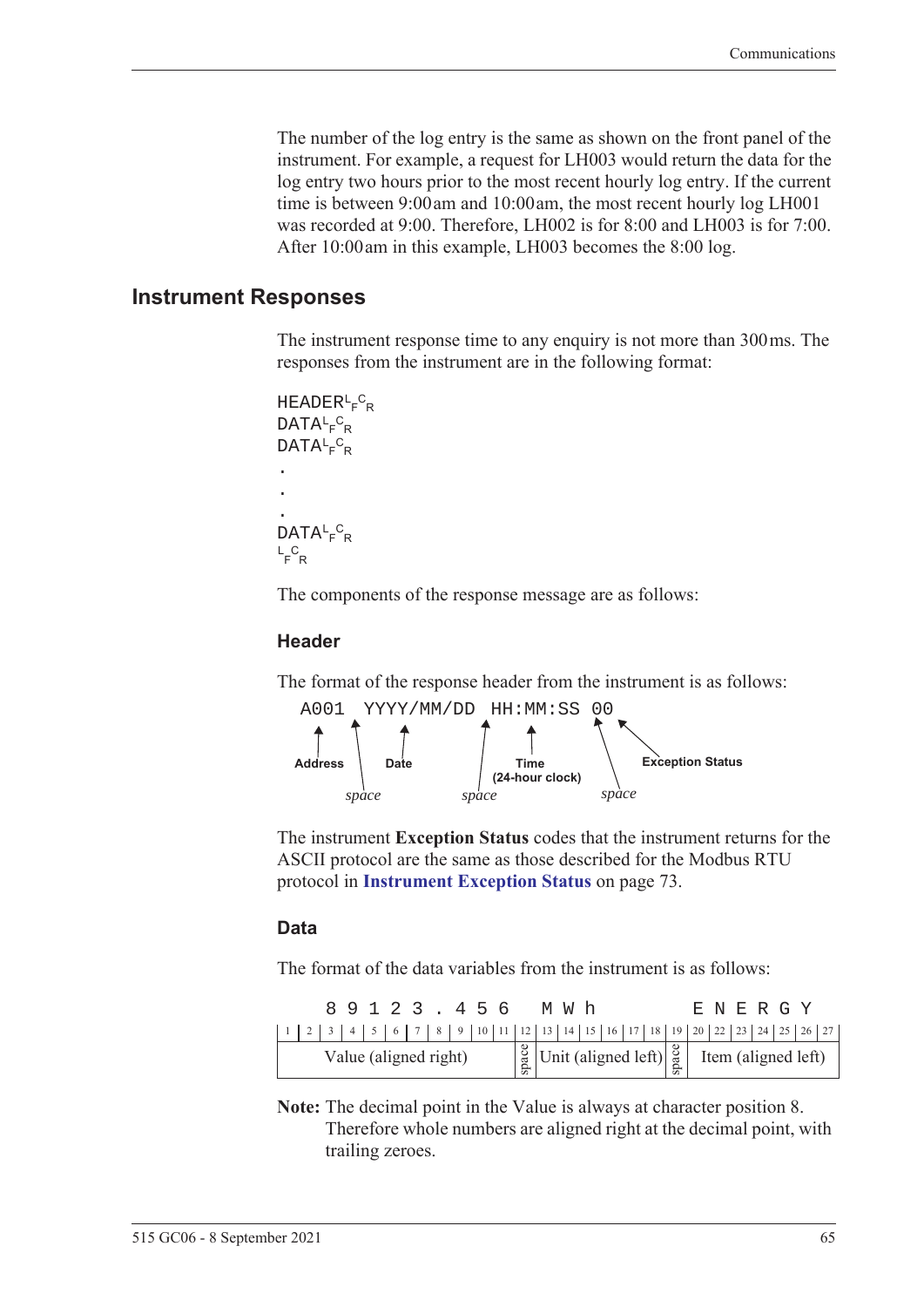### **Variables Request**

The variables request asks the instrument to return the value of one or more requested variables. All totals are transmitted as accumulated totals.

|                  | <b>Command</b> Description                                                                                                                      |
|------------------|-------------------------------------------------------------------------------------------------------------------------------------------------|
| :RVA?            | Return all variables                                                                                                                            |
| :RVD?            | Return the default Total and Rate                                                                                                               |
| $:RV0?$<br>:RV9? | Return the specific variable. The numbers relate to the<br>position in the variables menu. For example, V0 is Energy,<br>V1 is Power and so on. |

### **Variables Request and Response Example**

The following request is for the only instrument that is connected to the communication port to return the values of all main menu variables.

:  $A 0 0 1 : R V A ? \frac{c}{r} c_R$ 

The following is an example of a hypothetical instrument response. Refer to [on page 5](#page-14-0) for the list of variables that would be returned for this application.

|             |  |  |  |  |         |  |                  |  |       | $A\ 0\ 0\ 1\ 2\ 0\ 0\ 2\ / \ 0\ 3\ / \ 1\ 4\ 1\ 8\ :\ 2\ 5\ : \ 0\ 0\ 0\ 0\ _\mathsf{F}\ ^\mathrm{c}_\mathsf{R}$ |                                                                                                     |         |  |                                                 |  |                                   |  |
|-------------|--|--|--|--|---------|--|------------------|--|-------|------------------------------------------------------------------------------------------------------------------|-----------------------------------------------------------------------------------------------------|---------|--|-------------------------------------------------|--|-----------------------------------|--|
|             |  |  |  |  |         |  | 6.116 MWh        |  |       |                                                                                                                  | $E \setminus E \setminus E \setminus E \setminus G \setminus Y \subseteq \subseteq \subseteq_{R} C$ |         |  |                                                 |  |                                   |  |
|             |  |  |  |  |         |  | 16.573 MW        |  |       |                                                                                                                  |                                                                                                     |         |  | POWER                                           |  | $L_F$ $C_R$                       |  |
|             |  |  |  |  |         |  | 1320.530 m 3     |  |       |                                                                                                                  |                                                                                                     |         |  | VOLUME <sup>L</sup> <sub>R</sub> <sup>C</sup> R |  |                                   |  |
|             |  |  |  |  |         |  |                  |  |       | 58.300 m 3/M                                                                                                     |                                                                                                     |         |  | $V - F L O W$ $F c_R$                           |  |                                   |  |
|             |  |  |  |  |         |  | 7627.117 KG      |  |       |                                                                                                                  |                                                                                                     |         |  | MASS                                            |  | $L_F$ $C_R$                       |  |
|             |  |  |  |  | 344.460 |  |                  |  |       | K G / M                                                                                                          |                                                                                                     |         |  | M – F L O W                                     |  | $L$ <sub>F</sub> $C$ <sub>R</sub> |  |
|             |  |  |  |  | 230.000 |  |                  |  | DEG C |                                                                                                                  |                                                                                                     | T E M P |  |                                                 |  | $L_F$ $C_R$                       |  |
|             |  |  |  |  | 1.260   |  | МРА              |  |       |                                                                                                                  |                                                                                                     |         |  | PRESS                                           |  | $L_{\rm F}$ $C_{\rm R}$           |  |
|             |  |  |  |  |         |  | $0.174$ m $3/KG$ |  |       |                                                                                                                  |                                                                                                     |         |  | $S P - V O L$                                   |  | $L_{F}$ $C_{R}$                   |  |
|             |  |  |  |  |         |  |                  |  |       | 2886.760 KJ/KG SP-ENT FR                                                                                         |                                                                                                     |         |  |                                                 |  |                                   |  |
| $L_F$ $C_R$ |  |  |  |  |         |  |                  |  |       |                                                                                                                  |                                                                                                     |         |  |                                                 |  |                                   |  |

The following message to an instrument, requests the current values for the default rate and total:

: A 0 0 1 : R V D ?  $L_F$   $C_R$ 

The instrument response would be similar to the following:

A001 2002/03/14 18:25:00  $F$   $\circ$ <sub>R</sub>  $126.455 m3$ <sup>F</sup> <sup>C</sup> R  $20.437$  m  $3/M$  $F$   $\circ$ <sub>R</sub> L <sup>F</sup> <sup>C</sup> R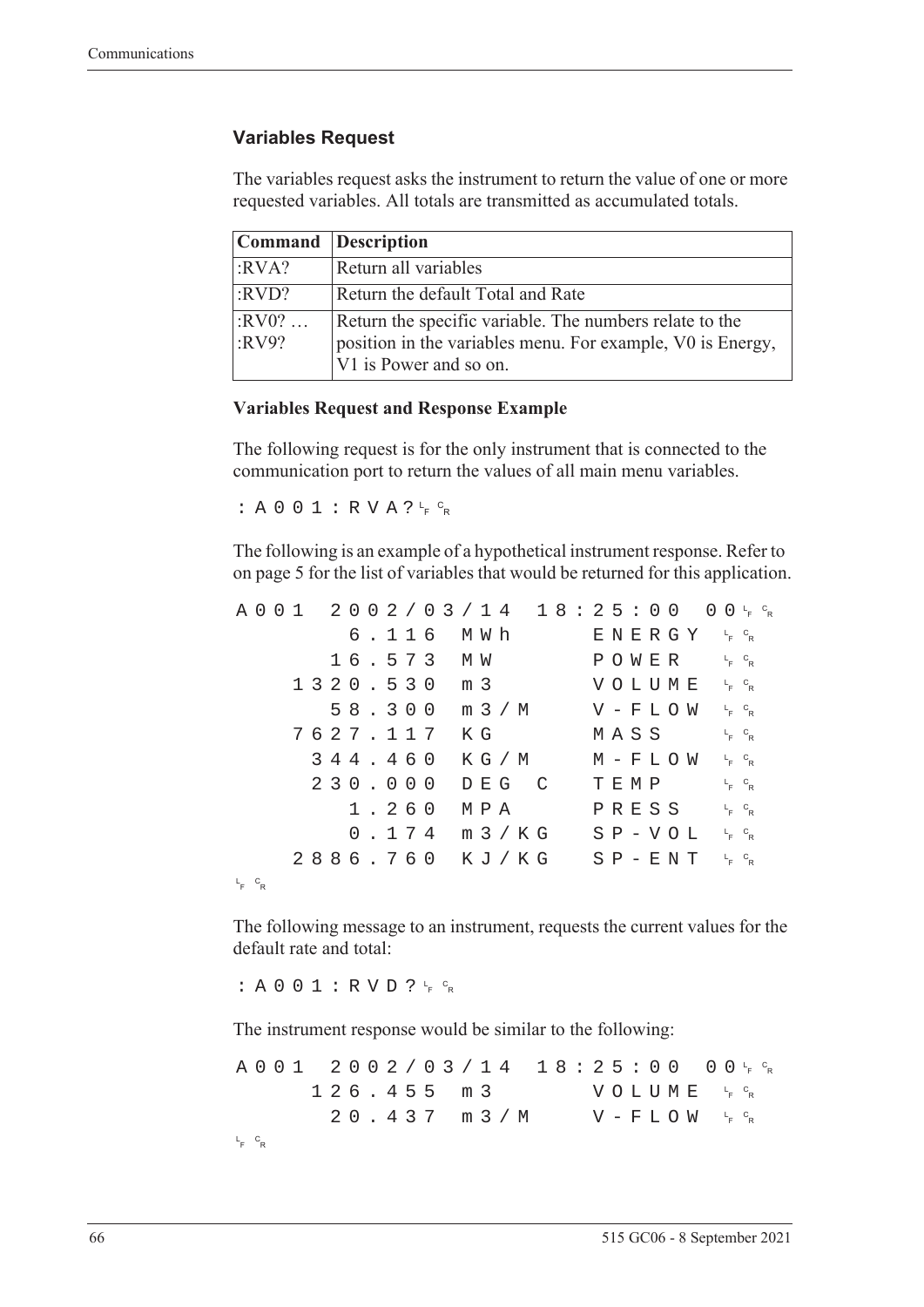### **Log Request**

The log request asks the instrument how many logs it stores in the particular timebase. These are the values described in **[Time Settings and Data](#page-60-0)  Logging** [on page 51](#page-60-0).

|       | Command Description                                      |
|-------|----------------------------------------------------------|
| :RLH? | Return the number of hourly logs                         |
| :RLD? | Return the number of daily logs                          |
| :RLW? | Return the number of weekly logs                         |
| :RLM? | Return the number of monthly logs                        |
| :RLY? | Return the number of yearly logs                         |
| :RLR? | Return the number of log records (non-timebased logging) |

### **Log Response Example**

The following message asks the instrument with address 001 to return the number of logs that the instrument stores:

 $: A 0 0 1 : R L R ? \nmid R$ 

The instrument response would be similar to the following:

A001 2002/03/14 18:25:00  $F$   $\circ$ R  $24r$ <sub>F</sub>  $c_R$ L <sup>F</sup> <sup>C</sup> R

### **Clear Data Request**

The clear data request asks the instrument to clear the data in the selected registers.

| Command Description |                                                 |
|---------------------|-------------------------------------------------|
| :RCN?               | Clear the non-accumulated (resettable) totals   |
| :RCA?               | Clear the accumulated totals                    |
| :RCL?               | Clear the logs except for the "last edited" log |

#### **Clear Data Request Example**

The following message asks the instrument with address 001 to clear the logged data that the instrument stores:

: A 0 0 1 : R C L ?  $L_F$   $c_R$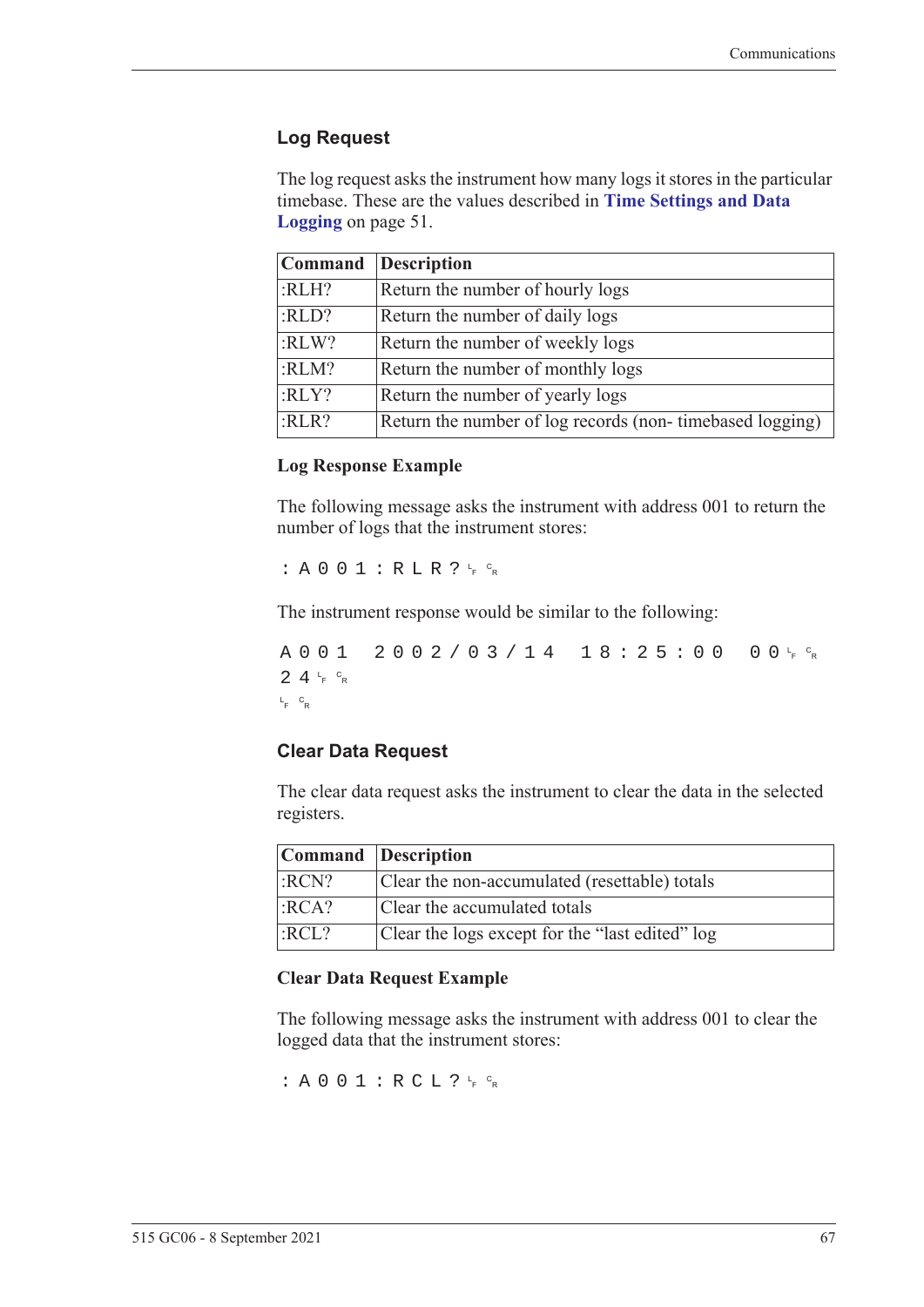The instrument response would be similar to the following:

A001 2002/03/14 18:25:00  $F$   $\circ$ <sub>R</sub> L <sup>F</sup> <sup>C</sup> R

### **Instrument Information Request**

The Instrument Information request asks the instrument to return the general information about the model and version codes. The instrument exception status is returned as a part of the header as it is with the header for all command responses.

|      | Command Description                                                                                                      |
|------|--------------------------------------------------------------------------------------------------------------------------|
| RIG? | Return the general information about the instrument such as                                                              |
|      | Model number, Application number, Version and Serial                                                                     |
|      | numbers etc. These items are returned as a block in the same<br>format as shown on the display in the "Model Info" menu. |

### **Instrument Information Response Example**

The following message asks the instrument with address 001 to return the general information about the instrument:

: A 0 0 1 : R I G ?  $L_F$   $C_R$ 

The following is an example of a hypothetical instrument response:

A001 2002/03/14 18:25:00 <sup>F</sup> <sup>C</sup> R  $515$   $MODEL$   $-11-F-F_{R}^{c}$  $S$  C O  $1$  I N P U T F - T P - - <sup>L</sup><sub>F</sub> <sup>C</sup>R  $S$  C O  $1$  V E R S O  $1$  O  $1$  J  $1$  , O  $0$   $1$   $1$   $1$   $6$   $8$ CUSTOM VERS 000001<sup>t</sup>F<sup>c</sup>r  $\texttt{UNIT}$  S/N 123456<sup>L</sup><sub>F</sub>  $\texttt{C}_{\texttt{R}}$ L <sup>F</sup> <sup>C</sup> R 1 2 3 4 5 6 7 8 9 10 11 12 13 14 15 16 17 18 19 20 21 22 23 24 25 26 27 28 29

### **Corrupted or Invalid Requests**

If the instrument receives a corrupted or incomplete request, there is no response. The instrument discards any partial request and waits for the next enquiry.

If the instrument receives a request message in the correct format, but for a non-existent option, it returns only the message header. For example, if the instrument received the following request variables message :A001:RVT? it will return only the header because there is no T option for the 'Variables Request' message.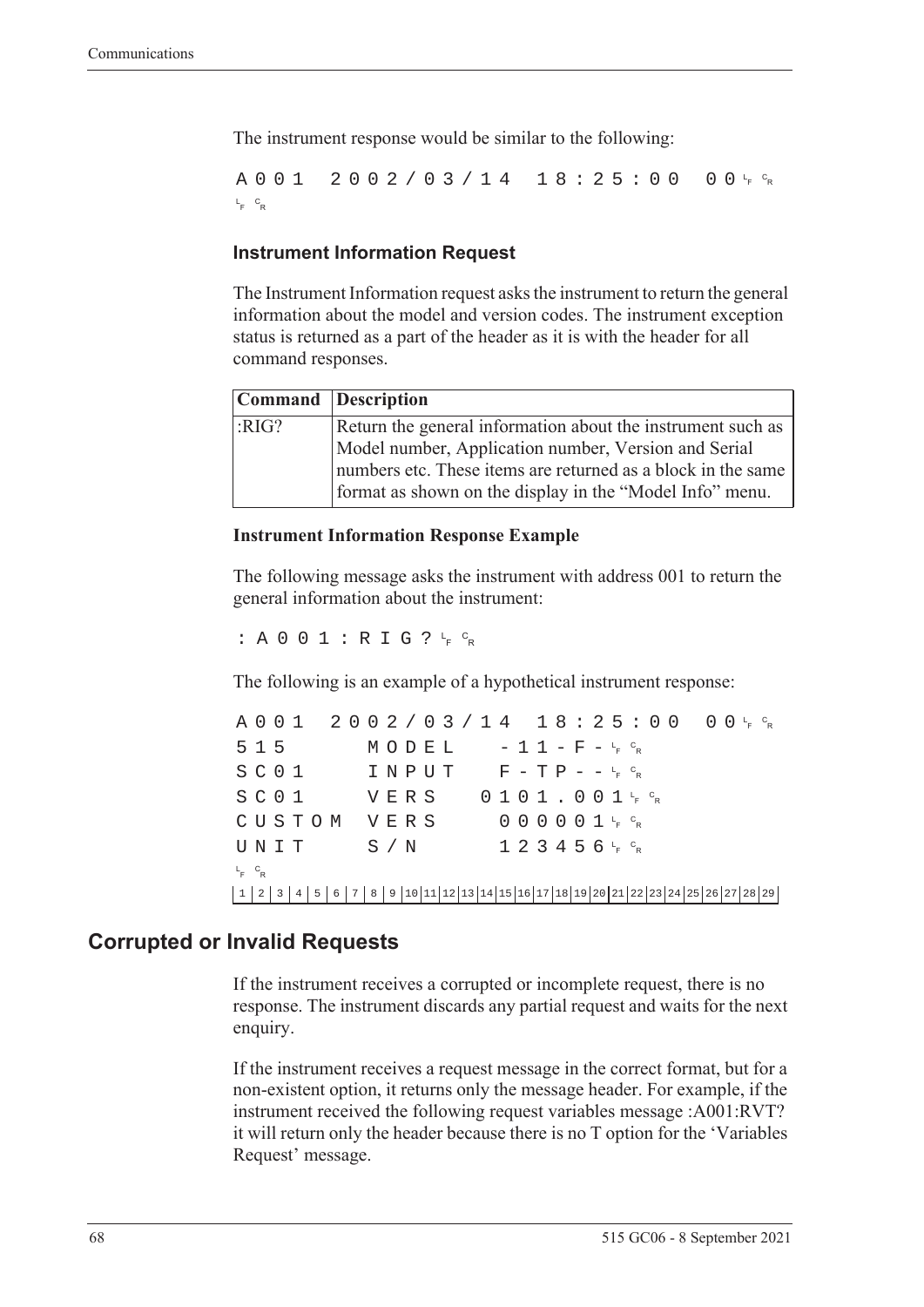## **Modbus RTU Protocol**

<span id="page-78-0"></span>Modbus RTU (remote terminal unit) is an industry standard protocol that allows the instrument to be easily interfaced to other communication devices.

The instrument implements the Modbus protocol as detailed in the *Modicon Modbus Protocol Reference Guide* PI-MBUS-300 Rev J (June 1996).

### **Message Format**

In RTU mode, messages start with a silent interval of at least 3.5 character times. The first field transmitted is the device address. Following the last transmitted character, a similar interval of at least 3.5 character times marks the end of the message. A new message can begin after this interval. The entire message frame must be transmitted as a continuous stream. A typical message frame is shown below:

| <b>Address</b> | Function | Data    | <b>CRC</b> Check |
|----------------|----------|---------|------------------|
| $ 1$ byte      | 1 byte   | n bytes | 2 bytes          |

Except for broadcast messages, when a master device sends a query to a slave device, it expects a normal response. One of four possible events can occur from the master's query:

- **•** If the slave device receives the query without a communication error, and can handle the query normally, it returns a normal response.
- **•** If the slave does not receive the query due to a communication error, no response is returned. The master program has to process a timeout condition for the query.
- **•** If the slave receives the query, but detects a communications error (parity or CRC), no response is returned. The master program has to process a timeout condition for the query.
- **•** If the slave receives the query without a communication error, but cannot handle it (for example, if the request is to read a nonexistent register), the slave will return an exception response informing the master of the nature of the error.

### **Instrument Address**

The address of the instrument is programmable in the range from 1 to 247. Some addresses are reserved according to PI-MBUS-300 and have a special meaning:

- 0 = Broadcast, no response required from slave devices
- **•** 248 to 255 Reserved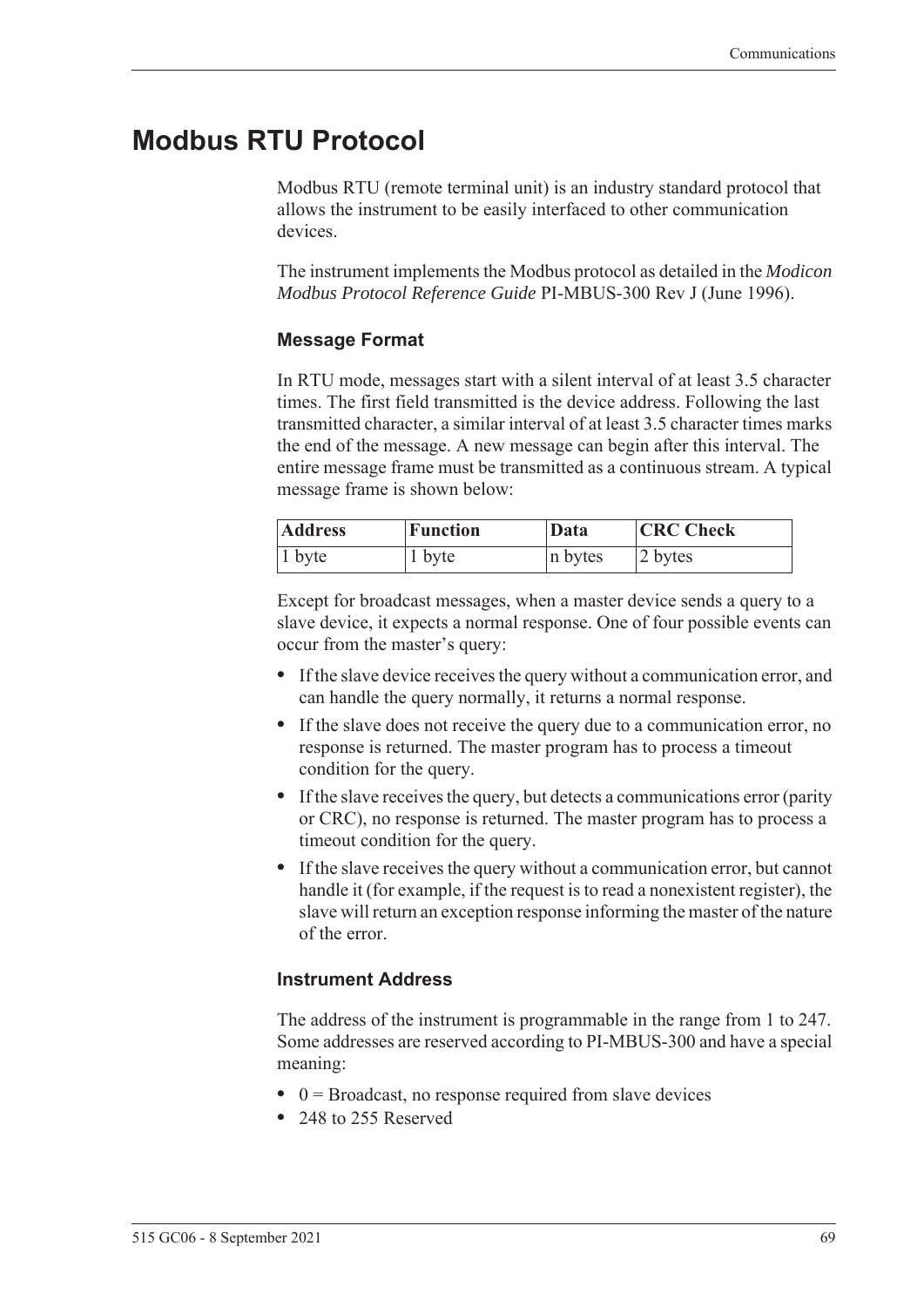### **Function Codes**

|    | Code   Name           | <b>Description</b>                                                |
|----|-----------------------|-------------------------------------------------------------------|
| 03 | Read data register(s) | Obtain the content of one or more 2-byte<br>data registers.       |
| 06 | Preset data register  | Preset one 2-byte data register.                                  |
| 07 | Read status register  | Obtain the content of 1-byte status register.                     |
| 16 |                       | Preset data register(s) Preset one or more 2-byte data registers. |

The instrument accepts the following function codes:

### **Exception Response**

The instrument forms an exception response by adding 80H to the function code and using an exception code as the 1-byte data field in the returned frame. Implemented exception codes are as follows:

| Code | <b>Name</b>          | <b>Description</b>                                                                                                                                   |
|------|----------------------|------------------------------------------------------------------------------------------------------------------------------------------------------|
| 01   | Illegal function     | The function code is not a legal action for<br>the slave.                                                                                            |
| 02   | Illegal data address | The data address is not a legal address for<br>the slave.                                                                                            |
| 03   | Illegal data value   | The data value is not a legal value for the<br>slave.                                                                                                |
| 05   | Acknowledge          | The slave has accepted the request and is<br>processing it, but a long duration of time<br>will be required to do so.                                |
| 06   | Slave device busy    | The slave is engaged in processing a long<br>duration program command. The master<br>should re-transmit the message later when<br>the slave is free. |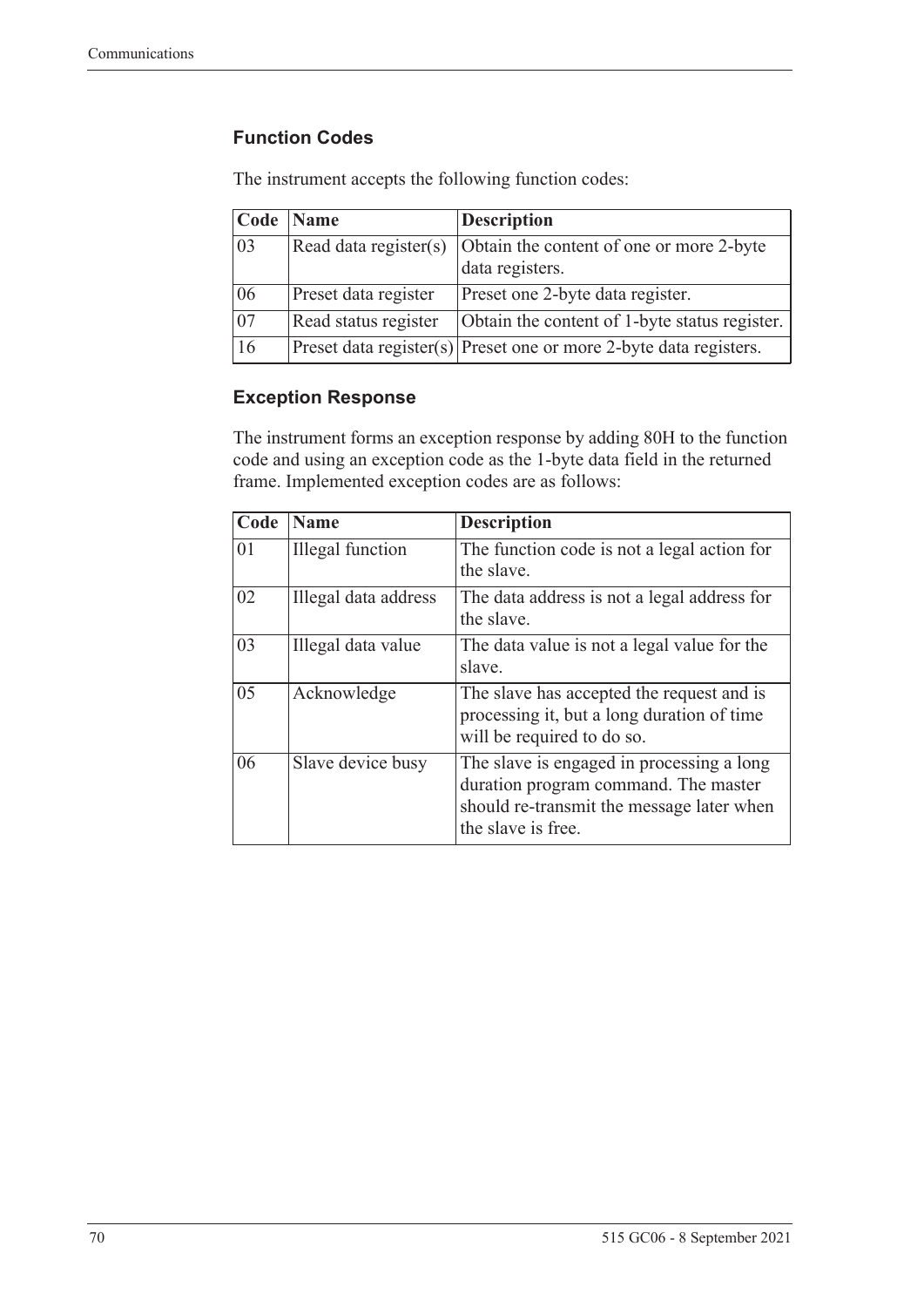### **List of Data Registers**

The following tables describe the addresses and meaning of the data registers in the instrument. The registers are grouped in blocks that relate to a particular function of the instrument. The data values are expressed in the engineering units that were selected for the variables when the instrument settings were configured.

**Note:** Conventional numbering of registers often starts from 1, therefore be aware that "register 1" in this case has "address 0" and so on.

The data registers represent different data types as specified in the tables:

- I Integer, 2 bytes (Holding Register)
- L Long Integer, 4 bytes (2 registers)
- P Programmable Format, 4 bytes (2 registers)

The "Programmable Format" data type for 4-byte (2 registers) data values can be set as either Floating Point or Long Integer via the "Data Type" program item as described in **[Communications](#page-59-0)** on page 50.

The Floating Point variable is represented in IEEE-754 Floating Point 4-byte format and requires two 2-byte data registers:

| <b>IEEE-754</b> | <b>Modicon Registers</b>    |
|-----------------|-----------------------------|
| 1st byte        | low byte (register $X$ )    |
| 2nd byte        | high byte (register X)      |
| 3rd byte        | $ low byte (register X+1) $ |
| 4th byte        | high byte (register $X+1$ ) |

This means that two data registers must be read or written to obtain, or preset, one data value.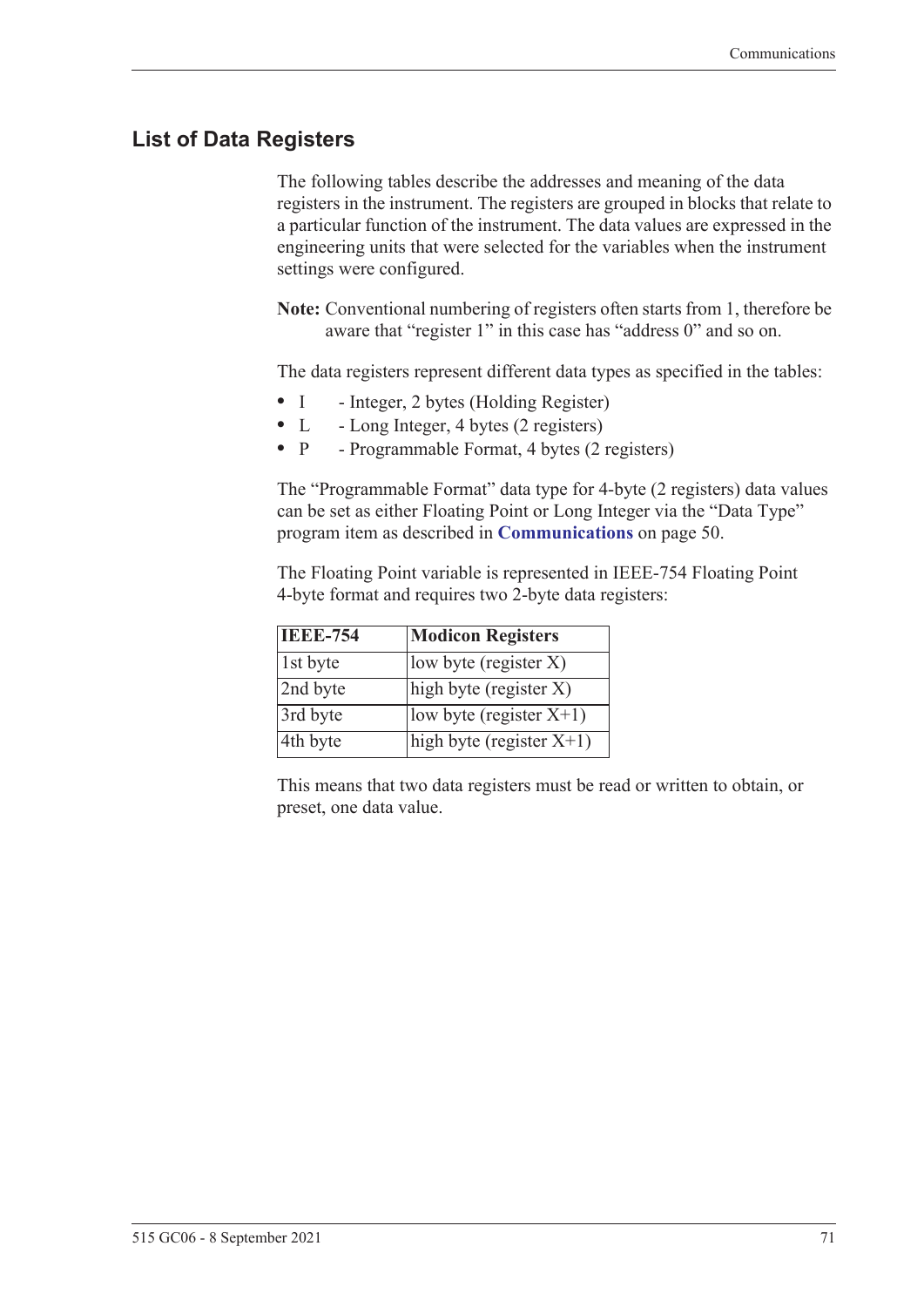### **Current and Logged Process Data**

This block of registers is available for the retrieval of current or logged process data with its matching time and date information.

Use the log type and log number to retrieve the logged information from the appropriate register. If a particular log number does not exist, or the instrument does not have the optional real-time clock, the time and date stamp and associated variables are set to zero.

| Register        | <b>Name</b>                   | <b>Comments</b>                                                                                                                                                                                       | <b>Read Only or</b><br><b>Read/Write</b> | <b>Type</b>             |
|-----------------|-------------------------------|-------------------------------------------------------------------------------------------------------------------------------------------------------------------------------------------------------|------------------------------------------|-------------------------|
| $\overline{1}$  | Volume                        |                                                                                                                                                                                                       | R.                                       | P                       |
| $\overline{3}$  | <b>Volume Flowrate</b>        |                                                                                                                                                                                                       | R                                        | $\overline{\mathsf{P}}$ |
| $\overline{5}$  | <b>Corrected Volume</b>       |                                                                                                                                                                                                       | R.                                       | $\overline{\mathsf{P}}$ |
| 7               | <b>Corrected Flowrate</b>     |                                                                                                                                                                                                       | R.                                       | P                       |
| $\overline{9}$  | Mass                          |                                                                                                                                                                                                       | $\overline{\mathsf{R}}$                  | $\overline{\mathsf{P}}$ |
| $\overline{11}$ | <b>Mass Flowrate</b>          | <b>Process Variables</b>                                                                                                                                                                              | $\overline{R}$                           | $\overline{\mathsf{P}}$ |
| $\overline{13}$ | Temperature                   |                                                                                                                                                                                                       | $\overline{\mathsf{R}}$                  | $\overline{P}$          |
| 15              | Pressure (absolute)           | By default totals are the Accumulated values. If<br>current Non-accumulated (resettable) totals are                                                                                                   | $\overline{\mathsf{R}}$                  | $\overline{\mathsf{P}}$ |
| $\overline{17}$ | <b>Compressibility Factor</b> | required, set register 37 to 06. All logged totals                                                                                                                                                    | R                                        | $\overline{\mathsf{P}}$ |
| 19              |                               | are the Accumulated values.                                                                                                                                                                           | R                                        | P                       |
| $\overline{21}$ |                               |                                                                                                                                                                                                       | R.                                       | P                       |
| $\overline{23}$ |                               |                                                                                                                                                                                                       | R                                        | $\overline{P}$          |
| 25              |                               |                                                                                                                                                                                                       | R                                        | P                       |
| $\overline{27}$ |                               |                                                                                                                                                                                                       | R                                        | P                       |
| 29              |                               |                                                                                                                                                                                                       | R.                                       | $\overline{P}$          |
| $\overline{31}$ | Year                          |                                                                                                                                                                                                       | R/W                                      | L                       |
| $\overline{32}$ | Month                         | Current Date/Time or                                                                                                                                                                                  | R/W                                      | T                       |
| $\overline{33}$ | Date                          | Logged Date/Time Stamp                                                                                                                                                                                | R/W                                      | I                       |
| $\overline{34}$ | Hour                          | (see register 38 Log Number).                                                                                                                                                                         | R/W                                      | T                       |
| $\overline{35}$ | Minute                        | Only current Date/Time can be edited                                                                                                                                                                  | $\overline{R/W}$                         | $\mathbf{I}$            |
| $\overline{36}$ | Second                        |                                                                                                                                                                                                       | $\overline{\mathsf{R}}$                  | T                       |
| $\overline{37}$ | Log Type                      | 00 - hourly or log records<br>01 - daily<br>02 - weekly<br>03 - monthly<br>04 - yearly<br>05 - last edit of calibration<br>06 - current totals are non-accumulated values,<br>register 38 is ignored. | R/W                                      | T                       |
| 38              | Log Number                    | If set to 0, current variables and Date/Time are<br>retrieved                                                                                                                                         | R/W                                      | T                       |
| 39              | <b>Clear Data</b>             | 01 - clear logs<br>02 - clear accumulated totals<br>03 - clear non-accumulated totals                                                                                                                 | W                                        | L                       |
| 40              | Reserved                      |                                                                                                                                                                                                       |                                          |                         |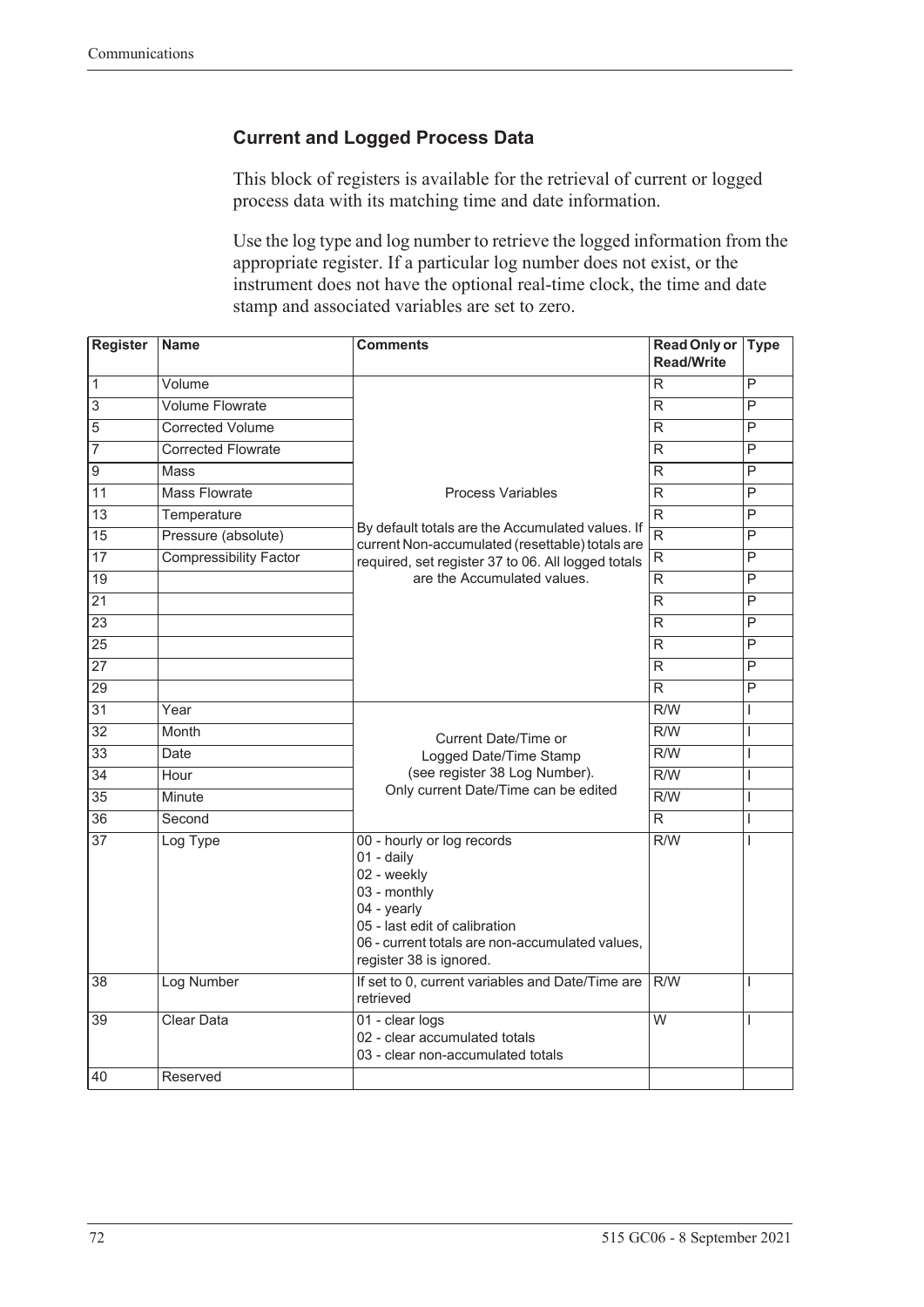### <span id="page-82-1"></span><span id="page-82-0"></span>**Instrument Exception Status**

This register is available to verify the status of the instrument.

| <b>Register</b> | <b>Name</b> | <b>Comments</b>                        | <b>Read Only or</b><br><b>Read/Write</b> | <b>Type</b> |
|-----------------|-------------|----------------------------------------|------------------------------------------|-------------|
| 41              | Exception   | $00 = no error$                        | R                                        |             |
|                 | Status      | $01$ = analog input 1 failure          |                                          |             |
|                 |             | 02 = analog input 2 failure            |                                          |             |
|                 |             | 03 = analog input 3 failure            |                                          |             |
|                 |             | $04$ = analog input 4 failure          |                                          |             |
|                 |             | 05 = invalid calibration parameter     |                                          |             |
|                 |             | 06 = invalid reference parameter       |                                          |             |
|                 |             | $07$ = invalid property                |                                          |             |
|                 |             | 08 to 09 reserved                      |                                          |             |
|                 |             | $10$ = process parameters out of range |                                          |             |
|                 |             | $11 =$ input is over limit             |                                          |             |
|                 |             | $12$ = flow error detected             |                                          |             |
|                 |             | $20 =$ system failure                  |                                          |             |
|                 |             | $21$ = power supply is low             |                                          |             |
|                 |             | $22$ = new or failed clock battery     |                                          |             |
|                 |             | 23 to 29 reserved                      |                                          |             |
|                 |             | $30 =$ alarm 1 active                  |                                          |             |
|                 |             | $31$ = alarm 2 active                  |                                          |             |
|                 |             | $32$ = alarm 3 active                  |                                          |             |
|                 |             | $33$ = alarm 4 active                  |                                          |             |

### **Instrument Control and I/O**

This block of registers is available in some applications to give access to monitor and/or control some of the instrument.

| <b>Register</b> | <b>Name</b>        | <b>Comments</b>                                                                                                                                                                                | <b>Read Only or</b><br><b>Read/Write</b> | <b>Type</b> |
|-----------------|--------------------|------------------------------------------------------------------------------------------------------------------------------------------------------------------------------------------------|------------------------------------------|-------------|
| 42              | Reserved           |                                                                                                                                                                                                |                                          |             |
| 43              | Logic Inputs       | 0 to 15 Binary representation of logic inputs                                                                                                                                                  | R                                        |             |
|                 |                    | $B0 = 0/1$ (LSB)<br>input 1 activated/deactivated<br>$B1 = 0/1$<br>input 2 activated/deactivated<br>$B2 = 0/1$<br>input 3 activated/deactivated<br>$B3 = 0/1$<br>input 4 activated/deactivated |                                          |             |
| 44              | Operation Mode     | Representation of operation mode<br>$0 =$ Idle/Local<br>Idle state                                                                                                                             | R                                        |             |
| 45              | <b>Relay State</b> | 0 to 15 Binary representation of relay state.<br>$0 =$ open; $1 =$ closed.<br>$B0 =$ relay 1 (LSB)<br>$B1 =$ relay 2<br>$B2 =$ relay 3<br>$B3 =$ relay 4                                       | R                                        |             |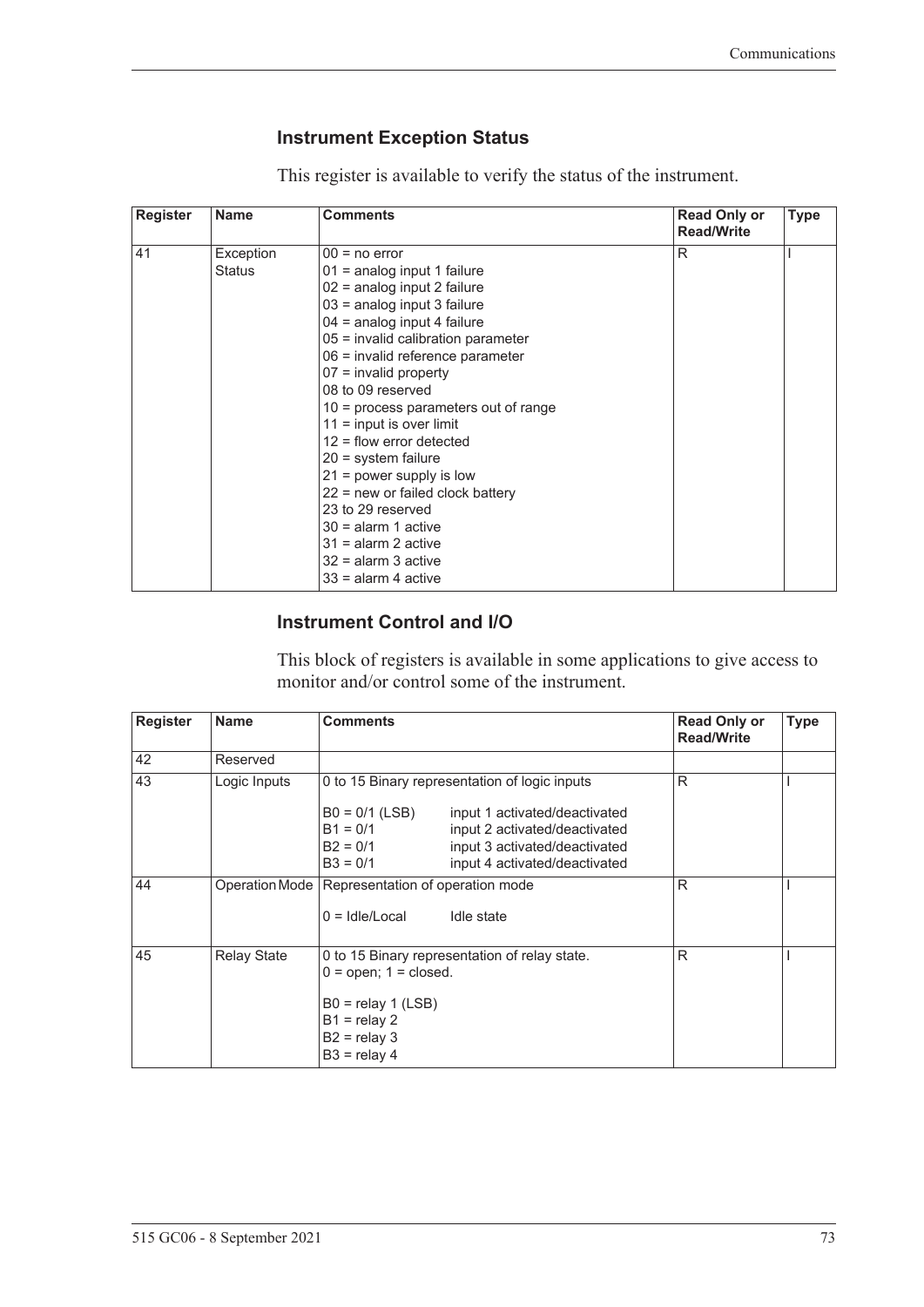| <b>Register</b> | <b>Name</b>              | <b>Comments</b>                                                                                                                                                                                                                           | <b>Read Only or</b><br><b>Read/Write</b> | <b>Type</b> |
|-----------------|--------------------------|-------------------------------------------------------------------------------------------------------------------------------------------------------------------------------------------------------------------------------------------|------------------------------------------|-------------|
| 46              | Relay Control            | 0 to 15 Binary representation of relay control.<br>$0 =$ open; $1 =$ close.<br>$B0 =$ relay 1 (LSB)<br>$B1 =$ relay 2<br>$B2 =$ relay 3<br>$B3 =$ relay 4                                                                                 | R/W                                      |             |
| 47              | Relay Control<br>Source  | 0 to 15 Binary representation of relay control source.<br>$0 =$ Local (controlled by instrument operation) $1 = RTU$<br>(controlled by Modbus register 46).<br>$B0 =$ relay 1 (LSB)<br>$B1 =$ relay 2<br>$B2 =$ relay 3<br>$B3 =$ relay 4 | R/W                                      |             |
| 48              | Reserved                 |                                                                                                                                                                                                                                           | R                                        | L           |
| 51 to 99        | Instrument<br>Parameters | See next table for details.                                                                                                                                                                                                               | R/W                                      | P           |
| 101             | Analog Inp.1             | Raw analog input data.                                                                                                                                                                                                                    | R                                        | P           |
| 103             | Analog Inp.2             | 4-20mA inputs are read in Amperes.<br>0-5V or 1-5V inputs are read in Volts                                                                                                                                                               | R                                        | P           |
| 105             | Analog Inp.3             | RTD inputs are read in degrees Kelvin.                                                                                                                                                                                                    | R                                        | P           |
| 107             | Analog Inp.4             | Unused inputs are configured as 4-20mA.                                                                                                                                                                                                   | R                                        | P           |

### **Instrument Configuration Parameters**

This block of registers is available in applications to give access to some important instrument parameters (i.e. fluid properties etc).

The usage of these parameters can be dependent on other instrument settings. For full description, please refer to the "Modbus Accessible Parameters" in **[Parameters](#page-47-0)** on page 38.

| <b>Register</b> | <b>Name</b>                     | <b>Comments</b> | <b>Read Only or Type</b><br>Read/Write |   |
|-----------------|---------------------------------|-----------------|----------------------------------------|---|
| 51              | <b>Gas Specific Gravity</b>     |                 | R/W                                    | P |
| 53              | <b>Gas Critical Temperature</b> |                 | IR/W                                   | P |
| 55              | Gas Critical Pressure (Abs)     |                 | R/W                                    | P |
| 57              | <b>Gas Acentric Factor</b>      |                 | R/W                                    | P |
| 59 to 99        | Reserved                        |                 | R/W                                    | P |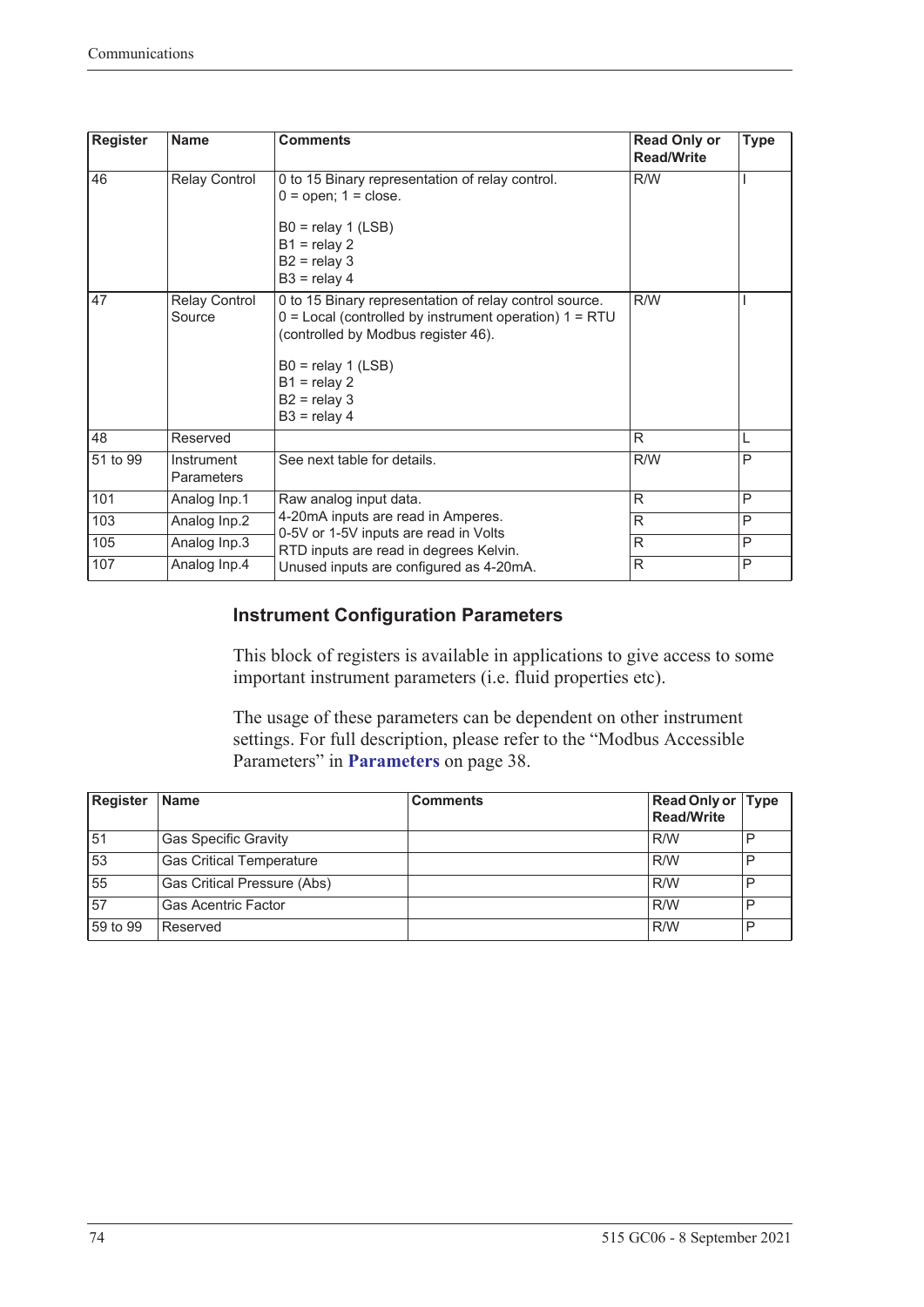### <span id="page-84-0"></span>**Printer Protocol**

<span id="page-84-2"></span>A printer protocol is available in the 500 Series. It provides the ability to print out live data, individual logged data and to do some report-style printing of logged data. The method of printing these and the format of the printouts is described below.

**Note:** Printer output is only available if the Real Time Clock option is fitted.

The selection of Printer Protocol can be made for the Communications Protocol options for the COM-1 RS232 or COM-2 RS485 port. A list of log report types and printer types available at the end of the TM-LOG calibration menu.

### <span id="page-84-3"></span>**Report Types**

The list of report types is as follows:

- REP-01 Hourly Logs Report
- **•** REP-02 Daily Logs Report
- **•** REP-03 Weekly Logs Report
- **•** REP-04 Monthly Logs Report
- **•** REP-05 Yearly Logs Report
- REP-06 Previous Day Hourly Logs (0Hr 23Hr, minimum 48 hourly logs required)

The number of logs printed in each report is determined by the values programmed in the TM-LOG menu.

### <span id="page-84-4"></span>**Printer Types**

The list of available printers is as follows:

- PRN-01 Generic computer printer
- PRN-02 Generic roll printer (printing first line first)
- **•** PRN-03 Slip Printer TM295
- **•** PRN-04 Label (roll) printer Citizen CMP30L

### <span id="page-84-1"></span>**Customizing a Printout**

A customized printout can be provided which can have up to 6 header lines and 6 footer lines. It is also possible to include or exclude each main menu item on the printout. If any customizing of the printout is required discuss this with the distributor.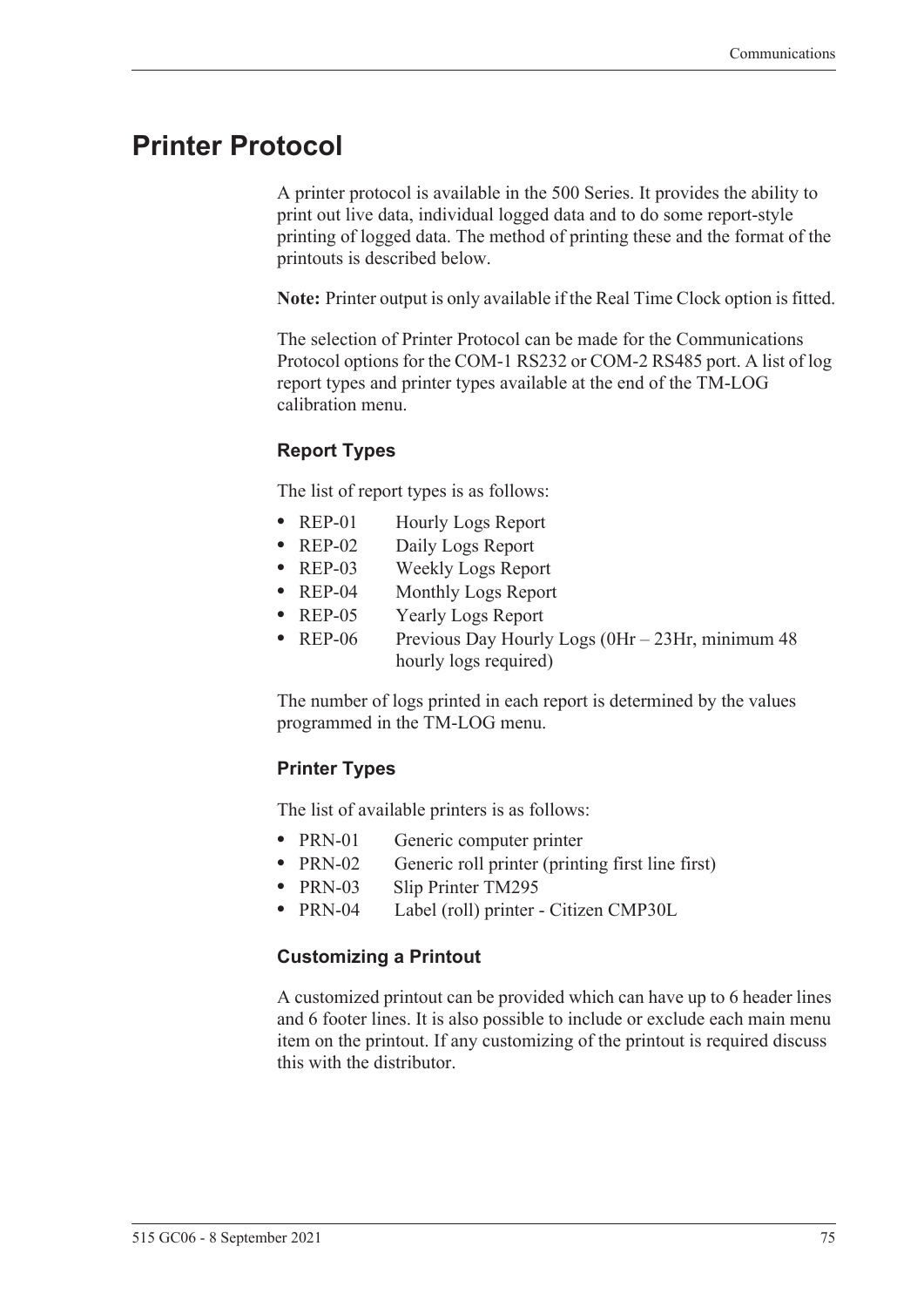### <span id="page-85-1"></span>**Types of Printouts**

### <span id="page-85-0"></span>**Live Data**

The RESET key, when in main menu, is shared as the PRINT key if the printer protocol has been selected. A printout will be initiated whenever this key is pressed. If printing is not required, do not select printer protocol.

The format of this printout will be:

*Custom Header Lines*

*Current Docket No.* 

*Instrument Serial No. & Tag*

| Current Date & Time & Status     |              |                      |                                                                                   |
|----------------------------------|--------------|----------------------|-----------------------------------------------------------------------------------|
| Total Variable<br>Total Variable | unit<br>unit | value<br>value (acc) | $\langle$ Resettable total first $\rangle$<br>$\leq$ Accumulated total second $>$ |
| Variable                         | unit         | value                |                                                                                   |
| Variable                         | unit         | value                |                                                                                   |
| etc.                             |              |                      |                                                                                   |
| <b>Custom Footer Lines</b>       |              |                      |                                                                                   |
|                                  |              |                      | $\leq$ separation line $>$                                                        |

(Note that blank header and footer lines are not printed).

### **Docket Number**

The docket number that appears on the live data printout indicates the print number. This number is cleared when the Accumulated totals are reset. If the Reset Mode is set for Delayed, where a print can be generated without resetting the non-accumulated totals, an additional number in brackets will be shown that indicates the number of prints since the last reset. i.e.

*DOCKET No. 000256 (000036)*

### **Instrument Serial Number and Unit Tag**

The instrument serial number and unit tag is the same as the information shown in the Model Info menu. For more details refer to **[Model](#page-39-0)  [Information](#page-39-0)** on page 30.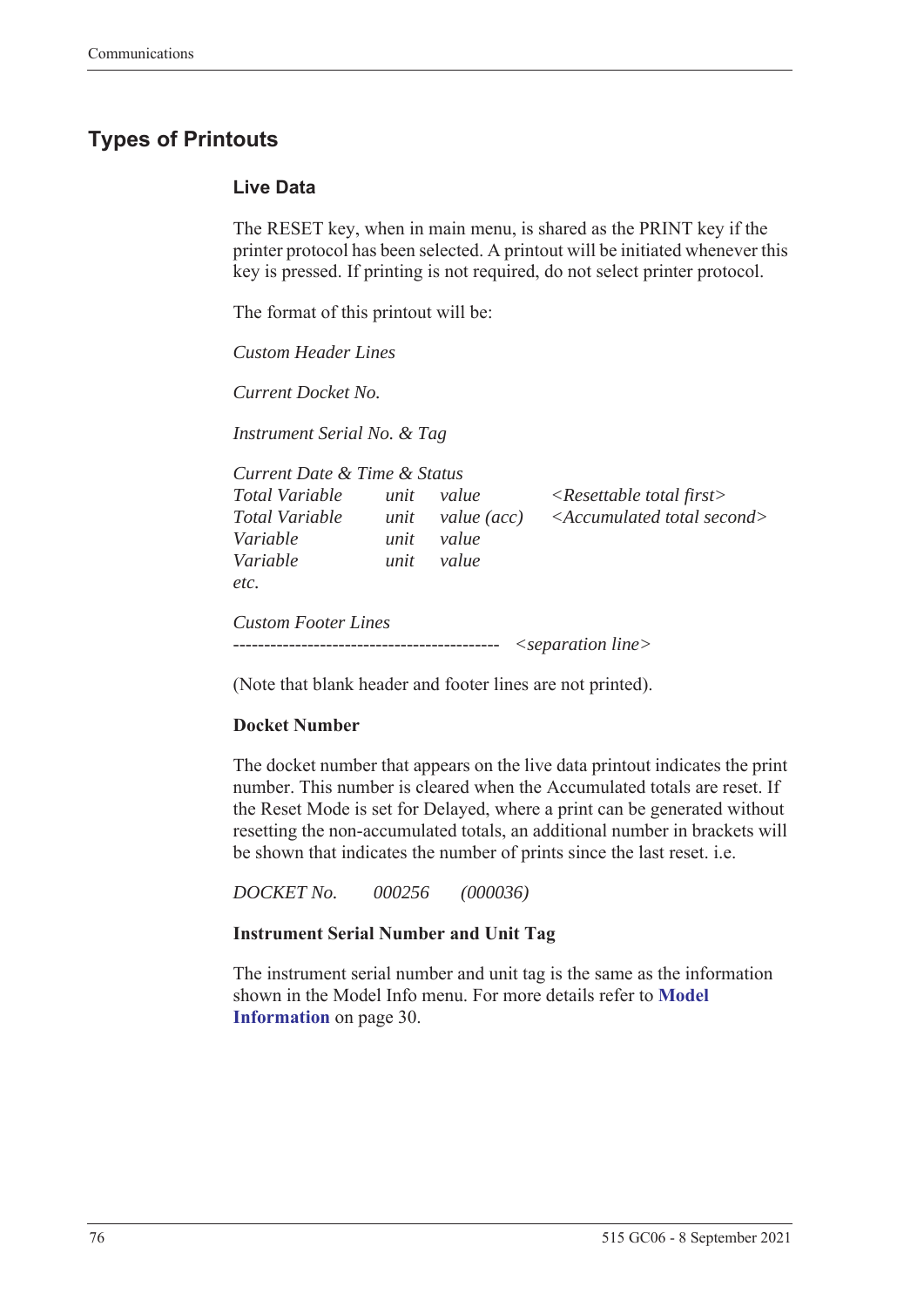### <span id="page-86-0"></span>**Individual Log Data**

When in the Log Menu and while holding the DISPLAY key to view the data of the log of interest the RESET key can be pressed to initiate a printout of that log entry. The printout will have the time and date stamp corresponding to when the log was taken. After the print has been initiated there will be the opportunity to scroll to view another log entry and print again.

Since in each log entry all totals are stored as the Accumulated value, the printout will not have any resettable totals. The format of the printout with this exception is the same as the LIVE DATA printout:

*Custom Header Lines*

*Instrument Serial No. & Tag*

*Log Date & Time & Status Variable unit value <example: total as Accum only> Variable unit value etc.*

*Custom Footer Lines -------------------------------------------- <separation line>*

### <span id="page-86-1"></span>**Log Report Printing**

As there is the likelihood that the reports can be of a considerable length it is strongly recommended that only the 80 Column printer with Z fold (tractor feed) paper be used. This is just as much for the memory storage of printer as it is for the reliable paper supply.

There is a HOLD.SET REPORT PRINT prompt under the main menu with the ability to print the pre-selected type of report. Pressing and holding the SET key for two seconds will initiate the printout. Any of the Log Reports will have the following format:

*Custom Header Lines*

*Title of Report*  $\langle$  *internally set, indicates report type>* 

*Current Date & Time Instrument Serial No. & Tag*

*-------------------------------------------- <separation line>*

*Log No. Date & Time & Status Variable unit value <example: total as Accum only> Variable unit value etc.*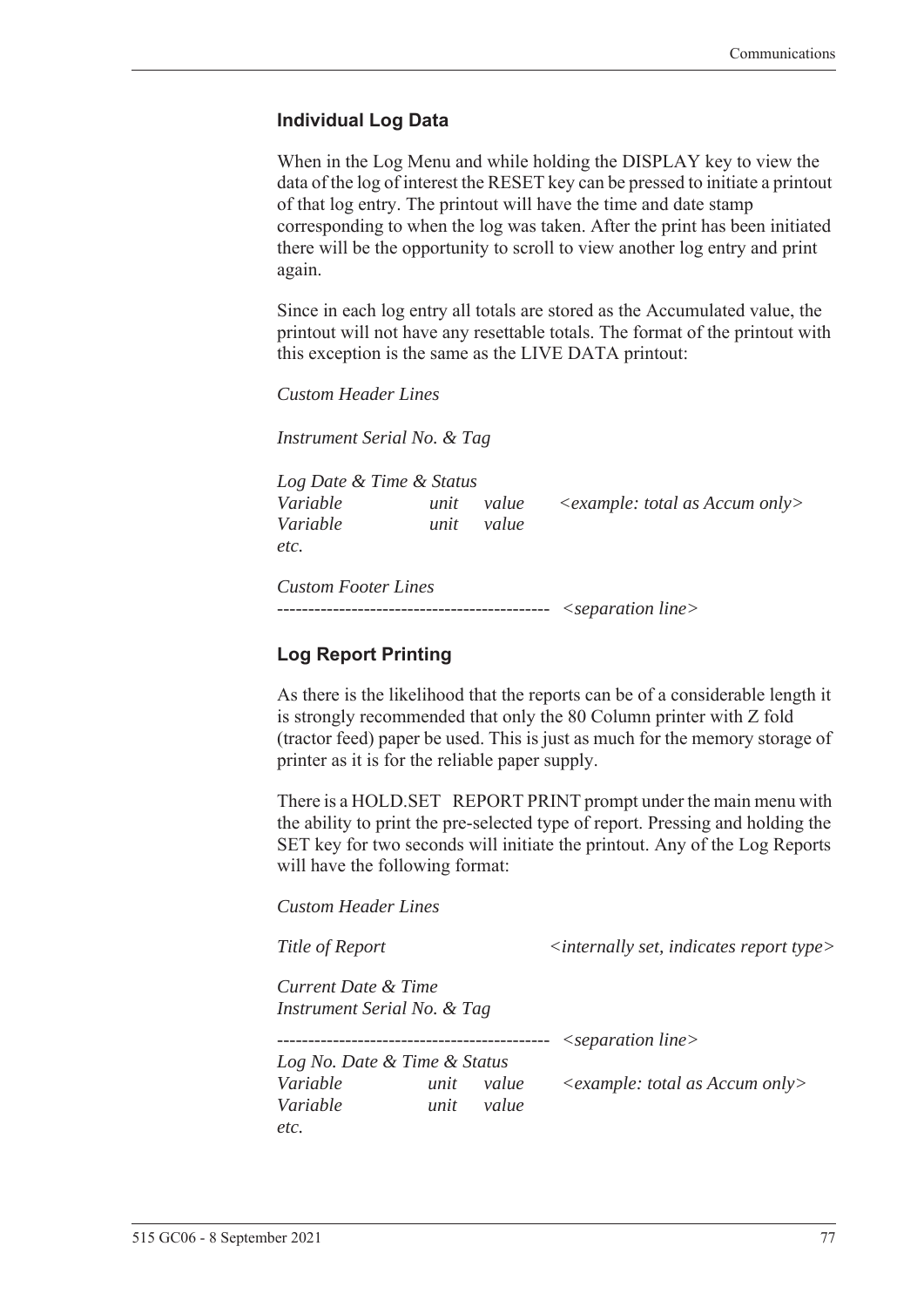|                              |      |           | $\leq$ separation line $>$              |
|------------------------------|------|-----------|-----------------------------------------|
| Log No. Date & Time & Status |      |           |                                         |
| Variable                     | unit | value     | $\leq$ example: total as Accum only $>$ |
| Variable                     | unit | value     |                                         |
| etc.                         |      |           |                                         |
|                              |      | --------- | $\leq$ separation line $>$              |
| Log No. Date & Time & Status |      |           |                                         |
| Variable                     | unit | value     | $\leq$ example: total as Accum only $>$ |
| Variable                     | unit | value     |                                         |
| etc.                         |      |           |                                         |
| <b>Custom Footer Lines</b>   |      |           |                                         |

```
-------------------------------------------- <separation line>
```
Reports will print in the historical order, and for those logs that have no data (e.g. unit was powered off at the time) the print will show "Data not available", i.e.

| Log No. Date & Time & Status |      |           |                                                  |
|------------------------------|------|-----------|--------------------------------------------------|
| Variable                     | unit | value     | $\langle$ example: total as Accum only $\rangle$ |
| Variable                     | unit | value     |                                                  |
| etc.                         |      |           |                                                  |
|                              |      |           | $\leq$ separation line $>$                       |
| Log No. Data Not Available   |      |           |                                                  |
|                              |      | --------- | $\leq$ separation line $>$                       |
| Log No. Date & Time & Status |      |           |                                                  |
| Variable                     | unit | value     | $\leq$ example: total as Accum only $>$          |
| Variable                     | unit | value     |                                                  |
| etc.                         |      |           |                                                  |

If the unit is programmed for 0 logs for a particular time base then the report for that time base will only consist of the header and ID information and a "Data Not Available" message. Likewise for the 0Hr to 23Hr report to print the complete report there must be a minimum of 48 hourly logs programmed otherwise "Data Not Available" will be printed for the missing logs.

*Custom Header Lines*

*Title of Report*

*Current Date & Time Instrument Serial No. & Tag*

*Data Not Available*

*Custom Footer Lines* 

*-------------------------------------------- <separation line>*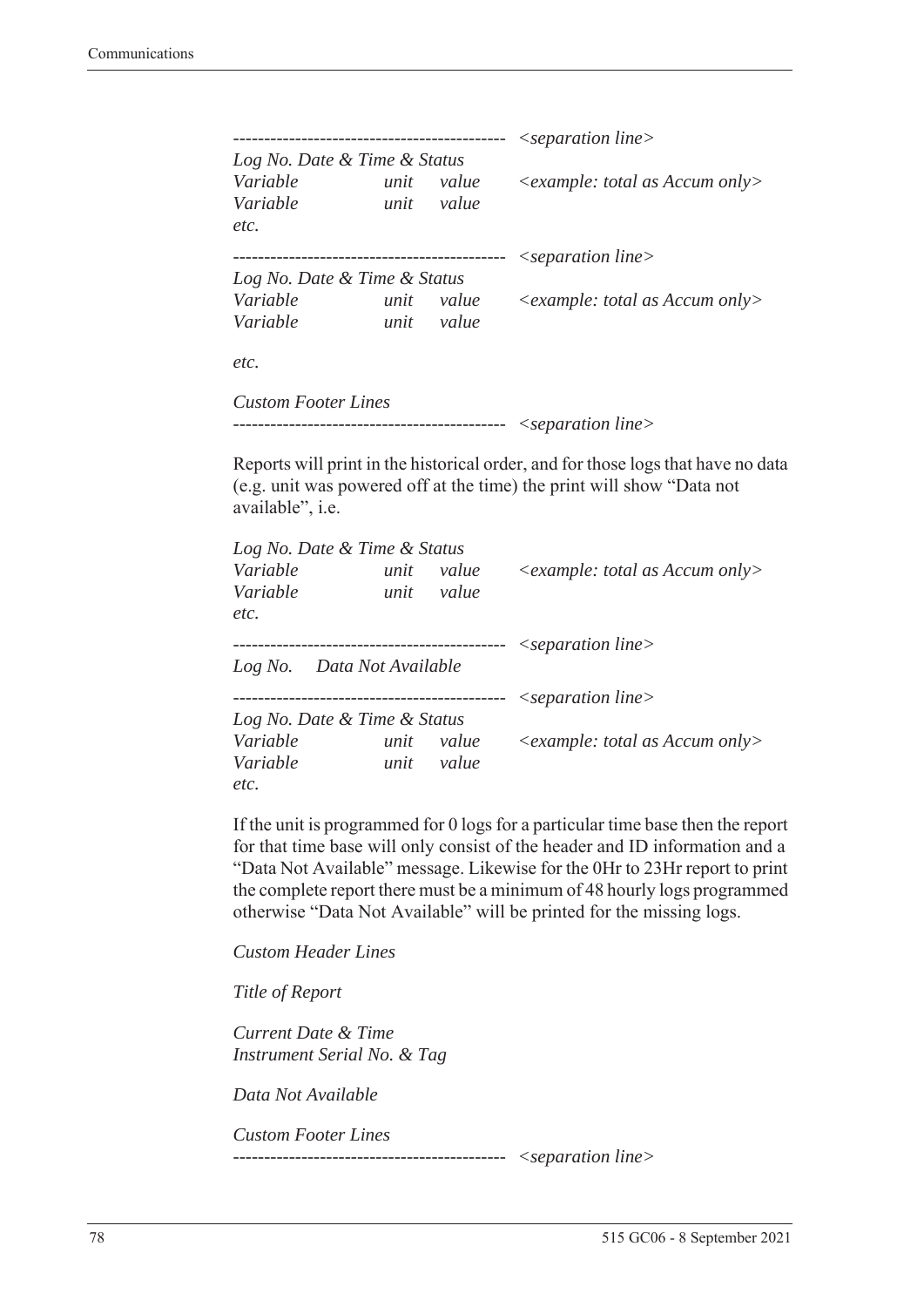### <span id="page-88-0"></span>**Printer Data Control**

Some printers have limited data buffers and are therefore unable to collect all the print data being transmitted. The 500 Series has the capability of software handshaking. The Xon/Xoff characters can be used by any of the printer types to control the flow of data to ensure that data is not lost.

Some printers will also transmit an Xoff character in response to other events such as printer being off-line, print head not engaged or power being removed. The specific behaviour of the printer being used should be noted.

### <span id="page-88-1"></span>**Error Messages**

There are two printer error messages that can be displayed.

### **PAPER OUT**

This message is related to the Printer Type PRN-03 TM295 Slip printer. It is standard procedure with this printer to check for paper status before printing. If a print is attempted but there is no paper the PAPER OUT message will be scrolled. The instrument will continue to poll the printer for paper and if paper is detected before a communications timeout expires the print will commence.

### **COMMS TIMEOUT**

This message is relevant for all printer types and will be activated for the following conditions.

1. If the flow of data is stopped due to software or hardware handshaking and is not allowed to resume before the communications timeout.

2. If Printer Type is PRN-03 Slip printer and a paper status is requested but no response is received within the timeout period.

3. Paper Out has been detected for Printer Type PRN-03 but no paper is inserted within the timeout period.

When a communications timeout error has been activated the message COMMS TIMEOUT will be scrolled once, the request to print will be cleared and the instrument will return to its normal mode.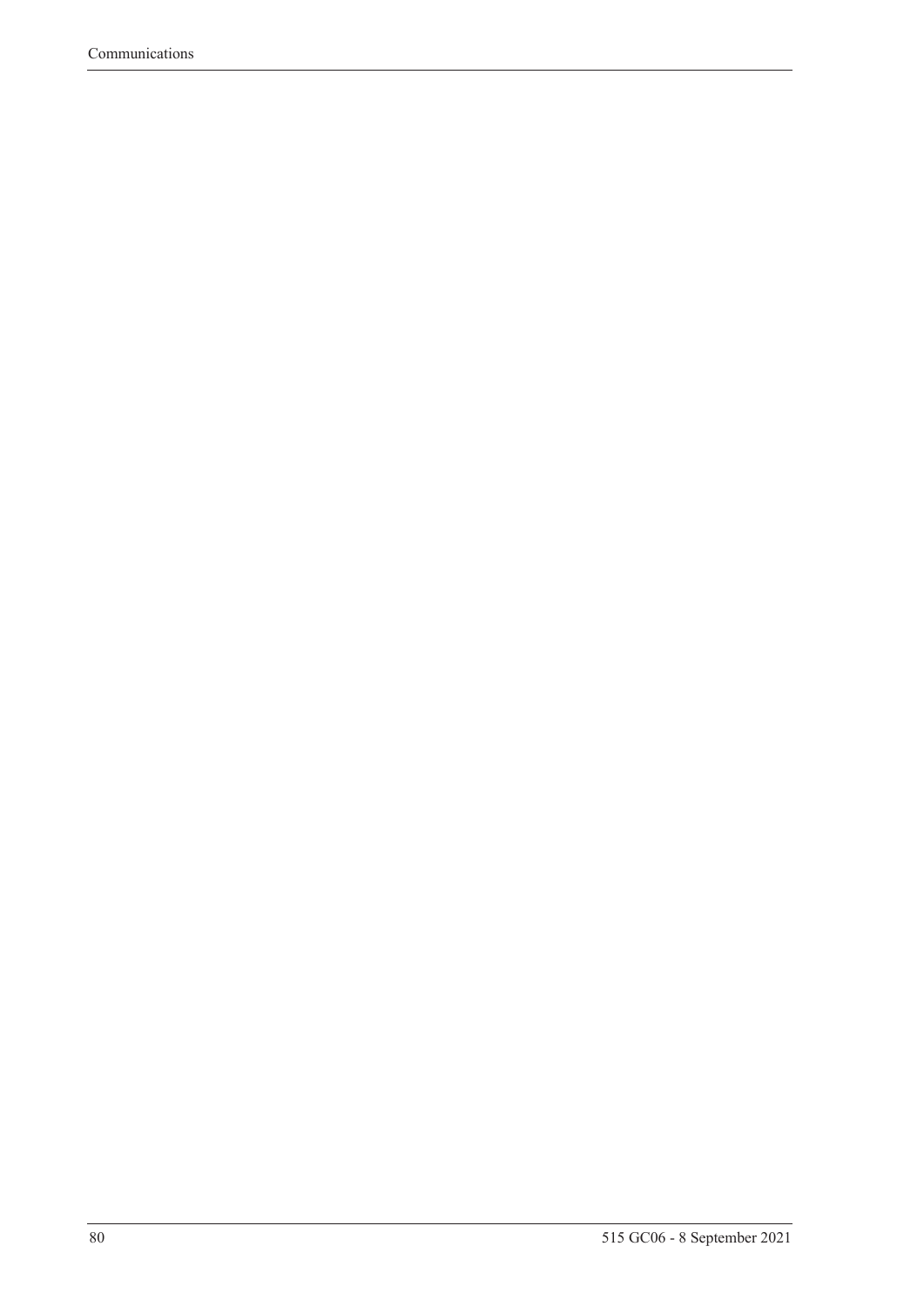# <span id="page-90-1"></span>**Appendix A Glossary**

<span id="page-90-0"></span>

| 500-PM<br><b>Software</b>                 | The 500 Series Program Manager (500-PM software) is a Windows based<br>program that is freely available from the download section of the Contrec<br>website. The program is a comprehensive configuration tool and resource<br>centre that can be used to tailor an instrument to suit specific application<br>needs including program settings, units of measurement, custom tags/text,<br>access levels and more. Custom versions can be saved and configuration<br>reports generated as a PDF. |
|-------------------------------------------|---------------------------------------------------------------------------------------------------------------------------------------------------------------------------------------------------------------------------------------------------------------------------------------------------------------------------------------------------------------------------------------------------------------------------------------------------------------------------------------------------|
| <b>ASCII</b>                              | American Standard Code for Information Interchange. For the ASCII<br>protocol, the instrument receives and transmits messages in ASCII, with all<br>command strings to the instrument terminated by a carriage return. Replies<br>from the instrument are terminated with a line-feed and a carriage-return.                                                                                                                                                                                      |
| <b>Absolute</b>                           | Absolute Pressure = Atmospheric Pressure + Gauge Pressure.                                                                                                                                                                                                                                                                                                                                                                                                                                        |
| <b>Pressure</b>                           | It is the combined local atmospheric pressure and the gauge pressure. All<br>calculations are based on absolute values for pressure. Some sensors can<br>directly measure the absolute pressure value while others measure gauge<br>pressure. Pressure can be displayed as absolute or gauge and is indicated<br>with an 'A' or 'G' appended to the pressure units of measure.                                                                                                                    |
| Atmospheric<br>& Gauge<br><b>Pressure</b> | Some sensors only measure gauge pressure, in this case the atmospheric<br>pressure must be programmed to determine the absolute value. The<br>atmospheric value is affected by the altitude of the installation. The<br>atmospheric pressure default is 101.325 kPa (14.696 psia) which is the<br>standard value at sea level.                                                                                                                                                                    |
| <b>Modbus RTU</b>                         | The Modbus protocol is a message structure for communications between<br>controllers and devices regardless of the type of network. In RTU (remote<br>terminal unit) mode, each 8-bit byte in a message contains two 4-bit<br>hexadecimal characters. This mode has greater character density than<br>ASCII and allows better data throughput than ASCII for the same baud rate.                                                                                                                  |
| <b>Molar Mass</b>                         | Molar mass is the molecular weight, which is the mass of one mole of the<br>substance.                                                                                                                                                                                                                                                                                                                                                                                                            |
| <b>Normal</b>                             | Normal conditions are defined as:                                                                                                                                                                                                                                                                                                                                                                                                                                                                 |
| <b>Conditions</b>                         | $0^{\circ}$ C (273.15K) and 101.325 kPa<br>32°F (491.67°R) and 14.696 psia.<br>$\bullet$                                                                                                                                                                                                                                                                                                                                                                                                          |
|                                           | A flow rate at normal conditions is indicated with an 'N' in the front of the                                                                                                                                                                                                                                                                                                                                                                                                                     |

corrected volume units of measure. Compare with *Standard conditions*.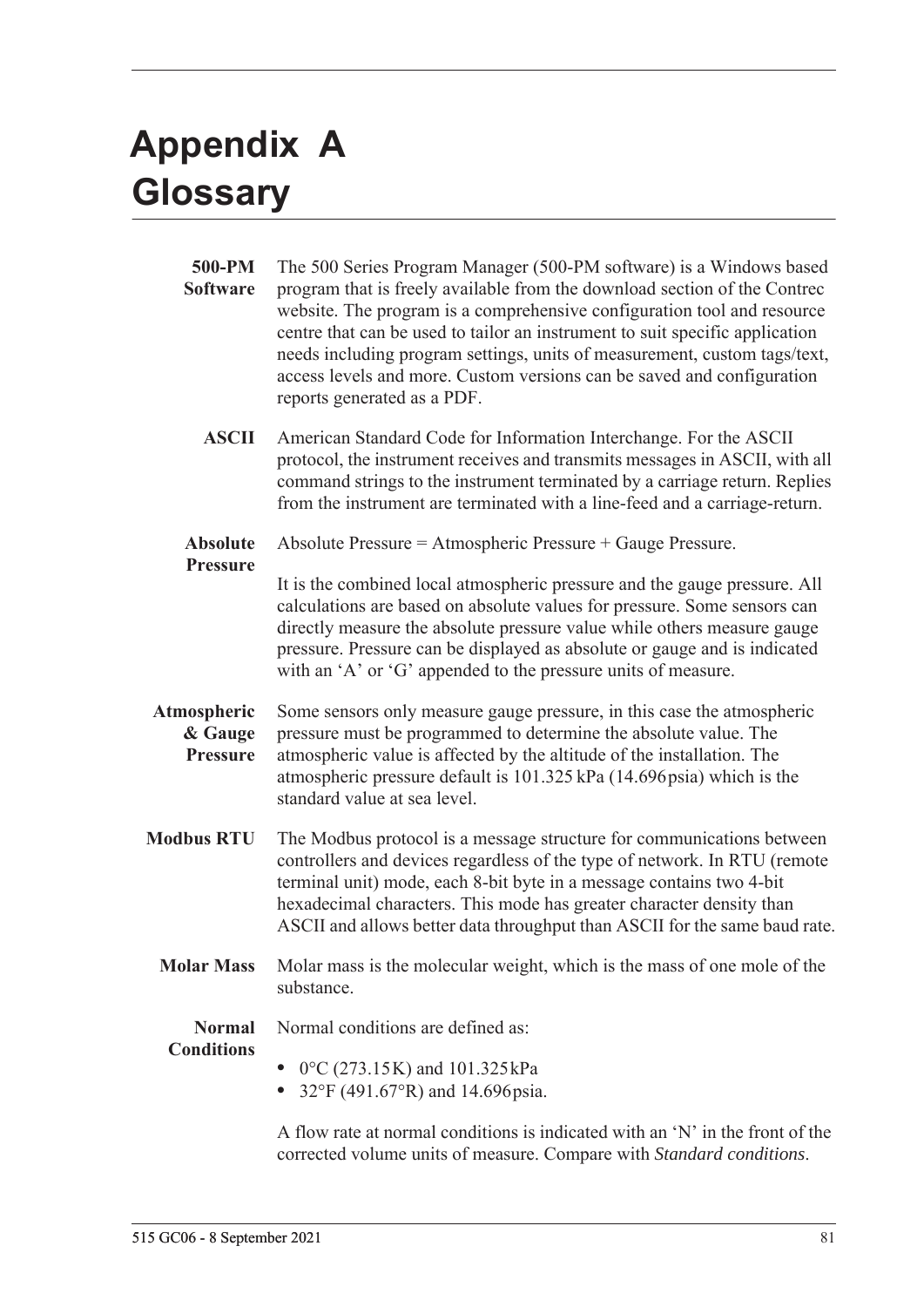| <b>Normalised</b><br>Input             | A normalised input ranges from 0 to 1.000. For 4-20 mA input, the signal is<br>set to 0 at 4mA and the signal is set to 1.000 at 20mA.                                                                                                |
|----------------------------------------|---------------------------------------------------------------------------------------------------------------------------------------------------------------------------------------------------------------------------------------|
| <b>Passive Output</b><br><b>Signal</b> | Requires an external power supply.                                                                                                                                                                                                    |
| <b>RTD</b>                             | Resistance Temperature Device                                                                                                                                                                                                         |
| <b>Specific</b><br>Gravity             | Specific Gravity is the ratio of the molar mass of a gas to the molar mass of<br>air.                                                                                                                                                 |
| <b>Square Root</b><br>Correction       | This allows the unit to correct for non-linearities when connected to<br>differential pressure flow devices due to the square-root relationship of the<br>flow rate, density and differential pressure of the fluid or gas in motion. |
| <b>Standard</b>                        | Standard conditions are defined as:                                                                                                                                                                                                   |
| <b>Conditions</b>                      | • 15°C (288.15K) and 101.325kPa, or<br>• 59°F (518.67°R) and 14.696 psia.                                                                                                                                                             |
|                                        | A flow rate at standard conditions is indicated with an 'S' in the front of the<br>corrected volume units of measure. Compare with Normal conditions.                                                                                 |
| <b>Universal Gas</b><br>Constant $(R)$ | The Universal Gas Constant is used in the calculation of density at flowing<br>conditions. $(8.314510 \text{ J/(mol*K)})$                                                                                                             |
| Watchdog<br>Timer (WTD)                | The WDT is used to monitor the activity of the micro processor and will<br>force a reboot if the micro processor stops, while power is applied, due to<br>any internal or external influences.                                        |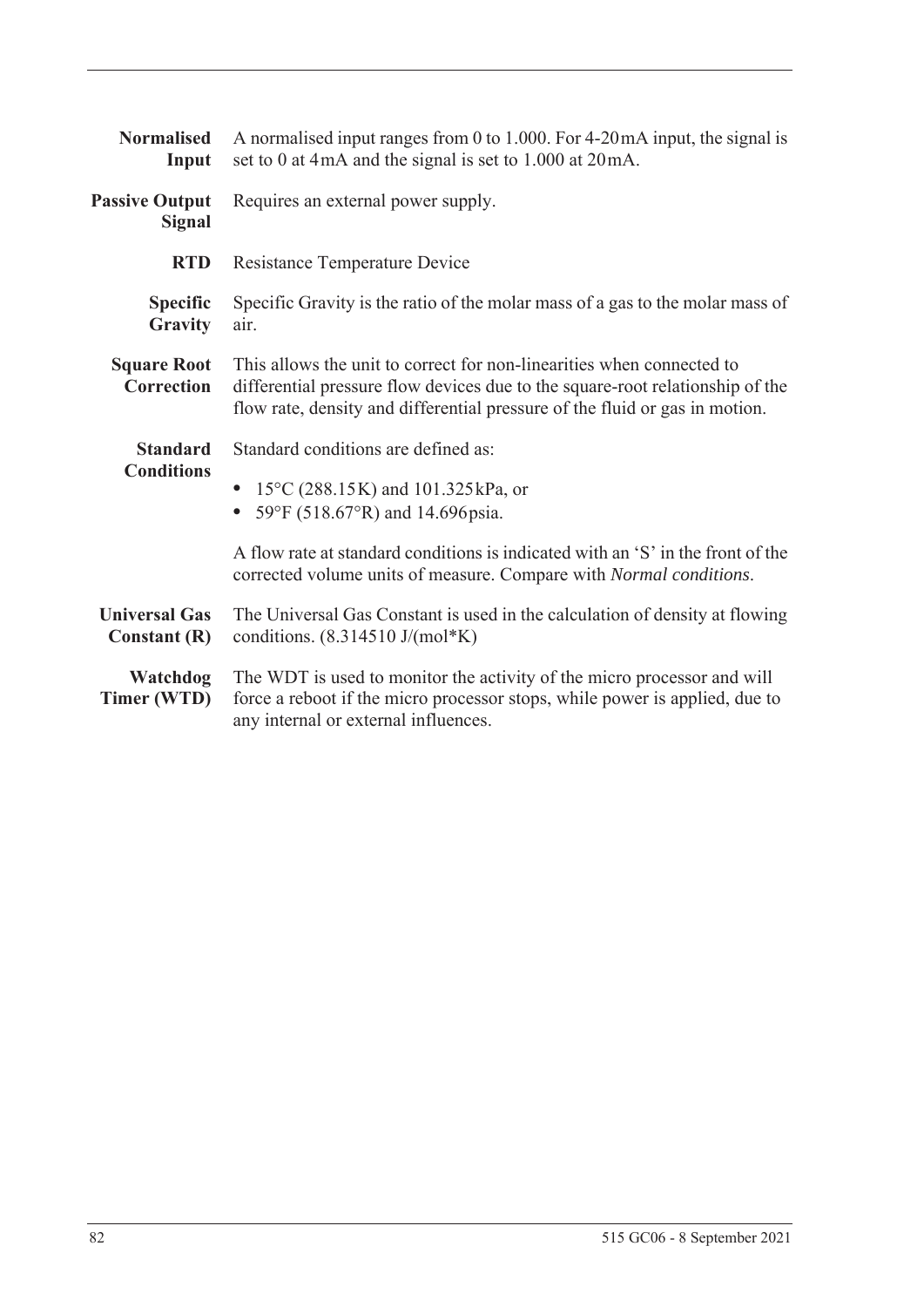## <span id="page-92-1"></span>**Appendix B Model Numbers**

## <span id="page-92-0"></span>**Product Codes**

| <b>Model</b>                                                                                                                                                                          |                |              |                | <b>Supplementary Code</b>     |                                                                                                                        |                                              | <b>Description</b>            |                                                                                                                                        |  |                                                                                                                             |  |
|---------------------------------------------------------------------------------------------------------------------------------------------------------------------------------------|----------------|--------------|----------------|-------------------------------|------------------------------------------------------------------------------------------------------------------------|----------------------------------------------|-------------------------------|----------------------------------------------------------------------------------------------------------------------------------------|--|-----------------------------------------------------------------------------------------------------------------------------|--|
| 515                                                                                                                                                                                   |                |              |                |                               |                                                                                                                        |                                              | $-$ GC06                      |                                                                                                                                        |  |                                                                                                                             |  |
|                                                                                                                                                                                       | 1              |              |                |                               |                                                                                                                        |                                              |                               | Panel mount enclosure                                                                                                                  |  |                                                                                                                             |  |
|                                                                                                                                                                                       | $\overline{2}$ |              |                |                               |                                                                                                                        |                                              |                               | Field mount enclosure (NEMA 4X / IP66)<br>(7 specifies heater included)                                                                |  |                                                                                                                             |  |
| <b>Enclosure</b>                                                                                                                                                                      | 3/5            |              |                |                               |                                                                                                                        |                                              |                               | Explosion proof Ex d (IECEx/ATEX), metric glands<br>(5 specifies heater included)                                                      |  |                                                                                                                             |  |
|                                                                                                                                                                                       | 4/6            |              |                |                               |                                                                                                                        |                                              |                               | Explosion proof Ex d (CSA), NPT glands<br>(6 specifies heater included)                                                                |  |                                                                                                                             |  |
|                                                                                                                                                                                       |                | $\Omega$     |                |                               |                                                                                                                        |                                              |                               | 4 logic inputs, 1 isolated output, 2 relays (only relay type 1 is<br>available), RS232 (DB9) communication port                        |  |                                                                                                                             |  |
| <b>Output Options</b>                                                                                                                                                                 |                | $\mathbf{1}$ |                |                               |                                                                                                                        |                                              |                               | 4 logic inputs, 2 isolated outputs, 4 relays, real-time clock data<br>logging, RS232 (DB9) and RS485 communication ports               |  |                                                                                                                             |  |
|                                                                                                                                                                                       | 2/3            |              |                |                               |                                                                                                                        |                                              |                               |                                                                                                                                        |  | 4 logic inputs, 2 isolated outputs, 4 relays, real-time clock data<br>logging, RS232 (DB9) and Ethernet communication ports |  |
| 1                                                                                                                                                                                     |                |              |                | Electromechanical relays only |                                                                                                                        |                                              |                               |                                                                                                                                        |  |                                                                                                                             |  |
| <b>Relay Type</b>                                                                                                                                                                     |                |              | $\overline{2}$ |                               |                                                                                                                        | 2 electromechanical and 2 solid state relays |                               |                                                                                                                                        |  |                                                                                                                             |  |
|                                                                                                                                                                                       |                |              | $\overline{3}$ |                               |                                                                                                                        |                                              |                               | Solid state relays only                                                                                                                |  |                                                                                                                             |  |
| <b>Power Supply</b>                                                                                                                                                                   |                |              |                | U                             |                                                                                                                        |                                              |                               | Inputs for 12-28VDC and 100-240 VAC, 50-60Hz<br>(Previous Models: $A = 110/120$ VAC, $E = 220/240$ VAC)                                |  |                                                                                                                             |  |
|                                                                                                                                                                                       |                |              |                | D                             |                                                                                                                        |                                              |                               | Input for 12-28VDC power only                                                                                                          |  |                                                                                                                             |  |
| <b>Display Panel Options</b>                                                                                                                                                          |                |              |                |                               | S                                                                                                                      |                                              |                               | Standard option (now with backlight & LCD backup)<br>(original Full option: F, with Infra-Red comms, no longer available)              |  |                                                                                                                             |  |
| $\overline{C}$<br><b>PCB Protection</b>                                                                                                                                               |                |              |                |                               |                                                                                                                        |                                              |                               | Conformal coating - required for maximum environmental<br>operating range. Recommended to avoid damage from<br>moisture and corrosion. |  |                                                                                                                             |  |
| N                                                                                                                                                                                     |                |              |                |                               | None - suitable for IEC standard 654-1 Climatic Conditions up<br>to Class B2 (Heated and/or cooled enclosed locations) |                                              |                               |                                                                                                                                        |  |                                                                                                                             |  |
| <b>GC06</b><br><b>Application Pack Number</b>                                                                                                                                         |                |              |                |                               | Defines the application software to be loaded into the<br>instrument                                                   |                                              |                               |                                                                                                                                        |  |                                                                                                                             |  |
| For example: Model No. 515.111USC<br>Displayed on the 500 Series as:<br>Note: The first character represents the CPU installed<br>(factory use only). The remaining 6 characters only |                |              |                |                               |                                                                                                                        |                                              | $2 - 1 - 5 -$<br>515<br>MODEL |                                                                                                                                        |  |                                                                                                                             |  |
| represent hardware that affects the operation.                                                                                                                                        |                |              |                |                               |                                                                                                                        |                                              |                               |                                                                                                                                        |  |                                                                                                                             |  |

**Note:** Example full product part number is 515.111USC-GC06 (This is the number used for placing orders).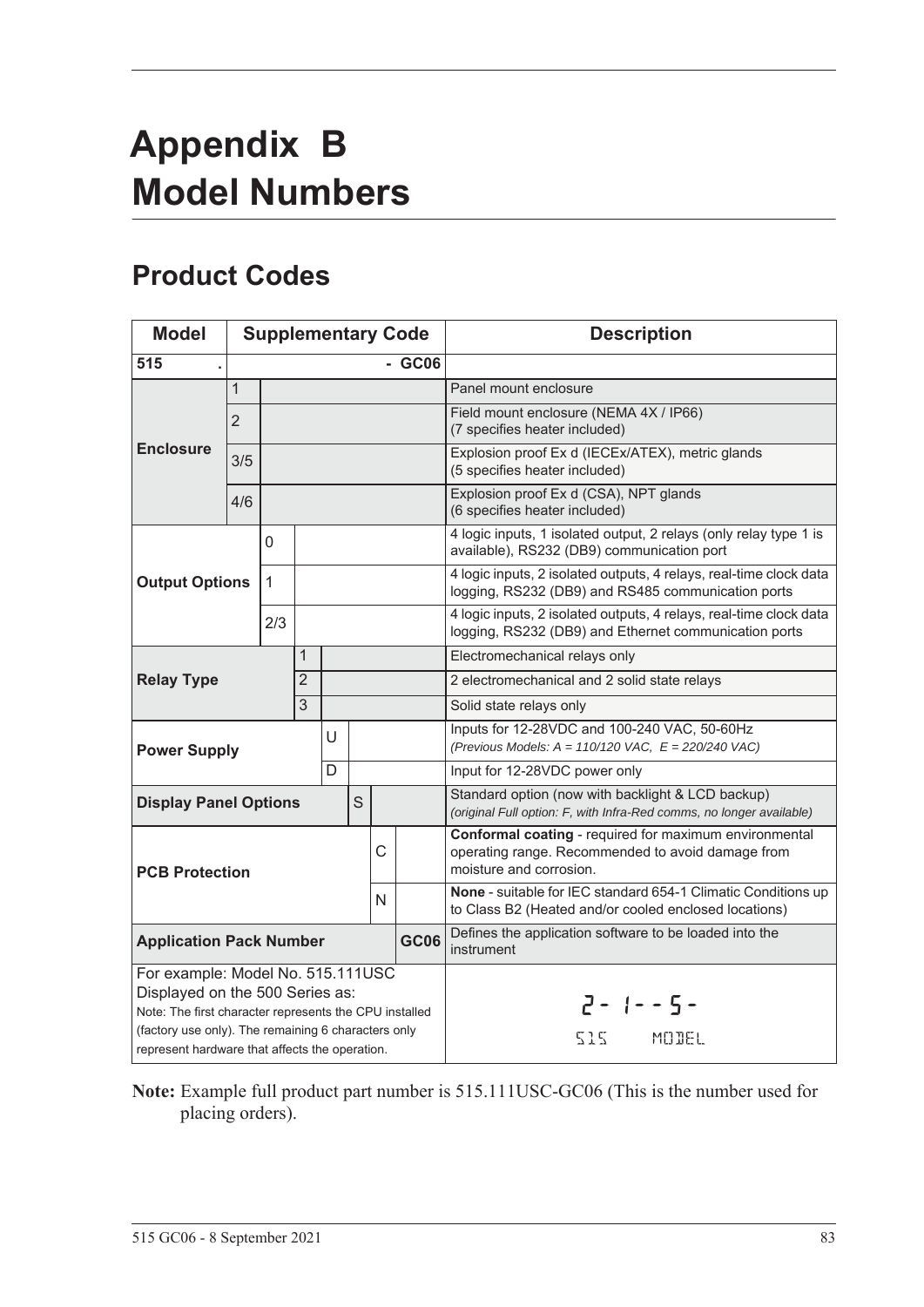## <span id="page-93-1"></span>**Custom Version Codes**

|                                         | Code |                |  | <b>Description</b>                                                                             |
|-----------------------------------------|------|----------------|--|------------------------------------------------------------------------------------------------|
|                                         | 00   |                |  | <b>Factory Default Application</b>                                                             |
|                                         | 01   |                |  | Contrec Systems Pty. Ltd. Melbourne Australia                                                  |
|                                         | 02   |                |  | Contrec Limited, West Yorkshire UK                                                             |
| <b>Origin Code</b>                      | 03   |                |  |                                                                                                |
| <b>Identifies</b><br><b>Distributor</b> | 04   |                |  | Contrec - USA, LLC. Pelham AL 35124 USA                                                        |
|                                         | 05   |                |  | Flowquip Ltd. Halifax UK                                                                       |
|                                         | 06   |                |  |                                                                                                |
|                                         | etc. |                |  |                                                                                                |
|                                         |      | 0              |  | English (Default)                                                                              |
|                                         |      | $\mathbf{1}$   |  | German                                                                                         |
|                                         |      | $\overline{2}$ |  | <b>Dutch</b>                                                                                   |
| <b>User Language</b>                    |      | 3              |  | French                                                                                         |
|                                         |      | $\overline{4}$ |  | Spanish                                                                                        |
|                                         |      | $\overline{5}$ |  |                                                                                                |
|                                         |      | etc.           |  |                                                                                                |
| 000                                     |      |                |  |                                                                                                |
| <b>Distributor's Code</b><br>$\cdots$   |      |                |  | Distributor's own choice. Possibly a code that identifies the<br>customer and the application. |
| 999                                     |      |                |  |                                                                                                |
| For example: 02 3 157                   |      |                |  | 023157                                                                                         |
| Displayed on the 500 Series as:         |      |                |  | CUSTOM VERS                                                                                    |

## **Application Information Code**

The Application Information code is an aid for users and service personnel to determine the type of inputs that are used in a particular application. The Application Information code is displayed on the instrument as shown below.

<span id="page-93-0"></span>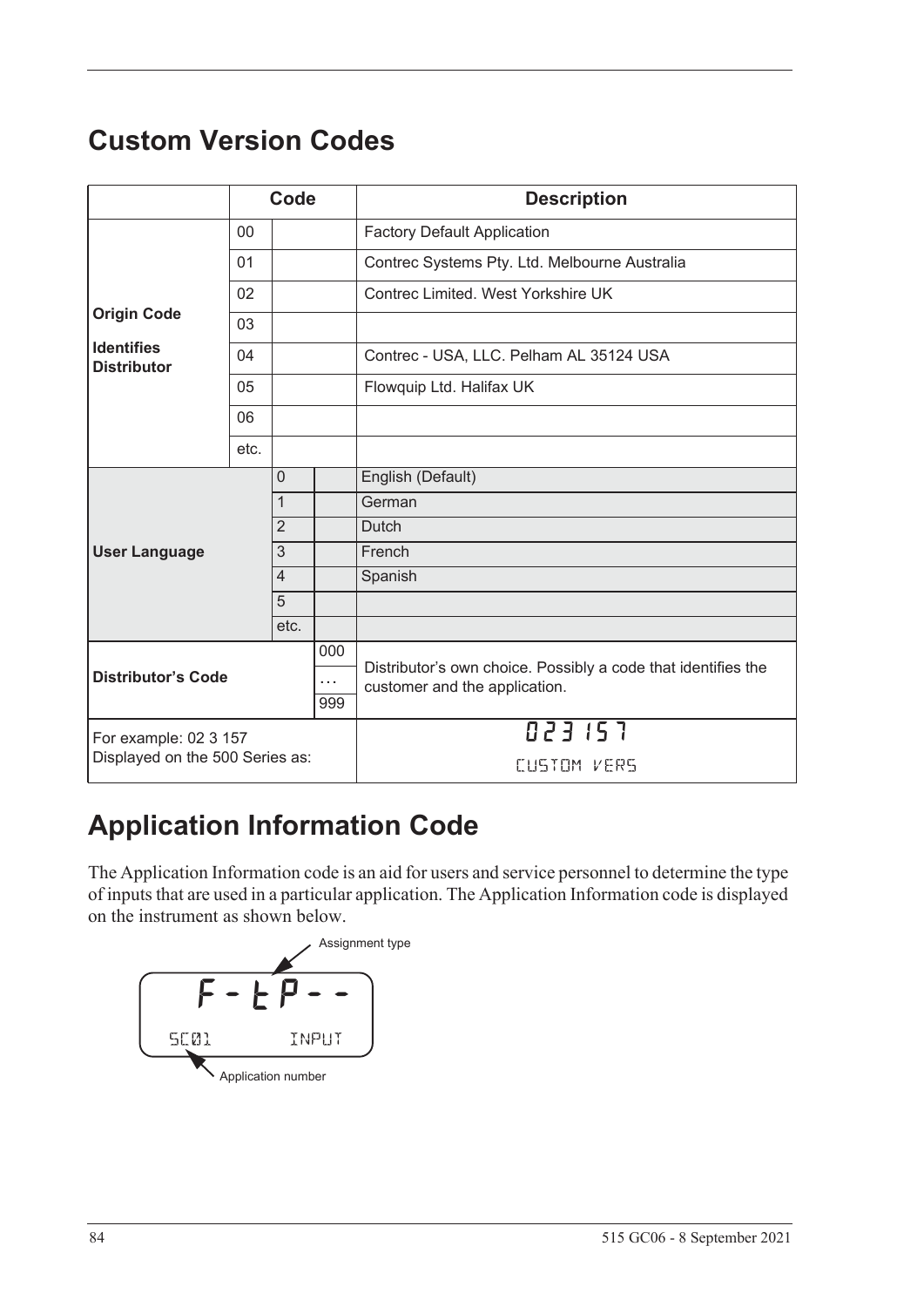The Application number identifies the application as in the following examples:

- **•** SC01 steam flow computer for frequency flow meter
- **•** GN02 natural gas flow computer for analog flow meter

The Input Assignment type indicates the physical input that is assigned to each input on the instrument. The code is made up from six characters as follows:

| FINP1   FINP2   AINP1   AINP2   AINP3   AINP4 |  |  |  |
|-----------------------------------------------|--|--|--|
|                                               |  |  |  |

The codes are as follows:

- - not used in this application
- **A** indicates a generic analog input such as for density or level etc.
- **•** C indicates a user code input
- d indicates a density input
- **•** F indicates a generic flow input such as for volume or mass etc.
- H indicates a high flow input for stacked inputs
- **•** L indicates a low flow input for stacked inputs
- **•** P indicates a pressure input
- **q** indicates a quadrature input
- *k* indicates a temperature input.

For example,  $F - tP - -$  is an instrument with FINP1 (frequency input 1) assigned to a flow input, AINP1 assigned to a temperature input and AINP2 assigned as a pressure input. The other inputs are not used.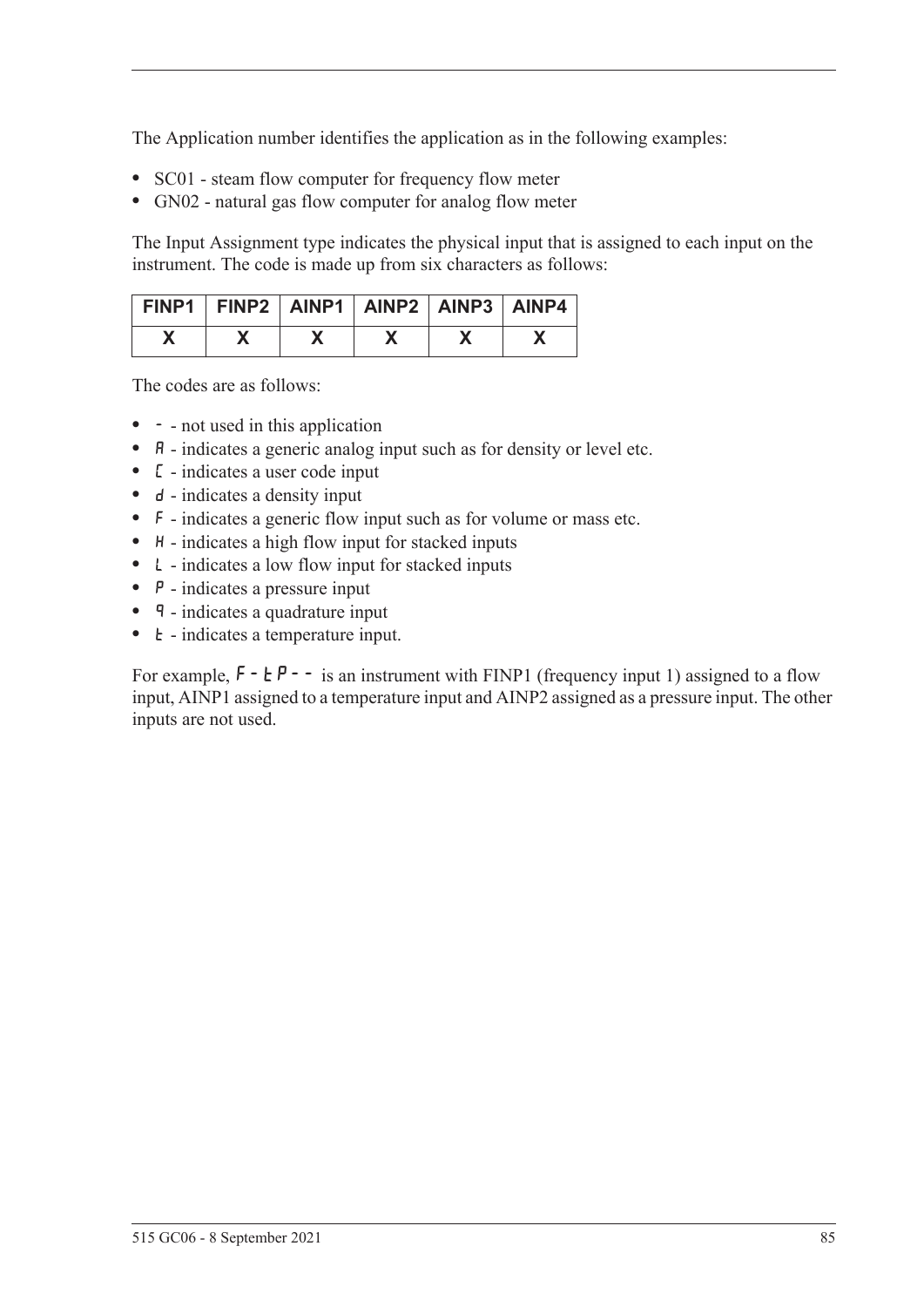# **Appendix C Ethernet Port & Setup**

## **Ethernet Port**

The optional Ethernet port simplifies the communication network and avoids the need for an external 3rd party Serial to Ethernet converter. It allows communications via an existing Ethernet network. In some installations you will need to speak with your network (IT) administrator in order to correctly set up your network. Applications, such as DataMod (available via Contrec), can communicate over the Ethernet network to perform remote monitoring and Data Logging operations.

Within the instrument's calibration menus the Ethernet port uses the settings for the RS-485 port that need to match a supplied Ethernet unit as follows:

- **•** Protocol: RTU
- **•** Baud Rate: 19200
- **•** Data Bits: 8
- **•** Parity: Even
- **•** Stop Bits: 1

Data mapping follows the same convention applied to Modbus registers.

## **Connecting 515 Ethernet to Networks/Routers**

Ethernet 515s are set as default to DHCP (Dynamic Host Configuration Protocol), which should allow your network/router to automatically find and assign an IP address to the instrument (providing there are addresses available). If your network cannot locate the instrument you may need to run the 'Digi Discovery' tool (Contrec guide available on request) or enter the Ethernet module's MAC address within your router settings. If required, the instrument can also be set to a static IP address, however it is strongly advised that only IT competent persons access and edit site network and 515 Ethernet settings. All Ethernet instruments are supplied with the Ethernet module MAC address printed on the outside of the enclosure and also printed directly onto the Ethernet Module itself (the Option card would need to be removed to view the physical Digi Ethernet module).

Contrec Limited will not be held responsible for any changes made to customer router and network settings. Further guides on how to access the module settings and discovering IP address' can be supplied upon request.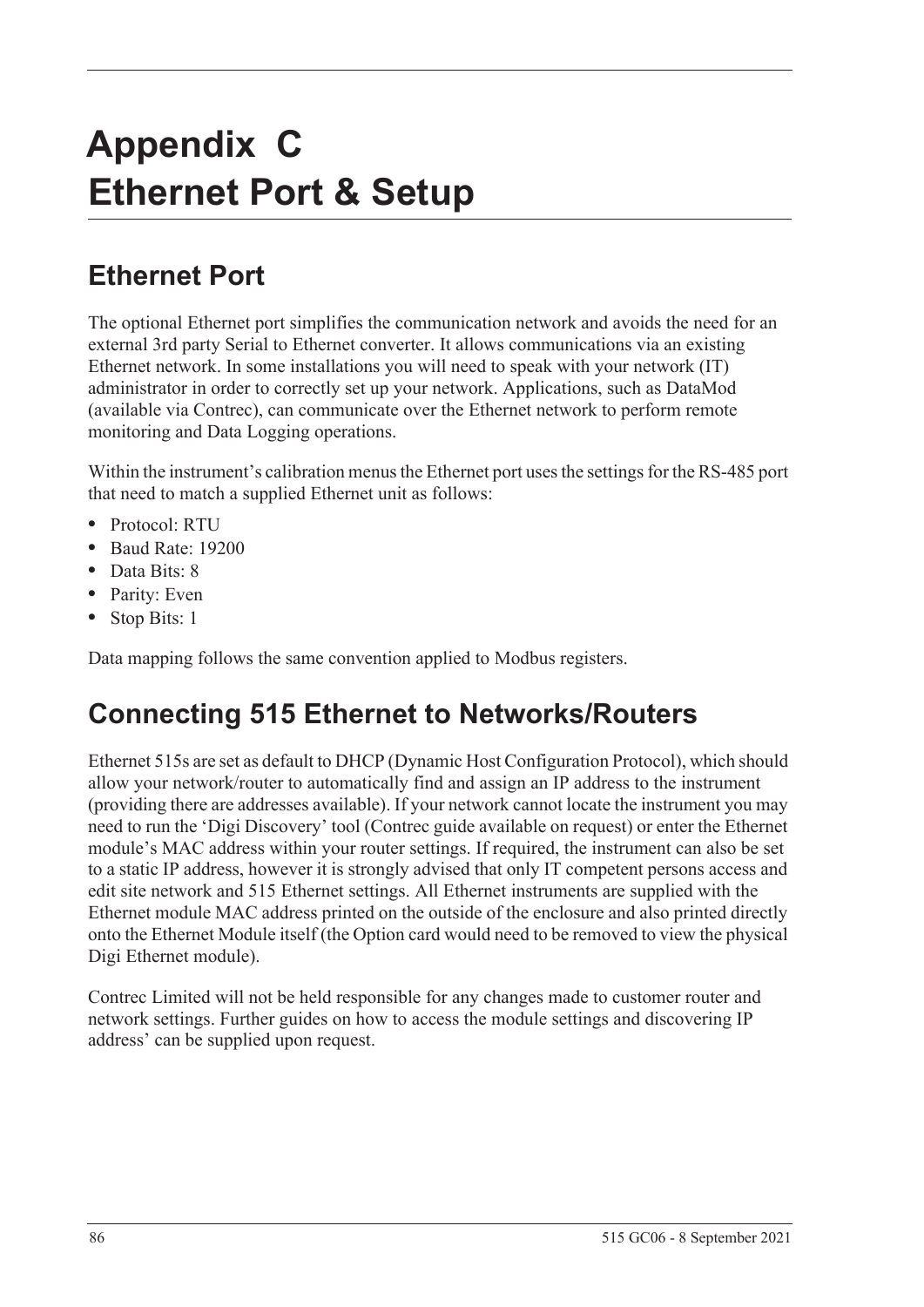## **Connecting DataMod via Ethernet**

Using the IP address that you or the network/router has assigned to the 515 instrument, enter this into the **Host Name / IPv4 Address** tab within DataMod's Modbus Connection Settings as per [Figure 21.](#page-96-0)

Ensure all other settings are correct as per the **Datamod User Guide** and the **515 Ethernet Guide - Establishing a Connection to Datamod**. Both of these documents are available from Contrec on request.

| Transmission Mode-                                   |                 |                     |                      |
|------------------------------------------------------|-----------------|---------------------|----------------------|
| C RTU Serial                                         | <b>C</b> TCP/IP | C RTU over TCP/IP   |                      |
| -RTU Serial Settings-                                |                 |                     |                      |
| Serial Port:                                         |                 | Baud Rate (bps):    |                      |
| COM1                                                 |                 | 19200               | $\blacktriangledown$ |
| -Data Bits-                                          |                 | -Parity-            |                      |
| C 7 bits C 8 bits                                    |                 | C None              |                      |
|                                                      |                 | $C$ Odd             |                      |
| -Stop Bits-                                          |                 | $G$ Even            |                      |
| $C$ 1 bit $C$ 2 bits                                 |                 |                     |                      |
| TCP/IP Settings                                      |                 |                     |                      |
| Host Name / IPv4 Address:                            |                 |                     | Port:                |
| 192.168.0.7                                          |                 |                     | 502                  |
| Receive Timeout (sec): $\vert^2$<br>Maximum Retries: | 2               | Slave Unit Address: | 11                   |
|                                                      |                 | ,                   | Cancel               |

<span id="page-96-0"></span>*Figure 21 DataMod - Modbus Connection Settings*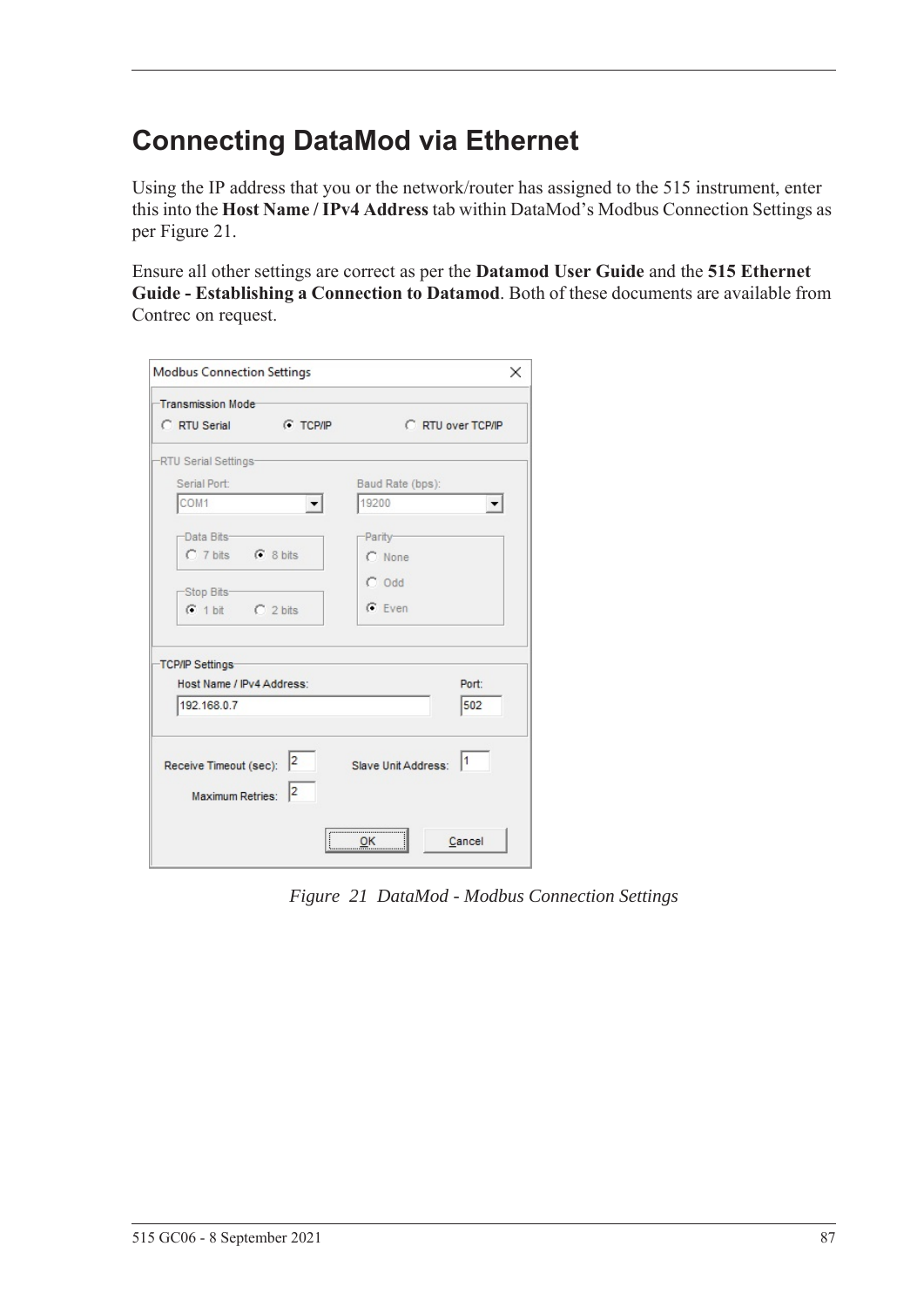## **Appendix D Reference Tables**

## <span id="page-97-0"></span>**Properties of Selected Gases**

| Gas                   | <b>Specific</b><br><b>Gravity</b> | <b>Critical Temperature</b> |              | <b>Critical Pressure</b> |         | <b>Acentric</b><br><b>Factor</b> |
|-----------------------|-----------------------------------|-----------------------------|--------------|--------------------------|---------|----------------------------------|
|                       | <b>SG</b>                         | $\rm ^{\circ}C$             | $\mathsf{P}$ | kPa                      | psia    | $\omega$                         |
| Acetylene             | 0.8990                            | 35.15                       | 95.27        | 6114                     | 886.76  | 0.189                            |
| Air                   | 1.0000                            | $-140.90$                   | $-221.62$    | 3747                     | 543.46  | 0.035                            |
| Ammonia               | 0.5880                            | 132.25                      | 270.05       | 11353                    | 1646.61 | 0.257                            |
| Argon                 | 1.3793                            | $-122.29$                   | $-188.12$    | 4898                     | 710.39  | $-0.002$                         |
| <b>Butane</b>         | 2.0054                            | 151.97                      | 305.55       | 3796                     | 550.56  | 0.200                            |
| <b>Carbon Dioxide</b> | 1.5196                            | 30.97                       | 87.75        | 7374                     | 1069.51 | 0.225                            |
| Carbon Monoxide       | 0.9671                            | $-140.30$                   | $-220.54$    | 3494                     | 506.76  | 0.045                            |
| Chlorine              | 2.4482                            | 143.85                      | 290.93       | 7700                     | 1116.79 | 0.069                            |
| Ethane                | 1.0382                            | 32.17                       | 89.91        | 4872                     | 706.62  | 0.099                            |
| Ethylene              | 0.9686                            | 9.19                        | 48.55        | 5041                     | 731.14  | 0.087                            |
| Helium                | 0.1381                            | $-267.96$                   | $-450.32$    | 227                      | 32.92   | $-0.390$                         |
| Hydrogen              | 0.0696                            | $-240.17$                   | $-400.30$    | 1293                     | 187.53  | $-0.217$                         |
| Hydrogen Chloride     | 1.1898                            | 51.54                       | 124.78       | 8310                     | 1205.26 | 0.132                            |
| Hydrogen Sulphide     | 1.1767                            | 100.25                      | 212.45       | 8963                     | 1299.97 | 0.090                            |
| Methane               | 0.5559                            | $-82.59$                    | $-116.66$    | 4599                     | 667.03  | 0.011                            |
| Neon                  | 0.6969                            | $-228.75$                   | $-379.75$    | 2760                     | 400.30  | $-0.016$                         |
| Nitrogen              | 0.9672                            | $-146.95$                   | $-232.51$    | 3398                     | 492.84  | 0.037                            |
| Nitrous Oxide         | 1.5199                            | 36.45                       | 97.61        | 7255                     | 1052.25 | 0.142                            |
| Oxygen                | 1.1048                            | $-118.57$                   | $-181.42$    | 5043                     | 731.43  | 0.022                            |
| Propane               | 1.5226                            | 96.68                       | 206.02       | 4248                     | 616.12  | 0.152                            |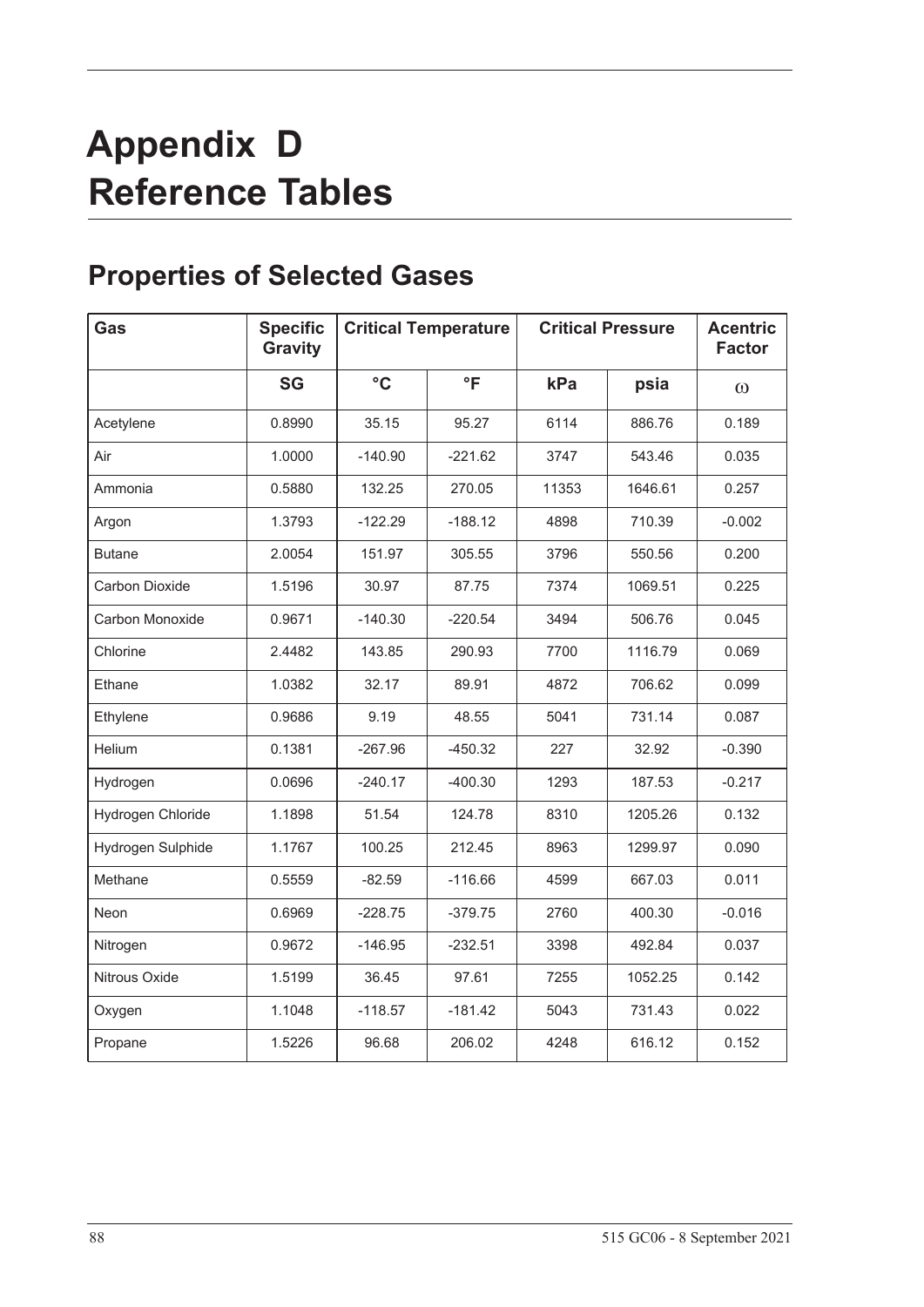## **Index**

**Numerics** 0-5V inpu[t 15](#page-24-0) 4-20mA input [16](#page-25-0) output [18](#page-27-0) 500 Series Program Manage[r 6](#page-15-0) 500-PM software [6,](#page-15-0) [81](#page-90-0)

### **A**

ACCUM ke[y 26](#page-35-0) address, instrumen[t 64](#page-73-0) alarm connection [20](#page-29-0) equipment failur[e 47](#page-56-0) hysteresi[s 49](#page-58-0) relays [47](#page-56-1) setpoin[t 48](#page-57-0) alarms menu [47](#page-56-2) analog input connection[s 15](#page-24-1) failur[e 57](#page-66-0) scalin[g 4](#page-13-0) application cod[e 84](#page-93-0) approvals [7](#page-16-0) FCC Declaration [7](#page-16-1) ASCII protoco[l 63](#page-72-0)

### **B**

back panel [12](#page-21-0) backup program [35](#page-44-0) Program Manage[r 35](#page-44-1) basic men[u 27](#page-36-0) battery faile[d 58](#page-67-0) lif[e 51](#page-60-1) ne[w 58](#page-67-0) battery replacemen[t 24](#page-33-0) battery typ[e 24](#page-33-1) baud rat[e 50](#page-59-1)

### **C**

CAL switch-protected parameter [31](#page-40-0)

calibration backup, reports [35](#page-44-0) menu [36](#page-45-0) set mode [32](#page-41-0) view mode [32](#page-41-1) cleaning [11](#page-20-0) clock batter[y 51](#page-60-1) date format [52](#page-61-0) real-tim[e 51](#page-60-2) codes application information [84](#page-93-0) customer versio[n 84](#page-93-1) exception [73](#page-82-1) product numbe[r 83](#page-92-0) comm port COM-1 RS-232 [61](#page-70-0) COM-2 RS-485 [62](#page-71-0) communication connection[s 22](#page-31-0) protocols [63](#page-72-1) communication[s 5,](#page-14-1) [61](#page-70-1) menu [50](#page-59-2) connections alar[m 20](#page-29-0) communication [61](#page-70-2) communication[s 22](#page-31-0) electrical [12](#page-21-1) input [15](#page-24-2) mains [23](#page-32-0) output [18](#page-27-1) customer version codes [84](#page-93-1) customizing a printout [75](#page-84-1)

### **D**

daily logging [53](#page-62-0) data log viewing [28](#page-37-0)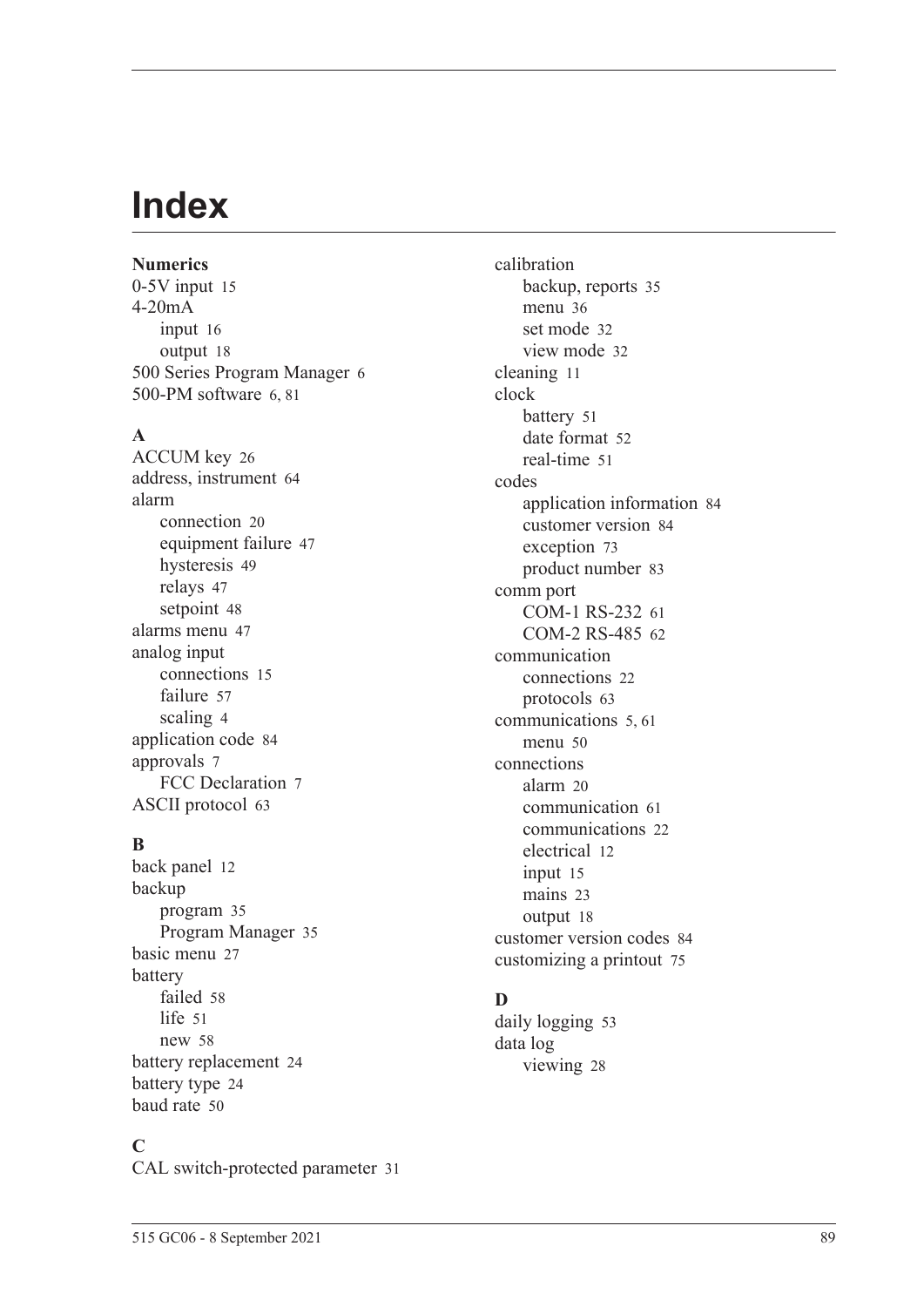data logging daily [53](#page-62-0) hourl[y 52](#page-61-1) monthly [53](#page-62-1) weekl[y 53](#page-62-2) yearly [53](#page-62-3) date format [52](#page-61-0) declaration FCC [7](#page-16-1) decontamination [11](#page-20-0) default on exception [57](#page-66-1) default tota[l 25](#page-34-0) detail men[u 27](#page-36-0) disconnection device [23](#page-32-1) display timeout mod[e 54](#page-63-0) timeout time [55](#page-64-0) DISPLAY key [26](#page-35-1) display-only parameter [31](#page-40-1)

### **E**

earthin[g 23](#page-32-2) electrical connections [12](#page-21-1) equations of state [2](#page-11-0) equipment failure alarm [47](#page-56-0) error condition, overrid[e 57](#page-66-2) error message[s 57](#page-66-3) Ethernet COM-2 por[t 23,](#page-32-3) [62](#page-71-1) exception codes [73](#page-82-1) Exception Status [65](#page-74-0) exception, default [57](#page-66-1)

### **F**

failure of input [57](#page-66-0) features [1](#page-10-0) flash driver port assignmen[t 51](#page-60-3) format, date [52](#page-61-0) front panel keys [26](#page-35-2) LEDs [25](#page-34-1)

### **G**

gas equation Ideal Ga[s 2](#page-11-1) Peng-Robinson [3](#page-12-0) Redlich-Kwon[g 2](#page-11-2) Soave-Redlich-Kwong [3](#page-12-1) gas equations [2](#page-11-0) gas properties [88](#page-97-0) glossary [81](#page-90-1)

### **H**

hardware connections [61](#page-70-2) hourly logging [52](#page-61-1) hysteresis, alar[m 49](#page-58-0)

### **I**

input 0-5[V 15](#page-24-0) 4-20mA [16](#page-25-0) connections [15](#page-24-2) analog [15](#page-24-1) failure [57](#page-66-0) RTD [16](#page-25-1) sensor failure [57](#page-66-0) types [6](#page-15-1) inputs menu [40](#page-49-0) installation [11](#page-20-1) instrument address [64](#page-73-0) request forma[t 63](#page-72-2) response[s 65](#page-74-1) setting[s 38](#page-47-1) interconnections, communication [61](#page-70-2) interference suppression [21](#page-30-0) isolated output[s 5](#page-14-2)

### **K**

key ACCUM [26](#page-35-0) DISPLA[Y 26](#page-35-1) RATE [26](#page-35-3) RESE[T 26](#page-35-4) TOTAL [26](#page-35-5) keys, front panel [26](#page-35-2)

### **L**

LEDs, status [25](#page-34-1) logged dat[a 28](#page-37-0) viewin[g 28](#page-37-1) logging daily [53](#page-62-0) hourly [52](#page-61-1) monthly [53](#page-62-1) weekl[y 53](#page-62-2) yearly [53](#page-62-3) logic input connection [17](#page-26-0)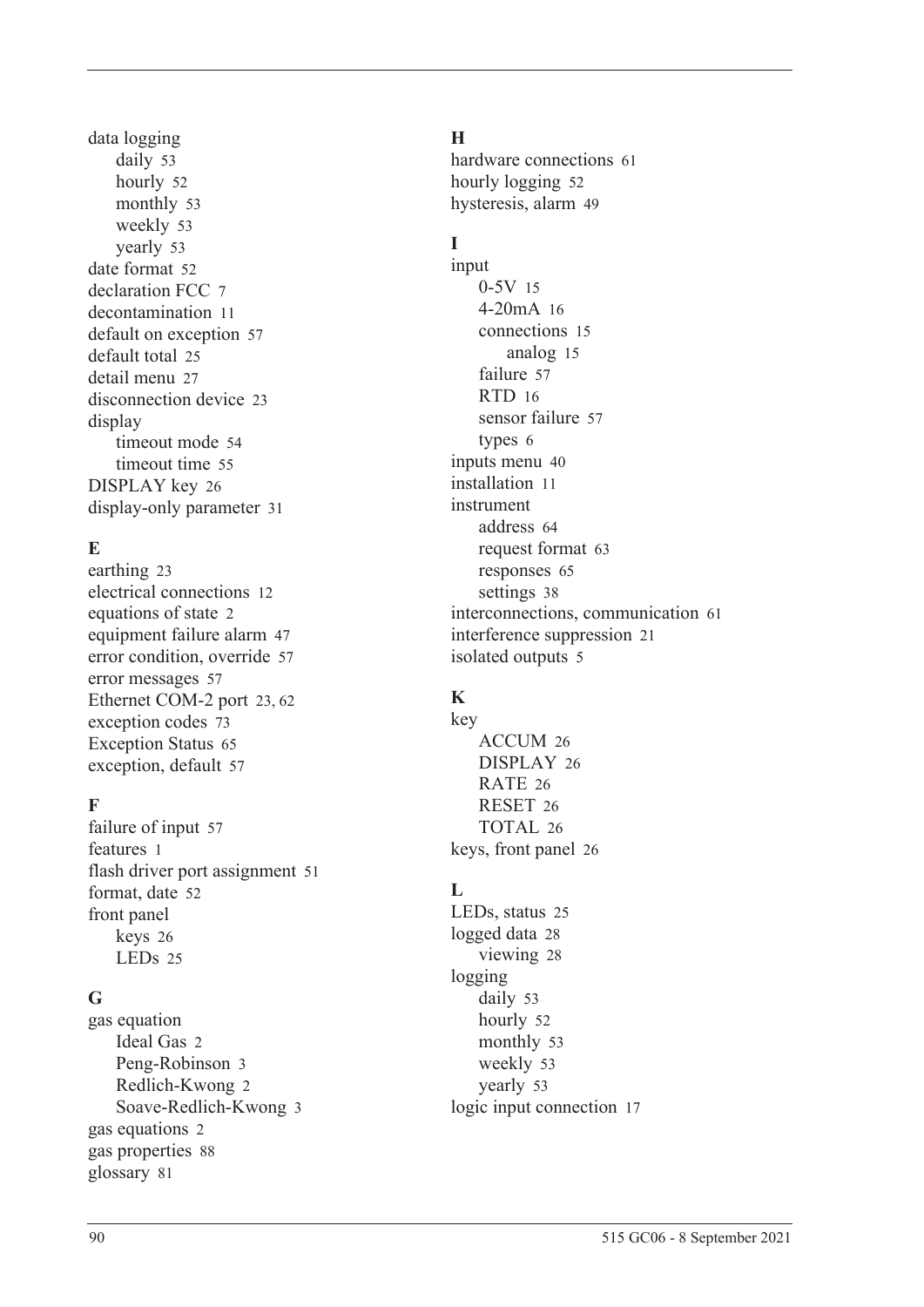main menu basic and detaile[d 27](#page-36-0) main menu items [27](#page-36-1) mains connection[s 23](#page-32-0) maintenance [11,](#page-20-1) [23](#page-32-4) menu alarm[s 47](#page-56-2) calibratio[n 36](#page-45-0) comms [50](#page-59-2) input[s 40](#page-49-0) output[s 45](#page-54-0) params [38](#page-47-2) setu[p 54](#page-63-1) test [56](#page-65-0) tm/lo[g 51](#page-60-4) unit[s 38](#page-47-3) messages erro[r 57](#page-66-3) syste[m 57](#page-66-4) warnin[g 59](#page-68-0) Modbus accessible parameters [39](#page-48-0) Modbus data forma[t 51](#page-60-5) Modbus RTU protoco[l 69](#page-78-0) mode display timeou[t 54](#page-63-0) normal operatio[n 25](#page-34-2) set calibration [32](#page-41-0) view calibration [32](#page-41-1) model number[s 83](#page-92-1) monthly logging [53](#page-62-1) mountin[g 11](#page-20-2)

### **N**

normal operatio[n 25](#page-34-2) number mode[l 83](#page-92-1) seria[l 30](#page-39-1)

### **O**

operation, norma[l 25](#page-34-2) output connection[s 18](#page-27-1) 4-20m[A 18](#page-27-0) puls[e 19](#page-28-0) pulse facto[r 47](#page-56-3) outputs men[u 45](#page-54-0) override error condition [57](#page-66-2)

### **P**

**M**<br> **Example 2021 81**<br> **Example 2021**<br> **Example 2021**<br> **Example 2021**<br> **Example 2021**<br> **Example 2121**<br> **Example 2121**<br> **Example 2121**<br> **Example 2121**<br> **Example 2121**<br> **Example 213**<br> **Example 213**<br> **Example 213**<br> **Example** panel LEDs [25](#page-34-1) mounting [11](#page-20-2) rear [12](#page-21-0) parameter CAL switch-protected [31](#page-40-0) display-only [31](#page-40-1) not visibl[e 31](#page-40-2) password-protected [31](#page-40-3) programmable [31](#page-40-4) parameters men[u 38](#page-47-2) parity bit [50](#page-59-3) password-protected parameter [31](#page-40-3) peak flowrate[s 28](#page-37-2) port assignment, flash driver [51](#page-60-3) COM-1 RS-232 [22,](#page-31-1) [50](#page-59-4) COM-2 Ethernet [23,](#page-32-3) [62](#page-71-1) COM-2 RS-485 [22,](#page-31-2) [50](#page-59-5) COM-[3 50](#page-59-6) flash driver assignment [51](#page-60-3) power supply interruption [51](#page-60-1) printer data control [79](#page-88-0) error messages [79](#page-88-1) protocol [75](#page-84-2) report types [75](#page-84-3) printer type[s 75](#page-84-4) printout configuration repor[t 35](#page-44-2) printouts individual logs [77](#page-86-0) live data [76](#page-85-0) log report [77](#page-86-1) type[s 76](#page-85-1) product number codes [83](#page-92-0) Program Manager [35](#page-44-1) programmable parameter [31](#page-40-4) properties of gases [88](#page-97-0) protocol ASCI[I 63](#page-72-0) communication [63](#page-72-1) Modbus RT[U 69](#page-78-0) printer [75](#page-84-2) pulse factor, output [47](#page-56-3) pulse output [19](#page-28-0)